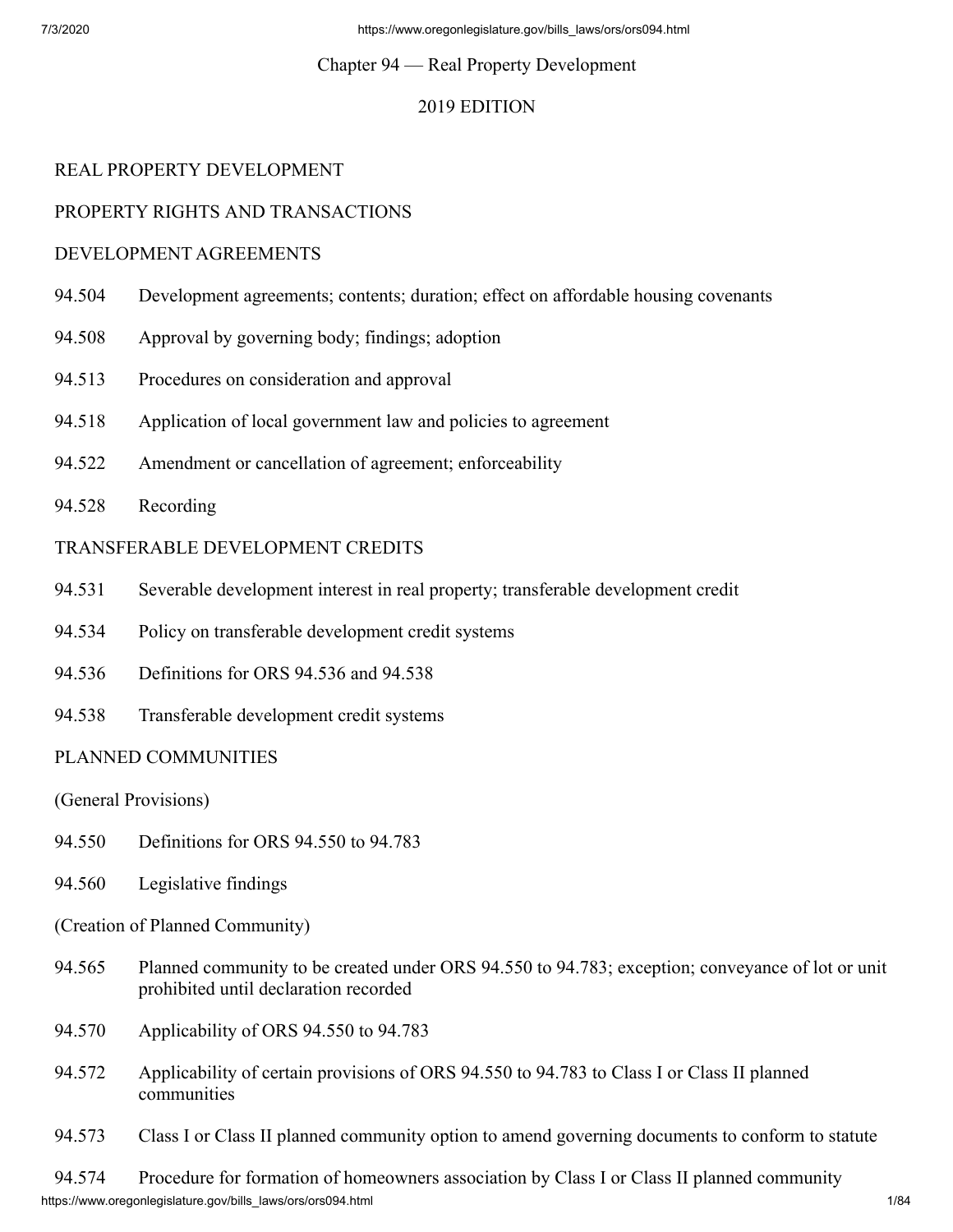94.575 Applicability of subdivision law 94.576 Class I or Class II planned community option to be subject to provisions of ORS 94.550 to 94.783 94.577 Recording amended governing documents; marketability of title unaffected by noncompliance 94.580 Declaration; recordation; contents 94.585 Authority to amend declaration and initial bylaws to comply with federal or state laws 94.590 Amendment of declaration by owners 94.595 Reserve account for maintaining, repairing and replacing common property; reserve study; maintenance plan (Declarant Control; Turnover of Administrative Control) 94.600 Declarant control of association 94.604 Transitional advisory committee 94.609 Notice of meeting to turn over administrative responsibility 94.616 Turnover meeting; transfer of administration; receivership 94.621 Rights of declarant following turnover meeting 94.622 Obligations and liabilities arising from transfer of special declarant rights 94.623 Acquisition of special declarant rights by successor declarant; exceptions (Homeowners Association; Management of Planned Community) 94.625 Formation of homeowners association; adoption of initial bylaws; amendment of bylaws 94.626 Corporate dissolution of association 94.630 Powers of association 94.635 Association bylaws 94.639 Criteria for board of directors membership 94.640 Association board of directors; powers and duties; removal of director; meetings; executive sessions 94.641 Assent of director to board action 94.642 Receivership for failure of homeowners association to fill vacancies on board of directors 94.645 Adoption of annual budget 94.647 Use of written ballot for approving or rejecting matters subject to meeting of association members;

procedures; exceptions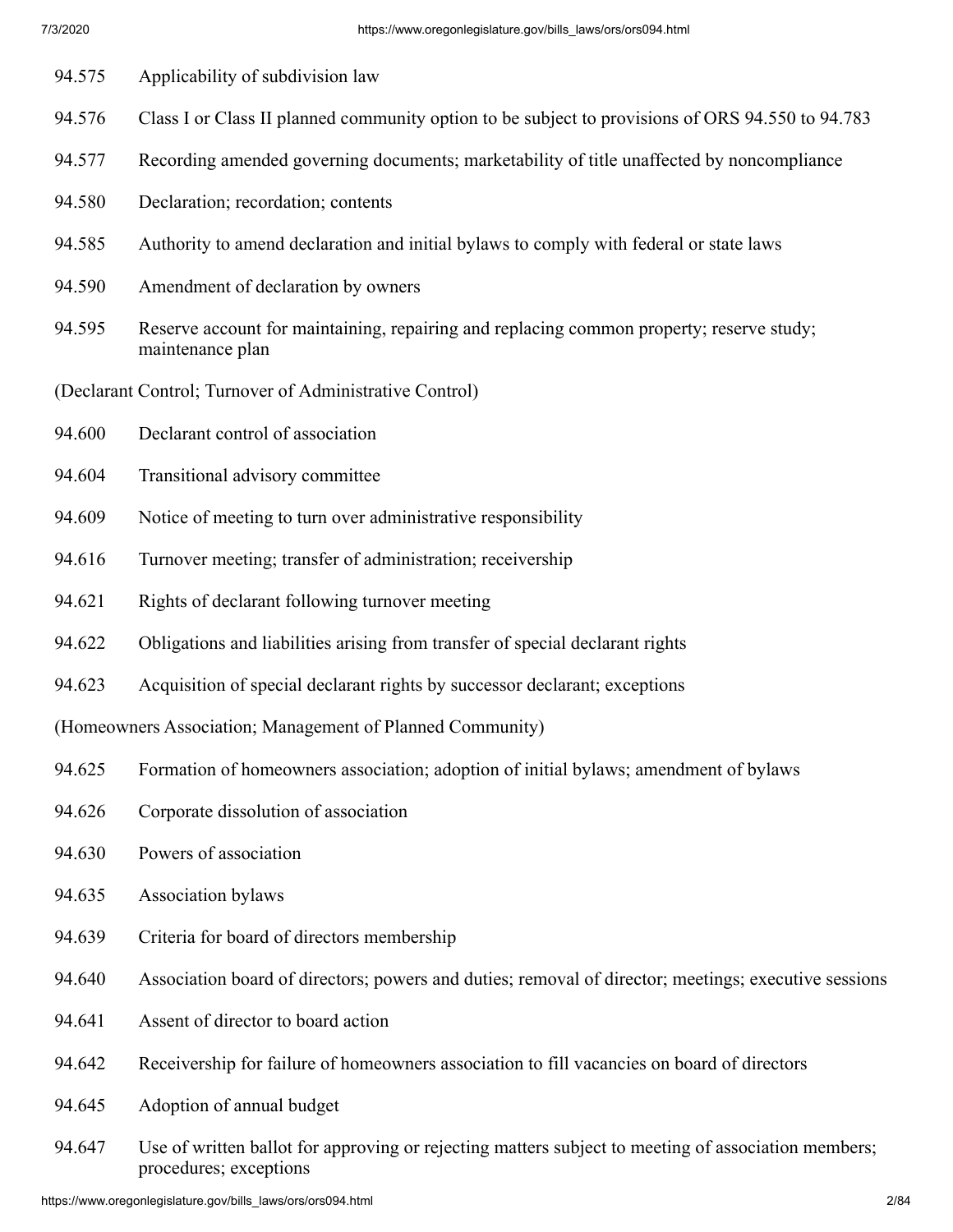- 94.650 Meetings of lot owners; notice
- 94.652 Electronic notice to owner or director
- 94.655 Quorum for association meetings
- 94.657 Rules of order
- 94.658 Voting or granting consent
- 94.660 Method of voting or consenting
- 94.661 Electronic ballot
- 94.662 Notice to lot owners of intent of association to commence judicial or administrative proceeding; contents of notice; right of lot owner to opt out
- 94.665 Authority of association to sell, transfer, convey or encumber common property
- 94.667 Recording association information with county clerk
- 94.670 Association duty to keep documents and records; deposit of assessments; payment of association expenses; review of financial statement by certified public accountant; examination of records by owner
- 94.671 Application of ORS 94.670 (5)
- 94.673 When compliance with specified provisions of ORS 94.640 and 94.670 required
- 94.675 Insurance for common property; fidelity bond coverage
- 94.676 Insurance deductible for certain planned communities
- 94.677 Election to have ORS 94.645, 94.655 and 94.675 apply
- 94.680 Blanket all-risk insurance
- 94.685 Specification of insurance for individual lots
- 94.690 Terms of insurance under ORS 94.680
- 94.695 Authority to delegate association powers to master association
- 94.700 Duration and termination of initial management agreements and service and employment contracts; exceptions
- (Assessments and Liens Against Lots; Easements)
- 94.704 Assessment and payment of common expenses
- 94.709 Liens against lots; priority; duration; record notice of claim of unpaid assessment; foreclosure procedure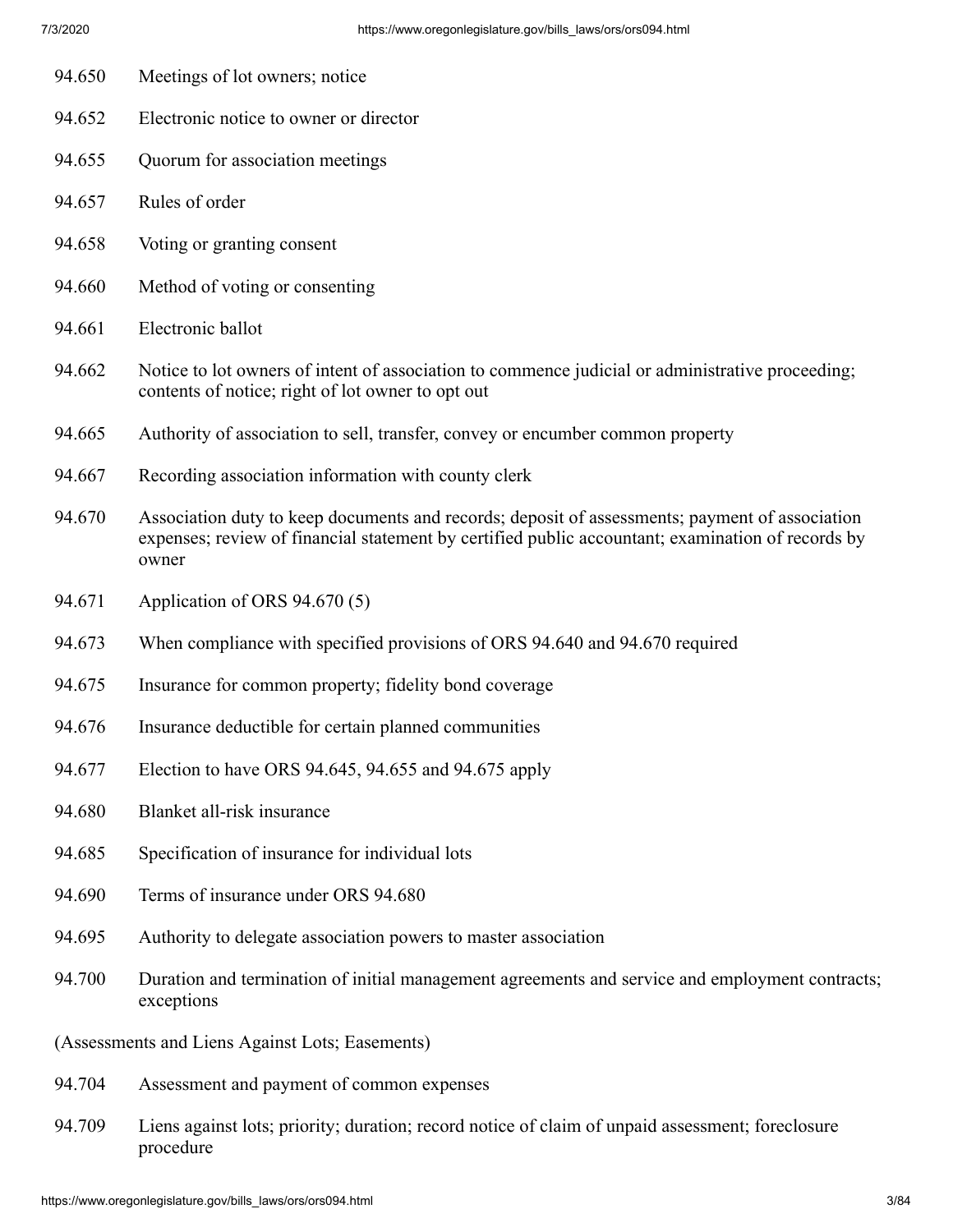#### 7/3/2020 https://www.oregonlegislature.gov/bills\_laws/ors/ors094.html

- 94.712 Lot owner personally liable for assessment; joint liability of grantor and grantee following conveyance; limitations
- 94.716 Lien against two or more lots; release
- 94.719 Lien foreclosure; other legal action by declarant, association or owner; attorney fees
- 94.723 Common expenses; liability of first mortgagee
- 94.728 Taxation of lots and common property
- 94.733 Easements held by owner of lot and by declarant; homeowners association access to lots

#### (Miscellaneous)

- 94.760 Promotional material showing possible improvements
- 94.761 Legislative findings regarding electric vehicle charging stations
- 94.762 Electric vehicle charging stations
- 94.764 Changes or actions that require approval or consent of mortgagee
- 94.770 Application of rule against perpetuities; conflict between declaration and bylaws; effect on title of declaration's noncompliance with Oregon Planned Community Act; conflict between Oregon Planned Community Act and ORS chapter 65
- 94.775 Judicial partition prohibited
- 94.776 Restrictions upon allowable maximum density prohibited
- 94.777 Compliance with bylaws and other restrictions required; effect of noncompliance
- 94.778 Prohibition against installation of solar panels void and unenforceable
- 94.779 Unenforceability of certain irrigation requirements and restrictions on family child care
- 94.780 Remedies
- 94.783 When certain administrative provisions apply
- 94.785 Short title

#### TIMESHARE ESTATES

#### (General Provisions)

- 94.803 Definitions for ORS 94.803 and 94.807 to 94.945
- 94.806 Legislative finding
- 94.807 Application
- 94.808 Managing entity as taxpayer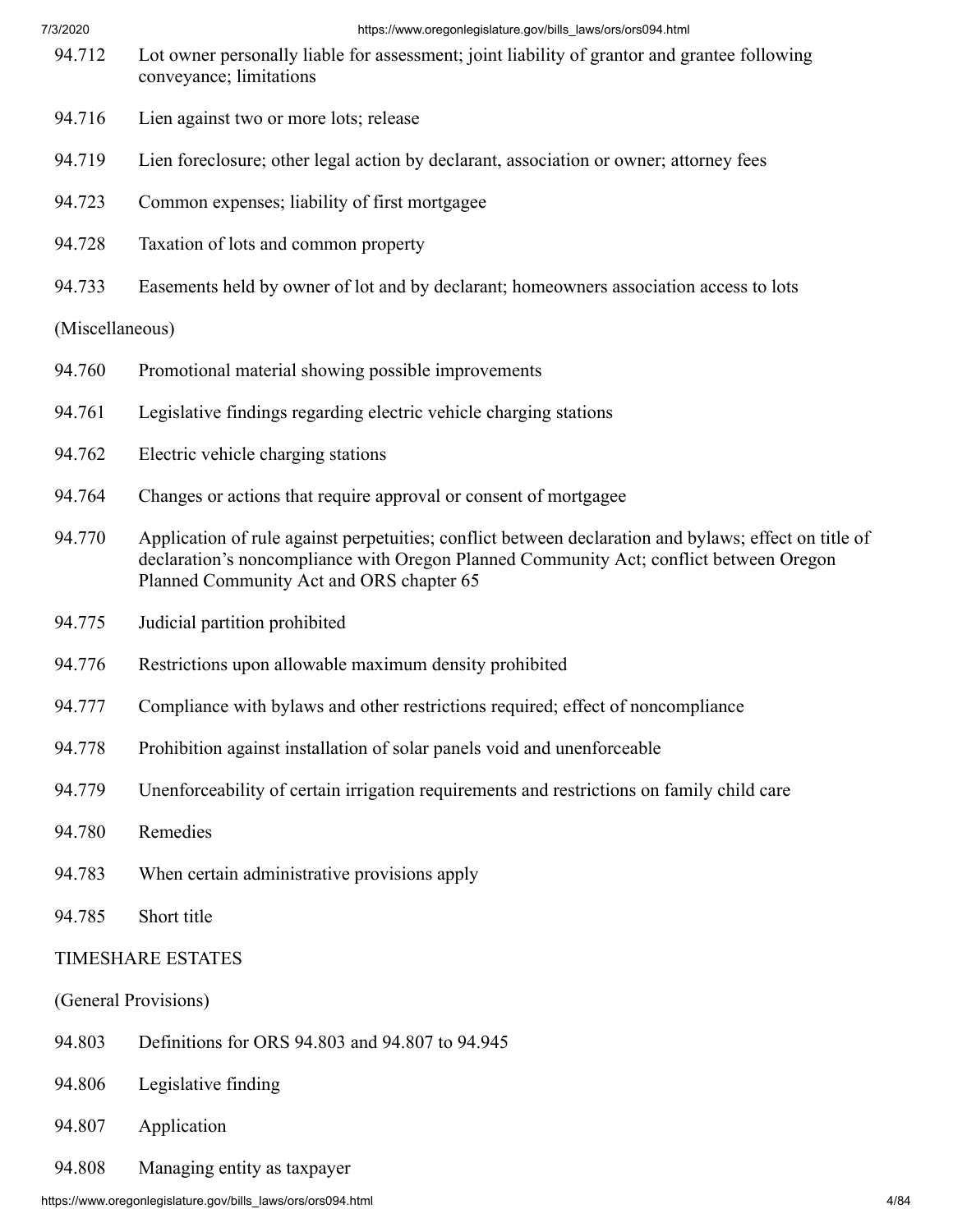- 94.809 Valuation of timeshare property; exclusions from value
- 94.811 When owners of planned community, condominium or subdivision may prohibit timeshare plan

(Creation of Timeshare Estates)

- 94.813 Character of timeshare estates
- 94.816 Partition prohibited; exception
- 94.818 Recording of timeshare instrument; payments required
- 94.821 Content of timeshare instrument
- 94.823 Notice of intent to sell timeshares; form and content; rules
- 94.826 Information on exchange program; content; rules
- 94.828 Public report on plan
- 94.829 Sale not allowed before issuance of public report; distribution and uses of report
- 94.831 Filing fees; inspection advance payment; disposition of moneys
- 94.833 Sale of timeshare plan located out-of-state
- (Purchaser's Rights)
- 94.836 Cancellation of purchase within five days
- 94.839 Notice of cancellation right
- 94.841 Waiver of rights void
- 94.843 Limits on developer right to transfer
- (Association of Owners; Management)
- 94.846 Designation of managing entity; duties and powers of entity
- 94.848 How managing entity of developer terminated
- 94.853 Payment of common expenses
- 94.856 Assessment of common expenses as lien; recording; foreclosure; fees; remedies; exception
- 94.858 Owners' association; powers and duties
- 94.863 Developer's duty to managing entity
- 94.867 Judicial declaration of failure in management
- 94.869 Insurance coverage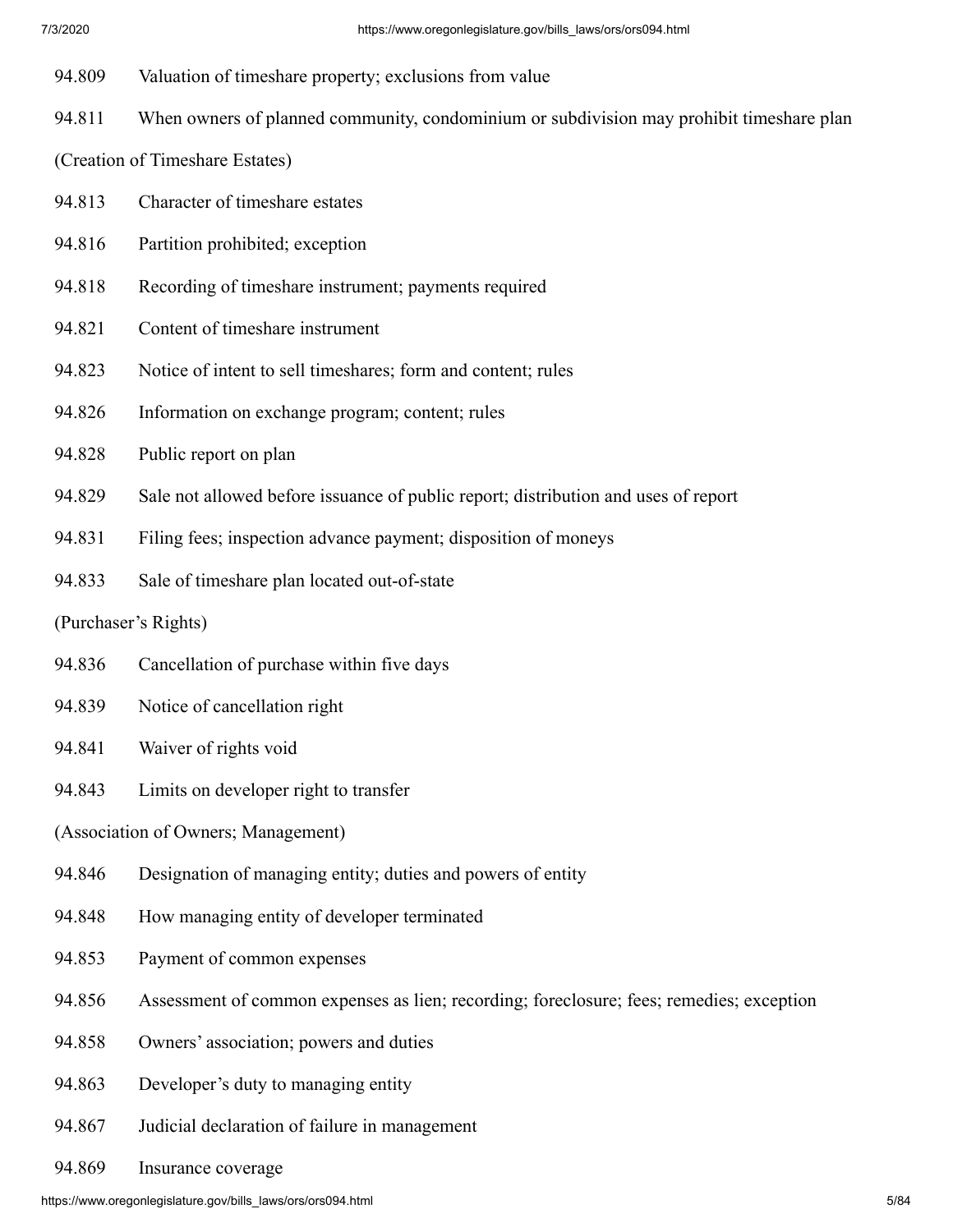#### (Escrow)

- 94.871 When purchase money agreement prohibited; escrow requirements
- 94.873 Escrow account; closing; release
- 94.876 Requirements for closing escrow
- 94.878 Duties of escrow agent
- 94.881 Who may serve as escrow agent

#### (Lien Payment)

- 94.885 Rights of lienholder
- 94.890 Lien payment trust; payments; delinquencies
- 94.895 Trust irrevocable without alternative arrangement
- 94.900 Alternative to lien payment trust
- 94.905 Surety bond

#### (Enforcement)

- 94.915 Inspection of records; rules; uniform standards
- 94.920 Consent to service by out-of-state developer
- 94.925 Civil penalty
- 94.930 Commissioner order; injunctive relief

#### (Prohibited Practices)

- 94.940 False practices prohibited
- 94.945 Advertising regulation

#### MEMBERSHIP CAMPGROUNDS

- 94.953 Definitions for ORS 94.953 to 94.989
- 94.956 Registration required to sell membership camping contract
- 94.959 Application for registration
- 94.962 Exemptions from registration
- 94.965 Effective date of registration
- 94.968 Denial, suspension and revocation of registration; other sanctions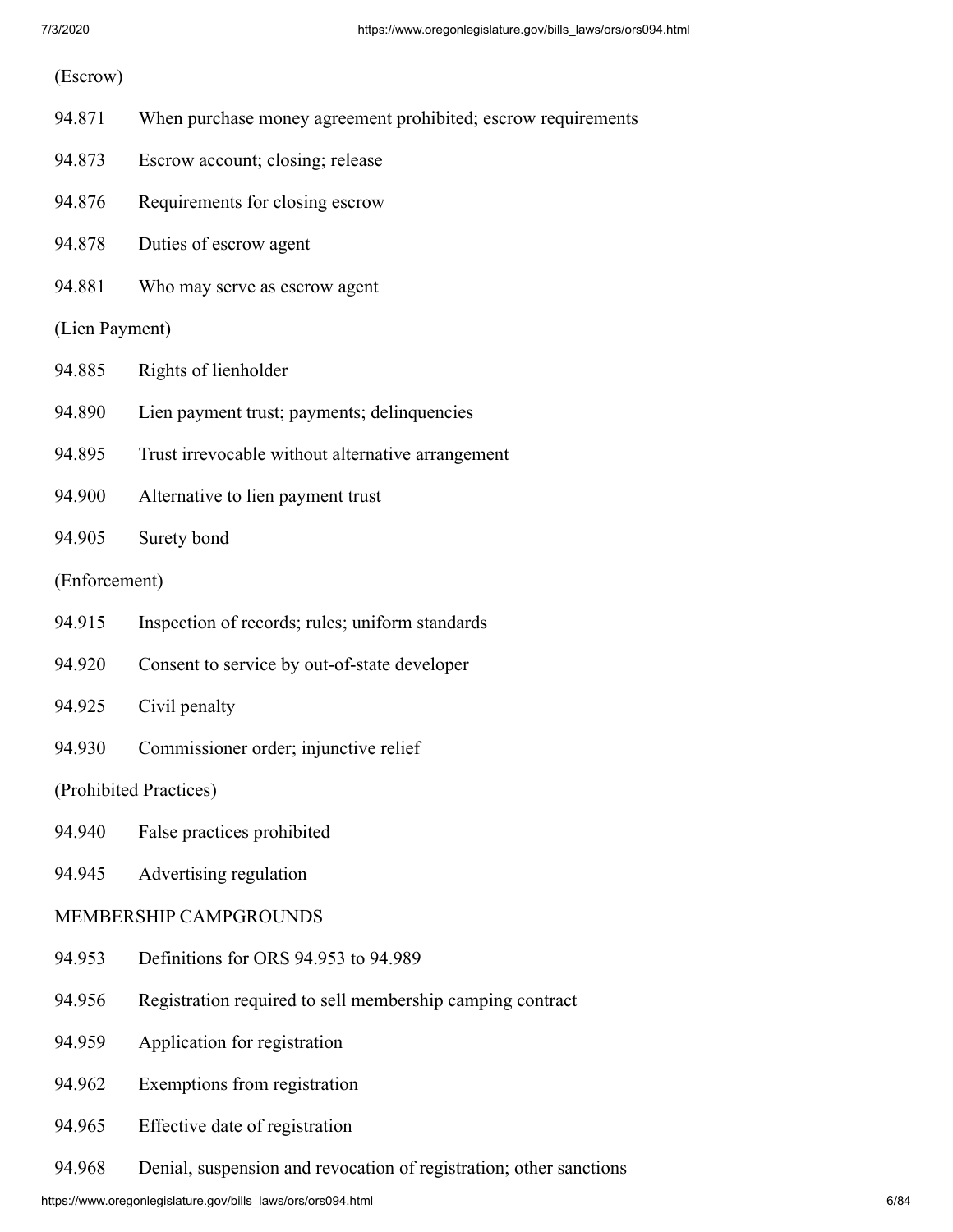- 94.971 Fee for registration or amendment of an offer or sale of membership camping contract
- 94.974 Written disclosures required; procedures; inspection of records
- 94.975 False practices prohibited
- 94.976 Advertising regulation
- 94.977 Registration as salesperson or broker
- 94.980 Application for registration; fee
- 94.983 Cancellation of contract by purchaser; notice of right to cancel
- 94.986 Requirements for sale of membership camping contract; nondisturbance agreements
- 94.987 Judicial declaration of failure in management
- 94.989 Interpretation of membership camping contracts; application of Unlawful Trade Practices Act

 **94.004** [Formerly 91.500; 1983 c.530 §48; 1987 c.459 §1; 1989 c.595 §1; renumbered 100.005 in 1989]

 **94.005** [Repealed by 1971 c.478 §1]

- **94.010** [Repealed by 1971 c.478 §1]
- **94.011** [Formerly 91.503; renumbered 100.010 in 1989]
- **94.013** [1987 c.459 §6; 1989 c.595 §2; renumbered 100.020 in 1989]
- **94.015** [Repealed by 1971 c.478 §1]
- **94.016** [1987 c.459 §39; renumbered 100.025 in 1989]
- **94.017** [Formerly 91.504; 1987 c.459 §37; 1989 c.595 §3; renumbered 100.185 in 1989]
- **94.020** [Repealed by 1971 c.478 §1]
- **94.021** [1987 c.459 §3; 1989 c.595 §4; renumbered 100.150 in 1989]
- **94.022** [1987 c.459 §4; 1989 c.595 §5; renumbered 100.155 in 1989]
- **94.023** [Formerly 91.506; 1987 c.459 §7; 1989 c.595 §6; renumbered 100.100 in 1989]
- **94.025** [Repealed by 1971 c.478 §1]
- **94.029** [Formerly 91.509; 1983 c.530 §49; 1983 c.615 §1; 1987 c.459 §8; 1989 c.595 §7; renumbered 100.105 in 1989]
	- **94.030** [Repealed by 1971 c.478 §1]
	- **94.035** [Repealed by 1971 c.478 §1]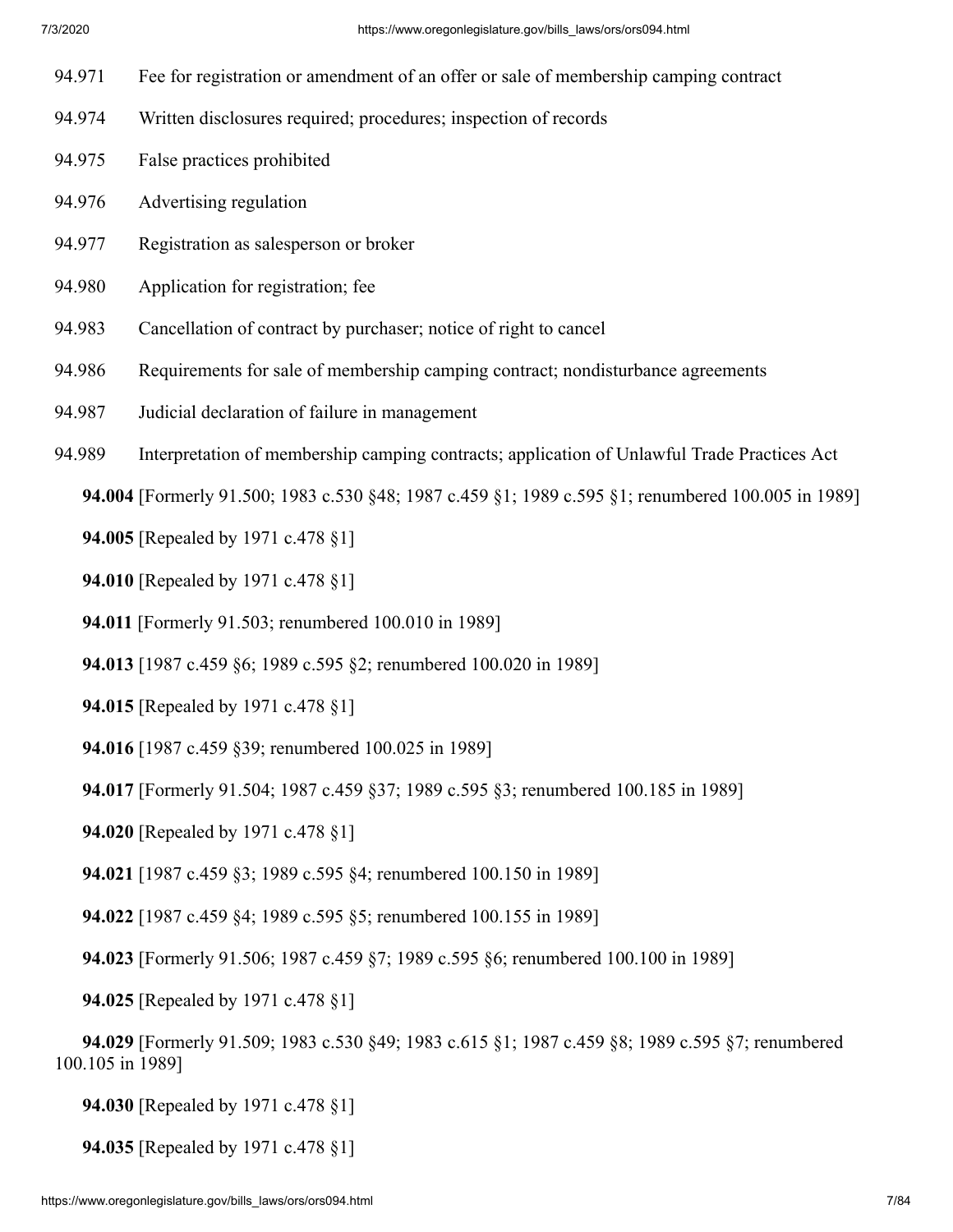#### 7/3/2020 https://www.oregonlegislature.gov/bills\_laws/ors/ors094.html

 **94.036** [Formerly 91.512; 1983 c.615 §2; 1983 c.740 §7a; 1987 c.459 §9; renumbered 100.110 in 1989]

 **94.040** [Repealed by 1971 c.478 §1]

 **94.042** [Formerly 91.515; 1983 c.309 §8; 1985 c.582 §2; 1987 c.459 §10; 1989 c.595 §8; renumbered 100.115 in 1989]

 **94.045** [Repealed by 1971 c.478 §1]

 **94.047** [Formerly 91.518; 1983 c.309 §8a; 1987 c.459 §11; 1989 c.595 §9; renumbered 100.120 in 1989]

 **94.048** [1987 c.459 §3a; renumbered 100.125 in 1989]

 **94.050** [Repealed by 1971 c.478 §1]

 **94.053** [Formerly 91.519; 1983 c.309 §8b; renumbered 100.130 in 1989]

 **94.055** [Repealed by 1971 c.478 §1]

 **94.059** [Formerly 91.521; 1983 c.615 §3; 1987 c.459 §12; renumbered 100.135 in 1989]

 **94.060** [Repealed by 1971 c.478 §1]

 **94.065** [Repealed by 1971 c.478 §1]

 **94.066** [1981 c.647 §30; renumbered 100.170 in 1989]

 **94.070** [Repealed by 1971 c.478 §1]

 **94.072** [1981 c.647 §33; renumbered 100.175 in 1989]

 **94.075** [Repealed by 1971 c.478 §1]

 **94.078** [1981 c.647 §25; 1983 c.206 §1; 1983 c.530 §50; 1987 c.459 §13; 1989 c.595 §10; renumbered 100.200 in 1989]

 **94.080** [Repealed by 1971 c.478 §1]

 **94.084** [1981 c.647 §26; 1987 c.459 §14; renumbered 100.205 in 1989]

 **94.085** [Repealed by 1971 c.478 §1]

 **94.090** [Repealed by 1971 c.478 §1]

 **94.091** [1981 c.647 §27; 1983 c.206 §2; 1987 c.459 §15; renumbered 100.210 in 1989]

 **94.095** [Repealed by 1971 c.478 §1]

 **94.097** [1981 c.647 §29; 1989 c.595 §11; renumbered 100.220 in 1989]

 **94.100** [Repealed by 1971 c.478 §1]

 **94.103** [1981 c.647 §28; 1989 c.595 §12; renumbered 100.225 in 1989]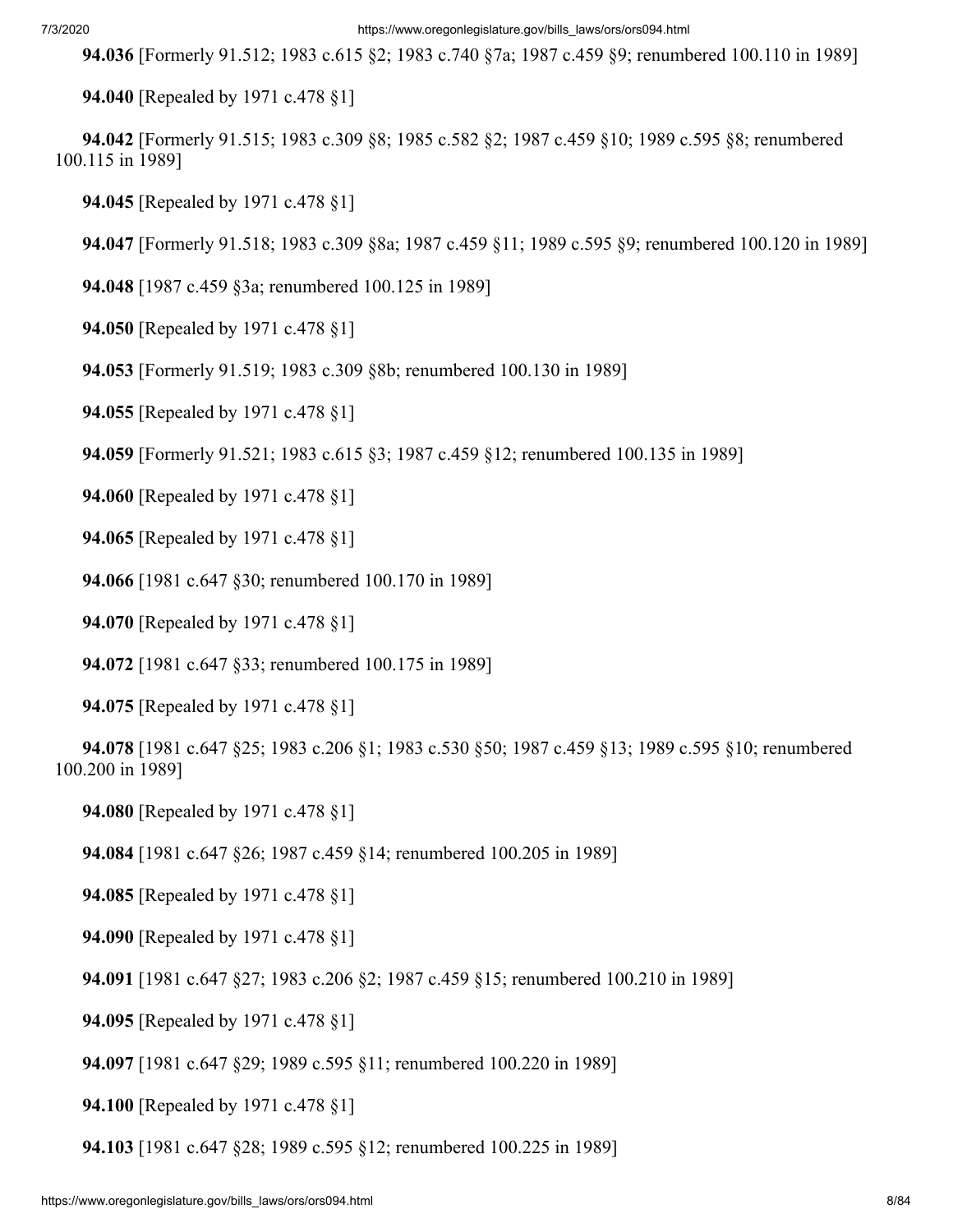- **94.105** [Repealed by 1971 c.478 §1]
- **94.109** [Formerly 91.523; renumbered 100.300 in 1989]
- **94.110** [Repealed by 1971 c.478 §1]
- **94.115** [Repealed by 1971 c.478 §1]
- **94.116** [Formerly 91.524; renumbered 100.305 in 1989]
- **94.120** [Repealed by 1971 c.478 §1]
- **94.122** [Formerly 91.526; 1989 c.595 §13; renumbered 100.310 in 1989]
- **94.125** [Repealed by 1971 c.478 §1]
- **94.128** [1981 c.886 §5; 1989 c.595 §14; renumbered 100.315 in 1989]
- **94.130** [Repealed by 1971 c.478 §1]
- **94.134** [1981 c.886 §6; 1989 c.595 §15; renumbered 100.320 in 1989]
- **94.135** [Repealed by 1971 c.478 §1]
- **94.140** [Repealed by 1971 c.478 §1]
- **94.145** [Repealed by 1971 c.478 §1]
- **94.146** [Formerly 91.527; 1989 c.595 §16; renumbered 100.405 in 1989]
- **94.150** [Repealed by 1971 c.478 §1]
- **94.152** [Formerly 91.531; 1983 c.615 §4; 1987 c.459 §16; 1989 c.595 §48; renumbered 100.410 in 1989]
- **94.155** [Repealed by 1971 c.478 §1]
- **94.158** [Formerly 91.533; 1987 c.459 §17; 1989 c.595 §17; renumbered 100.415 in 1989]
- **94.160** [Repealed by 1971 c.478 §1]
- **94.164** [Formerly 91.534; renumbered 100.420 in 1989]
- **94.165** [Repealed by 1971 c.478 §1]
- **94.170** [Repealed by 1971 c.478 §1]
- **94.171** [Formerly 91.536; 1987 c.459 §18; renumbered 100.430 in 1989]
- **94.175** [Repealed by 1971 c.478 §1]
- **94.177** [1981 c.647 §32; renumbered 100.435 in 1989]
- **94.180** [Repealed by 1971 c.478 §1]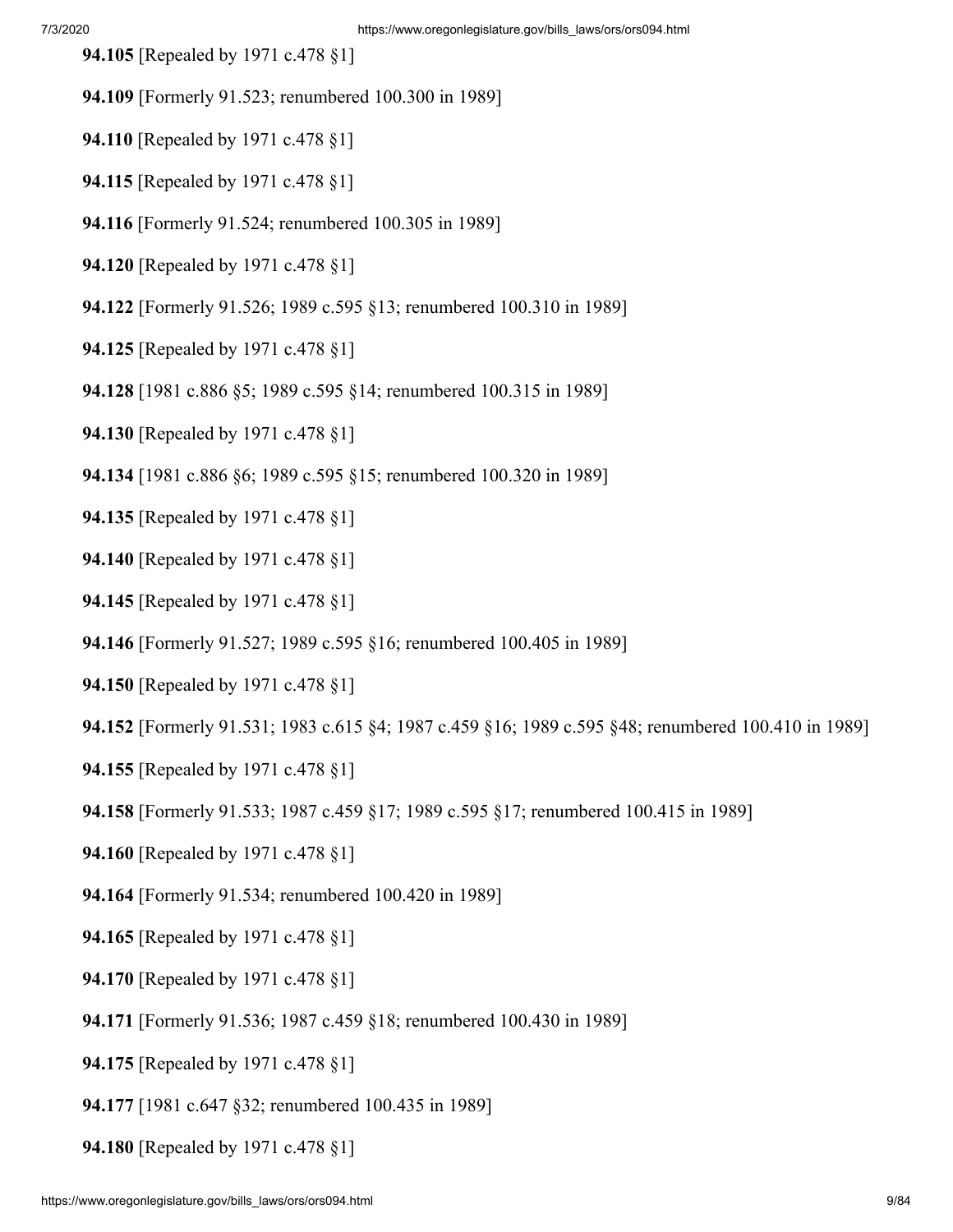**94.185** [Formerly 91.539; 1989 c.595 §18; renumbered 100.440 in 1989]

- **94.190** [Formerly 91.542; renumbered 100.445 in 1989]
- **94.195** [Formerly 91.546; 1983 c.530 §51; 1989 c.595 §19; renumbered 100.450 in 1989]
- **94.202** [Formerly 91.548; 1989 c.595 §20; renumbered 100.460 in 1989]
- **94.205** [Repealed by 1971 c.478 §1]
- **94.208** [Formerly 91.551; 1989 c.595 §21; renumbered 100.475 in 1989]
- **94.210** [Repealed by 1971 c.478 §1]
- **94.214** [Formerly 91.554; renumbered 100.480 in 1989]
- **94.215** [Repealed by 1971 c.478 §1]
- **94.220** [Repealed by 1971 c.478 §1]
- **94.221** [Formerly 91.557; renumbered 100.485 in 1989]
- **94.225** [Repealed by 1971 c.478 §1]
- **94.230** [Repealed by 1971 c.478 §1]
- **94.231** [Formerly 91.561; renumbered 100.505 in 1989]
- **94.235** [Repealed by 1971 c.478 §1]
- **94.237** [Formerly 91.562; renumbered 100.510 in 1989]
- **94.240** [Repealed by 1971 c.478 §1]
- **94.243** [Formerly 91.563; 1983 c.309 §8c; 1983 c.615 §5; renumbered 100.515 in 1989]
- **94.245** [Repealed by 1971 c.478 §1]
- **94.250** [1981 c.647 §31; 1983 c.309 §8d; renumbered 100.520 in 1989]
- **94.255** [Formerly 91.564; renumbered 100.525 in 1989]
- **94.260** [Formerly 91.566; 1987 c.459 §19; 1989 c.595 §22; renumbered 100.530 in 1989]
- **94.265** [Formerly 91.569; renumbered 100.535 in 1989]
- **94.270** [Formerly 91.572; renumbered 100.540 in 1989]
- **94.275** [Formerly 91.576; renumbered 100.545 in 1989]
- **94.280** [Formerly 91.578; 1983 c.615 §6; 1989 c.595 §23; renumbered 100.550 in 1989]
- **94.285** [Formerly 91.581; renumbered 100.555 in 1989]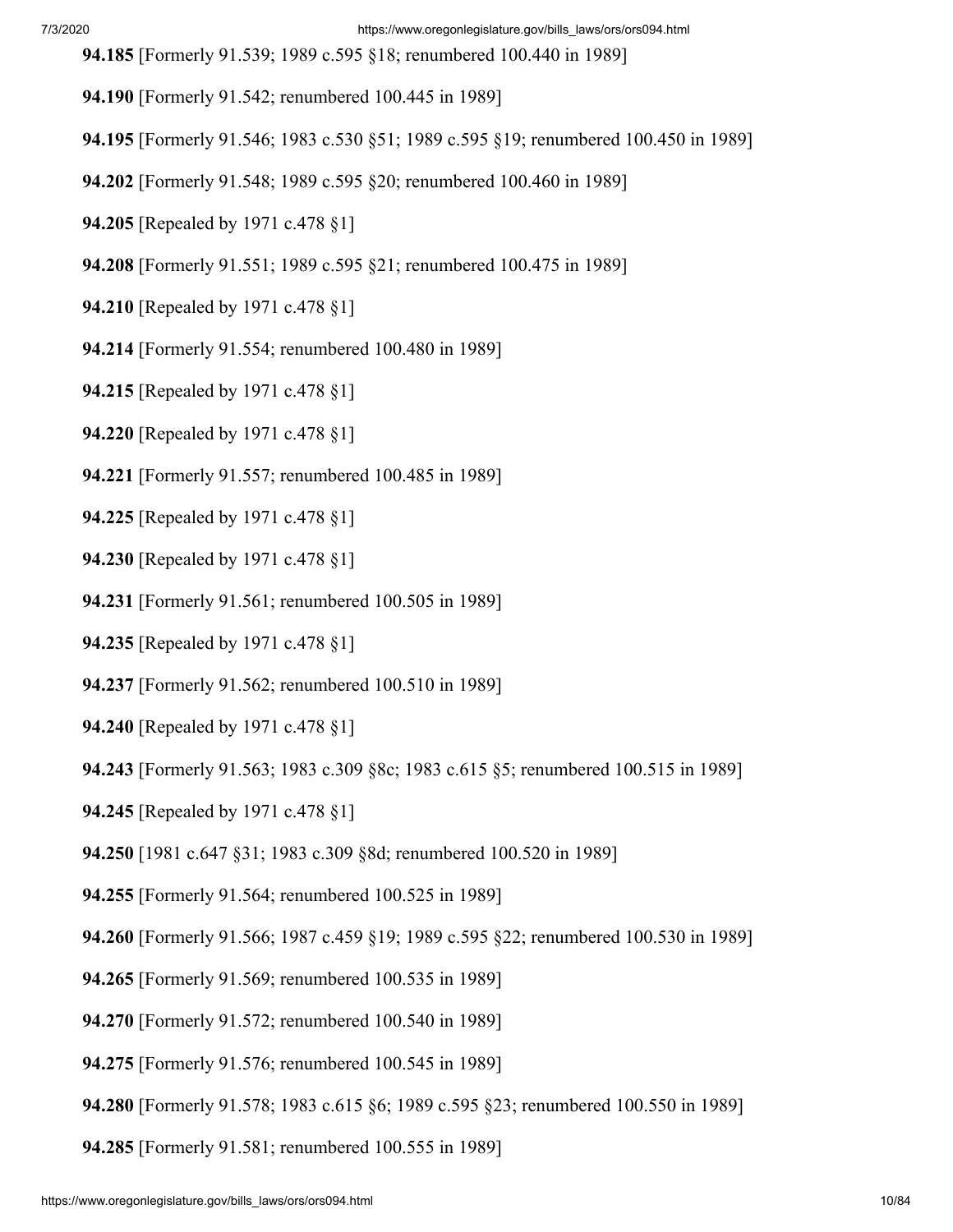- **94.295** [Formerly 91.584; 1989 c.595 §24; renumbered 100.600 in 1989]
- **94.300** [Formerly 91.587; 1989 c.595 §25; renumbered 100.605 in 1989]
- **94.305** [Repealed by 1971 c.478 §1]
- **94.306** [Formerly 91.591; 1989 c.595 §26; renumbered 100.610 in 1989]
- **94.310** [Repealed by 1971 c.478 §1]
- **94.312** [Formerly 91.593; 1989 c.595 §27; renumbered 100.615 in 1989]
- **94.315** [Repealed by 1971 c.478 §1]
- **94.318** [Formerly 91.596; 1989 c.595 §28; renumbered 100.620 in 1989]
- **94.320** [Repealed by 1971 c.478 §1]
- **94.322** [1983 c.615 §8; renumbered 100.625 in 1989]
- **94.324** [Formerly 91.599; 1985 c.760 §1; repealed by 1987 c.459 §41]
- **94.325** [Repealed by 1971 c.478 §1]
- **94.330** [Amended by 1969 c.591 §278; repealed by 1971 c.478 §1]
- **94.331** [Formerly 91.602; 1987 c.459 §20; 1989 c.595 §29; renumbered 100.635 in 1989]
- **94.333** [1987 c.459 §22; renumbered 100.015 in 1989]
- **94.335** [Repealed by 1971 c.478 §1]
- **94.336** [Formerly 91.606; repealed by 1987 c.459 §41]
- **94.340** [Repealed by 1971 c.478 §1]
- **94.342** [Formerly 91.608; 1987 c.459 §29; renumbered 100.645 in 1989]
- **94.345** [Repealed by 1971 c.478 §1]
- **94.348** [Formerly 91.611; 1987 c.459 §30; renumbered 100.650 in 1989]
- **94.350** [Repealed by 1971 c.478 §1]
- **94.351** [1987 c.459 §24; 1989 c.595 §30; renumbered 100.655 in 1989]
- **94.353** [1987 c.459 §25; renumbered 100.640 in 1989]
- **94.354** [1987 c.459 §23; renumbered 100.670 in 1989]
- **94.355** [Repealed by 1971 c.478 §1]
- **94.356** [1987 c.459 §26; renumbered 100.660 in 1989]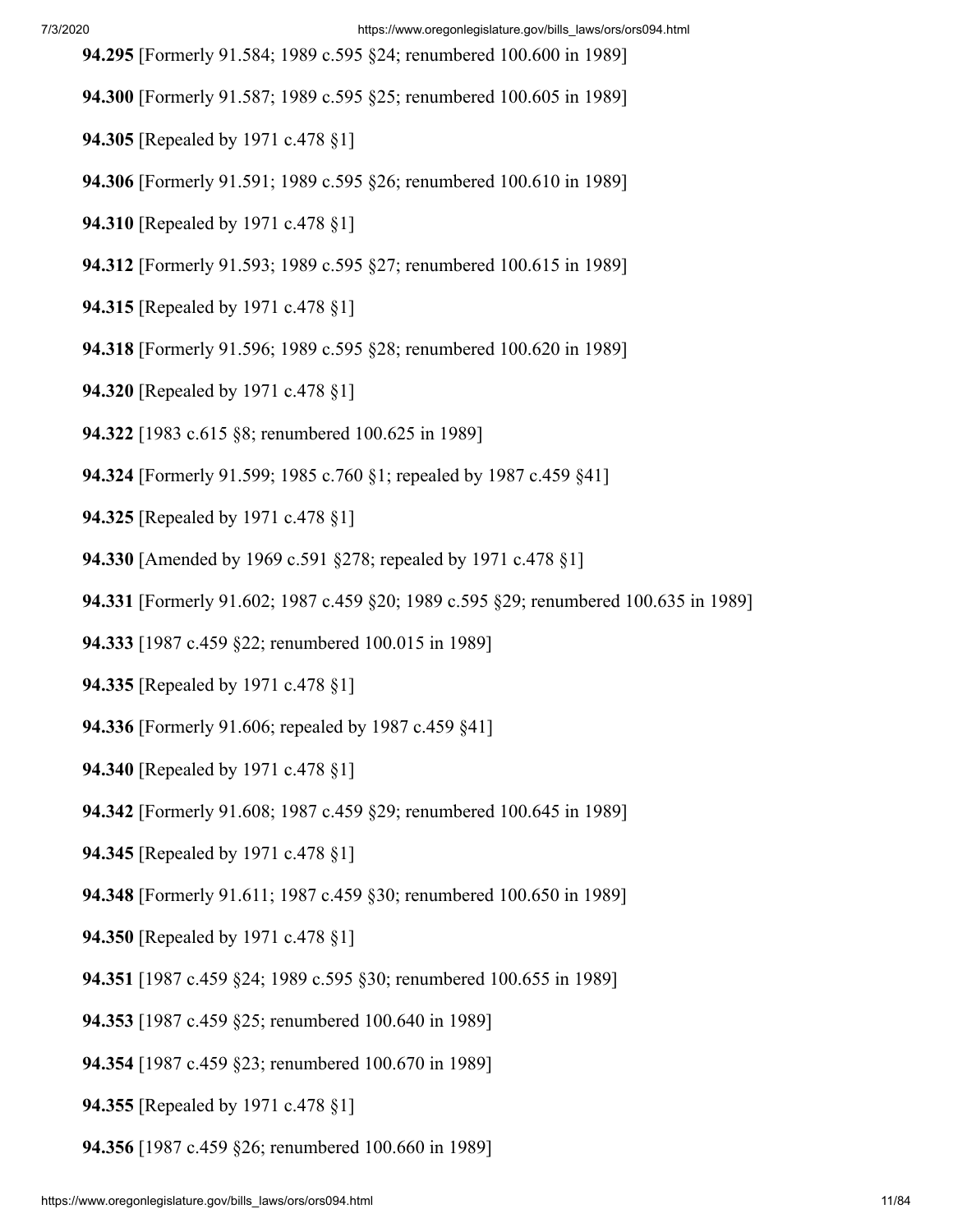- **94.357** [1987 c.459 §27; renumbered 100.675 in 1989]
- **94.358** [1987 c.459 §28; renumbered 100.680 in 1989]
- **94.359** [Formerly 91.614; 1987 c.459 §31; renumbered 100.700 in 1989]
- **94.360** [Repealed by 1971 c.478 §1]
- **94.365** [Repealed by 1971 c.478 §1]
- **94.366** [Formerly 91.617; repealed by 1987 c.459 §41]
- **94.370** [Repealed by 1971 c.478 §1]
- **94.372** [Formerly 91.621; repealed by 1987 c.459 §41]
- **94.375** [Repealed by 1971 c.478 §1]
- **94.378** [Formerly 91.623; repealed by 1987 c.459 §41]
- **94.380** [Repealed by 1971 c.478 §1]
- **94.384** [Formerly 91.626; 1987 c.459 §32; 1989 c.171 §12; 1989 c.595 §31; renumbered 100.705 in 1989]
- **94.385** [Repealed by 1971 c.478 §1]
- **94.390** [Repealed by 1971 c.478 §1]
- **94.391** [Formerly 91.629; 1987 c.459 §35; renumbered 100.710 in 1989]
- **94.395** [Repealed by 1971 c.478 §1]
- **94.400** [Formerly 91.631; renumbered 100.720 in 1989]
- **94.405** [Repealed by 1971 c.478 §1]
- **94.406** [Formerly 91.634; renumbered 100.725 in 1989]
- **94.410** [Repealed by 1971 c.478 §1]
- **94.412** [Formerly 91.637; 1989 c.595 §47; renumbered 100.730 in 1989]
- **94.415** [Repealed by 1971 c.478 §1]
- **94.418** [1981 c.647 §24; renumbered 100.735 in 1989]
- **94.420** [Repealed by 1971 c.478 §1]
- **94.424** [Formerly 91.641; 1989 c.595 §32; renumbered 100.740 in 1989]
- **94.425** [Repealed by 1971 c.478 §1]
- **94.430** [Repealed by 1971 c.478 §1]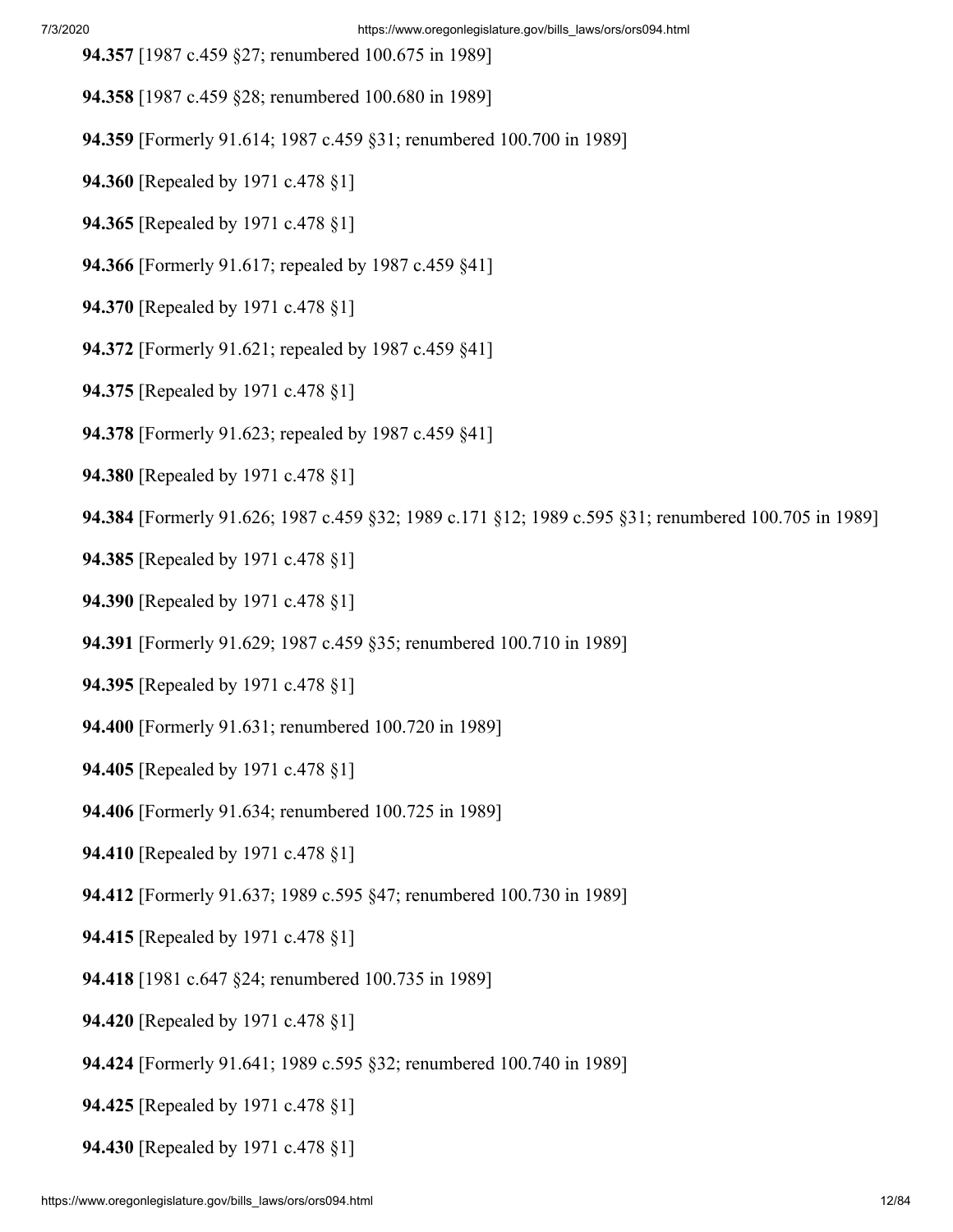**94.431** [Formerly 91.646; 1987 c.459 §36; renumbered 100.745 in 1989]

 **94.435** [Repealed by 1971 c.478 §1]

 **94.437** [Formerly 91.649; renumbered 100.750 in 1989]

 **94.440** [Repealed by 1971 c.478 §1]

 **94.445** [Repealed by 1971 c.478 §1]

 **94.448** [Formerly 91.652; renumbered 100.770 in 1989]

 **94.454** [Formerly 91.656; renumbered 100.775 in 1989]

 **94.460** [Formerly 91.658; renumbered 100.780 in 1989]

 **94.465** [Formerly 91.661; 1989 c.595 §33; renumbered 100.785 in 1989]

 **94.470** [Formerly 91.664; 1983 c.696 §7b; 1989 c.706 §7; renumbered 100.900 in 1989]

 **94.475** [Formerly 91.667; renumbered 100.905 in 1989]

 **94.480** [Formerly 91.671; renumbered 100.910 in 1989]

#### DEVELOPMENT AGREEMENTS

 **94.504 Development agreements; contents; duration; effect on affordable housing covenants.** (1) A city or county may enter into a development agreement as provided in ORS 94.504 to 94.528 with any person having a legal or equitable interest in real property for the development of that property.

(2) A development agreement shall specify:

(a) The duration of the agreement;

(b) The permitted uses of the property;

- (c) The density or intensity of use;
- (d) The maximum height and size of proposed structures;
- (e) Provisions for reservation or dedication of land for public purposes;
- (f) A schedule of fees and charges;
- (g) A schedule and procedure for compliance review;
- (h) Responsibility for providing infrastructure and services;

 (i) The effect on the agreement when changes in regional policy or federal or state law or rules render compliance with the agreement impossible, unlawful or inconsistent with such laws, rules or policy;

(j) Remedies available to the parties upon a breach of the agreement;

(k) The extent to which the agreement is assignable; and

 (L) The effect on the applicability or implementation of the agreement when a city annexes all or part of the property subject to a development agreement.

 (3) A development agreement shall set forth all future discretionary approvals required for the development specified in the agreement and shall specify the conditions, terms, restrictions and requirements for those discretionary approvals.

 (4) A development agreement shall also provide that construction shall be commenced within a specified period of time and that the entire project or any phase of the project be completed by a specified time.

 (5) A development agreement shall contain a provision that makes all city or county obligations to expend moneys under the development agreement contingent upon future appropriations as part of the local budget process. The development agreement shall further provide that nothing in the agreement requires a city or county to appropriate any such moneys.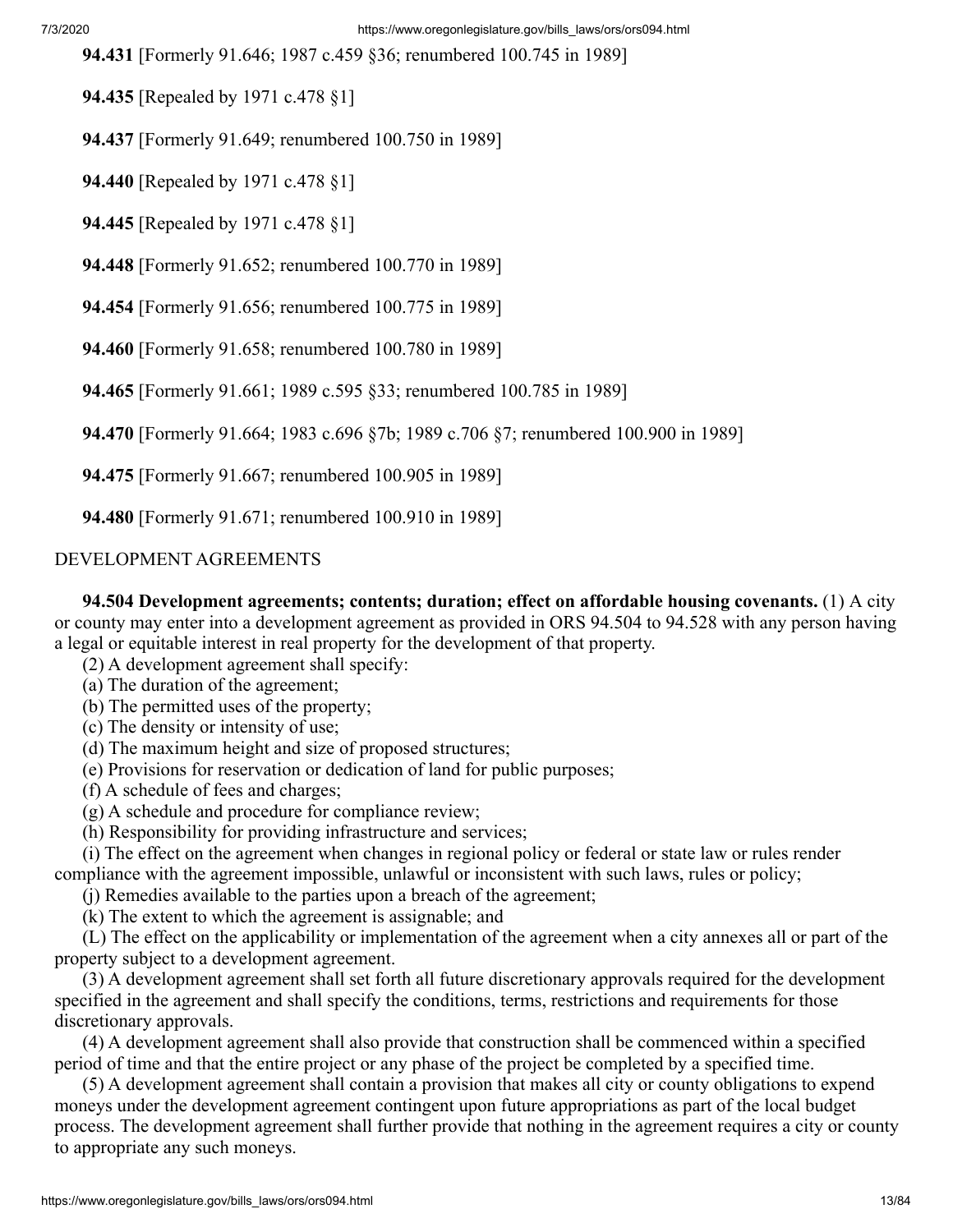(6) A development agreement must state the assumptions underlying the agreement that relate to the ability of the city or county to serve the development. The development agreement must also specify the procedures to be followed when there is a change in circumstances that affects compliance with the agreement.

 (7) A development agreement is binding upon a city or county pursuant to its terms and for the duration specified in the agreement.

(8) The maximum duration of a development agreement entered into with:

(a) A city is 15 years; and

(b) A county is seven years.

 (9) ORS 94.504 to 94.528 do not limit the authority of a city or county to take action pursuant to ORS 456.270 to 456.295. [1993 c.780 §1; 2005 c.315 §1; 2007 c.691 §7]

 **Note:** 94.504 to 94.528 were enacted into law by the Legislative Assembly but were not added to or made a part of ORS chapter 94 or any series therein by legislative action. See Preface to Oregon Revised Statutes for further explanation.

 **94.505** [Repealed by 1971 c.478 §1]

 **94.508 Approval by governing body; findings; adoption.** (1) A development agreement shall not be approved by the governing body of a city or county unless the governing body finds that the agreement is consistent with local regulations then in place for the city or county.

 (2) The governing body of a city or county shall approve a development agreement or amend a development agreement by adoption of an ordinance declaring approval or setting forth the amendments to the agreement. Notwithstanding ORS 197.015 (10)(b), the approval or amendment of a development agreement is a land use decision under ORS chapter 197. [1993 c.780 §2; 2005 c.22 §74; 2007 c.354 §27]

 **Note:** See note under 94.504.

 **94.510** [Repealed by 1971 c.478 §1]

 **94.513 Procedures on consideration and approval.** (1) A city or county may, by ordinance, establish procedures and requirements for the consideration of development agreements upon application by, or on behalf of, the owner of property on which development is sought or another person having a legal or equitable interest in that property.

 (2) Approval of a development agreement requires compliance with local regulations and the approval of the city or county governing body after notice and hearing. The notice of the hearing shall, in addition to any other requirements, state the time and place of the public hearing and contain a brief statement of the major terms of the proposed development agreement, including a description of the area within the city or county that will be affected by the proposed development agreement. [1993 c.780 §3]

 **Note:** See note under 94.504.

 **94.515** [Repealed by 1971 c.478 §1]

 **94.518 Application of local government law and policies to agreement.** Unless otherwise provided by the development agreement, the comprehensive plan, zoning ordinances and other rules and policies of the jurisdiction governing permitted uses of land, density and design applicable to the development of the property subject to a development agreement shall be the comprehensive plan and those ordinances, rules and policies of the jurisdiction in effect at the time of approval of the development agreement. [1993 c.780 §4]

 **Note:** See note under 94.504.

 **94.520** [Repealed by 1971 c.478 §1]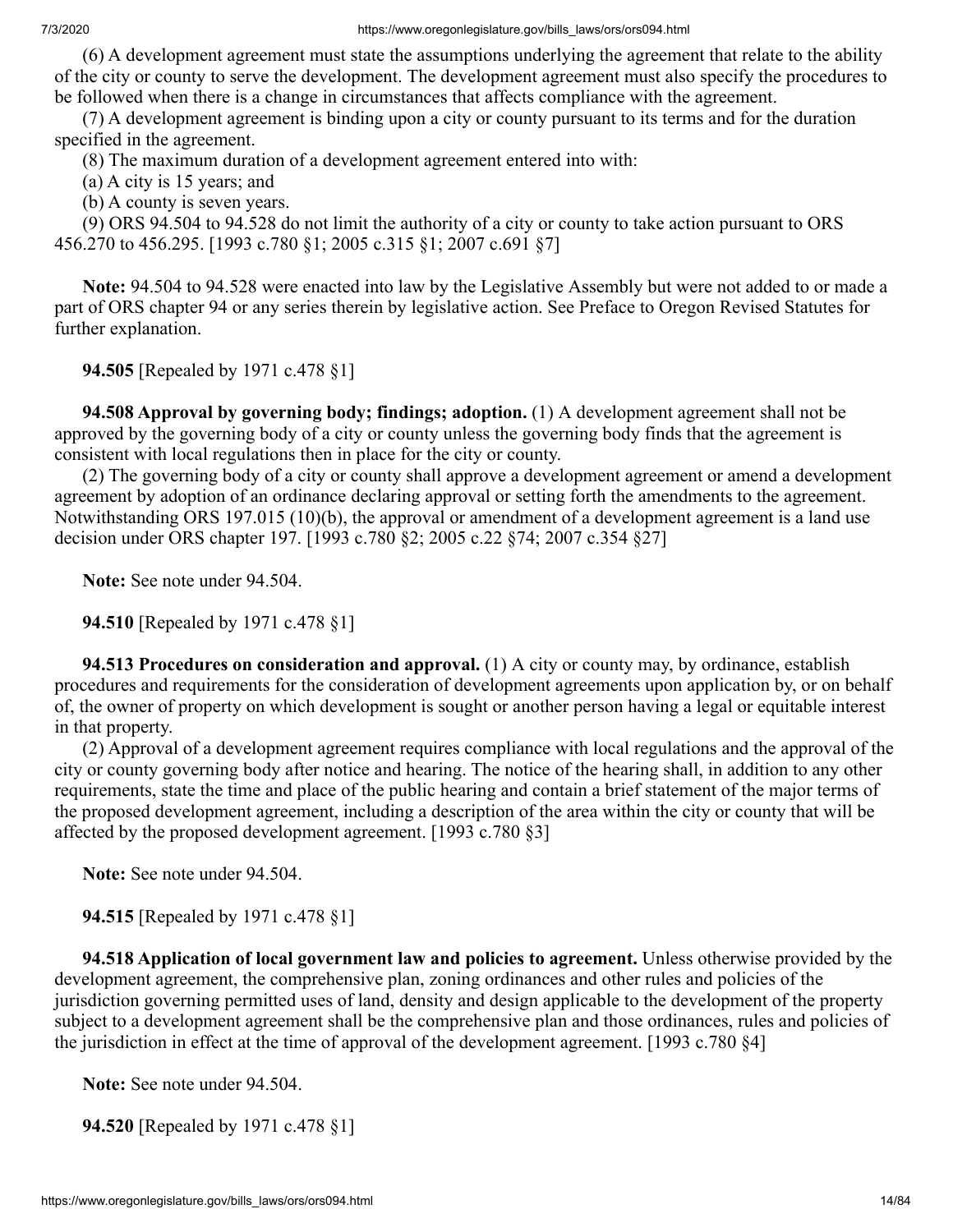**94.522 Amendment or cancellation of agreement; enforceability.** (1) A development agreement may be amended or canceled by mutual consent of the parties to the agreement or their successors in interest. The governing body of a city or county shall amend or cancel a development agreement by adoption of an ordinance declaring cancellation of the agreement or setting forth the amendments to the agreement.

 (2) Until a development agreement is canceled under this section, the terms of the development agreement are enforceable by any party to the agreement. [1993 c.780 §5]

 **Note:** See note under 94.504.

 **94.525** [Repealed by 1971 c.478 §1]

 **94.528 Recording.** Not later than 10 days after the execution of a development agreement under ORS 94.504 to 94.528, the governing body of the city or county shall cause the development agreement to be presented for recording in the office of the county clerk of the county in which the property subject to the agreement is situated. In addition to other provisions required by ORS 94.504 to 94.528, the development agreement shall contain a legal description of the property subject to the agreement. [1993 c.780 §6]

 **Note:** See note under 94.504.

 **94.530** [Repealed by 1971 c.478 §1]

## TRANSFERABLE DEVELOPMENT CREDITS

 **94.531 Severable development interest in real property; transferable development credit.** (1) The governing body of a city or county is authorized to recognize a severable development interest in real property. The governing body of the city or county may establish a system for the purchase and sale of development interests. The interest transferred shall be known as a transferable development credit. A transferable development credit shall include the ability to establish in a location in the city or county a specified amount of residential or nonresidential development that is different from development types or exceeds development limitations provided in the applicable land use regulations for the location. All development authorized or approved using transferable development credits shall comply with the land use planning goals adopted under ORS 197.225 and the acknowledged comprehensive plan.

 (2) The ability to develop land from which credits are transferred shall be reduced by the amount of the development credits transferred, and development on the land to which credits are transferred may be increased in accordance with a transfer system formally adopted by the governing body of the city or county.

 (3) The holder of a recorded mortgage encumbering land from which credits are transferred shall be given prior written notice of the proposed conveyance by the record owner of the property and must consent to the conveyance before any development credits may be transferred from the property.

 (4) A city or county with a transferable development credit system shall maintain a registry of all lots or parcels from which credits have been transferred, the lots or parcels to which credits have been transferred and the allowable development level for each lot or parcel following transfer.

 (5) A city or county, or an elected official, appointed official, employee or agent of a city or county, shall not be found liable for damages resulting from any error made in:

 (a) Allowing the use of a transferable development credit that complies with an adopted transferable development credit system and the acknowledged comprehensive plan; or

(b) Maintaining the registry required under subsection (4) of this section. [1999 c.573 §1]

 **Note:** 94.531 was enacted into law by the Legislative Assembly but was not added to or made a part of ORS chapter 94 or any series therein by legislative action. See Preface to Oregon Revised Statutes for further explanation.

 **94.534 Policy on transferable development credit systems.** (1) The Legislative Assembly finds that:

(a) Working farms and forests make vital contributions to Oregon by:

(A) Providing jobs, timber, agricultural products, tax base and other social and economic benefits;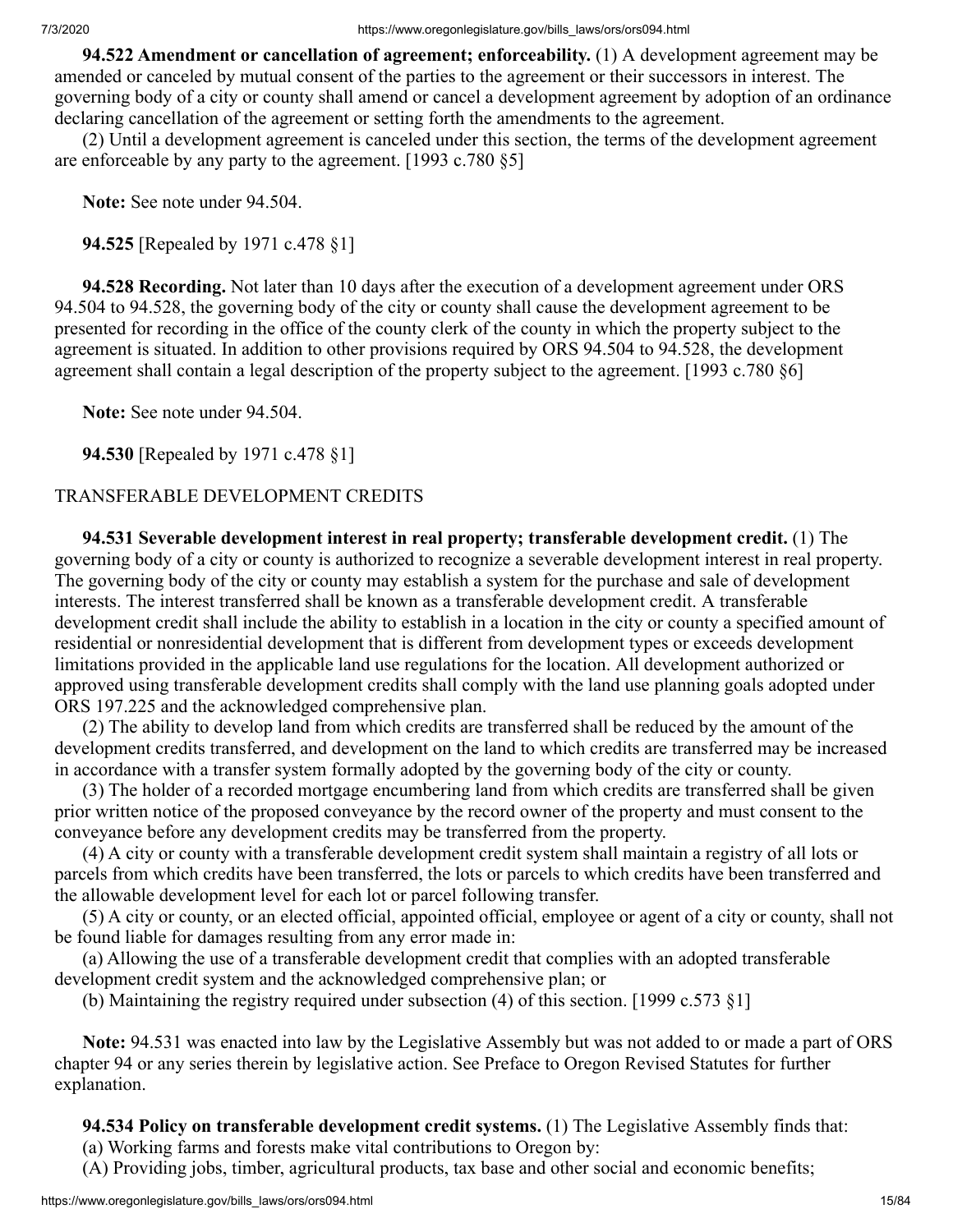(B) Helping to maintain soil, air and water resources;

(C) Reducing levels of carbon dioxide in the atmosphere; and

(D) Providing habitat for wildlife and aquatic life.

 (b) Natural resources, scenic and historic areas and open spaces promote a sustainable and healthy environment and natural landscape that contributes to the livability of Oregon.

 (c) Population growth, escalating land values, increasing risks due to wildfire and invasive species and changes in land ownership and management objectives, with a resulting increase in conflict caused between resource uses and dispersed residential development, require that new methods be developed to facilitate the continued management of private lands zoned for farm use, forest use and mixed farm and forest use for the purposes of:

(A) Agricultural production and timber harvest; and

(B) Preservation of natural resources, scenic and historic areas and open spaces for future generations.

(2) The Legislative Assembly declares that transferable development credit systems:

 (a) Complement the statewide land use planning system in Oregon and encourage effective local implementation of the statewide land use planning goals.

 (b) Provide incentives for private landowners, local, regional, state and federal governments and other entities to permanently protect farm land and forestland, including a land base for working farms, ranches, forests and woodlots, significant natural resources, scenic and historic areas and open spaces.

 (c) Benefit rural land owners, including owners of working farms, ranches, forests and woodlots, that voluntarily provide stewardship of natural resources on private lands.

 (d) Provide voluntary and effective methods to help improve the livability of urban areas and to mitigate and adapt to global climate change. [2009 c.504 §1]

 **Note:** 94.534, 94.536 and 94.538 were enacted into law by the Legislative Assembly but were not added to or made a part of ORS chapter 94 or any series therein by legislative action. See Preface to Oregon Revised Statutes for further explanation.

 **94.536 Definitions for ORS 94.536 and 94.538.** As used in this section and ORS 94.538:

(1) "Conservation easement" has the meaning given that term in ORS 271.715.

 (2) "Governmental unit" means a city, county, metropolitan service district or state agency as defined in ORS 171.133.

(3) "Holder" has the meaning given that term in ORS 271.715.

(4) "Lot" has the meaning given that term in ORS 92.010.

(5) "Parcel" has the meaning given that term in ORS 92.010.

 (6) "Receiving area" means a designated area of land to which a holder of development credits generated from a sending area may transfer the development credits and in which additional uses or development, not otherwise allowed, are allowed by reason of the transfer.

(7) "Resource land" means:

 (a) Lands outside an urban growth boundary planned and zoned for farm use, forest use or mixed farm and forest use.

(b) Lands inside or outside urban growth boundaries identified:

 (A) In an acknowledged local or regional government inventory as containing significant wetland, riparian, wildlife habitat, historic, scenic or open space resources; or

 (B) As containing important natural resources, estuaries, coastal shorelands, beaches and dunes or other resources described in the statewide land use planning goals.

 (c) "Conservation Opportunity Areas" identified in the "Oregon Conservation Strategy" adopted by the State Fish and Wildlife Commission and published by the State Department of Fish and Wildlife in September of 2006.

 (8) "Sending area" means a designated area of resource land from which development credits generated from forgone development are transferable, for uses or development not otherwise allowed, to a receiving area.

(9) "Tract" has the meaning given that term in ORS 215.010.

 (10) "Transferable development credit" means a severable development interest in real property that can be transferred from a lot, parcel or tract in a sending area to a lot, parcel or tract in a receiving area.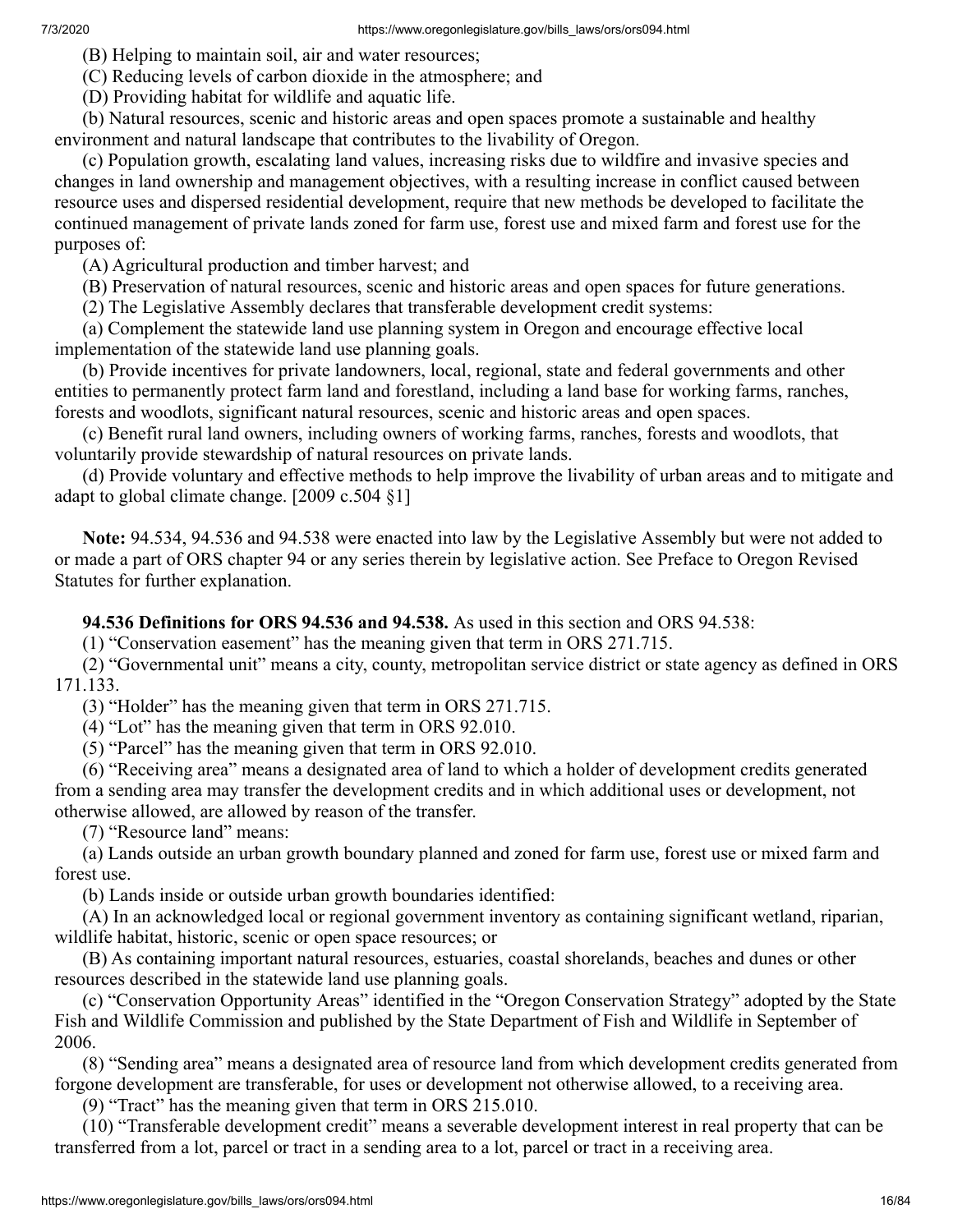(11) "Transferable development credit system" means a land use planning tool that allows the record owner of a lot, parcel or tract of resource land in a sending area to voluntarily sever and sell development interests from the lot, parcel or tract for purchase and use by a potential developer to develop a lot, parcel or tract in a receiving area at a higher intensity than otherwise allowed.

(12) "Urban growth boundary" has the meaning given that term in ORS 195.060.

(13) "Urban reserve" has the meaning given that term in ORS 195.137. [2009 c.504  $\S$ 2; 2010 c.5  $\S$ 1]

 **Note:** See note under 94.534.

 **94.538 Transferable development credit systems.** (1) One or more governmental units may establish a transferable development credit system, including a process for allowing transfer of development interests from a sending area within the jurisdiction of one governmental unit to a receiving area within the jurisdiction of another governmental unit.

 (2) If the transferable development credit system allows transfer of development interests between the jurisdictions of different governmental units, the process must be described in an intergovernmental agreement under ORS 190.003 to 190.130 entered into by the governmental units with land use jurisdiction over the sending and receiving areas and, for purposes of administration of the process, the Department of Land Conservation and Development. The intergovernmental agreement may contain provisions for sharing between governmental units of the prospective ad valorem tax revenues derived from new development in the receiving area authorized under the system.

(3) A transferable development credit system must provide for:

 (a) The record owner of a lot, parcel or tract in a sending area to voluntarily sever and sell development interests of the lot, parcel or tract for use in a receiving area;

 (b) A potential developer of land in a receiving area to purchase transferable development credits that allow a higher intensity use or development of the land, including development bonuses or other incentives not otherwise allowed, through changes to the planning and zoning or waivers of density, height or bulk limitations in the receiving area;

 (c) The governmental units administering the system to determine the type, extent and intensity of uses or development allowed in the receiving area, based on the transferable development credits generated from severed and sold development interests; and

 (d) The holder of a recorded instrument encumbering a lot, parcel or tract from which the record owner proposes to sever development interests for transfer to be given prior written notice of the proposed transaction and to approve or disapprove the transaction.

(4) A transferable development credit system must offer:

 (a) Incentives for a record owner of resource land to voluntarily prohibit or limit development on the resource land and to sell or transfer forgone development to lands within receiving areas.

(b) Benefits to landowners by providing monetary compensation for limiting development in sending areas.

(c) Benefits to developers by allowing increased development and development incentives in receiving areas.

(5) The governmental units administering a transferable development credit system must:

 (a) Designate sending areas that are chosen to achieve the requirements set forth in this section and the objectives set forth in ORS 94.534.

 (b) Designate receiving areas that are chosen to achieve the requirements set forth in this section and the objectives set forth in ORS 94.534.

 (c) Provide development bonuses and incentives to stimulate the demand for the purchase and sale of transferable development credits.

 (d) Require that the record owner of development interests transferred as development credits from a sending area to a receiving area cause to be recorded, in the deed records of the county in which the sending area is located, a conservation easement that:

 (A) Limits development of the lot, parcel or tract from which the interests are severed consistent with the transfer; and

 (B) Names an entity, approved by the governmental units administering the system, as the holder of the conservation easement.

(e) Maintain records of:

(A) The lots, parcels and tracts from which development interests have been severed;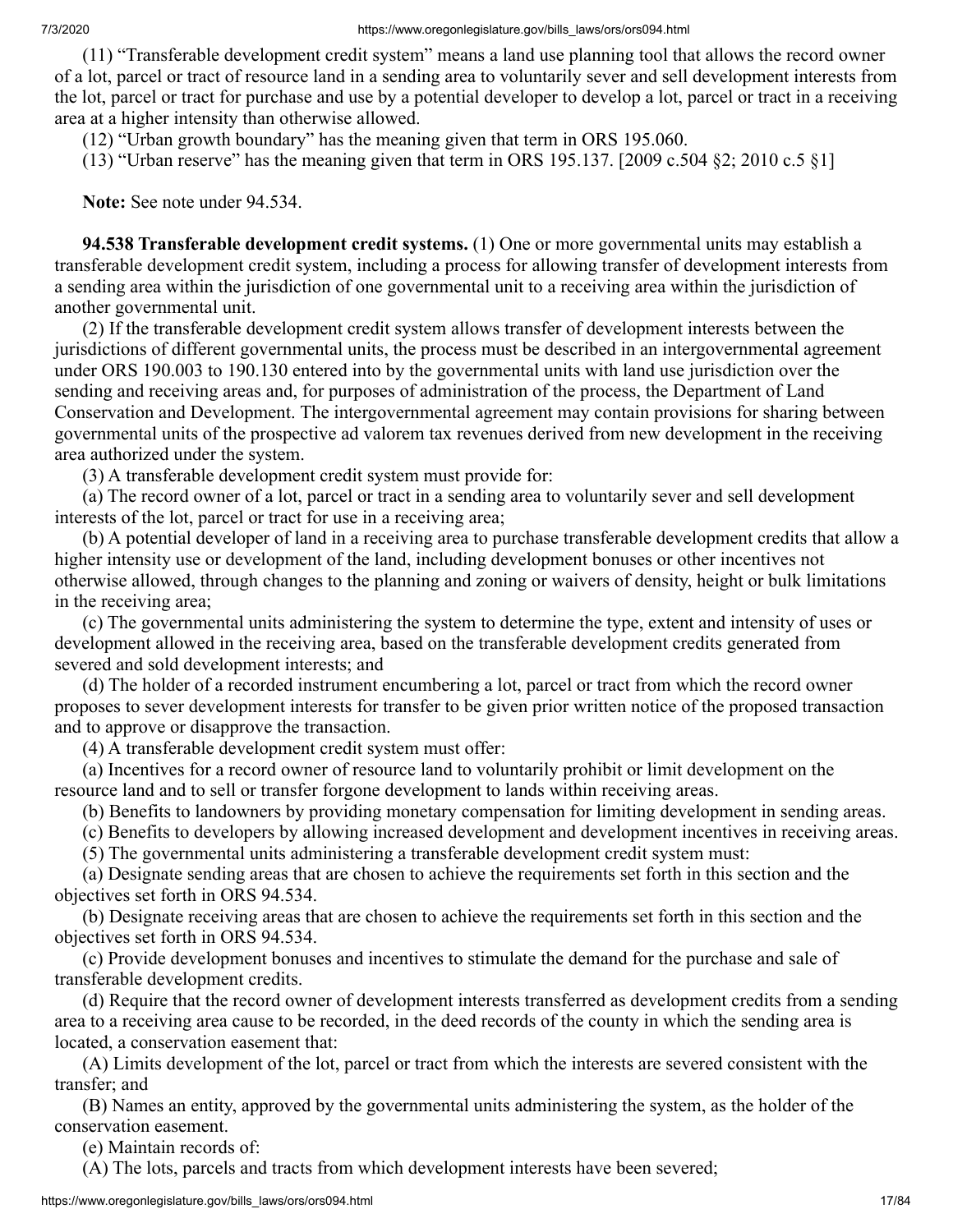(B) The lots, parcels and tracts to which transferable development credits have been transferred; and

 (C) The allowable level of use or development for each lot, parcel or tract after a transfer of development credits.

(f) Provide periodic summary reports of activities of the system to the department.

 (6) A receiving area must be composed of land that is within an urban growth boundary or, subject to subsection (7) of this section, within an urban reserve established under ORS 195.137 to 195.145 and that is:

(a) Appropriate and suitable for development.

 (b) Not subject to limitations designed to protect natural resources, scenic and historic areas, open spaces or other resources protected under the statewide land use planning goals.

 (c) Not within an area identified as a priority area for protection in the "Oregon Conservation Strategy" adopted by the State Fish and Wildlife Commission and published by the State Department of Fish and Wildlife in September of 2006.

 (d) Not within a "Conservation Opportunity Area" identified in the "Oregon Conservation Strategy" adopted by the State Fish and Wildlife Commission and published by the State Department of Fish and Wildlife in September of 2006.

(7) Land within an urban reserve:

(a) May be the site of a receiving area only if:

 (A) The receiving area is likely to be brought within an urban growth boundary at the next periodic review under ORS 197.628 to 197.651 or legislative review under ORS 197.626; and

 (B) Development pursuant to the transferable development credits is allowed only after the receiving area is brought within an urban growth boundary.

 (b) That is selected for use as a receiving area may be designated for priority inclusion in the urban growth boundary, when the urban growth boundary is amended, if the land qualifies under the boundary location factors in a goal relating to urbanization.

 (8) The governing body of a governmental unit administering a transferable development credit system may, directly or indirectly through a contract with a nonprofit corporation, establish a transferable development credit bank to facilitate:

(a) Buying severable development interests from lots, parcels or tracts of resource land in a sending area.

 (b) Selling transferable development credits to potential developers of lots, parcels or tracts in a receiving area.

 (c) Entering into agreements or contracts and performing acts necessary, convenient or desirable to achieve the requirements set forth in this section and the objectives set forth in ORS 94.534.

(d) Managing funds available for the purchase and sale of transferable development credits.

(e) Authorizing and monitoring expenditures associated with the system.

 (f) Maintaining records of the transactions, including dates, purchase amounts and locations of severed development interests and development pursuant to transferred development credits, that are sufficient to manage and evaluate the effectiveness of the system.

 (g) Providing periodic summary reports of activities of the system to the governing body of a governmental unit administering the system.

 (h) Obtaining appraisals of development interests and transferable development credits as necessary and pricing transferable development credits for purchase or sale.

 (i) Serving as a clearinghouse and information source for buyers and sellers of transferable development credits.

(j) Accepting donations of transferable development credits.

(k) Soliciting and receiving grant funds for the implementation of this section and ORS 94.536.

 (9) A holder of a conservation easement shall hold, monitor and enforce the conservation easement to ensure that lands in sending areas do not retain development credits transferred under this section and ORS 94.536. [2009 c.504 §3; 2010 c.5 §2]

 **Note:** See note under 94.534.

 **94.540** [Repealed by 1971 c.478 §1]

PLANNED COMMUNITIES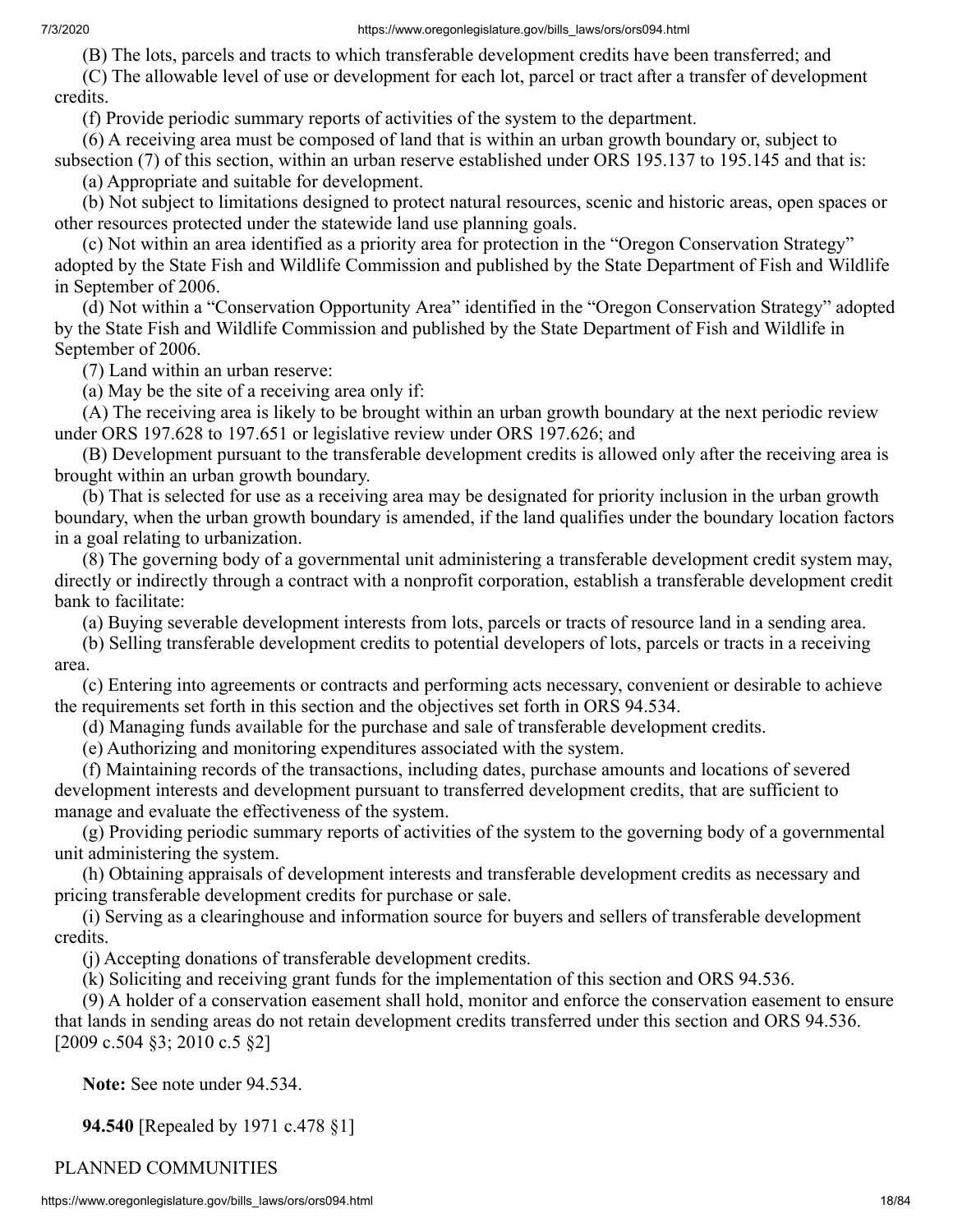(General Provisions)

# **94.550 Definitions for ORS 94.550 to 94.783.** As used in ORS 94.550 to 94.783:

 (1) "Assessment" means any charge imposed or levied by a homeowners association on or against an owner or lot pursuant to the provisions of the declaration or the bylaws of the planned community or provisions of ORS 94.550 to 94.783.

 (2) "Blanket encumbrance" means a trust deed or mortgage or any other lien or encumbrance, mechanic's lien or otherwise, securing or evidencing the payment of money and affecting more than one lot in a planned community, or an agreement affecting more than one lot by which the developer holds such planned community under an option, contract to sell or trust agreement.

(3) "Class I planned community" means a planned community that:

 (a) Contains at least 13 lots or in which the declarant has reserved the right to increase the total number of lots beyond 12; and

 (b) Has an estimated annual assessment, including an amount required for reserves under ORS 94.595, exceeding \$10,000 for all lots or \$100 per lot based on:

 (A) For a planned community created on or after January 1, 2002, the initial estimated annual assessment, including a constructive assessment based on a subsidy of the association through a contribution of funds, goods or services by the declarant; or

 (B) For a planned community created before January 1, 2002, a reasonable estimate of the cost of fulfilling existing obligations imposed by the declaration, bylaws or other governing document as of January 1, 2002.

(4) "Class II planned community" means a planned community that:

(a) Is not a Class I planned community;

(b) Contains at least five lots; and

(c) Has an estimated annual assessment exceeding \$1,000 for all lots based on:

 (A) For a planned community created on or after January 1, 2002, the initial estimated annual assessment, including a constructive assessment based on a subsidy of the association through a contribution of funds, goods or services by the declarant; or

 (B) For a planned community created before January 1, 2002, a reasonable estimate of the cost of fulfilling existing obligations imposed by the declaration, bylaws or other governing document as of January 1, 2002.

 (5) "Class III planned community" means a planned community that is not a Class I or II planned community.

 (6) "Common expenses" means expenditures made by or financial liabilities incurred by the homeowners association and includes any allocations to the reserve account under ORS 94.595.

 (7) "Common property" means any real property or interest in real property within a planned community which is owned, held or leased by the homeowners association or owned as tenants in common by the lot owners, or designated in the declaration or the plat for transfer to the association.

(8) "Condominium" means property submitted to the provisions of ORS chapter 100.

(9) "Declarant" means any person who creates a planned community under ORS 94.550 to 94.785.

 (10) "Declarant control" means any special declarant right relating to administrative control of a homeowners association, including but not limited to:

 (a) The right of the declarant or person designated by the declarant to appoint or remove an officer or a member of the board of directors;

 (b) Any weighted vote or special voting right granted to a declarant or to units owned by the declarant so that the declarant will hold a majority of the voting rights in the association by virtue of such weighted vote or special voting right; and

 (c) The right of the declarant to exercise powers and responsibilities otherwise assigned by the declaration or bylaws or by the provisions of ORS 94.550 to 94.783 to the association, officers of the association or board of directors of the association.

 (11) "Declaration" means the instrument described in ORS 94.580 which establishes a planned community, and any amendments to the instrument.

 (12) "Electric vehicle charging station" or "charging station" means a facility designed to deliver electrical current for the purpose of charging one or more electric motor vehicles.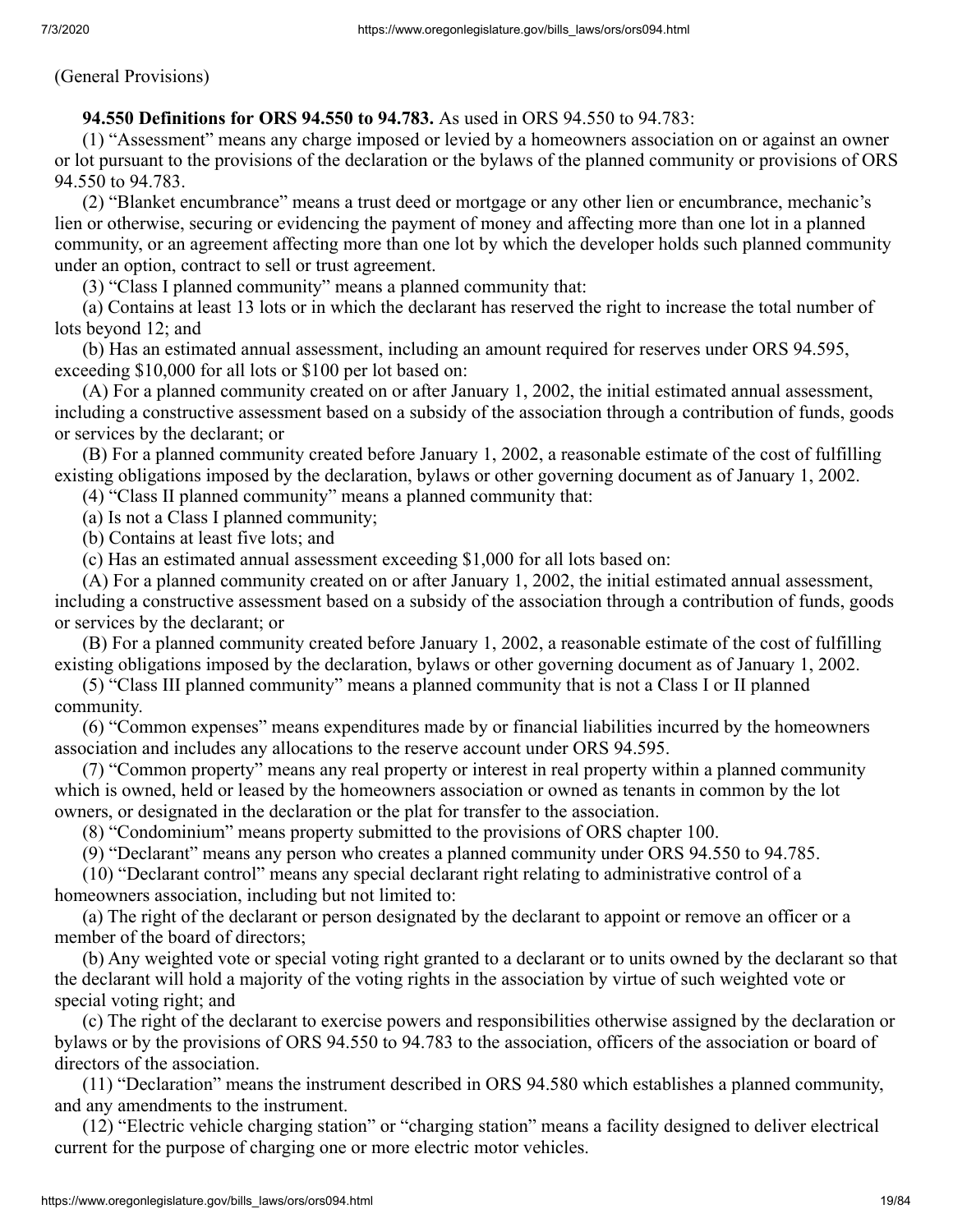(13) "Governing document" means articles of incorporation, bylaws, a declaration or a rule, regulation or resolution that was properly adopted by the homeowners association or any other instrument or plat relating to common ownership or common maintenance of a portion of a planned community that is binding upon lots within the planned community.

 (14) "Governing entity" means an incorporated or unincorporated association, committee, person or any other entity that has authority under a governing document to maintain commonly maintained property, to impose assessments on lots or to act on matters of common concern on behalf of lot owners within the planned community.

 (15) "Homeowners association" or "association" means the organization of owners of lots in a planned community, created under ORS 94.625, required by a governing document or formed under ORS 94.574.

 (16) "Majority" or "majority of votes" or "majority of owners" means more than 50 percent of the votes in the planned community.

(17) "Mortgagee" means any person who is:

(a) A mortgagee under a mortgage;

(b) A beneficiary under a trust deed; or

(c) The vendor under a land sale contract.

 (18) "Owner" means the owner of any lot in a planned community, unless otherwise specified, but does not include a person holding only a security interest in a lot.

 (19) "Percent of owners" or "percentage of owners" means the owners representing the specified voting rights as determined under ORS 94.658.

 (20)(a) "Planned community" means any subdivision under ORS 92.010 to 92.192 that results in a pattern of ownership of real property and all the buildings, improvements and rights located on or belonging to the real property, in which the owners collectively are responsible for the maintenance, operation, insurance or other expenses relating to any property within the planned community, including common property, if any, or for the exterior maintenance of any property that is individually owned.

(b) "Planned community" does not mean:

(A) A condominium under ORS chapter 100;

(B) A subdivision that is exclusively commercial or industrial; or

(C) A timeshare plan under ORS 94.803 to 94.945.

 (21) "Purchaser" means any person other than a declarant who, by means of a voluntary transfer, acquires a legal or equitable interest in a lot, other than as security for an obligation.

 (22) "Purchaser for resale" means any person who purchases from the declarant more than two lots for the purpose of resale whether or not the purchaser for resale makes improvements to the lots before reselling them.

 (23) "Recorded declaration" means an instrument recorded with the recording officer of the county in which the planned community is located that contains covenants, conditions and restrictions that are binding upon lots in the planned community or that impose servitudes on the real property.

 (24) "Special declarant rights" means any rights, in addition to the rights of the declarant as a lot owner, reserved for the benefit of the declarant under the declaration or ORS 94.550 to 94.783, including but not limited to:

 (a) Constructing or completing construction of improvements in the planned community which are described in the declaration;

 (b) Expanding the planned community or withdrawing property from the planned community under ORS 94.580 (3) and (4);

(c) Converting lots into common property;

(d) Making the planned community subject to a master association under ORS 94.695; or

(e) Exercising any right of declarant control reserved under ORS 94.600.

(25) "Successor declarant" means the transferee of any special declarant right.

 (26) "Turn over" means the act of turning over administrative responsibility pursuant to ORS 94.609 and 94.616.

 (27) "Unit" means a building or portion of a building located upon a lot in a planned community and designated for separate occupancy or ownership, but does not include any building or portion of a building located on common property.

 (28) "Votes" means the votes allocated to lots in the declaration under ORS 94.580 (2). [1981 c.782 §3; 1999 c.677 §1; 2001 c.756 §5; 2003 c.569 §3; 2007 c.410 §1; 2013 c.438 §1; 2017 c.221 §5; 2017 c.423 §4]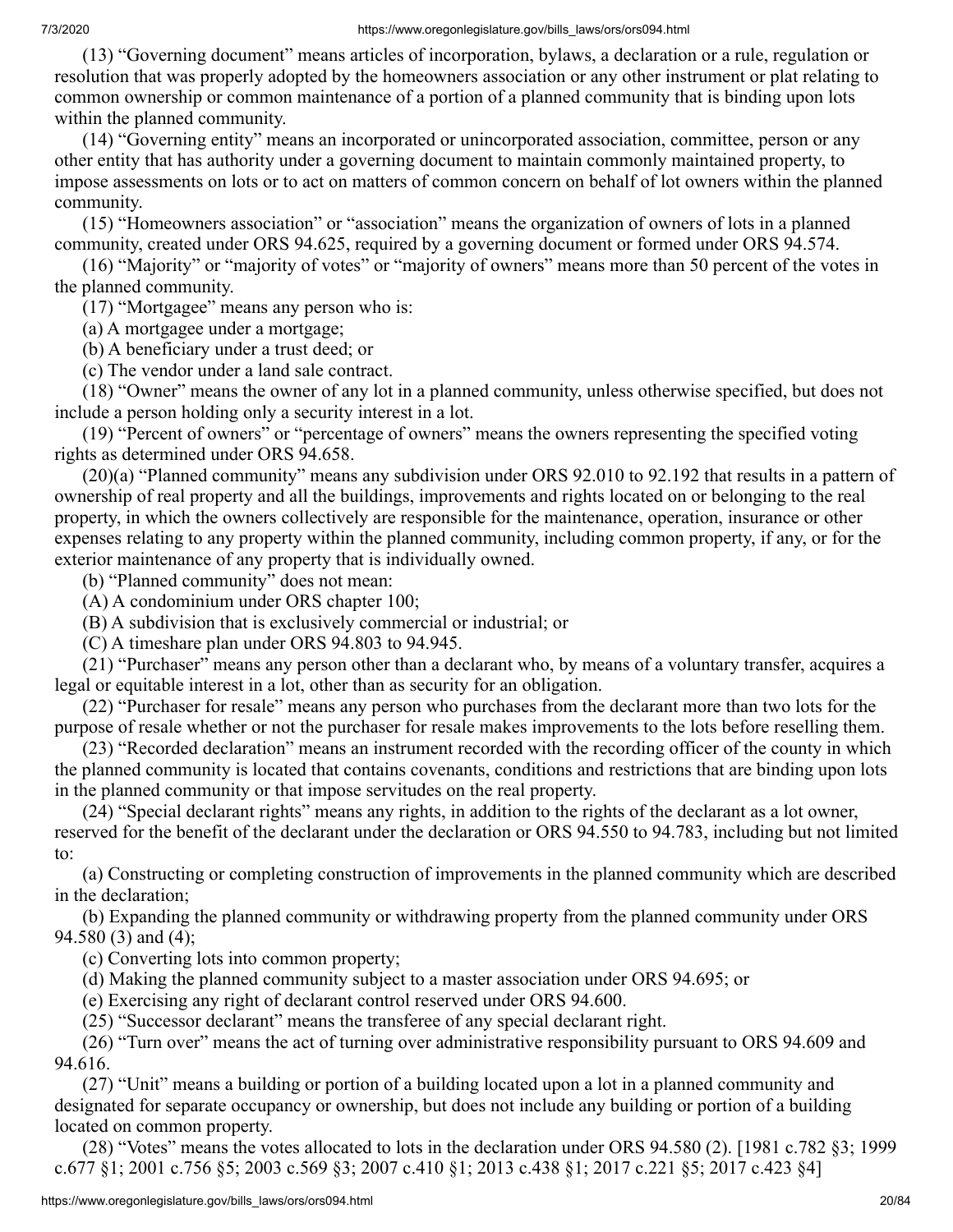# **94.560 Legislative findings.** The Legislative Assembly finds that:

 (1) In the State of Oregon there are hundreds of homeowners associations to which the Oregon Condominium Law (ORS chapter 100) does not apply.

 (2) These homeowners associations have established a pattern of ownership in which ownership of a single unit makes the owner automatically a member of a homeowners association with responsibilities for management and maintenance.

 (3) Many of these homeowners associations as associations and their members as individuals have experienced problems from the lack of statutory provisions. These problems which have arisen are usually the result of inexperience with this kind of ownership. This inexperience often leads to difficulties for the association when it assumes responsibility for the administration of the planned development because usually neither the developer who drafted the documents nor the local jurisdiction which may have reviewed them has realized the long term management implications of the restrictions imposed by the documents. The most serious and frequent error is imposing excessive voting requirements for any changes in the documents, a basic error that makes it and other errors unnecessarily difficult, if not impossible, to correct. Of almost equal importance is the lack of disclosure of significant differences this pattern of ownership imposes on the homeowner and the restrictions on choice that must be accepted.

 (4) Oregon land conservation policies and the increasing cost of land will result in rapid growth of this kind of homeownership pattern.

 (5) It is a matter of statewide concern that the Legislative Assembly address problems associated with homeowners associations in order to make this kind of homeownership pattern an acceptable choice and in order to assure proper maintenance of the projects so that the investment of the owners and the appearance of Oregon communities are protected.

 (6) It is essential that the Legislative Assembly establish basic statutory requirements for disclosure to first and subsequent buyers, for the organization of the homeowners association, and for a process by which administrative responsibility for the planned community is transferred from the developer to the association of individual owners.

 (7) ORS 94.550 to 94.783 are intended to make developers, their legal counsel and homeowners in Oregon homeowners associations the beneficiaries of experience accumulated under Oregon's condominium law and gathered from members of existing Oregon homeowners associations and associations in parts of the country where the record of experience is longer than that in Oregon. [1981 c.782 §3a]

(Creation of Planned Community)

 **94.565 Planned community to be created under ORS 94.550 to 94.783; exception; conveyance of lot or unit prohibited until declaration recorded.** (1) Except as provided in ORS 94.570, a person may not create a planned community in this state except as provided in ORS 94.550 to 94.783.

 (2) A person may not convey any lot or unit in a planned community until the planned community is created by the recording of the declaration for the planned community with the county recording officer of each county in which the planned community is located. [1981 c.782 §5; 1999 c.677 §2; 2001 c.756 §6]

 **94.570 Applicability of ORS 94.550 to 94.783.** (1) ORS 94.550 to 94.783 apply to a planned community created before January 1, 2002, under ORS 94.550 to 94.783 and to a Class I planned community created on or after January 1, 2002.

 (2) ORS 94.550 to 94.783, except for ORS 94.595 and 94.604, apply to a Class II planned community created on or after January 1, 2002.

 (3) Notwithstanding any other provision of ORS 94.550 to 94.783, ORS 94.550 to 94.783 apply to a Class III planned community or a planned community that is exclusively commercial or industrial and that is created on or after January 1, 2002, if the declaration of the planned community so provides.

 (4) Nothing in ORS 94.550 to 94.783 prohibits the establishment of a condominium subject to ORS chapter 100 or a timeshare plan subject to ORS 94.803 to 94.945 within a planned community. [1981 c.782 §6; 1983 c.530 §52; 1985 c.76 §3; 1999 c.677 §3; 2001 c.756 §7; 2003 c.569 §4]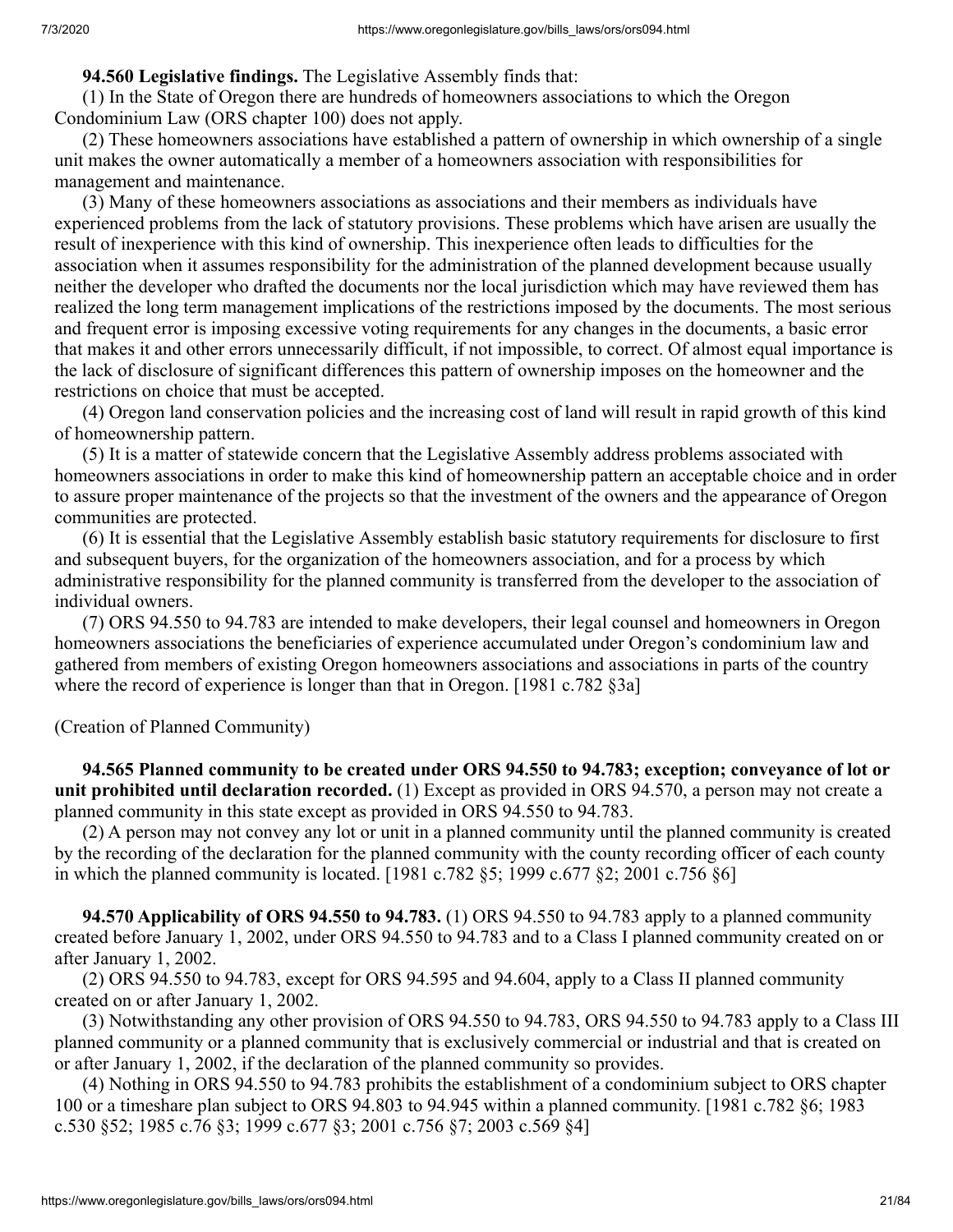**94.572 Applicability of certain provisions of ORS 94.550 to 94.783 to Class I or Class II planned communities.** (1) A Class I or Class II planned community created before January 1, 2002, that was not created under ORS 94.550 to 94.783 is subject to this section and ORS 94.550, 94.573, 94.574, 94.576, 94.577, 94.590, 94.595 (5) to (9), 94.625, 94.626, 94.630 (1), (3) and (4), 94.639, 94.640, 94.641, 94.642, 94.645, 94.647, 94.650, 94.652, 94.655, 94.657, 94.658, 94.660, 94.661, 94.662, 94.665, 94.670, 94.675, 94.676, 94.680, 94.690, 94.695, 94.704, 94.709, 94.712, 94.716, 94.719, 94.723, 94.728, 94.733, 94.762, 94.770, 94.775, 94.777, 94.779 and 94.780 to the extent that those statutes are consistent with any governing documents of the planned community.

 (2) If the governing documents of a planned community described in subsection (1) of this section do not provide for the formation of a homeowners association, the requirements of this section are not effective until the formation of an association in accordance with ORS 94.574.

 (3) If a provision of the governing documents of a planned community described in subsection (1) of this section is inconsistent with this section, the owners may amend the governing documents using the procedures in ORS 94.573. [2001 c.756 §3; 2003 c.569 §5; 2005 c.543 §3; 2007 c.409 §33; 2009 c.641 §3a; 2013 c.438 §4; 2015 c.27 §6; 2016 c.86 §2; 2017 c.423 §8]

 **94.573 Class I or Class II planned community option to amend governing documents to conform to statute.** (1)(a)(A) The owners in a Class I or Class II planned community created before January 1, 2002, that was not created under ORS 94.550 to 94.783 may amend any provision of the planned community's governing documents to conform with this section and ORS 94.550, 94.572, 94.574, 94.576, 94.590, 94.595 (5) to (9), 94.625, 94.626, 94.630 (1), (3) and (4), 94.639, 94.640, 94.641, 94.642, 94.645, 94.647, 94.650, 94.652, 94.655, 94.657, 94.658, 94.660, 94.661, 94.662, 94.665, 94.670, 94.675, 94.676, 94.680, 94.690, 94.695, 94.704, 94.709, 94.712, 94.716, 94.719, 94.723, 94.728, 94.733, 94.762, 94.770, 94.775, 94.777, 94.779 and 94.780.

 (B) An amendment to any provision of a planned community's governing documents made pursuant to this paragraph must be executed in accordance with the procedures for the adoption of amendments prescribed by, and subject to any limitations specified in, the planned community's governing documents.

 (C) Nothing in this section or ORS 94.572 requires the owners to amend a declaration or bylaws to include the information required by ORS 94.580 or 94.635.

 (b) If a planned community's governing documents do not provide procedures to amend the provisions of the governing documents:

 (A) The owners may amend the inconsistent provisions of a governing document other than bylaws to conform with this section and ORS 94.550, 94.572, 94.574, 94.576, 94.590, 94.595 (5) to (9), 94.625, 94.626, 94.630 (1), (3) and (4), 94.639, 94.640, 94.641, 94.642, 94.645, 94.647, 94.650, 94.652, 94.655, 94.657, 94.658, 94.660, 94.661, 94.662, 94.665, 94.670, 94.675, 94.676, 94.680, 94.690, 94.695, 94.704, 94.709, 94.712, 94.716, 94.719, 94.723, 94.728, 94.733, 94.762, 94.770, 94.775, 94.777 and 94.780 by a vote of at least 75 percent of the owners in the planned community.

 (B) The owners may amend the inconsistent provisions of the bylaws to conform with this section and ORS 94.550, 94.572, 94.574, 94.576, 94.590, 94.595 (5) to (9), 94.625, 94.626, 94.630 (1), (3) and (4), 94.639, 94.640, 94.641, 94.642, 94.645, 94.647, 94.650, 94.652, 94.655, 94.657, 94.658, 94.660, 94.661, 94.662, 94.665, 94.670, 94.675, 94.676, 94.680, 94.690, 94.695, 94.704, 94.709, 94.712, 94.716, 94.719, 94.723, 94.728, 94.733, 94.762, 94.770, 94.775, 94.777, 94.779, and 94.780 by a vote of at least a majority of the owners in the planned community.

 (C) The owners may adopt an amendment to the provisions of a governing document at a meeting held in accordance with the governing documents or by another procedure permitted by the governing documents that follows the procedures prescribed in ORS 94.647, 94.650 or 94.660.

 (2) The owners of a planned community described in subsection (1) of this section shall execute, certify and record an amendment adopted pursuant to subsection (1) of this section to:

(a) A recorded declaration as provided in ORS  $94.590(2)$ , (3) and (5).

 (b) The bylaws or any other governing document as provided in ORS 94.590 (3). If the bylaws or other governing document to which the amendment relates were recorded, the owners shall cause an amendment to the bylaws or other governing document to be recorded in the office of the recording officer of every county in which the planned community is located.

(3) An amendment adopted pursuant to subsection (1) of this section shall include: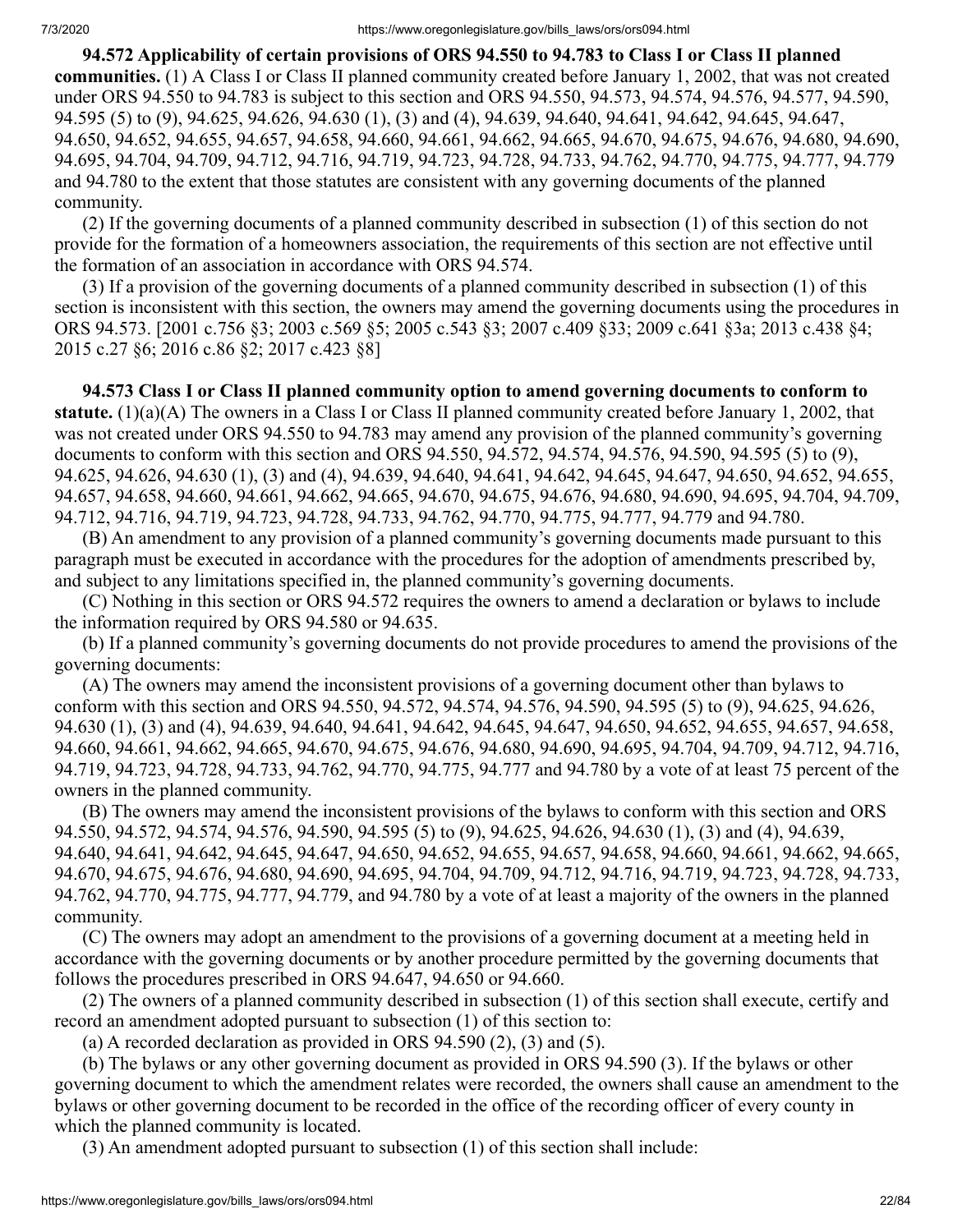(a) A reference to the recording index numbers and date of recording of the governing document, if recorded, to which the amendment relates; and

(b) A statement that the amendment is adopted.  $[2017 \text{ c}.423 \text{ §}10]$ 

# **94.574 Procedure for formation of homeowners association by Class I or Class II planned community.**

(1)(a) If the governing documents of a Class I or Class II planned community created before January 1, 2002, that was not created under ORS 94.550 to 94.783 do not provide for the formation of a homeowners association, at least 10 percent of the owners in the planned community or any governing entity of the planned community may initiate the formation of an association as provided in this section.

(b) The owners or the governing entity initiating the association formation shall:

 (A) Call an organizational meeting for the purpose of voting whether to form an association described in ORS 94.625; and

(B) Provide notice of the organization meeting to the owners in the planned community.

 (c) The notice of the organizational meeting shall list the names of the initiating owners or the governing entity and shall include the following statements:

 (A) The organizational meeting is for the purpose of voting whether to form an association in accordance with the proposed articles of incorporation;

 (B) If the owners vote to form an association, the owners may elect the initial board of directors provided for in the articles of incorporation and may adopt the initial bylaws;

 (C) The formation of the association requires an affirmative vote of at least a majority of the owners in the planned community, or a larger percentage if so specified in an applicable governing document;

 (D) An affirmative vote of at least a majority of the owners present is required to adopt the articles of incorporation, to elect the initial board of directors pursuant to the articles of incorporation or to adopt the initial bylaws;

 (E) If the initial board of directors is not elected at the organizational meeting, an interim board of directors must be elected pursuant to bylaws adopted as provided in subsection (4) of this section; and

 (F) A copy of the proposed articles of incorporation and bylaws will be available at least five business days before the meeting and a statement of the method of requesting a copy.

 (2) The notice described in subsection (1)(c) of this section must be delivered in accordance with the declaration and bylaws. If there are no governing documents or the governing documents do not include notice provisions, the owners or the governing entity shall follow the procedure prescribed in ORS 94.650 (4).

 (3) The initiating owners or the governing entity shall cause articles of incorporation and bylaws to be drafted at least five business days before the organizational meeting. The bylaws must include, to the extent applicable, the information required by ORS 94.635.

(4) At the organizational meeting:

 (a) Representatives of the initiating owners or the governing entity shall conduct the meeting according to Robert's Rules of Order as provided in ORS 94.657, to the extent not inconsistent with the governing documents.

 (b) The initiating owners or the governing entity shall make available copies of the proposed articles of incorporation and bylaws.

 (c) The affirmative vote of at least a majority of the owners of a planned community, or a larger percentage if so specified in an applicable governing document, is required to form an association under this section.

 (d) An owner may vote by proxy or written ballot if so approved by a majority of the initiating owners or by the governing entity.

(e)(A) If the owners vote to form an association at the organizational meeting, the owners:

(i) Shall adopt articles of incorporation;

(ii) May elect the initial board of directors as provided in the articles of incorporation;

(iii) Shall adopt bylaws; and

 (iv) Shall conduct any other authorized business by an affirmative vote of at least a majority of the owners present.

 (B) If the owners do not elect the initial board of directors at the organizational meeting, the owners shall elect an interim board of directors by an affirmative vote of at least a majority of the owners present to serve until the initial board of directors is elected.

(5) Not later than 10 business days after the organizational meeting, the board of directors shall cause: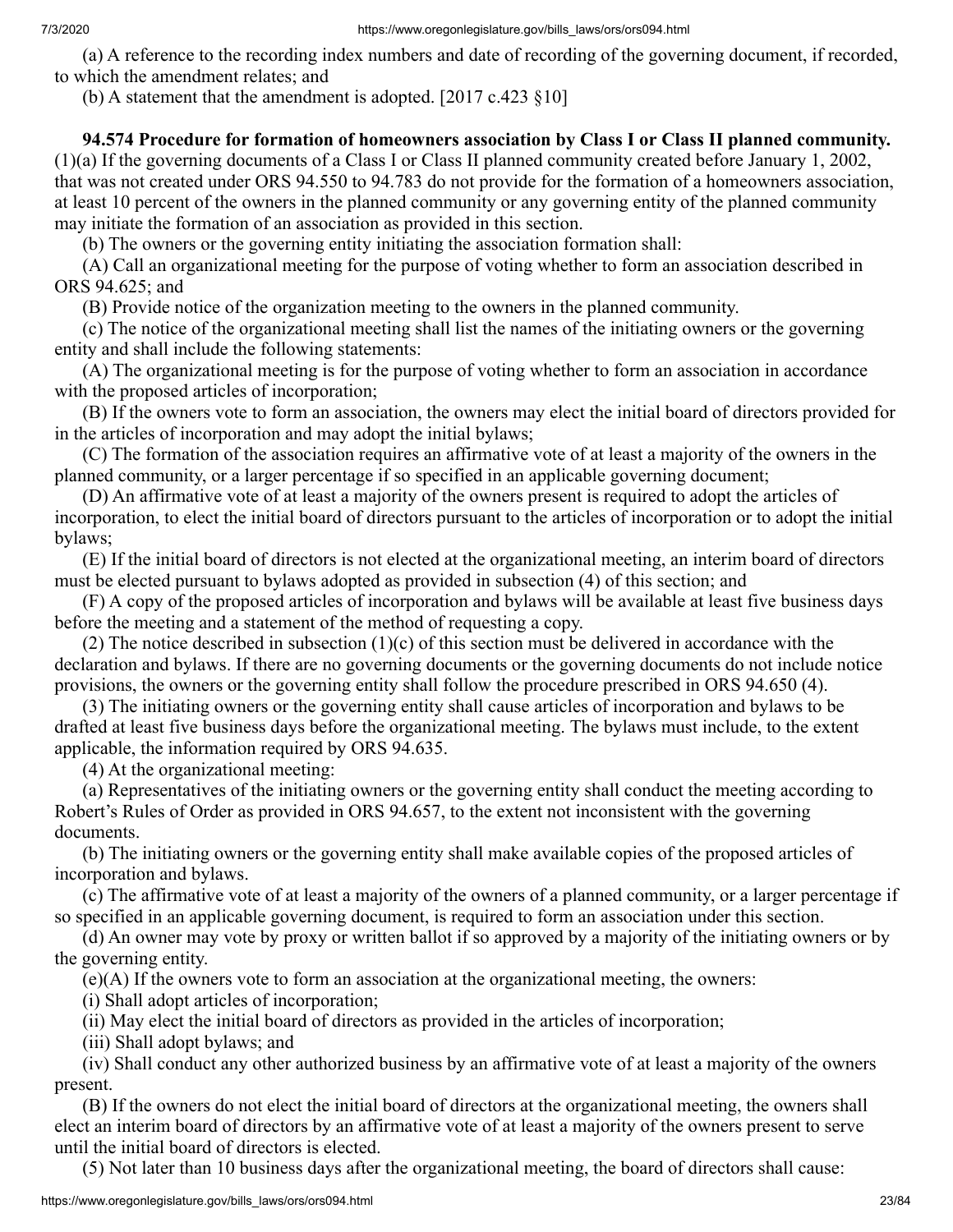(a) The articles of incorporation to be filed with the Secretary of State under ORS chapter 65.

(b) The notice of planned community to be prepared, executed and recorded in accordance with ORS 94.576.

 (c) A statement of association information to be prepared, executed and recorded in accordance with ORS 94.667.

 (d) Each owner to receive a copy of the notice of planned community, together with a copy of the adopted articles of incorporation and bylaws, if any, or a statement of the procedure and method for adoption of bylaws described in subsection (4) of this section. The copies and any statement must be delivered to each lot, mailed to the mailing address of each lot or mailed to the mailing addresses designated by the owners in writing.

 (6) If the owners vote to form an association, all costs incurred under this section, including but not limited to the preparation and filing of the articles of incorporation, the drafting of bylaws, the preparation of notice of meeting and the drafting, delivery and recording of all notices and statements, shall be a common expense of the owners and shall be allocated as provided in the appropriate governing document or any amendment thereto. [2017 c.423 §11]

 **94.575 Applicability of subdivision law.** ORS 92.010 to 92.170 apply to a planned community established under ORS 94.550 to 94.783. [1981 c.782 §4]

 **94.576 Class I or Class II planned community option to be subject to provisions of ORS 94.550 to 94.783.** (1)(a) The owners in a Class I or Class II planned community that is subject to the statutory provisions listed in ORS 94.572 (1) may elect to be subject to any other provisions of ORS 94.550 to 94.783 upon compliance with the applicable procedures prescribed in ORS 94.572, 94.573 or 94.574.

 (b) If the owners in a Class I or Class II planned community elect to be subject to additional provisions of ORS 94.550 to 94.783, the board of directors of the association shall cause a notice of planned community to be prepared, executed and recorded in accordance with subsection (3) of this section. This paragraph does not apply if a statement of the election was included in the notice of planned community required or permitted under ORS 94.574.

 (2)(a) The owners in a Class III planned community created before January 1, 2002, may elect to be subject to provisions of ORS 94.550 to 94.783 upon compliance with the applicable procedures in ORS 94.572, 94.573 or 94.574.

 (b) If the owners in a Class III planned community elect to be subject to provisions of ORS 94.550 to 94.783, the board of directors of the association shall cause a notice of planned community to be prepared, executed and recorded in accordance with subsection (3) of this section.

(3)(a) The notice of planned community required or permitted by ORS 94.574 must be:

(A) Titled "Notice of Planned Community under ORS 94.574";

(B) Executed by the president and secretary of the association; and

(C) Recorded in the office of the recording officer of every county in which the property is located.

(b) The notice of planned community shall include:

 (A) The name of the planned community and association as identified in the recorded declaration and any covenants, conditions and restrictions or other governing document, and, if different, the current name of the association;

 (B) A list of the properties, described as required for recordation in ORS 93.600, within the jurisdiction of the association;

 (C) Information identifying the recorded declaration and any covenants, conditions and restrictions or other governing documents, and a reference to the recording index numbers and date of recording of the governing documents;

 (D) A statement that the property described in accordance with subparagraph (B) of this paragraph is subject to specific provisions of the Oregon Planned Community Act;

 (E) A reference to the specific provisions of the Oregon Planned Community Act that apply to the subject property and a reference to the subsection of this section under which the application is made; and

(F) If an association is formed under ORS 94.574, a statement to that effect.

 (4) The board of directors of an association not otherwise required to cause a notice of planned community to be prepared and recorded under ORS 94.574 may cause a notice of planned community to be prepared, executed and recorded as provided in subsection (3) of this section. [2017 c.423 §12]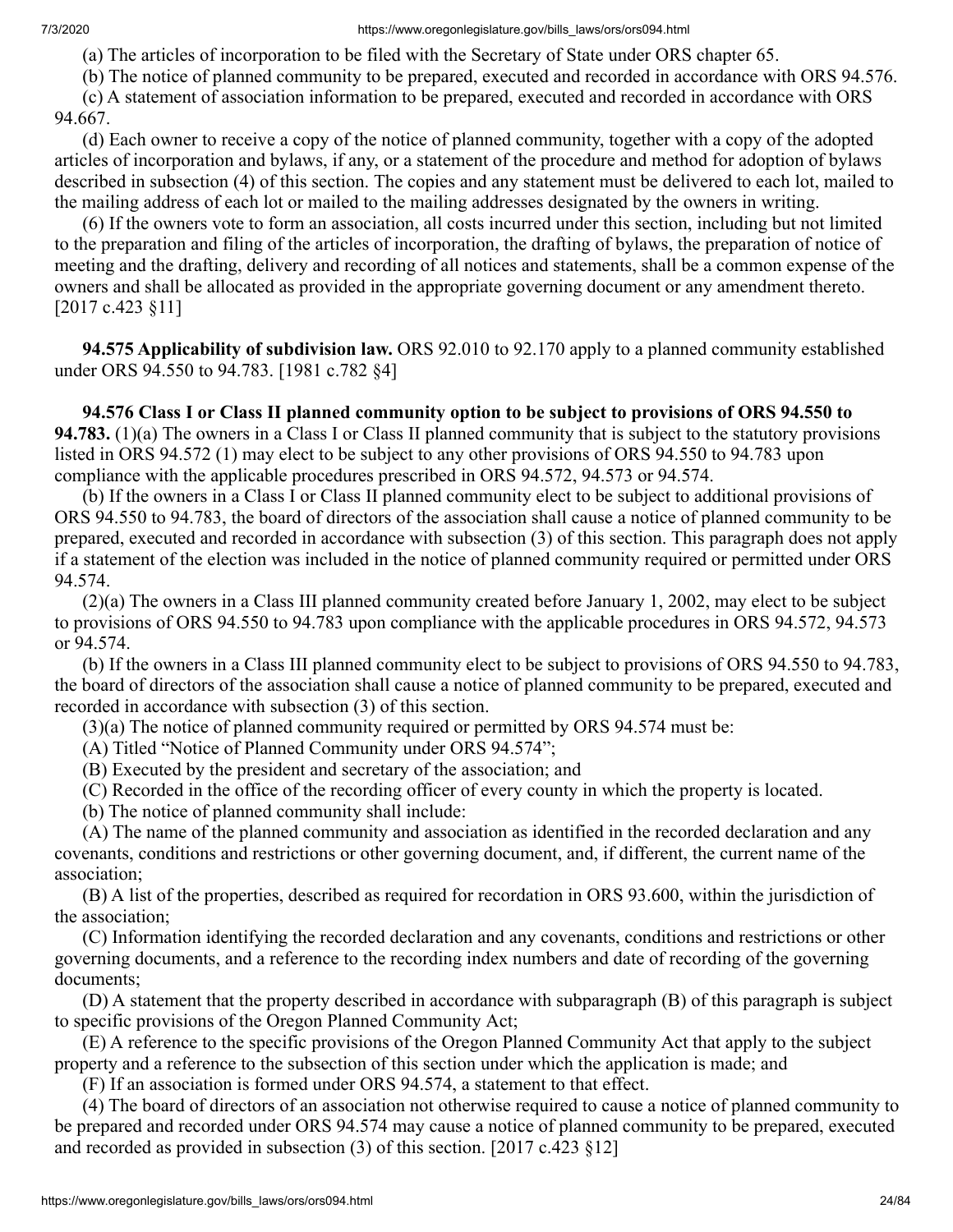**94.577 Recording amended governing documents; marketability of title unaffected by noncompliance.** (1) An amended governing document must include a reference to the recording index numbers and the date of recording of prior governing documents.

 (2) The county clerk may charge a fee for recording a governing document or an amendment to a governing document under ORS 94.572, 94.573, 94.574 or 94.576 according to the provisions of ORS 205.320 (1)(d).

 (3) Title to a unit, lot or common property in a Class I or Class II planned community created before January 1, 2002, may not be rendered unmarketable or otherwise affected by a failure of the planned community to be in compliance with a requirement of this section or ORS 94.572, 94.573, 94.574 or 94.576. [2017 c.423 §13]

 **94.580 Declaration; recordation; contents.** (1) A declarant shall record, in accordance with ORS 94.565, the declaration for a planned community in the office of the recording officer of each county in which the planned community is located.

(2) The declaration shall include:

(a) The name and classification of the planned community;

(b) The name of the association and the type of entity formed in accordance with ORS 94.625;

(c) A statement that the planned community is subject to ORS 94.550 to 94.783;

(d) A statement that the bylaws adopted under ORS 94.625 must be recorded;

 (e) A legal description, as required under ORS 93.600, of the real property included in the planned community;

 (f) A legal description, as required under ORS 93.600, of any real property included in the planned community which is or must become a common property;

 $(g)$  A description of any special declarant rights other than the rights described under subsections (3) and (4) of this section;

(h) A statement of the number of votes allocated to each lot in accordance with ORS 94.658;

 (i) A method of determining the liability of each lot for common expenses and the right of each lot to any common profits of the association;

(j) A statement of when the lots, including lots owned by the declarant, become subject to assessment;

 (k) If a Class I planned community, provisions for establishing a reserve account and for the preparation, review and update of the reserve study and the maintenance plan as required by ORS 94.595;

 (L) Any restrictions on the alienation of lots. Any such restriction created by any document other than the declaration may be incorporated by reference to the official records of the county where the property is located;

(m) A statement of the use, residential or otherwise, for which each lot is intended;

 (n) A statement as to whether or not the association pursuant to ORS 94.665 may sell, convey or subject to a security interest any portion of the common property and any limitation on such authority;

(o) A statement of any restriction on the use, maintenance or occupancy of lots or units;

 (p) The method of amending the declaration and a statement of the percentage of votes required to approve an amendment of the declaration in accordance with ORS 94.590;

 (q) A description of any contemplated improvements which the declarant agrees to build, or a statement that the declarant does not agree to build any improvement or does not choose to limit declarant's rights to add improvements not described in the declaration;

 (r) A statement of any period of declarant control or other special declarant rights reserved by the declarant under ORS 94.600;

 (s) A statement of the time at which the deed to the common property is to be delivered, whether by date or upon the occurrence of a stipulated event; and

 (t) Any provisions restricting a right of the association with respect to the common property, or an individual lot owner with respect to the lot or improvements on the lot, including but not limited to:

(A) A right to divide the lot or to combine it with other lots;

 (B) A right to repair or restore improvements on the lot at the owner's discretion in the event of damage or destruction;

 (C) The requirement for architectural controls, including but not limited to fencing, landscaping or choice of exterior colors and materials of structures to be placed on the common property or on a lot; and

(D) The requirement of review of any plans of any structure to be placed on the common property or a lot.

 (3) If the declarant reserves the right to expand the planned community by annexing lots or common property or by creating additional lots or common property by developing existing property in the planned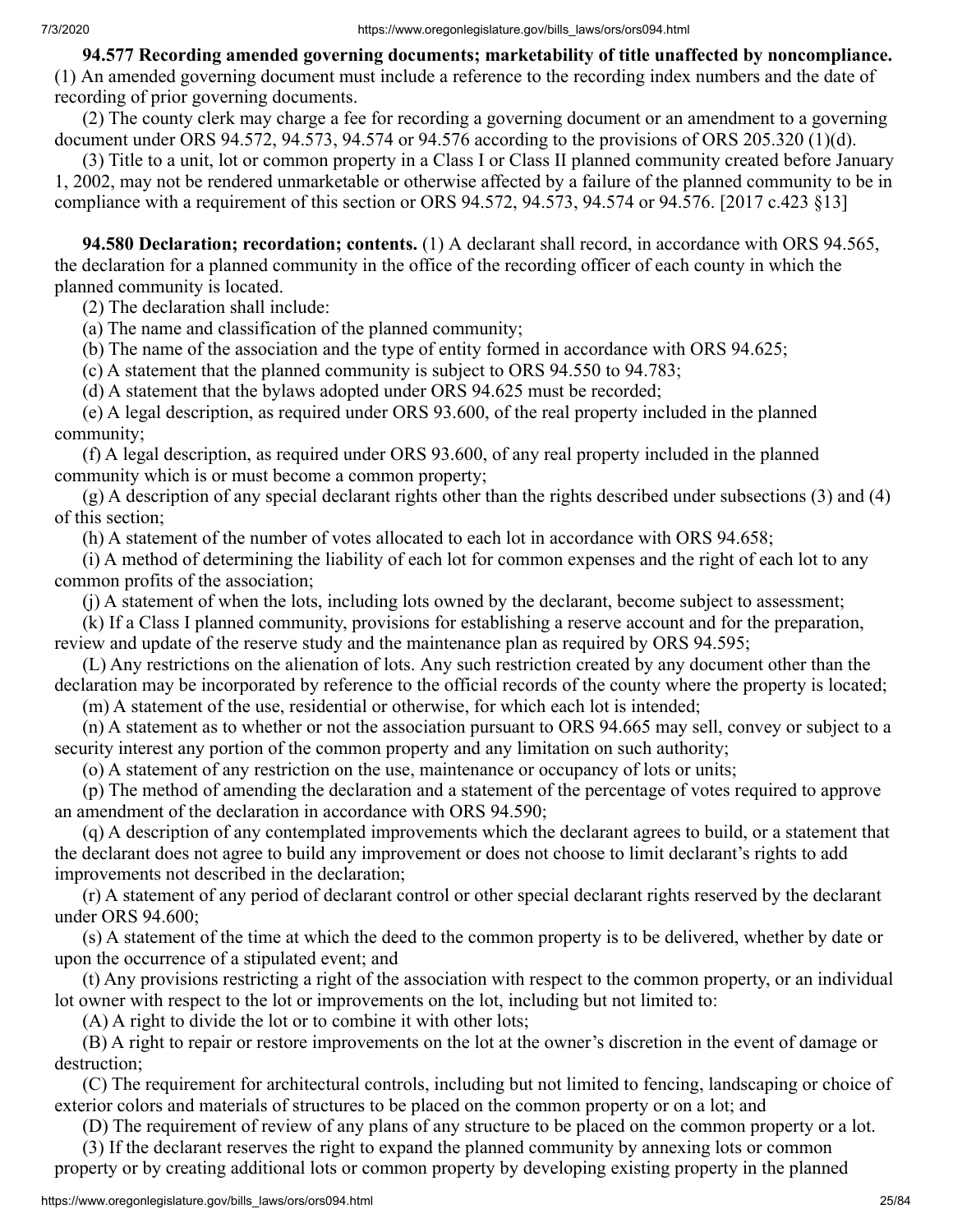community, the declaration shall contain, in addition to the provisions required under subsections (1) and (2) of this section, a general description of the plan of development including:

(a) The procedure by which the planned community will be expanded;

 (b) The maximum number of lots and units to be included in the planned community or a statement that there is no limitation on the number of lots or units which the declarant may create or annex to the planned community;

 (c) A general description of the nature and proposed use of any common property which the declarant agrees to create or annex to the planned community or a statement that there is no limitation on the right of the declarant to create or annex common property;

 (d) The method of allocation of votes if additional lots are to be created or annexed to the planned community; and

 (e) The formula to be used for reallocating the common expenses if additional lots are to be created or annexed to the planned community, and the manner of reapportioning the common expenses if lots are created or annexed during the fiscal year.

 (4) If the declarant may withdraw property from the planned community, the declaration shall include in addition to the provisions required under subsections (1), (2) and (3) of this section:

(a) The procedure by which property will be withdrawn;

(b) A general description of the property which may be withdrawn from the planned community;

(c) The method of allocation of votes if lots are withdrawn from the planned community;

 (d) The formula to be used for reallocating the common expenses if the property to be withdrawn has been assessed for common expenses prior to withdrawal; and

 (e) The date after which the right to withdraw property from the planned community shall expire or a statement that such a right shall not expire. [1981 c.782 §12; 1999 c.677 §4; 2001 c.756 §8; 2003 c.569 §6; 2007 c.409 §6a]

 **94.585 Authority to amend declaration and initial bylaws to comply with federal or state laws.** A declarant may amend the declaration or initial bylaws in order to comply with requirements of the Federal Housing Administration, the United States Department of Veterans Affairs, Rural Development or the Farm Service Agency of the United States Department of Agriculture, the Federal National Mortgage Association, the Government National Mortgage Association, the Federal Home Loan Mortgage Corporation, any department, bureau, board, commission or agency of the United States or the State of Oregon or any corporation wholly owned, directly or indirectly, by the United States or the State of Oregon that insures, guarantees or provides financing for a planned community or lots in a planned community. However, if the need to amend the declaration or the initial bylaws occurs after the turnover to the homeowners association has occurred, the amendment must be approved by the association in accordance with the approval provisions of the declaration or bylaws. [1981 c.782 §19; 1991 c.67 §18; 1999 c.677 §6; 2007 c.71 §26]

 **94.590 Amendment of declaration by owners.** (1)(a) The declaration may be amended only with the approval of owners representing at least 75 percent of the total votes in the planned community or any larger percentage specified in the declaration.

(b) An amendment under this section may not:

 (A) Limit or diminish any right of a declarant reserved under ORS 94.580 (3) or (4) or any other special declarant right without the consent of the declarant. A declarant may waive the declarant's right of consent.

 (B) Change the boundaries of any lot or any uses to which any lot or unit is restricted as stated in the declaration under ORS 94.580 (2)(m) or change the method of determining liability for common expenses, the method of determining the right to common profits or the method of determining voting rights of any lot or unit unless the owners of the affected lots or units unanimously consent to the amendment.

 (c) Any changes to the plat, including required approvals or consents of owners or others, are governed by the applicable provisions of ORS 92.010 to 92.192.

 (2)(a) Unless otherwise provided in the declaration, an amendment to the declaration may be proposed by a majority of the board of directors or by at least 30 percent of the owners in the planned community.

 (b) When the association adopts an amendment to the declaration, the association shall record the amendment in the office of the recording officer in each county in which the planned community is located. An amendment of the declaration is effective only upon recordation.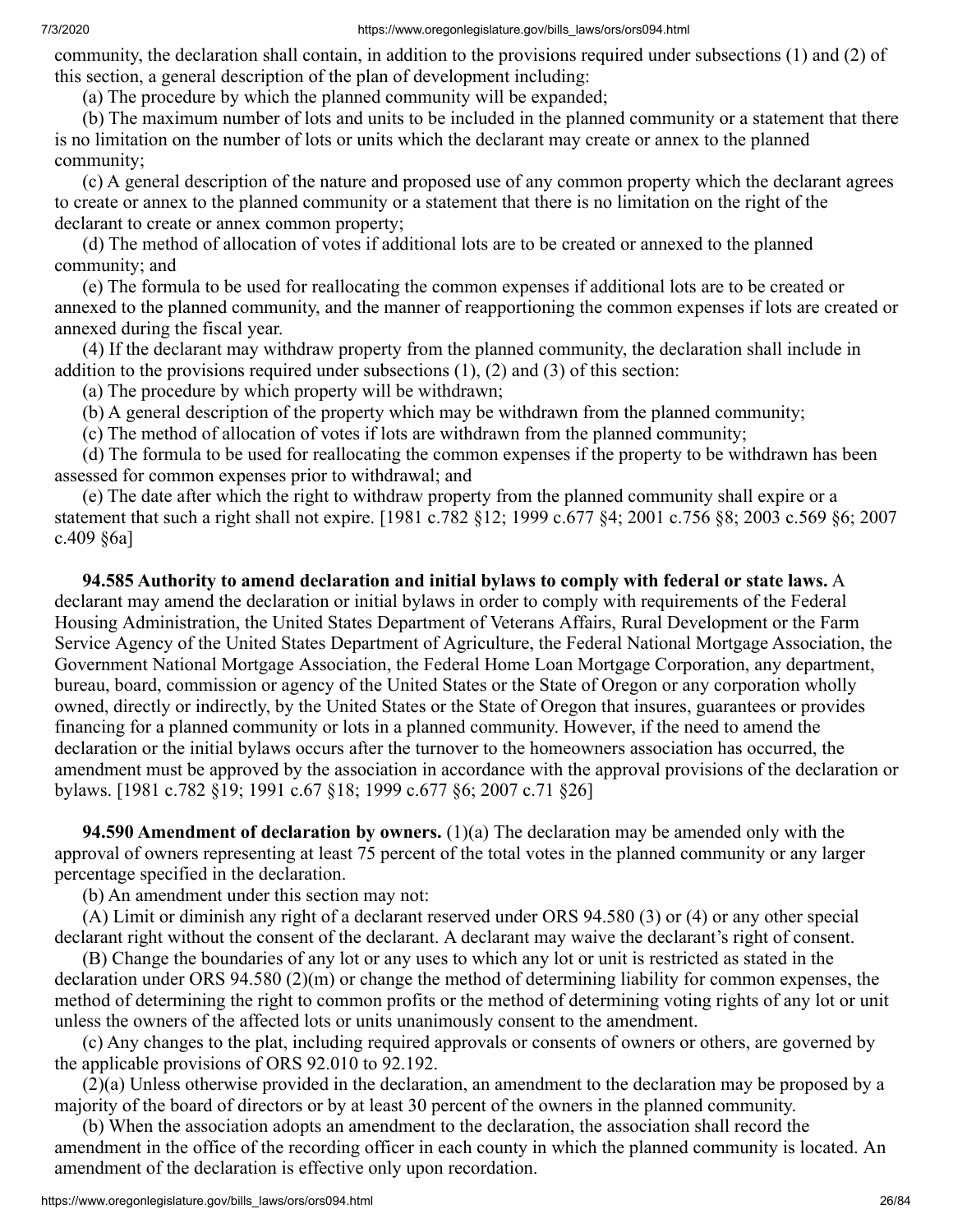(3) Notwithstanding a provision in a declaration that requires amendments to be executed and acknowledged by all owners approving the amendment, amendments to a declaration under this section shall be executed and certified on behalf of the association by the president and secretary as being adopted in accordance with the declaration and the provisions of this section and acknowledged in the manner provided for acknowledgment of deeds.

 (4) An amendment to a declaration or plat shall be conclusively presumed to have been regularly adopted in compliance with all applicable procedures relating to such amendment unless an action is brought within one year after the date such amendment was recorded or the face of the recorded amendment indicates that the amendment received the approval of fewer votes than required for such approval. However, nothing in this subsection shall prevent the further amendment of an amended declaration or plat.

 (5) During any period of declarant control, voting on an amendment under subsection (1) of this section shall be without regard to any weighted vote or special voting right reserved by the declarant except as otherwise provided under ORS 94.585. Nothing in this subsection is intended to prohibit a declarant from reserving the right to require the declarant's consent to an amendment during the period reserved in the declaration for declarant control.

 (6) The board of directors, upon the adoption of a resolution, may cause a restated declaration to be prepared and recorded to codify individual amendments that have been adopted in accordance with this section or ORS 94.585 without the further approval of owners. A declaration restated under this subsection must:

 (a) Include all previously adopted amendments in effect and may not include any other changes except to correct scriveners' errors or to conform format and style;

 (b) Include a statement that the board of directors has adopted a resolution in accordance with this subsection and is causing the declaration to be restated and recorded under this subsection;

 (c) Include a reference to the recording index numbers and date of recording of the initial declaration and all previously recorded amendments in effect being codified;

 (d) Include a certification by the president and secretary of the association that the restated declaration includes all previously adopted amendments in effect and no other changes except, if applicable, to correct scriveners' errors or to conform format and style; and

 (e) Be executed and acknowledged by the president and secretary of the association and recorded in the deed records of each county in which the planned community is located. [1981 c.782 §21; 1999 c.677 §5; 2001 c.756 §9; 2003 c.569 §7; 2007 c.410 §22]

 **94.595 Reserve account for maintaining, repairing and replacing common property; reserve study; maintenance plan.** (1) The declarant, on behalf of a homeowners association, shall:

(a) Conduct an initial reserve study as described in subsection (3) of this section;

(b) Prepare an initial maintenance plan as described in subsection (4) of this section; and

(c) Establish a reserve account as provided in subsection (2) of this section.

 (2)(a) A homeowners association shall establish a reserve account to fund major maintenance, repair or replacement of all items of common property which will normally require major maintenance, repair or replacement, in whole or in part, in more than one and less than 30 years, for exterior painting if the common property includes exterior painted surfaces, for other items, whether or not involving common property, if the association has responsibility to maintain the items and for other items required by the declaration or bylaws. The reserve account need not include reserves for those items:

(A) That can reasonably be funded from the general budget or other funds or accounts of the association; or

 (B) For which one or more, but less than all, owners are responsible for maintenance and replacement under the provisions of the declaration or bylaws.

 (b) The reserve account shall be established in the name of the homeowners association. The association is responsible for administering the account and for making periodic payments into the account.

(c) The reserve portion of the initial assessment determined by the declarant shall be based on:

(A) The reserve study described in subsection (3) of this section; or

(B) Other reliable information.

 (d) A reserve account established under this section must be funded by assessments against the individual lots for which the reserves are established.

 (e) Unless the declaration provides otherwise, the assessments under this subsection begin accruing for all lots from the date the first lot is conveyed.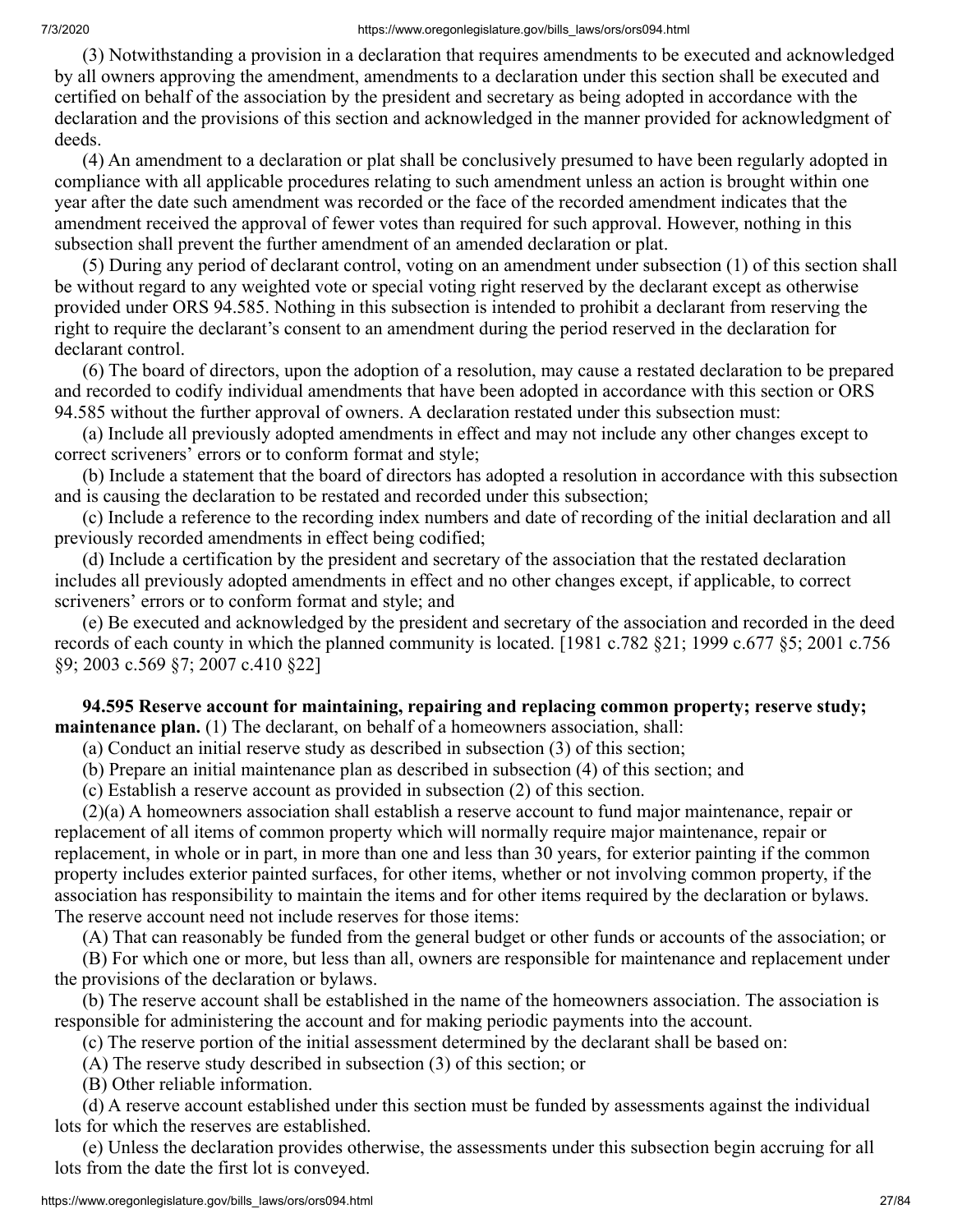(3)(a) The board of directors of the association shall annually determine the reserve account requirements by conducting a reserve study or reviewing and updating an existing study using the following information:

(A) The starting balance of the reserve account for the current fiscal year;

 (B) The estimated remaining useful life of each item for which reserves are or will be established, as of the date of the study or review;

 (C) The estimated cost of maintenance and repair and replacement at the end of the useful life of each item for which reserves are or will be established;

(D) The rate of inflation during the current fiscal year; and

(E) Returns on any invested reserves or investments.

 (b) Subject to subsection (8) of this section, after review of the reserve study or reserve study update, the board of directors may, without any action by owners:

(A) Adjust the amount of payments as indicated by the study or update; and

(B) Provide for other reserve items that the board of directors, in its discretion, may deem appropriate.

(c) The reserve study shall:

(A) Identify all items for which reserves are or will be established;

(B) Include the estimated remaining useful life of each item, as of the date of the reserve study; and

 (C) Include for each item, as applicable, an estimated cost of maintenance and repair and replacement at the end of the item's useful life.

 (4)(a) The board of directors shall prepare a maintenance plan for the maintenance, repair and replacement of all property for which the association has maintenance, repair or replacement responsibility under the declaration or bylaws or ORS 94.550 to 94.783. The maintenance plan shall:

(A) Describe the maintenance, repair and replacement to be conducted;

(B) Include a schedule for the maintenance, repair and replacement;

 (C) Be appropriate for the size and complexity of the maintenance, repair and replacement responsibility of the association; and

 (D) Address issues that include but are not limited to warranties and the useful life of the items for which the association has maintenance, repair and replacement responsibility.

 (b) The board of directors shall review and update the maintenance plan described under this subsection as necessary.

 (5)(a) If the declaration or bylaws require a reserve account, the reserve study requirements of subsection (3) of this section and the maintenance plan requirements of subsection (4) of this section first apply to the association of a subdivision that meets the definition of a planned community under ORS 94.550 and is recorded prior to October 23, 1999, when:

 (A) The board of directors adopts a resolution in compliance with the bylaws that applies the requirements of subsections (3) and (4) of this section to the association; or

 (B) A petition signed by a majority of owners is submitted to the board of directors mandating that the requirements of subsections (3) and (4) of this section apply to the association.

 (b) A reserve study and maintenance plan shall be completed within one year of adoption of the resolution or submission of the petition to the board of directors.

 (6)(a) Except as provided in paragraph (b) of this subsection, the reserve account may be used only for the purposes for which reserves have been established and is to be kept separate from other funds.

 (b) After the individual lot owners have assumed responsibility for administration of the planned community under ORS 94.616, if the board of directors has adopted a resolution, which may be an annual continuing resolution, authorizing the borrowing of funds:

 (A) The board of directors may borrow funds from the reserve account to meet high seasonal demands on the regular operating funds or to meet unexpected increases in expenses.

 (B) Not later than the adoption of the budget for the following year, the board of directors shall adopt by resolution a written payment plan providing for repayment of the borrowed funds within a reasonable period.

 (7) The reserve account is subject to the requirements and restrictions of ORS 94.670 and any additional restrictions or requirements imposed by the declaration, bylaws or rules of the homeowners association.

 (8)(a) Except as provided under paragraph (b) of this subsection, unless the board of directors under subsection (3) of this section determines that the reserve account will be adequately funded for the following year, the board of directors or the owners may not vote to eliminate funding a reserve account required under this section or under the declaration or bylaws.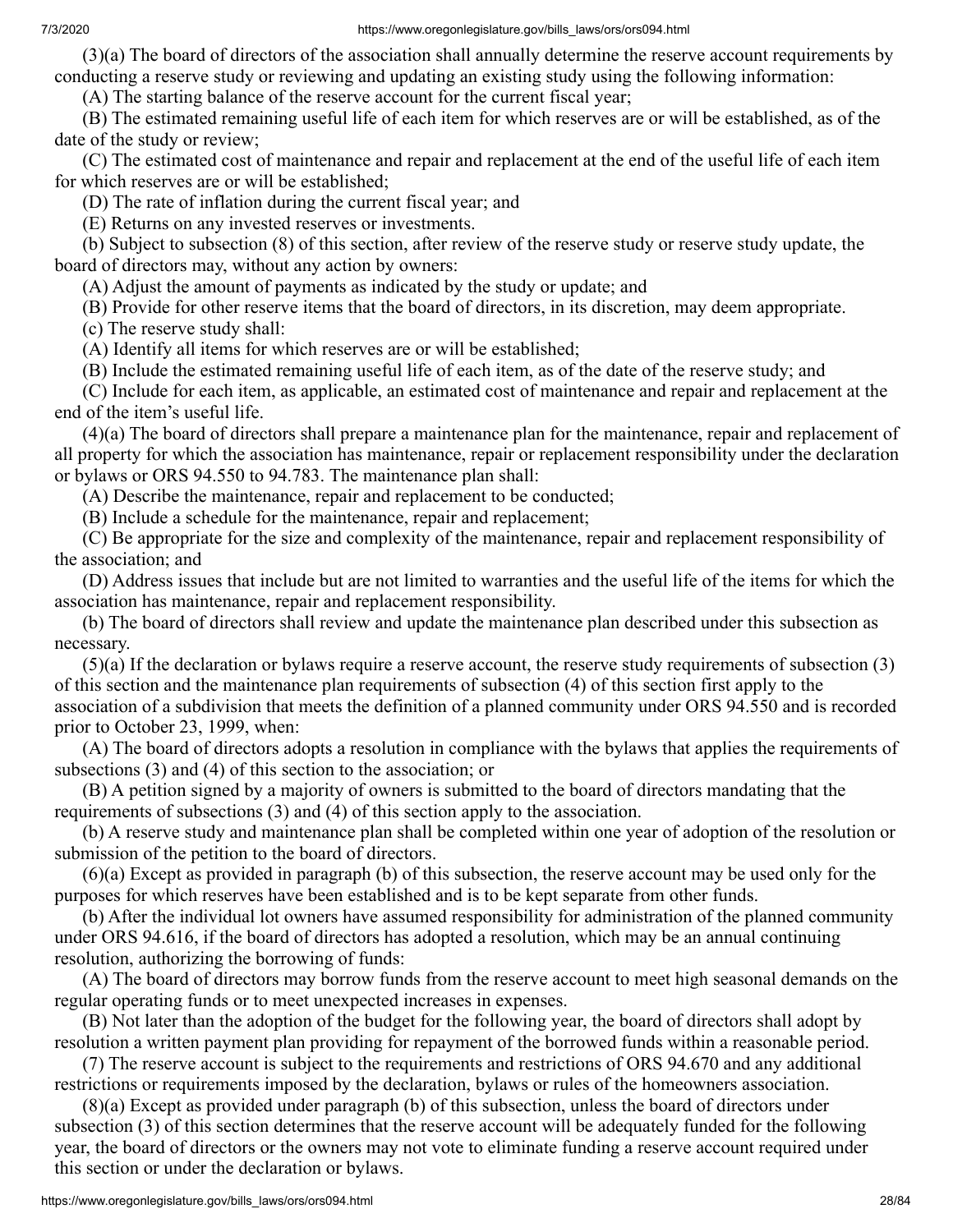(b) Following the turnover meeting described in ORS 94.609, on an annual basis, the board of directors, with the approval of all owners, may elect not to fund the reserve account for the following year.

 (9) Assessments paid into the reserve account are the property of the association and are not refundable to sellers or owners of lots. [1981 c.782 §15; 1999 c.677 §7; 2001 c.756 §10; 2003 c.569 §8; 2005 c.543 §1; 2007 c.409 §7; 2009 c.641 §4; 2017 c.111 §1]

(Declarant Control; Turnover of Administrative Control)

 **94.600 Declarant control of association.** (1) Subject to ORS 94.604 to 94.621, a declaration may reserve special declarant rights including, without limitation, the right to a period of declarant control that may be of limited or unlimited duration. A formal or written proxy or power of attorney is not required from an owner to vest the declarant with such authority.

 (2) A declarant may voluntarily relinquish any rights reserved in the declaration under subsection (1) of this section.

 (3) Upon the expiration of any period of declarant control reserved in the declaration under subsection (1) of this section, the rights automatically shall pass to the lot owners, including the declarant if the declarant owns a lot in the planned community.

 (4) A declarant may not amend a declaration to increase the scope of special declarant rights reserved in the declaration after the sale of the first lot in the planned community unless owners representing 75 percent of the total vote, other than the declarant, agree to the amendment. [1981 c.782 §11; 1999 c.677 §8]

 **94.604 Transitional advisory committee.** (1) As provided in this section, the declarant or the owners of a planned community that contains at least 20 lots in either the initial development or with the annexation of additional property shall form a transitional advisory committee to provide for the transition from administrative responsibility by the declarant of the planned community under ORS 94.600 to administrative responsibility by the association. The declarant shall call a meeting of owners for the purpose of selecting a transitional advisory committee not later than the 60th day after the date the declarant conveys 50 percent or more of the lots then existing in the planned community to owners other than a successor declarant.

 (2) The transitional advisory committee shall consist of three or more members. The owners, other than the declarant, shall select two or more members. The declarant may select no more than one member. The committee shall have reasonable access to all information and documents which the declarant is required to turn over to the association under ORS 94.616.

 (3) An owner may call a meeting of owners to select the transitional advisory committee if the declarant fails to do so under subsection (1) of this section.

 (4) Notwithstanding subsection (1) of this section, if the owners do not select members for the transitional advisory committee under subsection (2) of this section, the declarant shall have no further obligation to form the committee.

 (5) The requirement for a transitional advisory committee shall not apply once the turnover meeting called under ORS 94.609 has been held. [1981 c.782 §64; 1999 c.677 §9; 2003 c.569 §9]

 **94.605** [Amended by 1965 c.619 §31; repealed by 1971 c.478 §1]

 **94.609 Notice of meeting to turn over administrative responsibility.** (1) At the time specified in the declaration, but not later than 90 days after expiration of any period of declarant control reserved under ORS 94.600, or 90 days after conveying 10 lots in the planned community if there is not a period of declarant control, the declarant shall call a meeting for the purpose of turning over administrative responsibility for the planned community to the homeowners association.

(2) The declarant shall give notice of the meeting to each owner as provided in the bylaws.

 (3) If the declarant does not call a meeting under this section within the required time, the transitional advisory committee formed under ORS 94.604 or any owner may call a meeting and give notice as required in this section. [1981 c.782 §65; 1999 c.677 §10]

 **94.610** [Amended by 1965 c.619 §32; repealed by 1971 c.478 §1]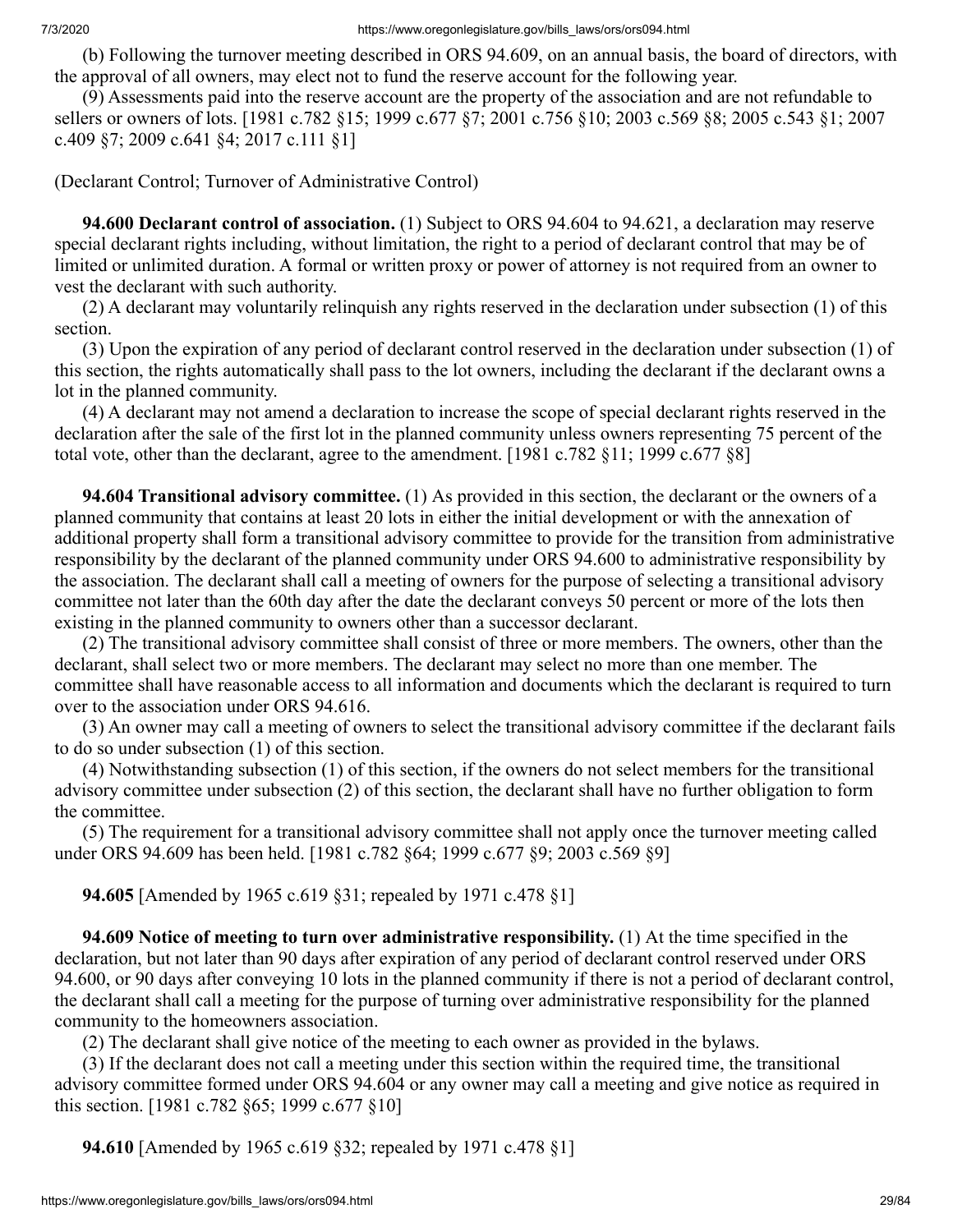**94.615** [Repealed by 1971 c.478 §1]

 **94.616 Turnover meeting; transfer of administration; receivership.** (1) At the meeting called under ORS 94.609, the declarant shall turn over to the homeowners association the responsibility for the administration of the planned community, and the association shall accept the administrative responsibility from the declarant.

 (2) If a quorum of the owners is present, the owners shall elect not fewer than the number of directors sufficient to constitute a quorum of the board of directors in accordance with the declaration or bylaws of the association.

(3) At the meeting called under ORS 94.609, the declarant shall deliver to the association:

 (a) The original or a photocopy of the recorded declaration and copies of the bylaws and the articles of incorporation, if any, of the planned community and any supplements and amendments to the articles or bylaws;

(b) A deed to the common property in the planned community, unless otherwise provided in the declaration;

 (c) The minute books, including all minutes, and other books and records of the association and the board of directors;

(d) All rules and regulations adopted by the declarant;

 (e) Resignations of officers and members of the board of directors who are required to resign because of the expiration of any period of declarant control reserved pursuant to ORS 94.600;

(f) A financial statement. The financial statement:

 (A) Must consist of a balance sheet and an income and expense statement for the preceding 12-month period or the period following the recording of the declaration, whichever period is shorter; and

 (B) Must be reviewed, in accordance with the Statements on Standards for Accounting and Review Services issued by the American Institute of Certified Public Accountants, by an independent certified public accountant licensed in the State of Oregon if the annual assessments of an association exceed \$75,000;

(g) All funds of the association and control of the funds, including all bank records;

(h) All tangible personal property that is property of the association, and an inventory of the property;

(i) Records of all property tax payments for the common property to be administered by the association;

 (j) Copies of any income tax returns filed by the declarant in the name of the association, and supporting records for the returns;

(k) All bank signature cards;

(L) The reserve account established in the name of the association under ORS 94.595;

 (m) The reserve study and the maintenance plan required under ORS 94.595, including all updates and other sources of information that serve as a basis for calculating reserves in accordance with ORS 94.595;

 (n) An operating budget for the portion of the planned community turned over to association administration and a budget for replacement and maintenance of the common property;

(o) A copy of the following, if available:

(A) The as-built architectural, structural, engineering, mechanical, electrical and plumbing plans;

(B) The original specifications, indicating all subsequent material changes;

 (C) The plans for underground site service, site grading, drainage and landscaping together with cable television drawings;

(D) Any other plans and information relevant to future repair or maintenance of the property; and

 (E) A list of the general contractor and the electrical, heating and plumbing subcontractors responsible for construction or installation of common property;

(p) Insurance policies;

(q) Copies of any occupancy permits issued for the planned community;

 (r) Any other permits issued by governmental bodies applicable to the planned community in force or issued within one year before the date on which the owners assume administrative responsibility;

 (s) A list of any written warranties on the common property that are in effect and the names of the contractor, subcontractor or supplier who made the installation for which the warranty is in effect;

 (t) A roster of owners and their addresses and telephone numbers, if known, as shown on the records of the declarant;

(u) Leases of the common property and any other leases to which the association is a party;

 (v) Employment or service contracts in which the association is one of the contracting parties or service contracts in which the association or the owners have an obligation or responsibility, directly or indirectly, to pay some or all of the fee or charge of the person performing the service; and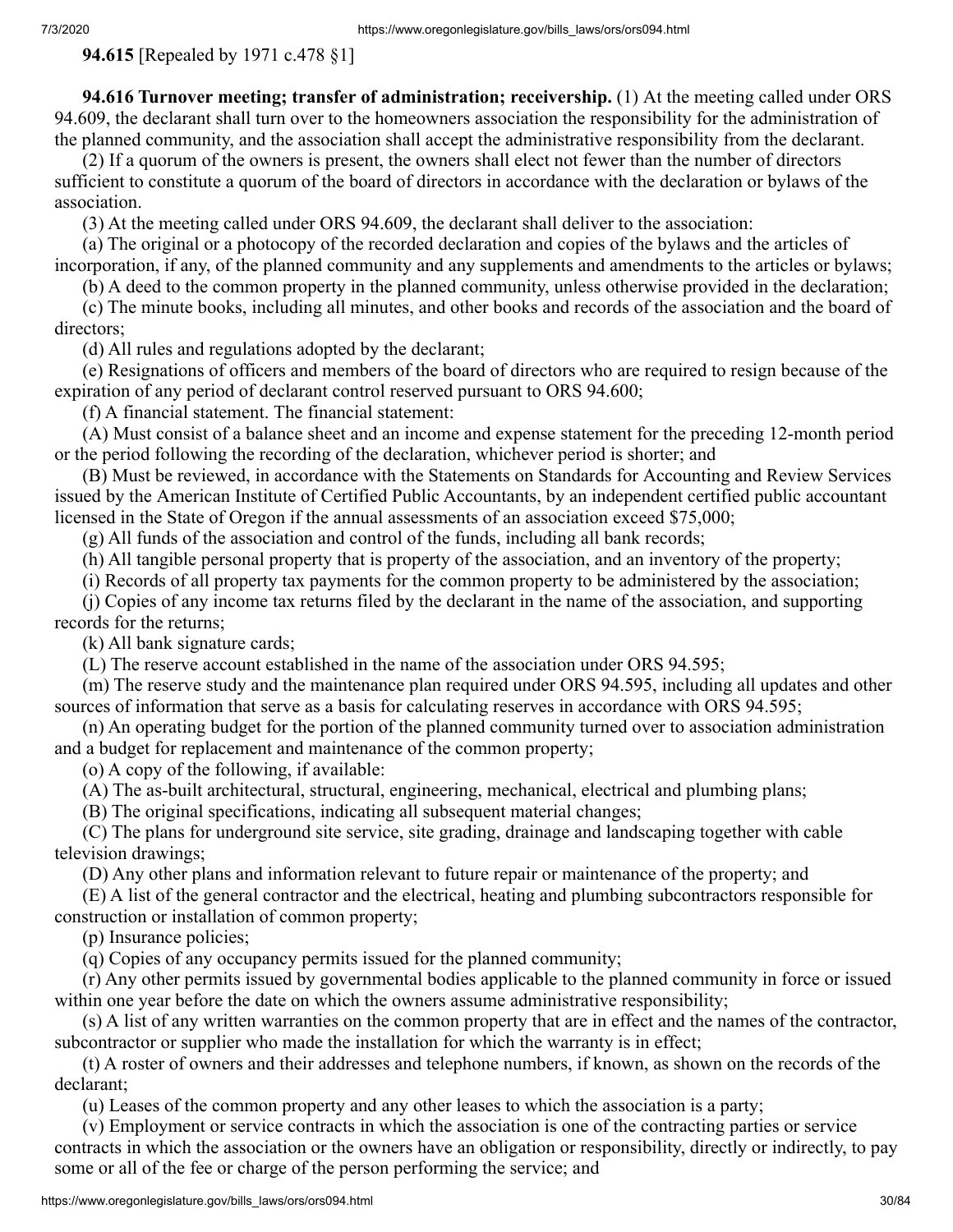(w) Any other contracts to which the homeowners association is a party.

 (4) In order to facilitate an orderly transition, during the three-month period following the turnover meeting, the declarant or an informed representative shall be available to meet with the board of directors on at least three mutually acceptable dates to review the documents delivered under subsection (3) of this section.

 (5) If the declarant has complied with this section and unless the declarant has sufficient voting rights as a lot owner to control the association, the declarant is not responsible for the failure of the owners to elect the number of directors sufficient to constitute a quorum of the board of directors and assume control of the association in accordance with subsection (1) of this section. The declarant is relieved from further responsibility for the administration of the association, except as a lot owner.

 (6) If the owners present do not constitute a quorum or the owners fail to elect the number of directors sufficient to constitute a quorum of the board of directors at the turnover meeting held in accordance with this section:

 (a) At any time before the election of the number of directors sufficient to constitute a quorum, an owner or first mortgagee may call a special meeting for the purpose of election of directors and shall give notice of the meeting in accordance with the notice requirements in the bylaws for special meetings. The owners and first mortgagees present at the special meeting shall select a person to preside over the meeting.

 (b) An owner or first mortgagee may request a court to appoint a receiver as provided in ORS 94.642. [1981 c.782 §67; 1983 c.206 §3; 1999 c.677 §11; 2001 c.756 §11; 2003 c.803 §19; 2007 c.409 §8]

 **94.620** [Repealed by 1971 c.478 §1]

 **94.621 Rights of declarant following turnover meeting.** If a declarant has not completed development of lots or common property in a planned community at the time of the meeting called under ORS 94.609, the declarant may continue to hold the special declarant rights, other than a right of declarant control, reserved under the declaration. [1981 c.782 §68; 1999 c.677 §12]

 **94.622 Obligations and liabilities arising from transfer of special declarant rights.** (1) As used in this section, "affiliate" means any person who controls a transferor or successor declarant, is controlled by a transferor or successor declarant or is under common control with a transferor or successor declarant.

(2) A person controls or is controlled by a transferor or successor declarant if the person:

(a) Is a general partner, officer, director or employee;

 (b) Directly or indirectly, or acting in concert with one or more other persons or through one or more subsidiaries, owns, controls, holds with power to vote, or holds proxies representing more than 20 percent of the voting interests of the transferor or successor declarant;

(c) Controls in any manner the election of a majority of the members of the board of directors; or

(d) Has contributed more than 20 percent of the capital of the transferor or successor declarant.

 (3) Upon the transfer of any special declarant right, the liabilities and obligations of a transferor are as follows:

 (a) A transferor is not relieved of any obligation or liability arising before the transfer. Lack of privity does not deprive any owner of standing to bring an action to enforce any obligation of the transferor.

 (b) If a transferor retains any special declarant right, or if a successor declarant is an affiliate of the transferor, the transferor is subject to liability for all obligations and liabilities imposed on a declarant by the provisions of ORS 94.550 to 94.783 or by the declaration or bylaws arising after the transfer and is jointly and severally liable with the successor declarant for the liabilities and obligations of the successor declarant that relate to the special declarant rights.

 (c) A transferor who does not retain special declarant rights does not have an obligation or liability for an act or omission or for a breach of a contractual obligation arising from the exercise of a special declarant right by a successor declarant who is not an affiliate of the transferor.

 (4) Upon transfer of any special declarant right, the liabilities and obligations of a successor declarant are as follows:

 (a) A successor declarant who is an affiliate of the transferor is subject to all obligations and liabilities imposed on a declarant by the provisions of this chapter or by the declaration or bylaws.

 (b) A successor declarant who is not an affiliate of the transferor is not liable for any misrepresentations or warranties made or required to be made by the declarant or previous successor declarant or for any breach of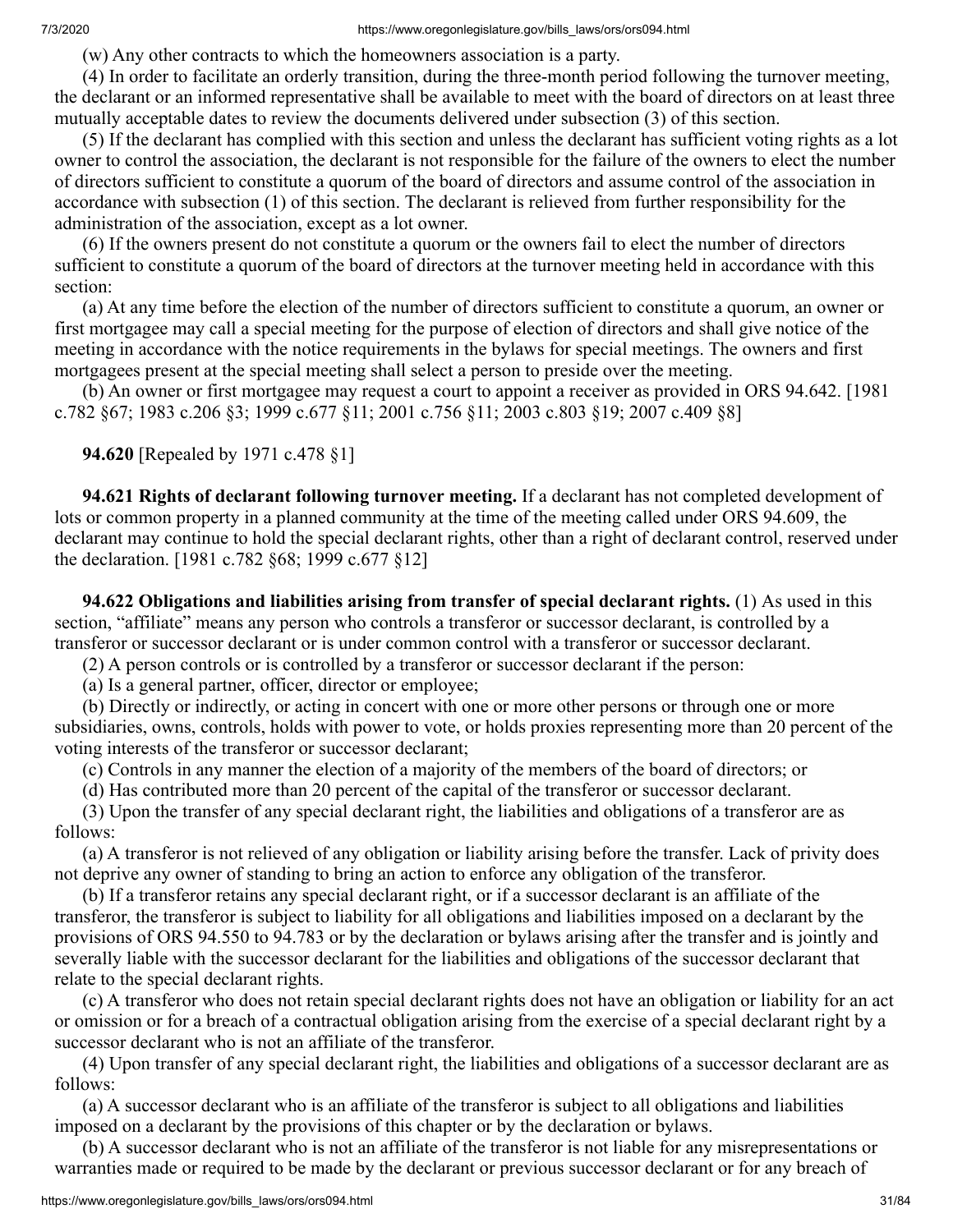fiduciary obligation by such person. Such a successor declarant, however, shall comply with any provisions of the declaration and bylaws that pertain to such successor declarant's ownership of the lot or lots and the exercise of any special declarant right. [1999 c.677 §34; 2011 c.532 §1]

 **94.623 Acquisition of special declarant rights by successor declarant; exceptions.** (1) Except as otherwise provided in subsections (2) and (3) of this section, a developer, vendor under a land sale contract, mortgagee of a mortgage or beneficiary of a trust deed affecting the declarant's interest in the property shall acquire all special declarant rights of the transferor upon transfer by the declarant or prior successor declarant of all of such transferor's interest in a planned community, unless:

(a) The conveyance evidences an intent not to transfer any special declarant rights;

 (b) An instrument executed by the transferor and the transferee evidences an intent not to transfer any special declarant rights and is recorded in the office of the recording officer of every county in which the property is located; or

 (c) The transferee executes an instrument disclaiming any right to exercise any special declarant rights and such instrument is recorded in the office of the recording officer of every county in which the property is located.

(2) A transferee under subsection (1) of this section shall acquire less than all special declarant rights if:

 (a) The conveyance from the transferor or an instrument executed by the transferor and the transferee evidences an intent to transfer less than all special declarant rights and states the specific rights being transferred, and such instrument is recorded in the office of the recording officer of every county in which the property is located; or

 (b) The transferee executes an instrument disclaiming specific special declarant rights and the instrument is recorded in the office of the recording officer of every county in which the property is located.

 (3) When a transferee acquires all of the declarant's interest in the planned community in which the declarant has reserved the right to expand the planned community under ORS 94.580, the transferee shall not acquire the right to annex property unless the transferee simultaneously acquires from the declarant property adjacent to the planned community, or unless the conveyance evidences an intent to transfer such right to the transferee.

 (4) A declarant or a successor declarant may transfer all or less than all of the transferor's special declarant rights to a transferee, whether or not any interest in real property is conveyed, by an instrument executed by the declarant or successor declarant and the transferee evidencing an intent to transfer all or specific special declarant rights, which instrument shall be recorded in the office of the recording officer of every county in which the property is located. If the transfer is not subject to subsection (1) of this section, it shall also bear the written consent of any holder of a blanket encumbrance on the planned community.

 (5) An instrument disclaiming or transferring special declarant rights shall be properly acknowledged as provided by law.

 (6)(a) Upon transfer of any special declarant right under this section, any interest held by the transferor in the special declarant right is extinguished and the transferor has no right of recovery.

 (b) A transferor may only recover a transferred special declarant right through execution by both the transferor and the successor declarant of a subsequent conveyance or other instrument that evidences an intent to convey the special declarant right from the successor declarant to the transferor. [1999 c.677 §35; 2011 c.532 §2; 2017 c.112 §2]

(Homeowners Association; Management of Planned Community)

 **94.625 Formation of homeowners association; adoption of initial bylaws; amendment of bylaws.** (1) Except as provided in subsection (2) of this section, not later than the date on which the first lot in the planned community is conveyed, the declarant shall:

(a) Organize the homeowners association as a nonprofit corporation under ORS chapter 65;

 (b) Adopt, on behalf of the association, the initial bylaws required under ORS 94.635 to govern the administration of the planned community; and

 (c) Record the bylaws in the office of the recording officer of each county in which the planned community is located.

 (2) If the plat contains a conveyance of any property to the homeowners association, the declarant shall organize the homeowners association as a nonprofit corporation under ORS chapter 65 before the plat is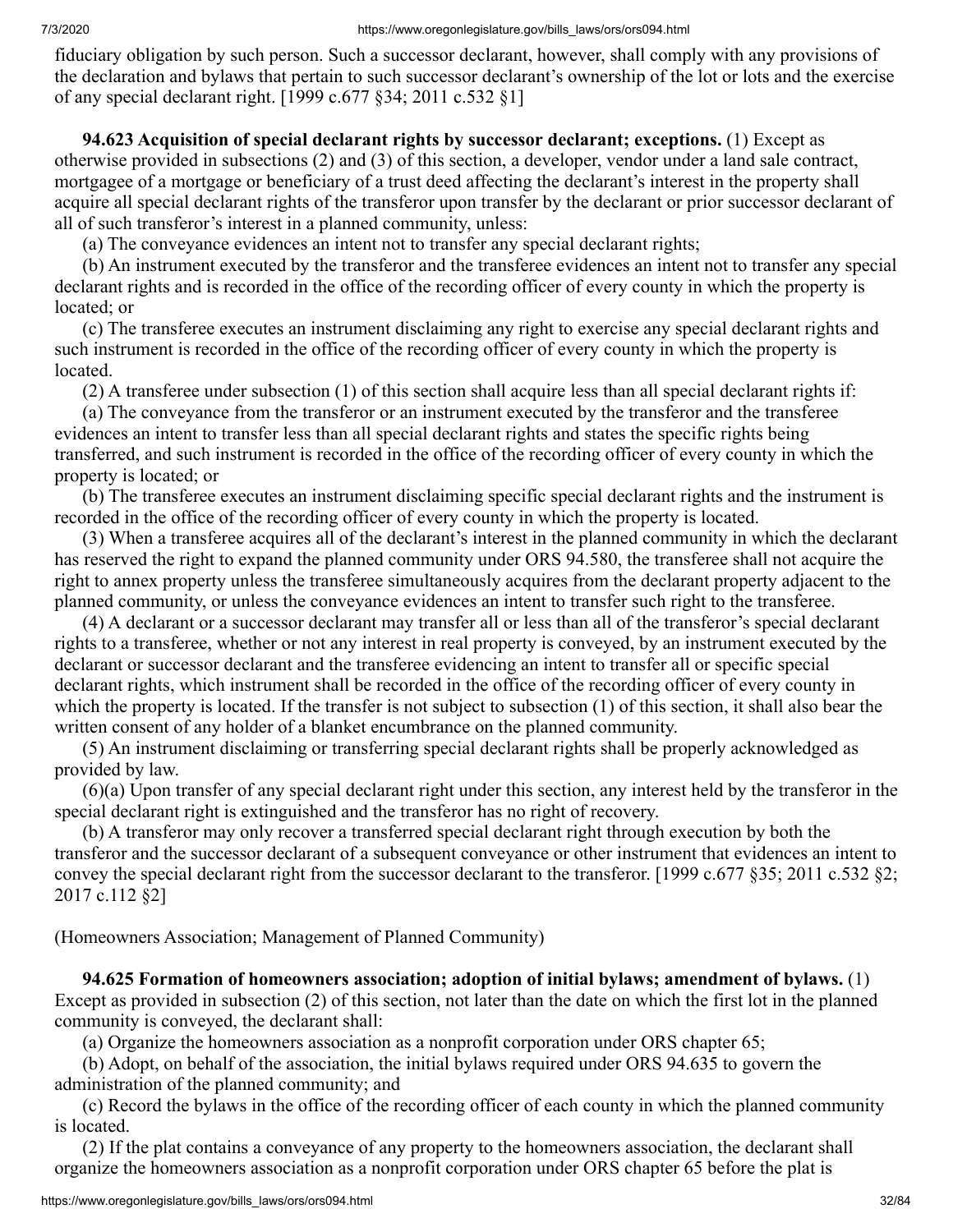recorded.

 (3)(a) The board of directors of an association of a planned community created under ORS 94.550 to 94.783 before January 1, 2002, or a planned community described in ORS 94.572 shall cause the bylaws of the association and amendments to the bylaws in effect but not codified in the bylaws to be certified as provided in this subsection and recorded in the office of the recording officer of each county in which the planned community is located within 180 days of receipt of a written request from an owner that the bylaws be recorded.

 (b) The president and secretary of the association shall certify and acknowledge, in the manner provided for acknowledgment of deeds, that:

(A) The bylaws are the duly adopted bylaws of the association; and

(B) Each amendment to the bylaws was duly adopted in accordance with the bylaws of the association.

 (c) The 180-day period specified in paragraph (a) of this subsection may be extended as necessary if the board of directors is unable to record the bylaws for justifiable reasons.

 (d) Failure to record the bylaws or amendments to the bylaws in accordance with this subsection does not render the bylaws or amendments to the bylaws ineffective.

 (e) After the bylaws are recorded under this section, all amendments to the bylaws adopted thereafter must be recorded as provided in this section.

 (4) Unless otherwise provided in the bylaws, amendments to the bylaws may be proposed by a majority of the board of directors or by at least 30 percent of the owners of the planned community.

(5) Subject to subsection (6) of this section, an amendment is not effective unless the amendment is:

 (a) Approved, unless otherwise provided in the bylaws, by a majority of the votes in a planned community present, in person or by proxy, at a duly constituted meeting, by written ballot in lieu of a meeting under ORS 94.647 or other procedure permitted under the declaration or bylaws;

 (b) Certified by the president and secretary of the association as having been adopted in accordance with the bylaws and this section and acknowledged in the manner provided for acknowledgment of deeds if the amendment is required to be recorded under paragraph (c) of this subsection; and

 (c) Recorded in the office of the recording officer if the bylaws to which the amendment relates were recorded.

 (6) If a provision required to be in the declaration under ORS 94.580 is included in the bylaws, the voting requirements for amending the declaration shall also govern the amendment of the provision in the bylaws.

 (7) Notwithstanding a provision in the bylaws, including bylaws adopted prior to July 14, 2003, that requires an amendment to be executed, or executed and acknowledged, by all owners approving the amendment, amendments to the bylaws under this section become effective after approval by the owners if executed and certified on behalf of the association by the president and secretary in accordance with subsection (5)(b) of this section.

 (8) An amendment to the bylaws is conclusively presumed to have been regularly adopted in compliance with all applicable procedures relating to the amendment unless an action is brought within one year after the effective date of the amendment or the face of the amendment indicates that the amendment received the approval of fewer votes than required for approval. Nothing in this subsection prevents the further amendment of an amended bylaw.

 (9) Failure to comply with subsection (1) of this section does not invalidate a conveyance from the declarant to an owner.

 (10) The board of directors, by resolution and without the further approval of the owners, may cause restated bylaws to be prepared and recorded to codify individual amendments that have been adopted in accordance with subsection (5) of this section. Bylaws restated under this subsection must:

 (a) Include all previously adopted amendments that are in effect and may not include any other changes except to correct scriveners' errors or to conform format and style;

 (b) Include a statement that the board of directors has adopted a resolution in accordance with this subsection and is causing the bylaws to be restated and recorded under this subsection;

 (c) Include a reference to the recording index numbers and date of recording of the initial bylaws, if recorded, and all previously recorded amendments that are in effect and are being codified;

 (d) Include a certification by the president and secretary of the association that the restated bylaws include all previously adopted amendments that are in effect and no other changes except, if applicable, to correct scriveners' errors or to conform form and style; and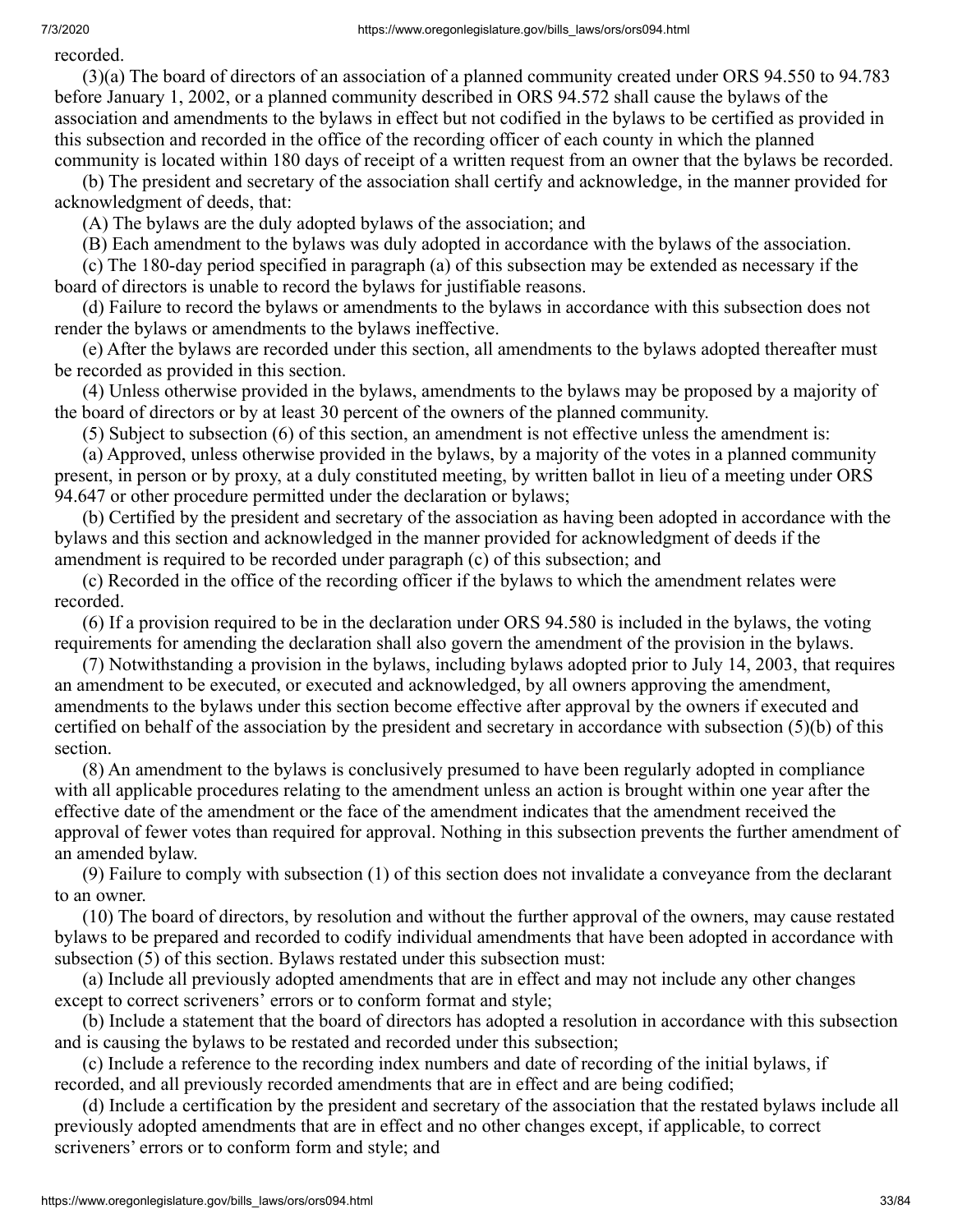(e) Be executed and acknowledged by the president and secretary of the association and recorded in the deed records of each county in which the planned community is located. [1981 c.782 §35; 2001 c.756 §12; 2003 c.569 §10; 2007 c.410 §2; 2009 c.641 §5]

 **94.626 Corporate dissolution of association.** (1) If a homeowners association is at any time dissolved, whether inadvertently or deliberately:

(a) The association automatically continues as an unincorporated association under the same name.

(b) The unincorporated association:

 (A) Has all the property, powers and obligations of the incorporated association existing immediately prior to dissolution;

 (B) Shall be governed by the bylaws and, to the extent applicable, the articles of incorporation of the incorporated association; and

 (C) Shall be served by the members of the board of directors and the officers who served immediately prior to dissolution.

 (2) A separate association is not created when an association is reinstated after administrative dissolution under ORS 65.654 or again incorporated following dissolution. The association automatically continues without any further action by incorporators, directors or officers that may otherwise be required under ORS chapter 65.

 (3)(a) The association described in subsection (2) of this section has all the property, powers and obligations of the unincorporated association that existed immediately prior to incorporation or reinstatement.

 (b) The bylaws in effect immediately prior to incorporation or reinstatement constitute the bylaws of the incorporated association.

(c) The members of the board of directors and the officers continue to serve as directors and officers.

 (4) The provisions of this section apply notwithstanding any provision of a governing document of a planned community that appears to be contrary. [2009 c.641 §3]

 **94.630 Powers of association.** (1) Subject to subsection (2) of this section and ORS 94.779, and except as otherwise provided in its declaration or bylaws, a homeowners association may:

(a) Adopt and amend bylaws, rules and regulations for the planned community;

 (b) Adopt and amend budgets for revenues, expenditures and reserves, and collect assessments from owners for common expenses and the reserve account established under ORS 94.595;

(c) Hire and terminate managing agents and other employees, agents and independent contractors;

(d) Defend against any claims, proceedings or actions brought against it;

 (e) Subject to subsection (4) of this section, initiate or intervene in litigation or administrative proceedings in its own name and without joining the individual owners in the following:

(A) Matters relating to the collection of assessments and the enforcement of governing documents;

(B) Matters arising out of contracts to which the association is a party;

 (C) Actions seeking equitable or other nonmonetary relief regarding matters that affect the common interests of the owners, including but not limited to the abatement of nuisance;

 (D) Matters, including but not limited to actions for damage, destruction, impairment or loss of use, relating to or affecting:

 (i) Individually owned real property, the expenses for which, including maintenance, repair or replacement, insurance or other expenses, the association is responsible; or

(ii) Common property;

 (E) Matters relating to or affecting the lots or interests of the owners including but not limited to damage, destruction, impairment or loss of use of a lot or portion thereof, if:

 (i) Resulting from a nuisance or a defect in or damage to common property or individually owned real property, the expenses for which, including maintenance, repair or replacement, insurance or other expenses, the association is responsible; or

(ii) Required to facilitate repair to any common property; and

 (F) Any other matter to which the association has standing under law or pursuant to the declaration or bylaws;

(f) Make contracts and incur liabilities;

(g) Regulate the use, maintenance, repair, replacement and modification of common property;

(h) Cause additional improvements to be made as a part of the common property;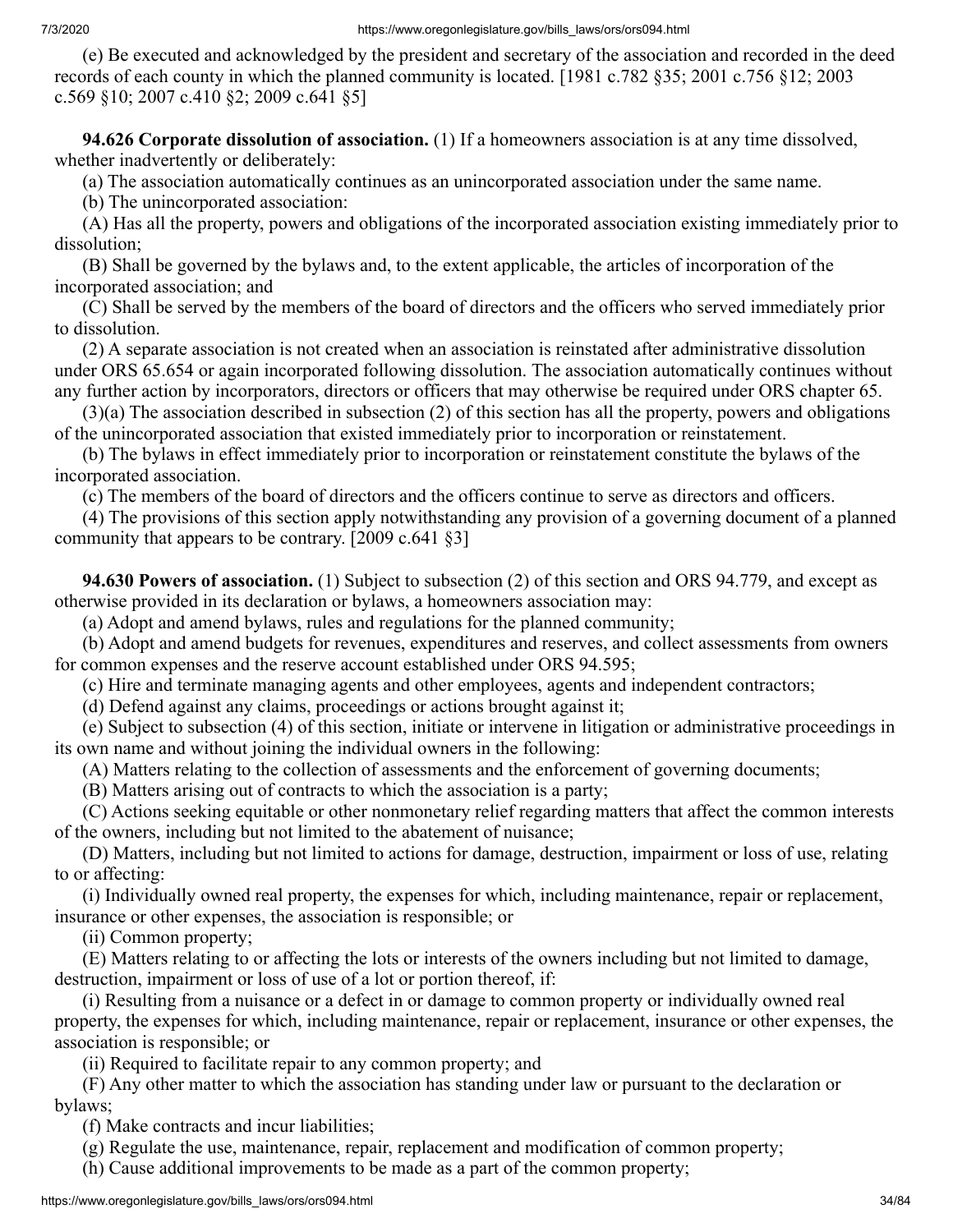(i) Acquire, hold, encumber and convey in its own name any right, title or interest to real or personal property, except that common property may be conveyed or subjected to a security interest only pursuant to ORS 94.665;

 (j) Grant easements, leases, licenses and concessions through or over the common property as provided in ORS 94.665;

 (k) Modify, close, remove, eliminate or discontinue the use of common property, including any improvement or landscaping, regardless of whether the common property is mentioned in the declaration, provided that:

 (A) Nothing in this paragraph is intended to limit the authority of the association to seek approval of the modification, closure, removal, elimination or discontinuance by the owners; and

 (B) Modification, closure, removal, elimination or discontinuance other than on a temporary basis of any swimming pool, spa or recreation or community building must be approved by at least a majority of owners voting on the matter at a meeting or by written ballot held in accordance with the declaration, bylaws or ORS 94.647;

 (L) Impose and receive any payments, fees or charges for the use, rental or operation of the common property and services provided to owners;

 (m) Adopt rules regarding the termination of utility services paid for out of assessments of the association and access to and use of recreational and service facilities available to owners. The rules must provide for written notice and an opportunity to be heard before the association may terminate the rights of any owners to receive the benefits or services until the correction of any violation covered by the rule has occurred;

 (n) Impose charges for late payment of assessments and attorney fees related to the collection of assessments and, after giving written notice and an opportunity to be heard, levy reasonable fines for violations of the declaration, bylaws, rules and regulations of the association, provided that the charge imposed or the fine levied by the association is based:

 (A) On a schedule contained in the declaration or bylaws, or an amendment to either that is delivered to each lot, mailed to the mailing address of each lot or mailed to the mailing addresses designated in writing by the owners; or

 (B) On a resolution of the association or its board of directors that is delivered to each lot, mailed to the mailing address of each lot or mailed to the mailing addresses designated in writing by the owners;

(o) Impose reasonable charges for the preparation and recordation of amendments to the declaration;

 (p) Provide for the indemnification of its officers and the board of directors and maintain liability insurance for directors and officers;

(q) Assign its right to future income, including the right to receive common expense assessments; and

(r) Exercise any other powers necessary and proper for the administration and operation of the association.

 (2) A declaration may not impose any limitation on the ability of the association to deal with a declarant that is more restrictive than the limitations imposed on the ability of the association to deal with any other person, except during the period of declarant control under ORS 94.600.

 (3) A permit or authorization, or an amendment, modification, termination or other instrument affecting a permit or authorization, issued by the board of directors that is authorized by law, the declaration or bylaws may be recorded in the deed records of the county in which the planned community is located. A permit or authorization, or an amendment, modification, termination or other instrument affecting a permit or authorization, recorded under this subsection shall:

 (a) Be executed by the president and secretary of the association and acknowledged in the manner provided for acknowledgment of instruments by the officers;

 (b) Include the name of the planned community and a reference to where the declaration and any applicable supplemental declarations are recorded;

 (c) Identify, by the designations stated or referenced in the declaration or applicable supplemental declaration, all affected lots and common property; and

 (d) Include other information and signatures if required by law, the declaration, bylaws or the board of directors.

 (4)(a) Subject to paragraph (f) of this subsection, before initiating litigation or an administrative proceeding in which the association and an owner have an adversarial relationship, the party that intends to initiate litigation or an administrative proceeding shall offer to use any dispute resolution program available within the county in which the planned community is located that is in substantial compliance with the standards and guidelines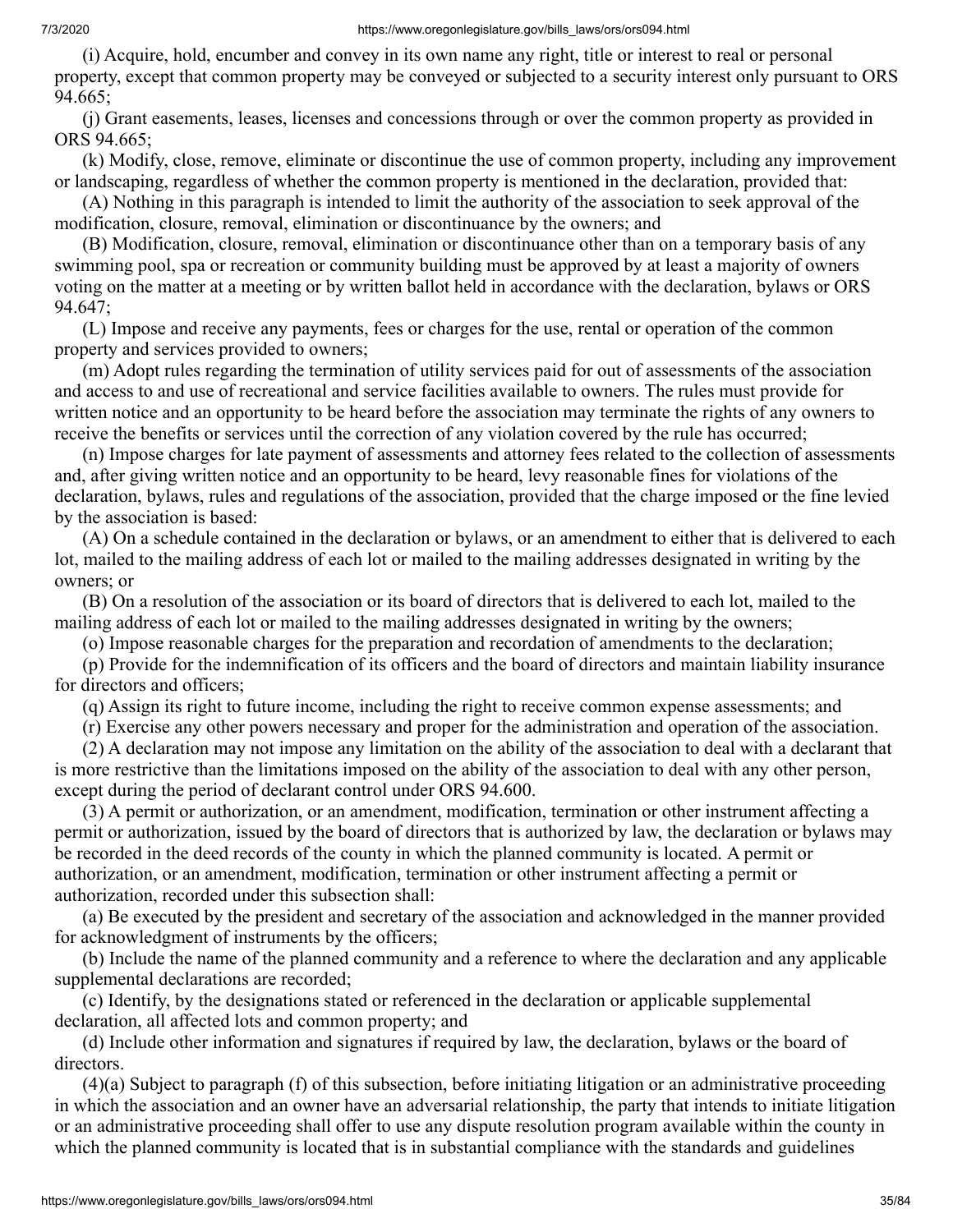adopted under ORS 36.175. The written offer must be hand-delivered or mailed by certified mail, return receipt requested, to the address, contained in the records of the association, for the other party.

 (b) If the party receiving the offer does not accept the offer within 10 days after receipt by written notice hand-delivered or mailed by certified mail, return receipt requested, to the address, contained in the records of the association, for the other party, the initiating party may commence the litigation or the administrative proceeding. The notice of acceptance of the offer to participate in the program must contain the name, address and telephone number of the body administering the dispute resolution program.

 (c) If a qualified dispute resolution program exists within the county in which the planned community is located and an offer to use the program is not made as required under paragraph (a) of this subsection, litigation or an administrative proceeding may be stayed for 30 days upon a motion of the noninitiating party. If the litigation or administrative action is stayed under this paragraph, both parties shall participate in the dispute resolution process.

 (d) Unless a stay has been granted under paragraph (c) of this subsection, if the dispute resolution process is not completed within 30 days after receipt of the initial offer, the initiating party may commence litigation or an administrative proceeding without regard to whether the dispute resolution is completed.

 (e) Once made, the decision of the court or administrative body arising from litigation or an administrative proceeding may not be set aside on the grounds that an offer to use a dispute resolution program was not made.

 (f) The requirements of this subsection do not apply to circumstances in which irreparable harm to a party will occur due to delay or to litigation or an administrative proceeding initiated to collect assessments, other than assessments attributable to fines. [1981 c.782 §36; 1999 c.677 §13; 2001 c.756 §13; 2003 c.569 §11; 2007 c.410 §2a; 2009 c.641 §6; 2016 c.86 §1; 2017 c.423 §5]

 **94.635 Association bylaws.** The bylaws of an association adopted under ORS 94.625, or amended or adopted under ORS 94.630, shall provide for the following:

 (1) The organization of the association of owners in accordance with ORS 94.625 and 94.630, including when the initial meeting shall be held and the method of calling that meeting.

 (2) If a Class I planned community, the formation of a transitional advisory committee in accordance with ORS 94.604.

 (3) The turnover meeting required under ORS 94.609, including the time by which the meeting shall be called, the method of calling the meeting, the right of an owner under ORS 94.609 (3) to call the meeting and a statement of the purpose of the meeting.

 (4)(a) The method of calling the annual meeting and all other meetings of the owners in accordance with ORS 94.650; and

(b) The percentage of votes that constitutes a quorum in accordance with ORS 94.655.

(5)(a) The election of a board of directors and the number of persons constituting the board;

- (b) The powers and duties of the board;
- (c) Any compensation of the directors; and
- (d) The method of removing directors from office in accordance with ORS 94.640 (6).
- (6) The terms of office of directors.

 (7) The method of calling meetings of the board of directors in accordance with ORS 94.640 (10) and a statement that all meetings of the board of directors shall be open to owners.

 (8) The offices of president, secretary and treasurer and any other offices of the association, and the method of selecting and removing officers and filling vacancies in the offices.

(9) The preparation and adoption of a budget in accordance with ORS 94.645.

(10)(a) The program for maintenance, upkeep, repair and replacement of the common property;

 (b) The method of payment for the expense of the program and other expenses of the planned community; and

(c) The method of approving payment vouchers.

 (11) The employment of personnel necessary for the administration of the planned community and maintenance, upkeep and repair of the common property.

(12) The manner of collecting assessments from the owners.

(13) Insurance coverage in accordance with ORS 94.675 and 94.685.

(14) The preparation and distribution of the annual financial statement required under ORS 94.670.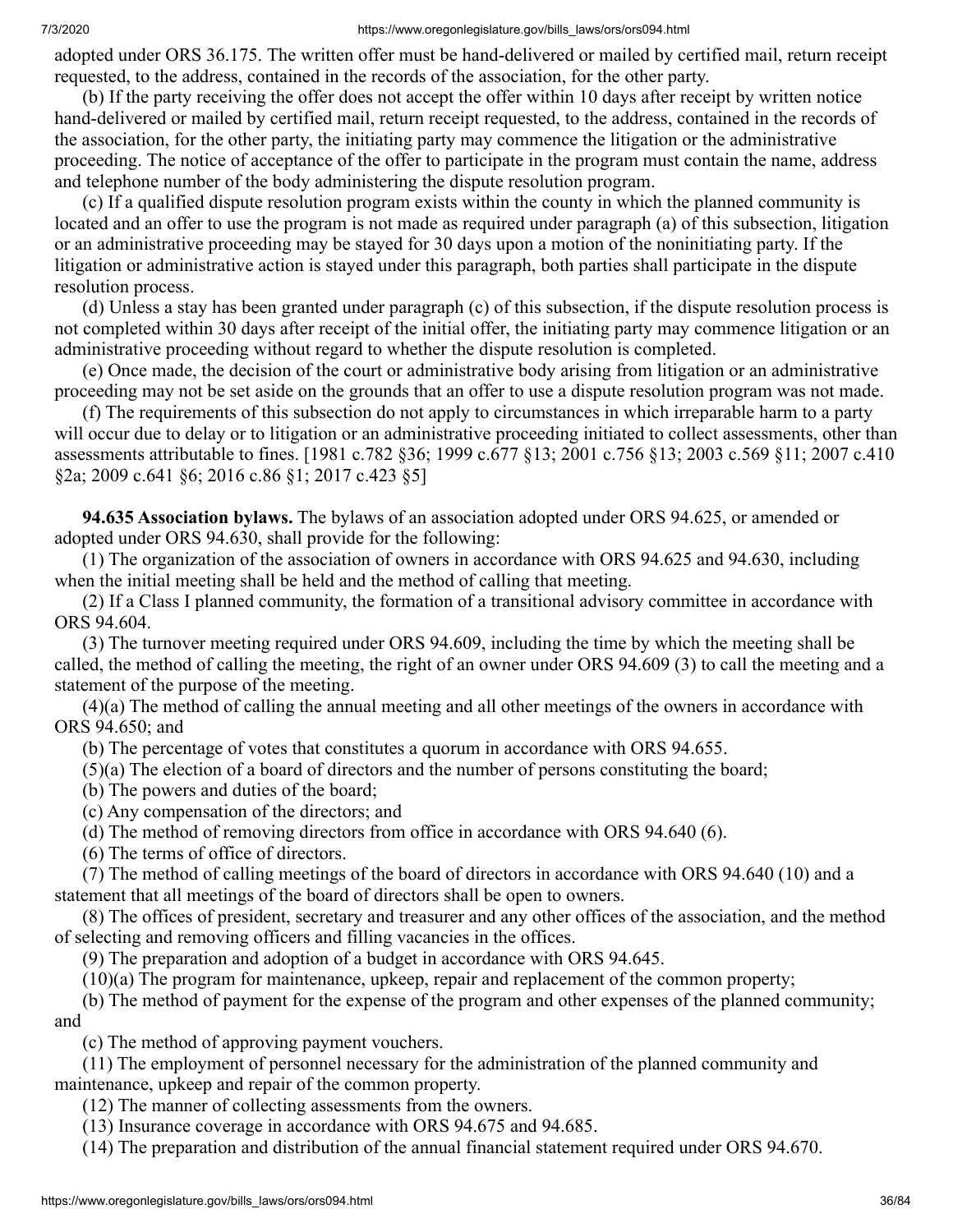(15) The method of adopting administrative rules and regulations governing the details for the operation of the planned community and use of the common property.

 (16) The method of amending the bylaws in accordance with ORS 94.630. The bylaws may require no greater than an affirmative majority of votes to amend any provision of the bylaws.

 (17) If additional property is proposed to be annexed pursuant to ORS 94.580 (3), the method of apportioning common expenses if new lots are added during the fiscal year.

 (18) Any other details regarding the planned community that the declarant or the association consider desirable. However, if a provision required to be in the declaration under ORS 94.580 is included in the bylaws, the voting requirements for amending the declaration shall govern the amendment of that provision of the bylaws. [1981 c.782 §37; 1999 c.677 §14; 2001 c.756 §14; 2009 c.641 §7; 2011 c.532 §16]

 **94.639 Criteria for board of directors membership.** (1) Each member of the board of directors must be an individual and, except as provided in subsections (2) and (3) of this section, an owner or co-owner of a lot in the planned community.

 (2) A director appointed by a declarant under ORS 94.600 need not be an owner or co-owner of a lot in the planned community.

 (3)(a) Except as otherwise provided in the bylaws, prior to election to the board of directors, an individual described in this subsection shall, upon request of the board, provide the board with documentation satisfactory to the board that the individual is qualified to represent the entity or is a trustee or is serving in a fiduciary capacity for the owner of a lot.

 (b) If a corporation, limited liability company or partnership owns a lot in the planned community or owns an interest in an entity that owns a lot in the planned community, an officer, employee or agent of a corporation, a member, manager, employee or agent of a limited liability company, or a partner, employee or agent of a partnership may serve on the board of directors.

 (c) A trustee may serve on the board of directors if the trustee holds legal title to a lot in the planned community for the benefit of the owner of the beneficial interest in the lot.

 (d) An executor, administrator, guardian, conservator, or other individual appointed by a court to serve in a fiduciary capacity for an owner of a lot in the planned community, or an officer or employee of an entity if an entity is appointed, may serve on the board of directors.

 (4) The position of an individual serving on the board of directors under subsection (3) of this section automatically becomes vacant if the individual no longer meets the requirements of subsection (3) of this section. [2009 c.641 §2]

 **94.640 Association board of directors; powers and duties; removal of director; meetings; executive sessions.** (1) The board of directors of an association may act on behalf of the association except as limited by the declaration and the bylaws. In the performance of their duties, officers and members of the board of directors are governed by this section and the applicable provisions of ORS 65.357, 65.361, 65.367, 65.369 and 65.377, whether or not the association is incorporated under ORS chapter 65.

 (2) Subject to subsection (7) of this section, unless otherwise provided in the bylaws, the board of directors may fill vacancies in its membership for the unexpired portion of any term.

 (3) At least annually, the board of directors of an association shall review the insurance coverage of the association.

 (4) The board of directors of the association annually shall cause to be filed the necessary income tax returns for the association.

 (5) The board of directors of the association may record a statement of association information as provided in ORS 94.667.

 (6)(a) Unless otherwise provided in the declaration or bylaws, at a meeting of the owners at which a quorum is present, the owners may remove a director from the board of directors, other than directors appointed by the declarant or individuals who are ex officio directors, with or without cause, by a majority vote of owners who are present and entitled to vote.

(b) Notwithstanding contrary provisions in the declaration or bylaws:

 (A) Before a vote to remove a director, owners must give the director whose removal has been proposed an opportunity to be heard at the meeting.

(B) The owners must vote on the removal of each director whose removal is proposed as a separate question.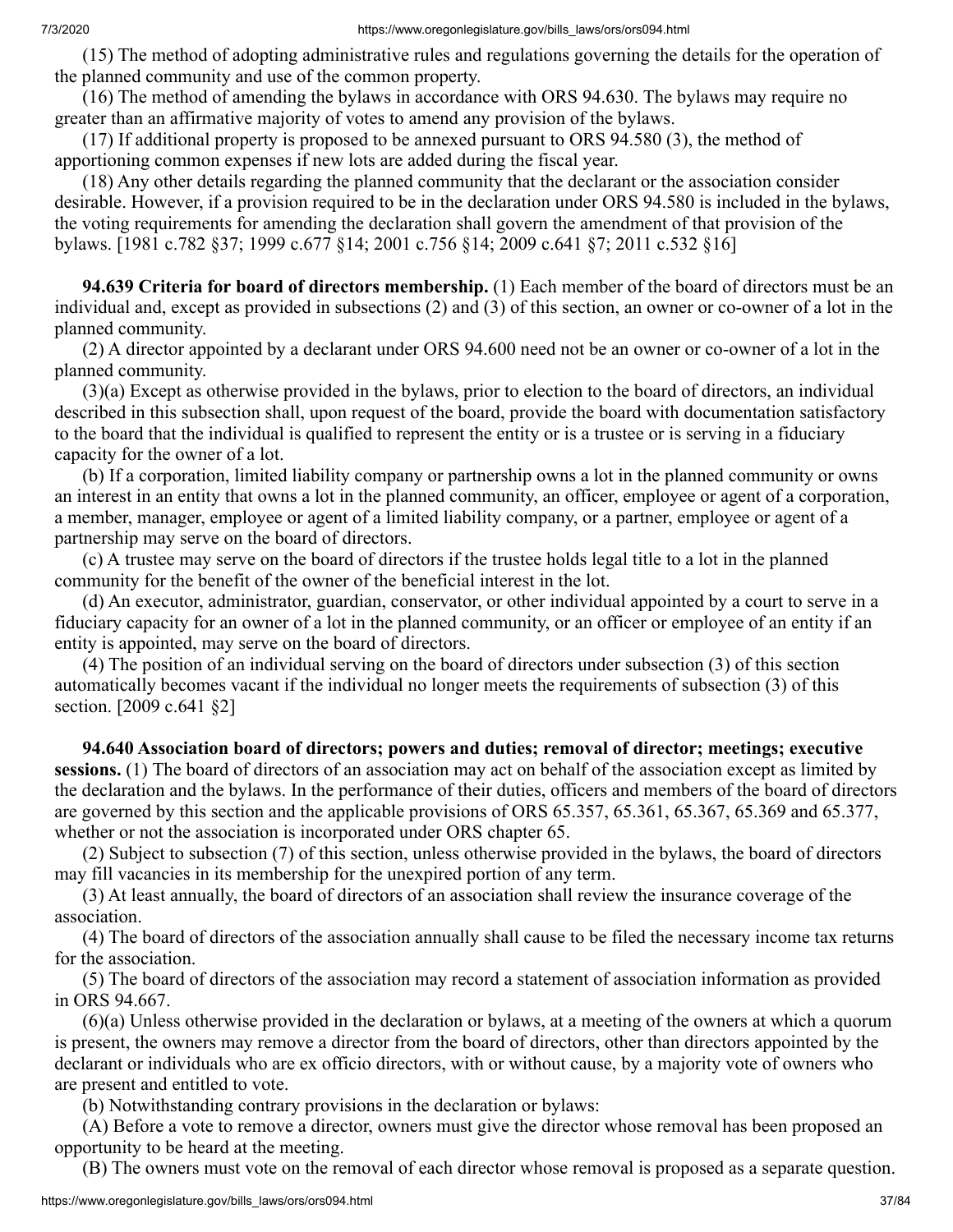(C) Removal of a director by owners is effective only if the matter of removal was an item on the agenda and was stated in the notice of the meeting if notice is required under ORS 94.650.

 (c) A director who is removed by the owners remains a director until a successor is elected by the owners or the vacancy is filled as provided in subsection (7) of this section.

 (7) Unless the declaration or bylaws specifically prescribe a different procedure for filling a vacancy created by the removal of a director by owners, the owners shall fill a vacancy created by the removal of a director by the owners at a meeting of owners. The notice of the meeting must state that filling a vacancy is an item on the agenda.

 (8)(a) All meetings of the board of directors of the association shall be open to owners, except that at the discretion of the board, the board may close the meeting to owners other than board members and meet in executive session to:

(A) Consult with legal counsel.

(B) Consider the following:

(i) Personnel matters, including salary negotiations and employee discipline;

(ii) Negotiation of contracts with third parties; or

(iii) Collection of unpaid assessments.

 (b) Except in the case of an emergency, the board of directors of an association shall vote in an open meeting whether to meet in executive session. If the board of directors votes to meet in executive session, the presiding officer of the board of directors shall state the general nature of the action to be considered and, as precisely as possible, when and under what circumstances the deliberations can be disclosed to owners. The statement, motion or decision to meet in executive session must be included in the minutes of the meeting.

 (c) A contract or an action considered in executive session does not become effective unless the board of directors, following the executive session, reconvenes in open meeting and votes on the contract or an action, which must be reasonably identified in the open meeting and included in the minutes.

 (9) The meeting and notice requirements in subsections (8) and (10) of this section may not be circumvented by chance or social meetings or by any other means.

 (10) In a planned community in which the majority of the lots are the principal residences of the occupants, meetings of the board of directors must comply with the following:

 (a) For other than emergency meetings, notice of board of directors' meetings shall be posted at a place or places on the property at least three days prior to the meeting or notice shall be provided by a method otherwise reasonably calculated to inform lot owners of such meetings;

 (b) Emergency meetings may be held without notice, if the reason for the emergency is stated in the minutes of the meeting; and

 (c) Only emergency meetings of the board of directors may be conducted by telephonic communication or by the use of a means of communication that allows all members of the board of directors participating to hear each other simultaneously or otherwise to be able to communicate during the meeting. A member of the board of directors participating in a meeting by this means is deemed to be present in person at the meeting.

 (11) The board of directors, in the name of the association, shall maintain a current mailing address of the association.

 (12) The board of directors shall cause the information required to enable the association to comply with ORS 94.670 (8) to be maintained and kept current.

 (13) As used in this section, "meeting" means a convening of a quorum of members of the board of directors at which association business is discussed, except a convening of a quorum of members of the board of directors for the purpose of participating in litigation, mediation or arbitration proceedings. [1981 c.782 §38; 1983 c.206 §4; 1999 c.677 §15; 2001 c.756 §15; 2003 c.569 §12; 2009 c.641 §8; 2011 c.532 §3]

 **94.641 Assent of director to board action.** (1) A director of a homeowners association who is present at a meeting of the board of directors at which action is taken on any association matter is presumed to have assented to the action unless the director votes against the action or abstains from voting on the action because the director claims a conflict of interest.

 (2) When action is taken on any matter at a meeting of the board of directors, the vote or abstention of each director present must be recorded in the minutes of the meeting.

(3) Directors may not vote by proxy or by secret ballot at meetings of the board of directors.

(4) Notwithstanding subsection (3) of this section, officers may be elected by secret ballot. [2007 c.409 §6]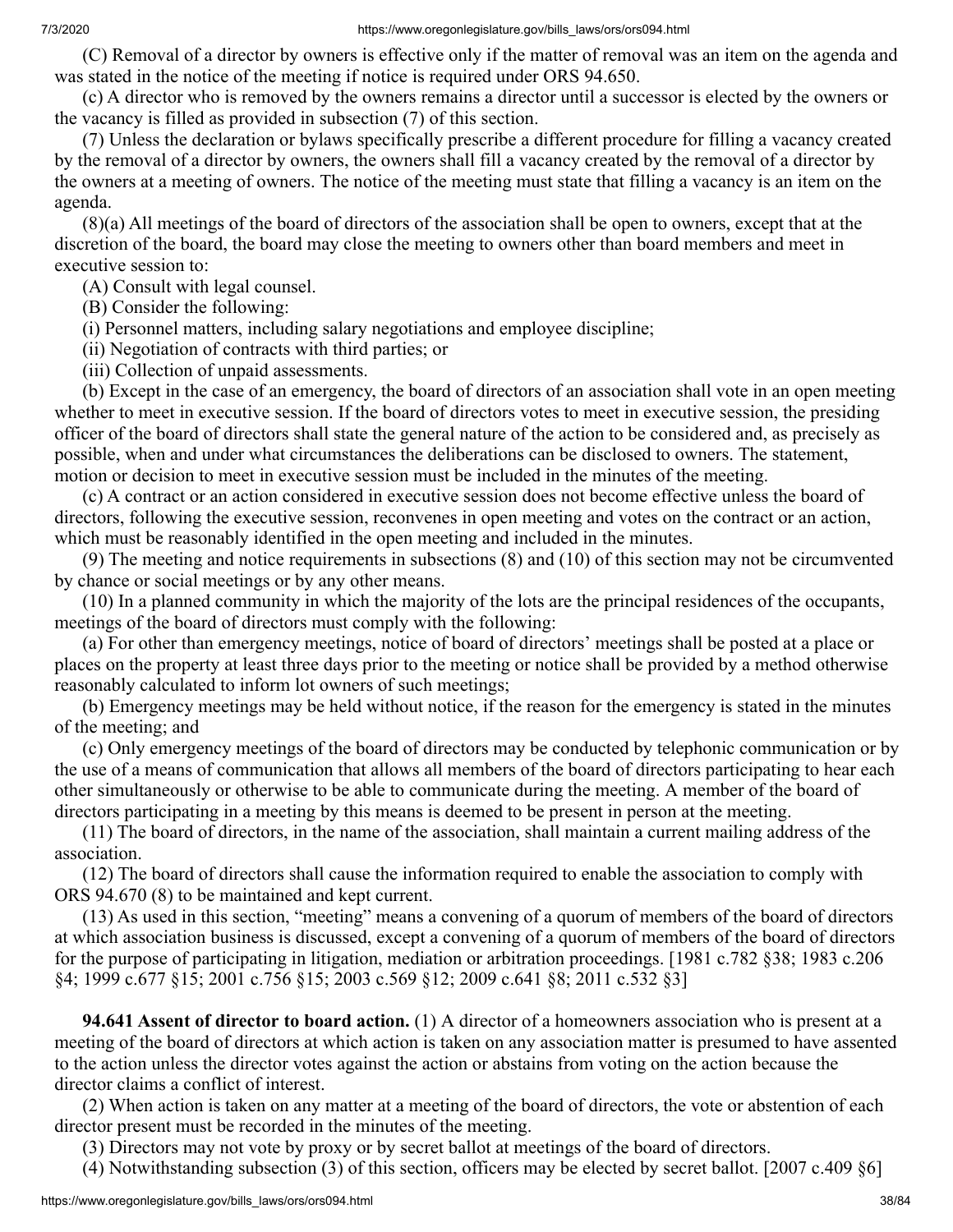**94.642 Receivership for failure of homeowners association to fill vacancies on board of directors.** (1) Subject to subsection (2) of this section, if a homeowners association fails to fill vacancies on the board of directors sufficient to constitute a quorum in accordance with the bylaws, an owner or a first mortgagee may request the circuit court of the county in which the planned community is located to appoint a receiver to manage the affairs of the association.

 (2) At least 45 days before an owner or first mortgagee requests the circuit court to appoint a receiver under subsection (1) of this section, the owner or first mortgagee shall mail, by certified or registered mail, a notice to the association and shall post a copy of the notice at a conspicuous place or places on the property or provide notice by a method otherwise reasonably calculated to inform owners of the proposed action.

(3) The notice shall be signed by the owner or first mortgagee and include:

(a) A description of the intended action.

(b) A statement that the intended action is pursuant to this section.

 (c) The date, not less than 30 days after mailing of the notice, by which the association must fill vacancies on the board sufficient to constitute a quorum.

 (d) A statement that if the association fails to fill vacancies on the board by the specified date, the owner or first mortgagee may file a petition with the court under subsection (1) of this section.

 (e) A statement that if a receiver is appointed, all expenses of the receivership will be common expenses of the association as provided in subsection (4) of this section.

 (4) If a receiver is appointed, the salary of the receiver, court costs, attorney fees and all other expenses of the receivership shall be common expenses of the association.

 (5) A receiver appointed under this section has all of the powers and duties of a duly constituted board of directors and shall serve until a sufficient number of vacancies on the board are filled to constitute a quorum.

 (6) If at a turnover meeting held in accordance with ORS 94.616 the owners fail to elect the number of directors sufficient to constitute a quorum of the board of directors, in addition to the notice requirements specified in subsections (2) and (3) of this section, an owner shall give the notice to all other owners as provided in the bylaws.

 (7) Notwithstanding subsections (2) and (3) of this section, in the case of an emergency, the court may waive the notice requirements of subsections (2) and (3) of this section. [2007 c.409  $\S2$ ; 2017 c.358  $\S50$ ]

 **94.645 Adoption of annual budget.** (1) The board of directors at least annually shall adopt a budget for the planned community.

(2) The budget shall include moneys to be allocated to the reserve account under ORS 94.595.

 (3) Within 30 days after adopting the annual budget for the planned community, the board of directors shall provide a summary of the budget to all owners.

 (4) If the board fails to adopt a budget, the last adopted annual budget shall continue in effect. [1981 c.782 §39; 1999 c.677 §16; 2007 c.409 §8a]

 **94.647 Use of written ballot for approving or rejecting matters subject to meeting of association members; procedures; exceptions.** (1) Unless prohibited or limited by the declaration or bylaws, any action that may be taken at any annual, regular or special meeting of the homeowners association may be taken without a meeting if the association delivers a written ballot to every association member that is entitled to vote on the matter. Action by written ballot may not substitute for the following meetings:

(a) A turnover meeting required under ORS 94.616.

 (b) An annual meeting of an association if more than a majority of the lots are the principal residences of the occupants.

 (c) A meeting of the association if the agenda includes a proposal to remove a director from the board of directors.

(d) A special meeting of the association called at the request of owners under ORS 94.650 (2).

 (2)(a) A written ballot shall set forth each proposed action and provide an opportunity to vote for or against each proposed action.

 (b) The board of directors must provide owners with at least 10 days' notice before written ballots are mailed or otherwise delivered. If, at least three days before written ballots are scheduled to be mailed or otherwise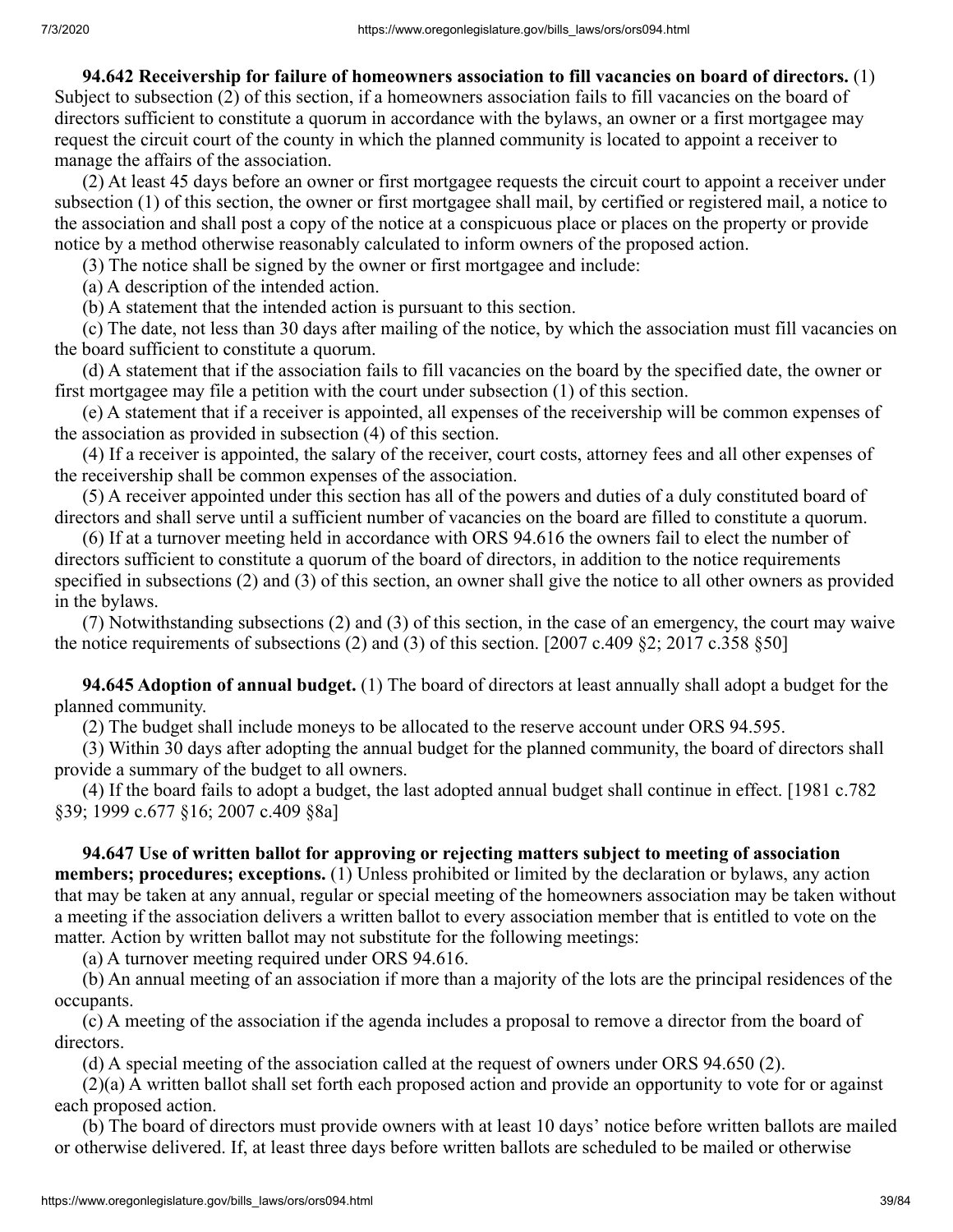distributed, at least 10 percent of the owners petition the board of directors requesting secrecy procedures, subject to paragraph (d) of this subsection, a written ballot must be accompanied by:

(A) A secrecy envelope;

(B) A return identification envelope to be signed by the owner; and

(C) Instructions for marking and returning the ballot.

(c) The notice required under paragraph (b) of this subsection shall state:

(A) The general subject matter of the vote by written ballot;

(B) The right of owners to request secrecy procedures specified in paragraph (b) of this subsection;

(C) The date after which ballots may be distributed;

 (D) The date and time by which any petition requesting secrecy procedures must be received by the board; and

(E) The address where any petition must be delivered.

(d) The requirements of paragraph  $(b)(A)$  and  $(B)$  of this subsection do not apply to a written ballot of an owner if the consent or approval of that owner is required by the declaration or bylaws or ORS 94.550 to 94.783.

(3) Matters that may be voted on by written ballot shall be deemed approved or rejected as follows:

 (a) If approval of a proposed action otherwise would require a meeting at which a certain quorum must be present and at which a certain percentage of total votes cast is required to authorize the action, the proposal shall be deemed to be approved when the date for the return of ballots has passed, a quorum of owners has voted and the required percentage of approving votes has been received. Otherwise, the proposal shall be deemed to be rejected; or

 (b) If approval of a proposed action otherwise would require a meeting at which a specified percentage of owners must authorize the action, the proposal shall be deemed to be approved when the percentage of total votes cast in favor of the proposal equals or exceeds the required percentage. The proposal shall be deemed to be rejected when the number of votes cast in opposition renders approval impossible or when both the date for return of ballots has passed and the required percentage has not been met.

(4) All solicitations for votes by written ballot shall state the following:

 (a) If approval of a proposal by written ballot requires that the total number of votes cast equal or exceed a certain quorum requirement, the number of responses needed to meet the quorum requirement;

 (b) If approval of a proposal by written ballot requires that a certain percentage of total votes cast approve the proposal, the required percentage of total votes needed for approval; and

 (c) The period during which the association will accept written ballots for counting in accordance with subsection (5) of this section.

 (5)(a) The association shall accept written ballots for counting during the period specified in the solicitation under subsection (4) of this section. Except as provided in paragraph (b) of this subsection, the period shall end on the earliest of the following dates:

 (A) If approval of a proposed action by written ballot requires that a certain percentage of the owners approve the proposal, the date on which the association has received a sufficient number of approving ballots;

 (B) If approval of a proposed action by written ballot requires that a certain percentage of the owners approve the proposal, the date on which the association has received a sufficient number of disapproving ballots to render approval impossible; or

(C) In all cases, a specified date certain on which all ballots must be returned to be counted.

 (b) If the vote is by secrecy procedure under subsection (2)(b) of this section, the period shall end on the date specified in the solicitation or any extension under paragraph (c) of this subsection.

 (c) Except as otherwise provided in the declaration or bylaws, in the discretion of the board of directors, if a date certain is specified in the solicitation under subsection (4) of this section, the period may be extended by written notice of the extension given to all owners before the end of the specified date certain.

 (6) Except as otherwise provided in the declaration or bylaws, unless the vote is by secrecy procedure under subsection (2)(b) of this section, a written ballot may be revoked before the final return date of the ballots.

 (7) Unless otherwise prohibited by the declaration or bylaws, the votes may be counted from time to time before the final return date of the ballots to determine whether the proposal has passed or failed by the votes already cast on the date the ballots are counted.

 (8) Notwithstanding subsection (7) of this section, written ballots that are returned in secrecy envelopes may not be examined or counted before the date certain specified in the solicitation or any extension under subsection (5)(c) of this section. [1999 c.677 §31; 2001 c.756 §16; 2003 c.569 §13; 2007 c.409 §9]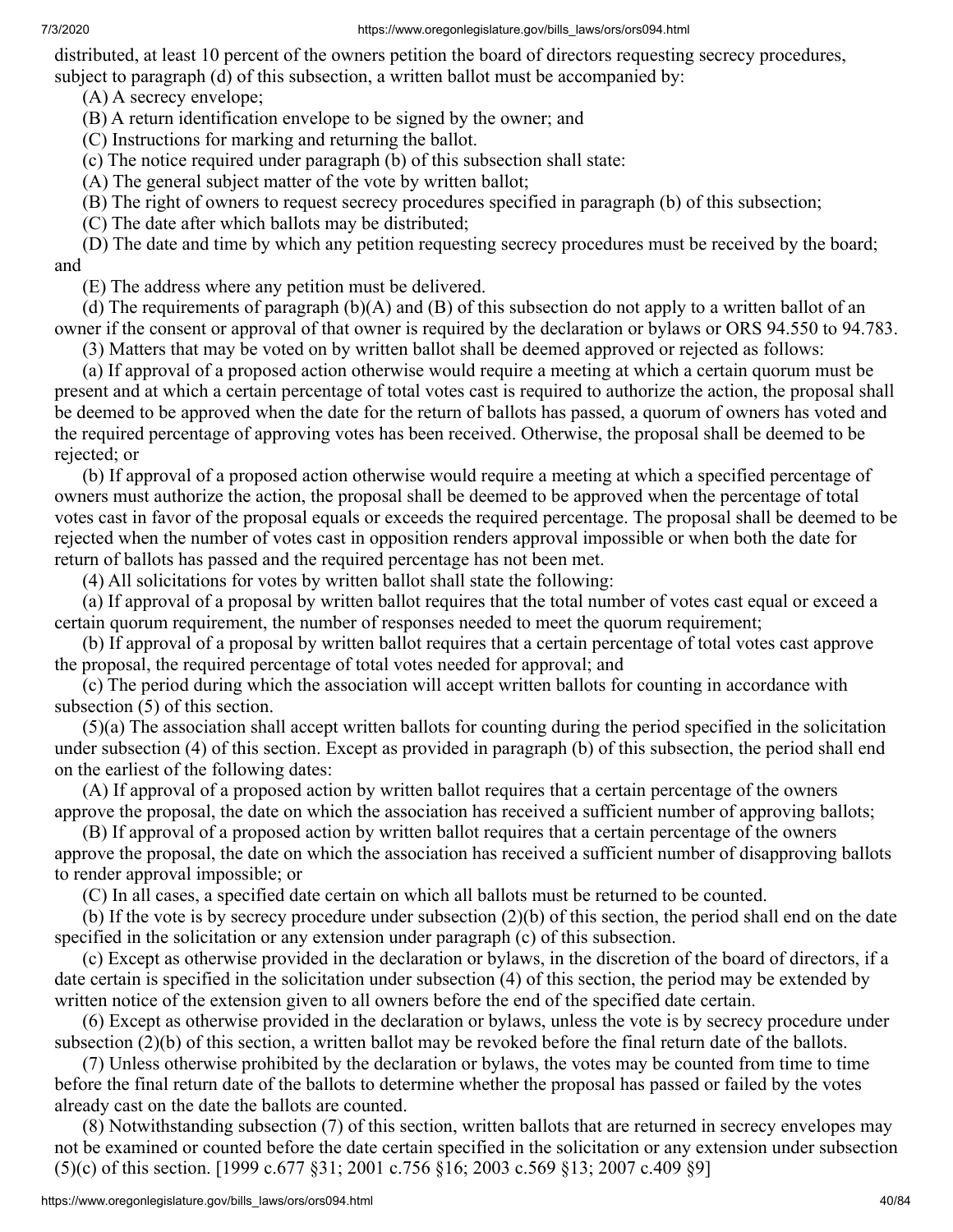**94.650 Meetings of lot owners; notice.** (1) The homeowners association shall hold at least one meeting of the owners each calendar year.

 (2)(a) Special meetings of the association may be called by the president of the board of directors, by a majority of the board of directors or by the president or secretary upon receipt of a written request of a percentage of owners specified in the bylaws of the association. However, the bylaws may not require a percentage greater than 50 percent or less than 10 percent of the votes of the planned community for the purpose of calling a meeting.

 (b) If the bylaws do not specify a percentage of owners that may request the calling of a special meeting, a special meeting shall be called if 30 percent or more of the owners make the request in writing. Notice of the special meeting shall be given as specified in this section.

(c) Business transacted at a special meeting shall be confined to the purposes stated in the notice.

 (3) If the owners request a special meeting under subsection (2) of this section and the notice is not given within 30 days after the date the written request is delivered to the president or the secretary, an owner who signed the request may set the time and place of the meeting and give notice as provided in subsection (4) of this section.

 (4) Not less than 10 or more than 50 days before any meeting called under this section, the secretary or other officer specified in the bylaws shall cause the notice to be hand delivered or mailed to the mailing address of each owner or to the mailing address designated in writing by the owner, and to all mortgagees that have requested the notice.

 (5) The notice of a meeting shall state the time and place of the meeting and the items on the agenda, including the general nature of any proposed amendment to the declaration or bylaws, any budget changes or any proposal to remove a director or officer.

 (6) Mortgagees may designate a representative to attend a meeting called under this section. [1981 c.782 §40; 1999 c.677 §17; 2001 c.756 §17; 2007 c.409 §10]

 **94.652 Electronic notice to owner or director.** (1) Subject to subsection (2) of this section and notwithstanding any requirement under the declaration or bylaws or ORS 94.550 to 94.783, in the discretion of the board of directors of the homeowners association, any notice, information or other written material required to be given to an owner or director under the declaration or bylaws or ORS 94.550 to 94.783, may be given by electronic mail, facsimile or other form of electronic communication.

 (2) Notwithstanding subsection (1) of this section, electronic mail, facsimile or other form of electronic communication may not be used to give notice of:

(a) Failure to pay an assessment;

(b) Foreclosure of an association lien under ORS 94.709; or

(c) An action the association may take against an owner.

 (3) An owner or director may decline to receive notice by electronic mail, facsimile or other form of electronic communication and may direct the board of directors to provide notice in the manner required under the declaration or bylaws or ORS 94.550 to 94.783. [2007 c.409 §4]

 **94.655 Quorum for association meetings.** (1) Unless the declaration or bylaws of a homeowners association specify a greater percentage, a quorum for any meeting of the association consists of the number of persons who are entitled to cast 20 percent of the votes in a planned community.

 (2) If any meeting of the association cannot be organized because of a lack of a quorum, the owners who are present, either in person or by proxy, may adjourn the meeting from time to time until a quorum is present.

 (3) Except as provided in subsection (4) of this section, the quorum for a meeting following a meeting adjourned for lack of a quorum is the greater of:

- (a) One-half of the quorum required in the declaration or bylaws; or
- (b) The number of persons who are entitled to cast 20 percent of the votes in the planned community.
- (4) A quorum is not reduced under subsection (3) of this section unless:

(a) The meeting is adjourned to a date that is at least 48 hours from the time the original meeting was called;

(b) The meeting notice specifies:

or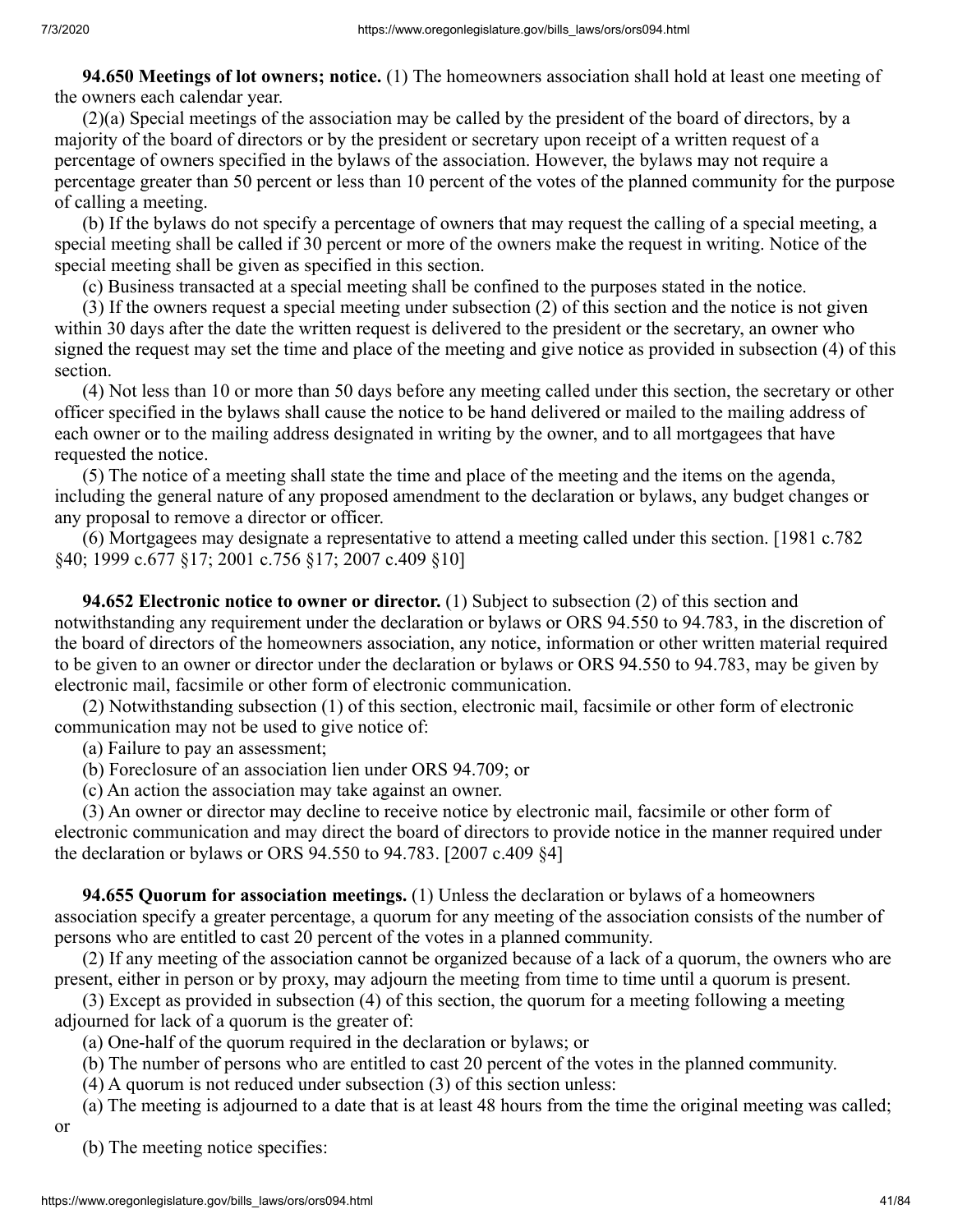(A) That the quorum requirement will be reduced if the meeting cannot be organized because of a lack of a quorum; and

(B) The reduced quorum requirement.

 (5) For the purpose of establishing a quorum under this section, an individual who holds a proxy and an absentee ballot, if absentee ballots are permitted, counts as a present owner. [1981 c.782 §41; 1999 c.677 §18; 2007 c.409 §11; 2009 c.641 §9; 2011 c.532 §4]

 **94.657 Rules of order.** (1) Unless other rules of order are required by the declaration or bylaws or by a resolution of the association or its board of directors, meetings of the association and the board of directors shall be conducted according to the latest edition of Robert's Rules of Order published by the Robert's Rules Association.

 (2) A decision of the association or the board of directors may not be challenged because the appropriate rules of order were not used unless a person entitled to be heard was denied the right to be heard and raised an objection at the meeting in which the right to be heard was denied.

 (3) A decision of the association and the board of directors is deemed valid without regard to procedural errors related to the rules of order one year after the decision is made unless the error appears on the face of a written instrument memorializing the decision. [2001 c.756 §4; 2009 c.641 §10]

 **94.658 Voting or granting consent.** (1) Unless the declaration provides otherwise, each lot of a planned community shall be entitled to one vote.

(2) Unless the declaration or bylaws provide otherwise:

 (a) An attorney-in-fact, executor, administrator, guardian, conservator or trustee may vote or grant consent with respect to a lot owned or held in a fiduciary capacity if the fiduciary satisfies the secretary of the board of directors that the person is the attorney-in-fact, executor, administrator, guardian, conservator or trustee holding the lot in a fiduciary capacity.

(b) When a lot is owned by two or more persons jointly, according to the records of the association:

 (A) Except as provided in this paragraph, the vote of the lot may be exercised by a co-owner in the absence of protest by another co-owner. If the co-owners cannot agree upon the vote, the vote of the lot shall be disregarded completely in determining the proportion of votes given with respect to such matter.

 (B) A valid court order may establish the right of co-owners' authority to vote. [2001 c.756 §2; 2007 c.409 §12; 2009 c.641 §11]

 **94.660 Method of voting or consenting.** (1) The vote or consent of a lot may be cast or given:

(a) In person at a meeting of the homeowners association.

 (b) In the discretion of the board of directors, by absentee ballot in accordance with subsection (3) of this section.

 (c) Unless the declaration or bylaws or ORS 94.550 to 94.783 provide otherwise, pursuant to a proxy in accordance with subsection (2) of this section.

(d) By written ballot in lieu of a meeting under ORS 94.647.

(e) By any other method specified by the declaration or bylaws or ORS 94.550 to 94.783.

 $(2)(a)$  A proxy:

(A) Must be dated and signed by the owner;

(B) Is not valid if it is undated or purports to be revocable without notice; and

(C) Terminates one year after its date unless the proxy specifies a shorter term.

(b) The board of directors may not require that a proxy be on a form prescribed by the board.

 (c) An owner may not revoke a proxy given pursuant to this section except by actual notice of revocation to the person presiding over a meeting of the association or to the board of directors if a vote is being conducted by written ballot in lieu of a meeting pursuant to ORS 94.647.

 (d) A copy of a proxy in compliance with paragraph (a) of this subsection provided to the association by facsimile, electronic mail or other means of electronic communication utilized by the board of directors is valid.

 (3)(a) An absentee ballot shall set forth each proposed action and provide an opportunity to vote for or against each proposed action.

(b) All solicitations for votes by absentee ballot shall include:

(A) Instructions for delivery of the completed absentee ballot, including the delivery location; and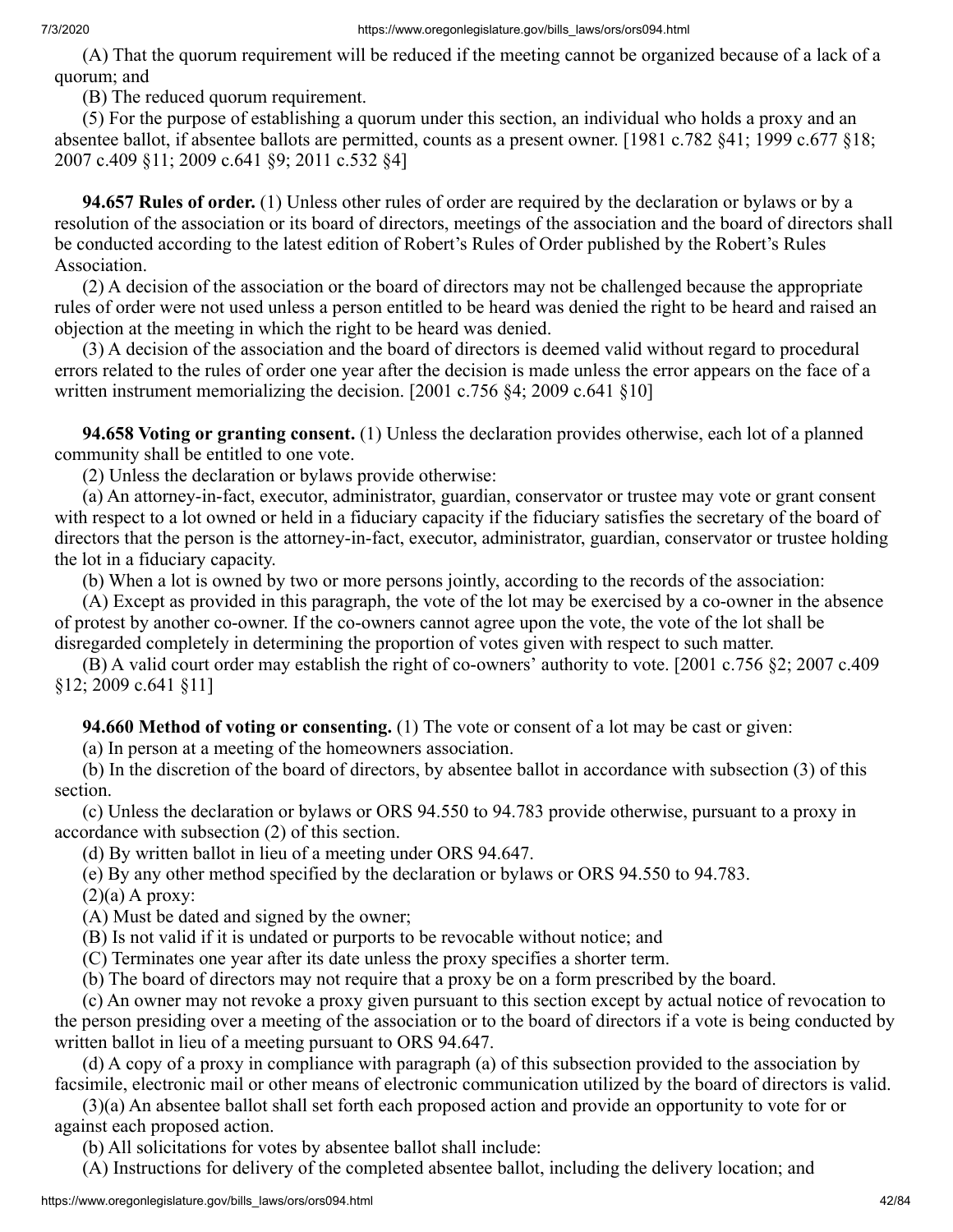(B) Instructions about whether the ballot may be canceled if the ballot has been delivered according to the instructions.

(c) An absentee ballot shall be counted as an owner present for the purpose of establishing a quorum.

 (d) Even if an absentee ballot has been delivered to an owner, the owner may vote in person at a meeting if the owner has:

(A) Returned the absentee ballot; and

 (B) Canceled the absentee ballot, if cancellation is permitted in the instructions given under paragraph (b) of this subsection. [1981 c.782 §42; 1999 c.677 §19; 2003 c.569 §14; 2007 c.409 §13]

 **94.661 Electronic ballot.** (1) As used in this section, "electronic ballot" means a ballot given by:

(a) Electronic mail;

(b) Facsimile transmission;

(c) Posting on a website; or

(d) Other means of electronic communication acceptable to the board of directors.

 (2) Unless the declaration or bylaws prohibit or provide for other methods of electronic ballots, the board of directors of a homeowners association, in its discretion, may provide that a vote, approval or consent of an owner may be given by electronic ballot.

 (3) An electronic ballot shall comply with the requirements of this section and the declaration or bylaws or ORS 94.550 to 94.783.

 (4) An electronic ballot may be accompanied by or contained in an electronic notice in accordance with ORS 94.652.

 (5) If an electronic ballot is posted on a website, a notice of the posting shall be sent to each owner and shall contain instructions on obtaining access to the posting on the website.

 (6) A vote made by electronic ballot is effective when it is electronically transmitted to an address, location or system designated by the board of directors for that purpose.

 (7) Unless otherwise provided in the declaration or bylaws or rules adopted by the board of directors, a vote by electronic ballot may not be revoked.

(8) The board of directors may not elect to use electronic ballots unless there are procedures to ensure:

 (a) Compliance with ORS 94.647 if the vote conducted by written ballot under ORS 94.647 uses the procedures specified in ORS 94.647 (2)(b); and

 (b) That the electronic ballot is secret, if the declaration or bylaws or rules adopted by the board require that electronic ballots be secret. [2007 c.409 §5]

 **94.662 Notice to lot owners of intent of association to commence judicial or administrative proceeding; contents of notice; right of lot owner to opt out.** (1) At least 10 days prior to instituting any litigation or administrative proceeding to recover damages under ORS 94.630 (1)(e)(E), the homeowners association shall provide written notice to each affected owner of the association's intent to seek damages on behalf of the owner. The notice shall, at a minimum:

 (a) Be mailed to the mailing address of each lot or to the mailing address designated in writing to the association by the owner;

(b) Inform each owner of the general nature of the litigation or proceeding;

(c) Describe the specific nature of the damages to be sought on the owner's behalf;

 (d) Set forth the terms under which the association is willing to seek damages on the owner's behalf, including any mechanism proposed for the determination and distribution of any damages recovered;

 (e) Inform each owner of the owner's right not to have the damages sought on the owner's behalf and specify the procedure for exercising the right; and

(f) Inform the owner that exercising the owner's right not to have damages sought on the owner's behalf:

(A) Relieves the association of its duty to reimburse or indemnify the owner for the damages;

 (B) Does not relieve the owner from the owner's obligation to pay dues or assessments relating to the litigation or proceeding;

(C) Does not impair any easement owned or possessed by the association; and

(D) Does not interfere with the association's right to make repairs to common areas.

 (2) Within 10 days of mailing the notice described in this section, any owner may request in writing that the association not seek damages on the owner's behalf. If an owner makes such a request, the association shall not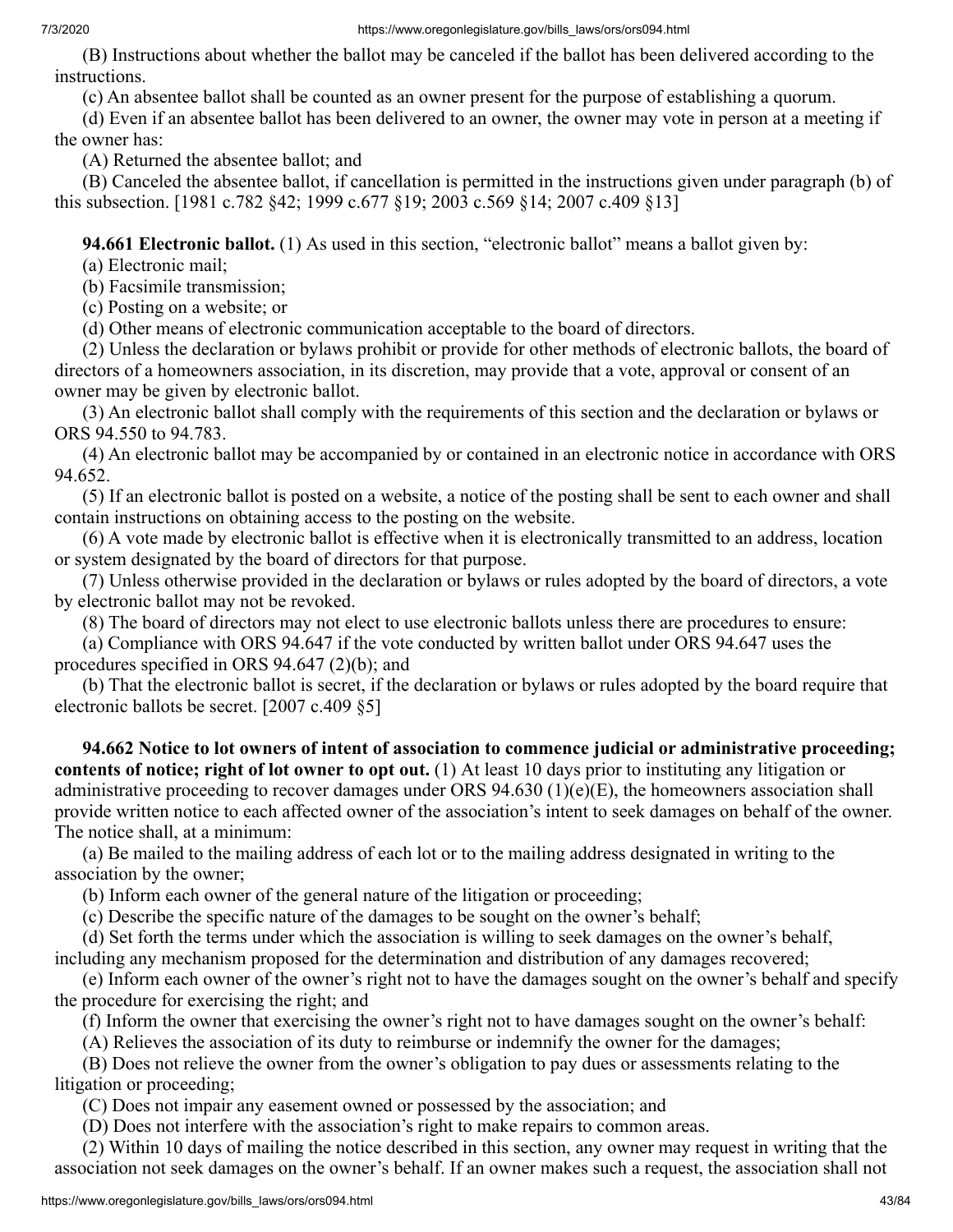make or continue any claim or action for damages with regard to the objecting owner's lot and shall be relieved of any duty to reimburse or indemnify the owner for damages under the litigation or proceeding. [1999 c.677 §37; 2001 c.756 §18]

 **94.665 Authority of association to sell, transfer, convey or encumber common property.** (1) Except as otherwise provided in the declaration, a homeowners association may sell, transfer, convey or subject to a security interest any portion of the common property if 80 percent or more of the votes in the homeowners association, including 80 percent of the votes of lots not owned by a declarant at the time of the vote, are cast in favor of the action.

 (2) A sale, transfer, conveyance or encumbrance by a security interest of the common property or any portion of the common property made pursuant to a right reserved in the declaration under this section may provide that the common property be released from any restriction imposed on the common property by the declaration or other governing document if the request for approval of the action also includes approval of the release. However, a sale, transfer or encumbrance may not deprive any lot of its right of access to or support for the lot without the consent of the owner of the lot.

 (3) Subject to subsections (4) and (5) of this section, unless expressly limited or prohibited by the declaration, the homeowners association may execute, acknowledge and deliver leases, easements, rights of way, licenses and other similar interests affecting common property and consent to vacation of roadways within and adjacent to common property.

 (4)(a) Except as otherwise provided in the declaration and paragraph (b) of this subsection, the granting of a lease, easement, right of way, license or other similar interest pursuant to subsection (3) of this section shall be first approved by at least 75 percent of owners present at a meeting of the association or with the consent of at least 75 percent of all owners solicited by any means the board of directors determines is reasonable. If a meeting is held to conduct the vote, the meeting notice must include a statement that approval of the grant will be an item of business in the agenda of the meeting.

 (b)(A) The granting of a lease, easement, right of way, license or other similar interest affecting common property for a term of two years or less requires the approval of a majority of the board of directors.

 (B) The granting of a lease, easement, right of way, license or other similar interest affecting common property for a term of more than two years to a public body, as defined in ORS 174.109, or to a utility or a communications company for installation and maintenance of power, gas, electric, water or other utility and communication lines and services requires the approval of a majority of the board of directors.

 (5) Unless the declaration otherwise provides, the consent to vacation of roadways within and adjacent to common property must be approved first by at least a majority of owners present and voting at a meeting of the association or with the consent of at least a majority of all owners solicited by any means the board of directors determines is reasonable. If a meeting is held to conduct the vote, the meeting notice must include a statement that the roadway vacation will be an item of business in the agenda of the meeting.

 (6) An instrument that sells, transfers, conveys or encumbers common property pursuant to subsection (1) of this section or grants an interest or consent pursuant to subsection (3) of this section shall:

(a) State that the action of the homeowners association was approved in accordance with this section; and

 (b) Be executed by the president and secretary of the association and acknowledged in the manner provided for acknowledgment of the instruments by the officers.

 (7) The association shall treat proceeds of any sale, transfer or conveyance under subsection (1) of this section, any grant under subsection (4) of this section or any consent to vacation under subsection (5) of this section as an asset of the association. [1981 c.782 §47; 1987 c.447 §112; 1999 c.677 §20; 2009 c.641 §12]

 **94.667 Recording association information with county clerk.** (1) As used in this section, "association" means an association formed under ORS 94.625, 94.846 or 100.405, or any other association in which a person holds membership by virtue of owning or possessing a real estate interest subject to assessment and lien authority pursuant to a recorded instrument.

 (2) The board of directors or managing agent of an association may record with the county clerk for the county where the subject property is located a statement of association information. Subject to subsection (3) of this section, the statement shall contain at least the following information:

 (a) The name of the association as identified in the recorded declaration, conditions, covenants and restrictions or other governing instrument, and the current name of the association, if different;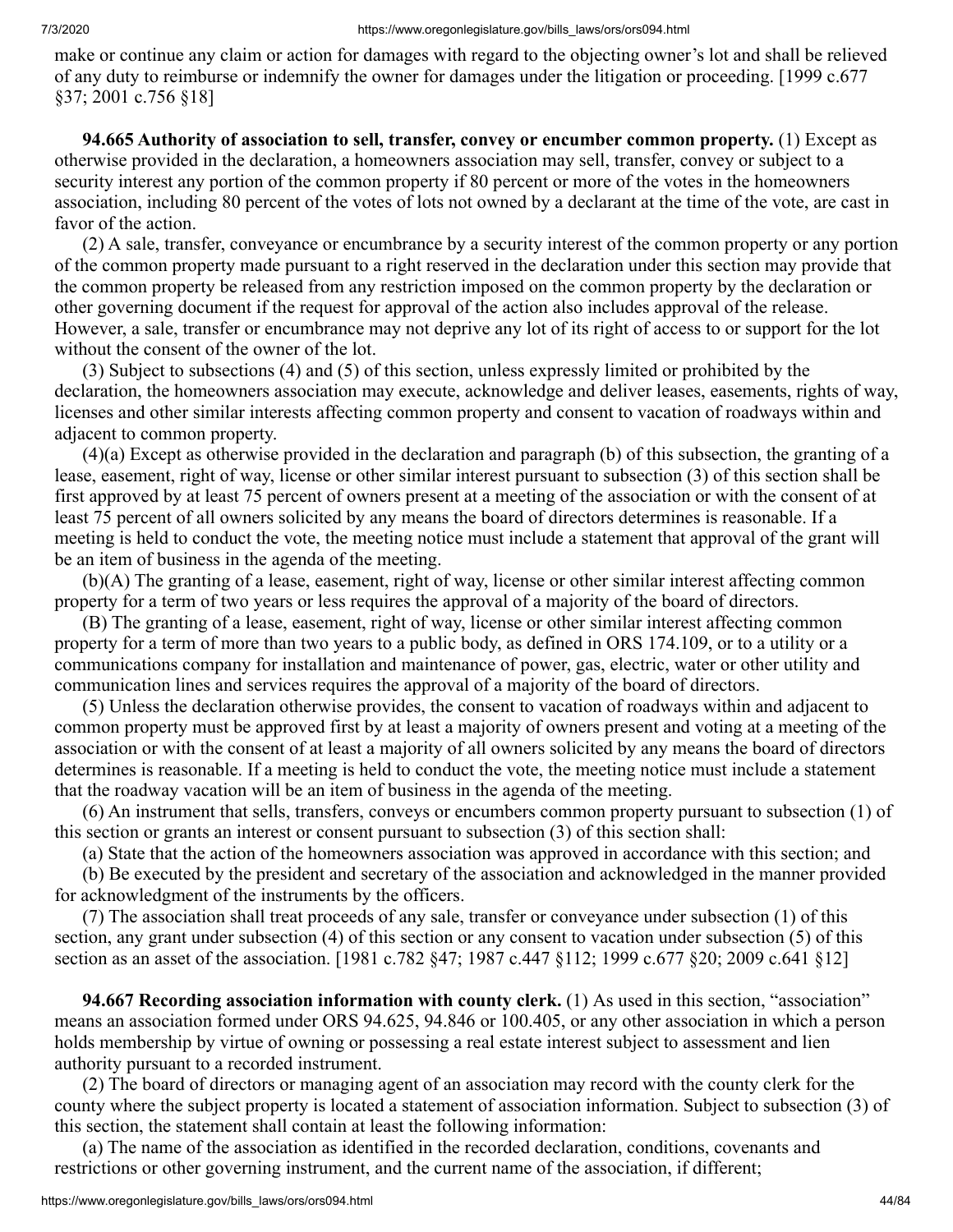(b) The name, address and daytime telephone number of a managing agent or treasurer of the association or other person authorized to receive:

(A) Assessments and fees imposed by the association; or

(B) Notice of a transfer of property;

 (c) A list of the properties, as described for recordation in ORS 93.600, subject to assessment by the association;

 (d) Information identifying the recorded declaration, conditions, covenants and restrictions or other governing instrument, and a reference to where the instruments are recorded; and

(e) If an amended statement is being recorded, information identifying prior recorded statements.

 (3) The statement may not include information for a purpose that is not related to the identification of the person specified in subsection (2)(b) of this section.

 (4) The county clerk may charge a fee for recording a statement under this section according to the provisions of ORS 205.320 (1)(d). [1999 c.447 §1; 2001 c.756 §19; 2015 c.27 §7]

 **Note:** 94.667 was enacted into law by the Legislative Assembly but was not added to or made a part of ORS chapter 94 or any series therein by legislative action. See Preface to Oregon Revised Statutes for further explanation.

 **94.670 Association duty to keep documents and records; deposit of assessments; payment of association expenses; review of financial statement by certified public accountant; examination of records by owner.** (1) A homeowners association shall retain within this state the documents, information and records delivered to the association under ORS 94.616 and all other records of the association for not less than the period specified for the record in ORS 65.771 or any other applicable law except that:

 (a) The documents specified in ORS 94.616 (3)(o), if received, must be retained as permanent records of the association.

 (b) Proxies and ballots must be retained for one year from the date of determination of the vote, except that proxies and ballots relating to an amendment to the declaration, bylaws or other governing document must be retained for one year from the date the amendment is effective.

 (2)(a) All assessments, including declarant subsidies and all other association funds, shall be deposited and maintained in the name of the association in one or more separate federally insured accounts, including certificates of deposit, at a financial institution, as defined in ORS 706.008, other than an extranational institution. Except as provided in paragraph (b) of this subsection, funds must be maintained in an association account until disbursed.

 (b) Subject to any limitations imposed by the declaration or bylaws, funds of the association maintained in accounts established under this subsection may be used to purchase obligations of the United States government.

(c) All expenses of the association shall be paid from the association account.

(3) The association shall keep financial records sufficiently detailed for proper accounting purposes.

(4) Within 90 days after the end of the fiscal year, the board of directors shall:

 (a) Prepare or cause to be prepared an annual financial statement consisting of a balance sheet and income and expenses statement for the preceding fiscal year; and

 (b) Distribute to each owner and, upon written request, any mortgagee of a lot, a copy of the annual financial statement.

 (5) Subject to ORS 94.671, the association of a planned community that has annual assessments exceeding \$75,000 shall cause the financial statement required under subsection (4) of this section to be reviewed within 300 days after the end of the fiscal year by an independent certified public accountant licensed in the State of Oregon in accordance with the Statements on Standards for Accounting and Review Services issued by the American Institute of Certified Public Accountants.

 (6) The association of a planned community created on or after January 1, 2004, or the association of a planned community described in ORS 94.572 that has annual assessments of \$75,000 or less shall cause the most recent financial statement required by subsection (4) of this section to be reviewed in the manner described in subsection (5) of this section within 300 days after the association receives a petition requesting review signed by at least a majority of the owners.

 (7) An association subject to the requirements of subsection (5) of this section may elect, on an annual basis, not to comply with the requirements of subsection (5) of this section by an affirmative vote of at least 60 percent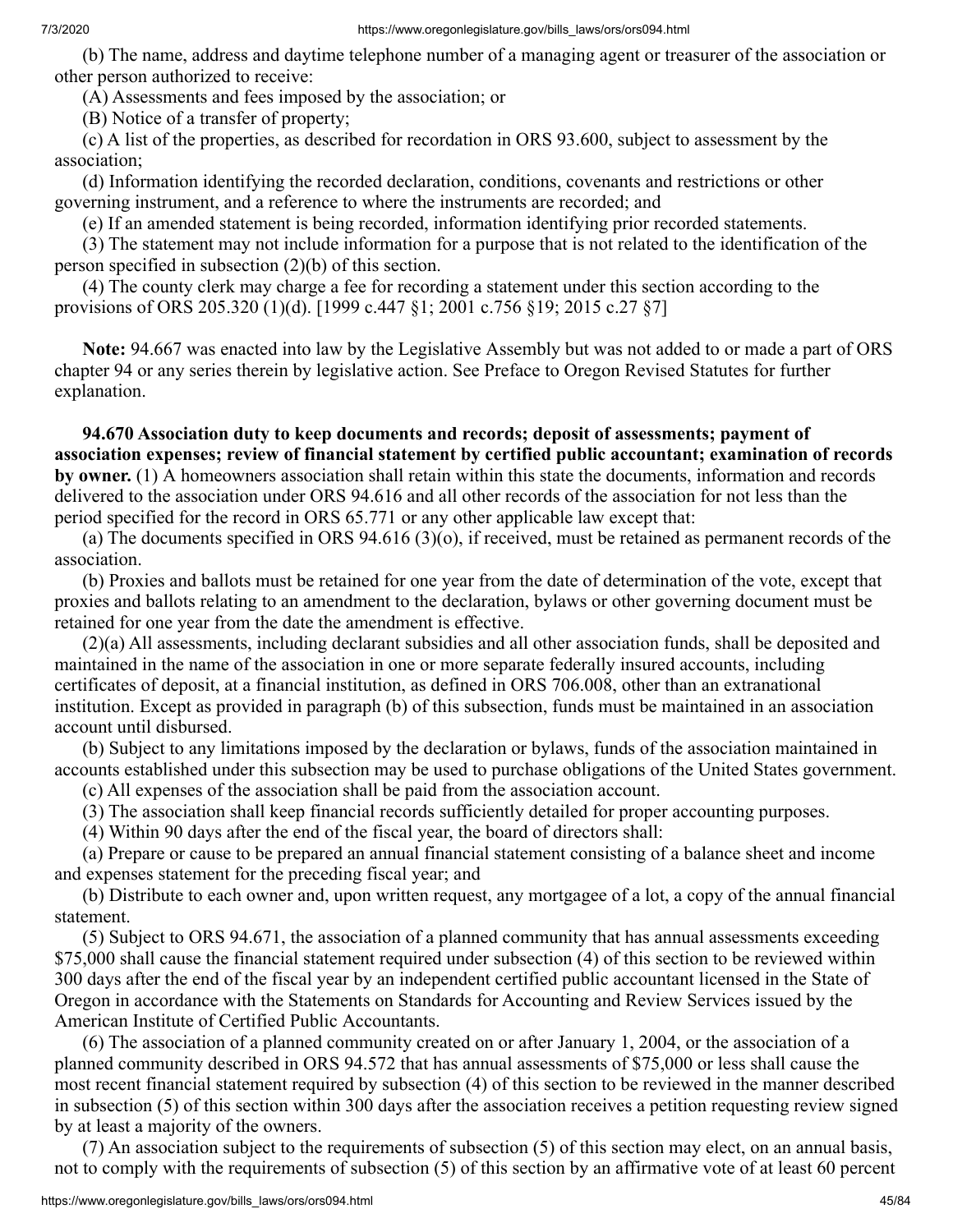of the owners, not including the votes of the declarant with respect to lots owned by the declarant.

 (8)(a) The association shall provide, within 10 business days of receipt of a written request from an owner, a written statement that provides:

 (A) The amount of assessments due from the owner and unpaid at the time the request was received, including:

(i) Regular and special assessments;

(ii) Fines and other charges;

(iii) Accrued interest; and

(iv) Late payment charges.

(B) The percentage rate at which interest accrues on assessments that are not paid when due.

 (C) The percentage rate used to calculate the charges for late payment or the amount of a fixed charge for late payment.

 (b) The association is not required to comply with paragraph (a) of this subsection if the association has commenced litigation by filing a complaint against the owner and the litigation is pending when the statement would otherwise be due.

 (9)(a) Except as provided in paragraph (b) of this subsection, the association shall make the documents, information and records described in subsections (1) and (4) of this section and all other records of the association reasonably available for examination and, upon written request, available for duplication by an owner and any mortgagee of a lot that makes the request in good faith for a proper purpose.

 (b) Records kept by or on behalf of the association may be withheld from examination and duplication to the extent the records concern:

(A) Personnel matters relating to a specific identified person or a person's medical records.

 (B) Contracts, leases and other business transactions that are currently under negotiation to purchase or provide goods or services.

 (C) Communications with legal counsel that relate to matters specified in subparagraphs (A) and (B) of this paragraph and the rights and duties of the association regarding existing or potential litigation or criminal matters.

(D) Disclosure of information in violation of law.

 (E) Documents, correspondence or management or board reports compiled for or on behalf of the association or the board of directors by its agents or committees for consideration by the board of directors in executive session held in accordance with ORS 94.640 (8).

 (F) Documents, correspondence or other matters considered by the board of directors in executive session held in accordance with ORS 94.640 (8).

 (G) Files of individual owners, other than those of a requesting owner or requesting mortgagee of an individual owner, including any individual owner's file kept by or on behalf of the association.

(10) The association shall maintain a copy, suitable for the purpose of duplication, of the following:

 (a) The declaration and bylaws, including amendments or supplements in effect, the recorded plat, if feasible, and the association rules and regulations currently in effect.

(b) The most recent financial statement prepared pursuant to subsection (4) of this section.

(c) The current operating budget of the association.

(d) The reserve study, if any, described in ORS 94.595.

(e) Architectural standards and guidelines, if any.

 (11) The association, within 10 business days after receipt of a written request by an owner, shall furnish the requested information required to be maintained under subsection (10) of this section.

 (12) The board of directors, by resolution, may adopt reasonable rules governing the frequency, time, location, notice and manner of examination and duplication of association records and the imposition of a reasonable fee for furnishing copies of any documents, information or records described in this section. The fee may include reasonable personnel costs for furnishing the documents, information or records. [1981 c.782 §48; 1999 c.677 §21; 2001 c.756 §20; 2003 c.569 §15; 2003 c.803 §20a; 2007 c.340 §1; 2009 c.641 §13; 2011 c.532 §17; 2017 c.111 §2]

 **94.671 Application of ORS 94.670 (5).** The requirements of ORS 94.670 (5) first apply:

 (1) Commencing with the fiscal year following the turnover meeting required by ORS 94.616 for the association of a planned community created under ORS 94.550 to 94.783.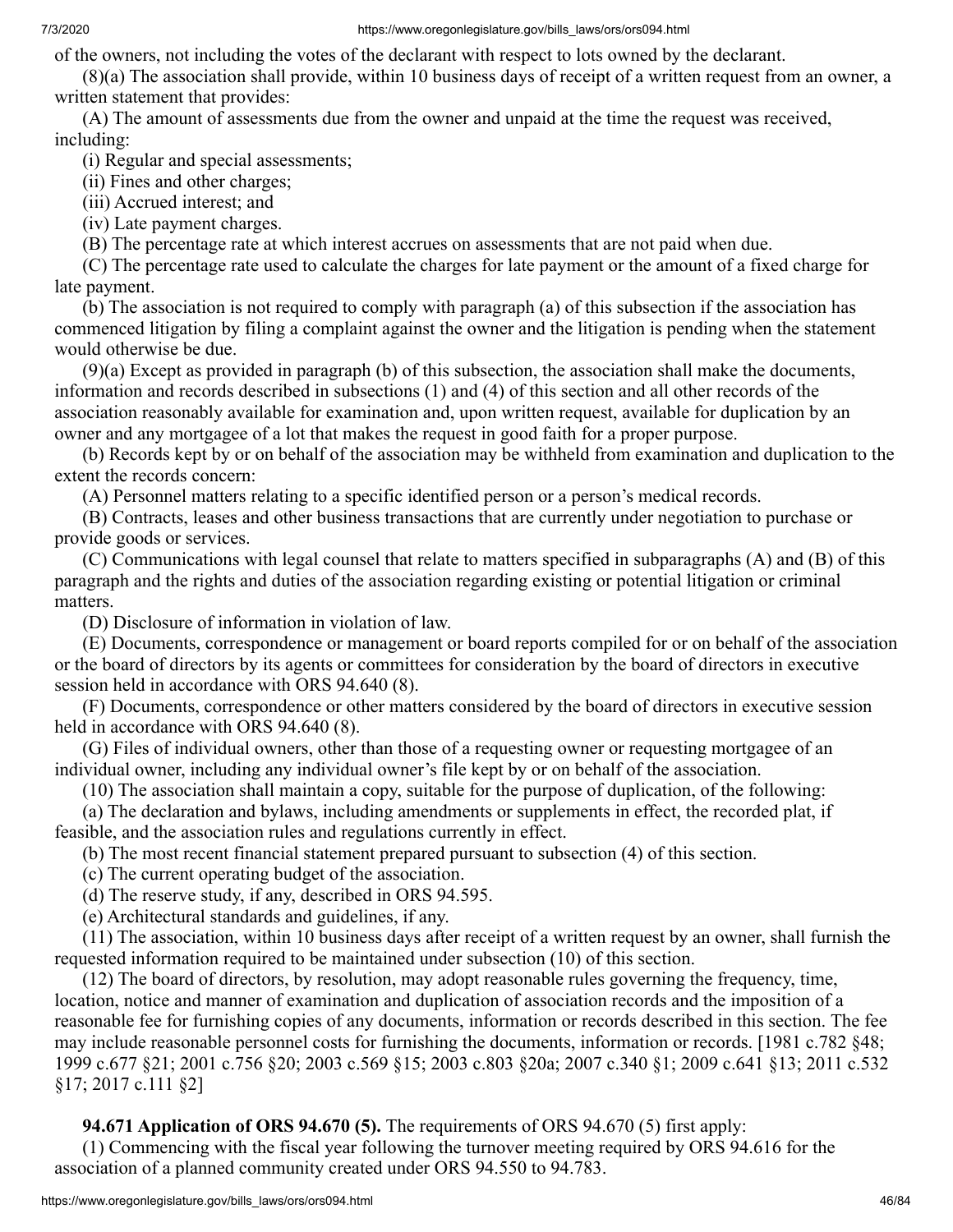(2) Commencing with the fiscal year following the year in which owners assume responsibility for administration of a planned community described in ORS 94.574. [2003 c.803 §24; 2009 c.641 §38; 2015 c.27 §8; 2017 c.423 §14]

 **94.673 When compliance with specified provisions of ORS 94.640 and 94.670 required.** (1) The homeowners association of a subdivision that received preliminary plat approval before July 1, 1982, shall comply with the provisions of ORS 94.640 (1), (3), (4) and (8) to (11) and 94.670 if:

(a) An owner submits a written request to the homeowners association to comply with the provisions;

(b) The subdivision otherwise conforms to the description of a planned community under ORS 94.550; and

(c) The subdivision is not otherwise exempted under ORS 94.570.

 (2) A homeowners association board of directors is not subject to ORS 94.780 unless the association fails to comply with subsection (1) of this section after receiving a written request from an owner. [1983 c.206 §6; 2001 c.756 §59; 2011 c.532 §18]

 **94.675 Insurance for common property; fidelity bond coverage.** (1) The board of directors of a homeowners association shall obtain and maintain:

 (a) Insurance for all insurable improvements in the common property against loss or damage by fire or other hazards, including extended coverage, vandalism and malicious mischief. The insurance shall cover the full replacement costs of any repair or reconstruction in the event of damage or destruction from any such hazard if the insurance is available at reasonable cost; and

 (b) A public liability policy covering all common property and all damage or injury caused by the negligence of the association.

(2) Premiums for insurance obtained under this section shall be a common expense of the association.

 (3) A policy may contain a deductible in the amount specified in the declaration or bylaws. The deductible amount shall be added to the face amount of the policy in determining whether the insurance equals at least the full replacement cost.

 (4) Notwithstanding a provision in the declaration or bylaws that imposes a maximum deductible amount in an association insurance policy, if the board of directors determines that it is in the best interest of the association and owners as provided in subsection (5) of this section, the board may adopt a resolution authorizing the association to obtain and maintain an insurance policy with a deductible amount exceeding the specified maximum, but not in excess of the greater of:

(a) The maximum deductible acceptable to the Federal National Mortgage Association; or

(b) \$10,000.

 (5) In making the determination under subsection (4) of this section, the board of directors shall consider such factors as the availability and cost of insurance and the loss experience of the association.

 (6) Not later than 10 days after adoption of a resolution under subsection (4) of this section, the board of directors shall ensure that a copy of the resolution and a notice described in ORS 94.676 are:

(a) Delivered to each owner; or

(b) Mailed to the mailing address of each owner or to the mailing address designated in writing by the owner.

 (7)(a) The homeowners association of a Class I or Class II planned community created under ORS 94.550 to 94.783 or a planned community described in ORS 94.572 shall maintain fidelity bond coverage for:

 (A) All persons with access to association funds, including directors, officers, employees, managing agents and employees of a management company or other entity with which the association contracts.

(B) Computer fraud and funds transfer fraud.

 (b) The fidelity bond required under paragraph (a) of this subsection must be in an amount that is at least equal to the combined amount of:

(A) Funds maintained in the name of the association in accounts under ORS 94.670; and

(B) Any obligations issued by the United States government purchased by the association under ORS 94.670.

(8) Subsection (7) of this section applies to a Class I or Class II planned community under ORS 94.550 to

94.783, or a planned community described in ORS 94.572, created before, on or after January 1, 2020.

 (9) Following the turnover meeting described in ORS 94.616, on an annual basis, with the approval of owners representing a majority of the votes present at a meeting, the board of directors may elect for the following year to not maintain the fidelity bond coverage required under subsection (7)(a) of this section or to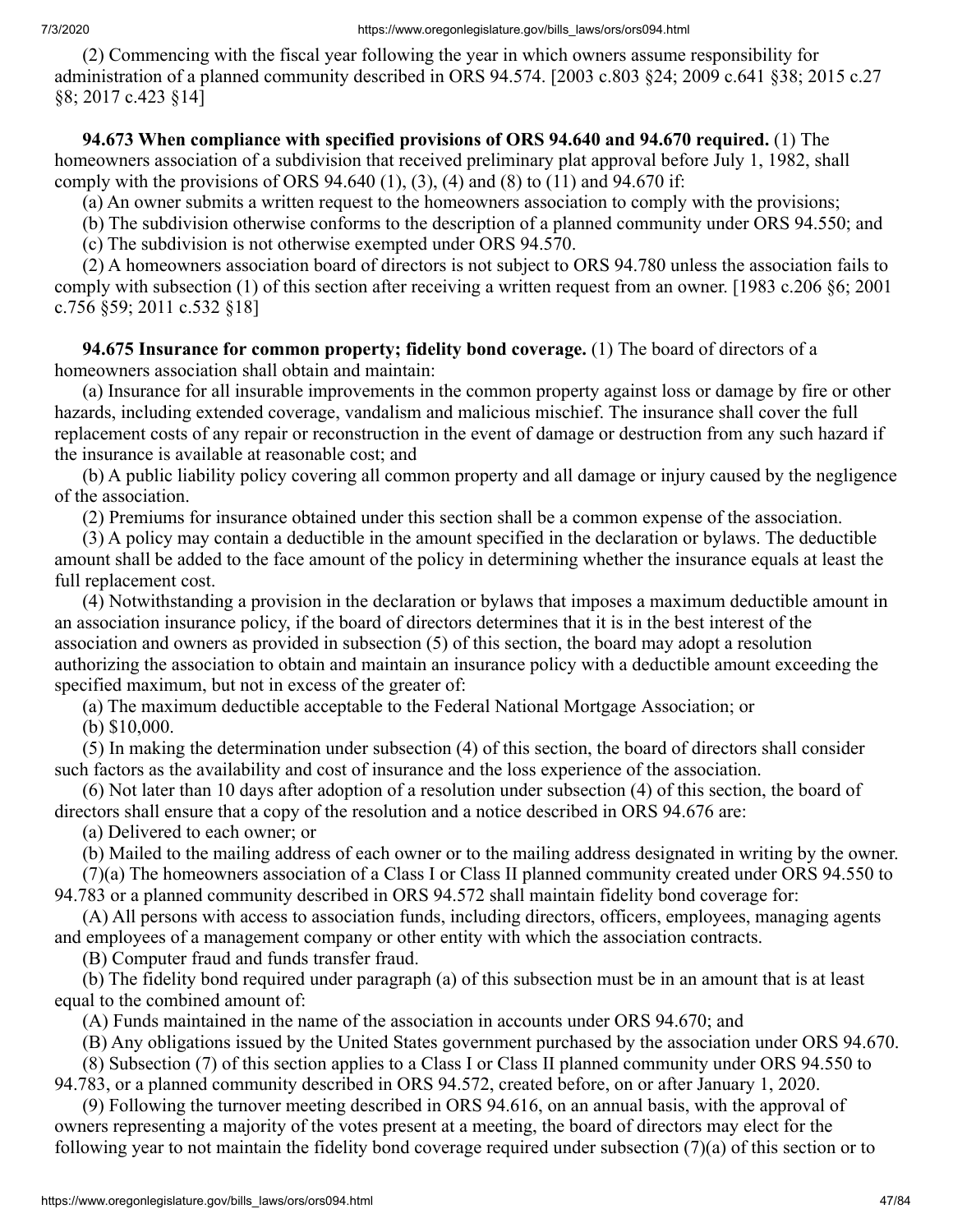maintain fidelity bond coverage in an amount less than that required under subsection (7)(b) of this section for the following year. [1981 c.782 §51; 2007 c.409 §14; 2019 c.66 §1]

 **94.676 Insurance deductible for certain planned communities.** (1) If the declaration or bylaws of a planned community created under ORS 94.550 to 94.783 before September 27, 2007, or a planned community subject to ORS 94.572 do not assign the responsibility for payment of the amount of the deductible in an association insurance policy, the board of directors of the homeowners association may adopt a resolution that assigns the responsibility for payment of the amount of the deductible. The resolution must include, but need not be limited to:

(a) The circumstances under which the deductible will be charged against:

(A) An owner or the owners affected by a loss; or

(B) All owners;

(b) The allocation of the deductible charged under paragraph (a) of this subsection; and

 (c) If an owner and the association have duplicate insurance coverage, the insurance policy that is primary, unless otherwise provided in the declaration or bylaws.

 (2) If the board of directors adopts a resolution as described in subsection (1) of this section, the resolution may require that an owner, in addition to any other insurance required by the declaration or bylaws, obtain and maintain:

 (a) An insurance policy that insures the owner's lot for not less than the amount of the deductible in the association's insurance policy for which the owner may be responsible and that insures the owner's personal property for any loss or damage; and

 (b) Comprehensive liability insurance that includes, but is not limited to, coverage for negligent acts of owners and tenants, guests of owners and tenants and occupants of other lots for damage to the common property, to other lots and to the personal property of other persons that is located on other lots or the common property.

 (3) Unless otherwise provided in the declaration or bylaws, the board of directors may adopt a resolution that:

 (a) Prescribes a procedure for processing insurance claims. The procedure may require that all claims against the association's insurance policy be processed through and coordinated by the board of directors or the managing agent, if authorized by the board.

 (b) Assigns the responsibility for payment of charges for handling claims, including any charges by a managing agent.

 (4) Not later than 10 days after adoption of a resolution under subsection (1) or (3) of this section, the board of directors shall ensure that a copy of the resolution and a notice described in subsection (5) of this section are:

(a) Delivered to each lot; or

(b) Mailed to the mailing address of each owner or to the mailing address designated in writing by the owner.

(5) The notice required under subsection (4) of this section shall:

 (a) Advise each owner to contact an insurance agent to determine the effect of the resolution on the owner's individual insurance coverage; and

(b) Be in a form and style reasonably calculated to inform the owner of the importance of the notice.

 (6) Failure to provide a copy of a resolution or a notice required under this section does not affect the responsibility of an owner to comply with a resolution adopted under this section. [2007 c.409 §3]

 **94.677 Election to have ORS 94.645, 94.655 and 94.675 apply.** Unless contrary to the covenants, conditions or restrictions of a recorded declaration or other similar instrument, or the bylaws of the association adopted in accordance with documents governing the association, the homeowners association board of directors of a subdivision described in ORS 94.673 (1) may elect to be governed by ORS 94.645, 94.655 and 94.675, without further action by the association. [1983 c.206 §7]

 **94.680 Blanket all-risk insurance.** (1) If a declaration or bylaws provide that the homeowners association has the sole authority to decide whether to repair or reconstruct a unit that has suffered damage or whether a unit must be repaired or reconstructed, the board of directors shall obtain blanket all-risk insurance for the full replacement cost of all structures in the planned community. Cost of the coverage shall be a common expense to the association.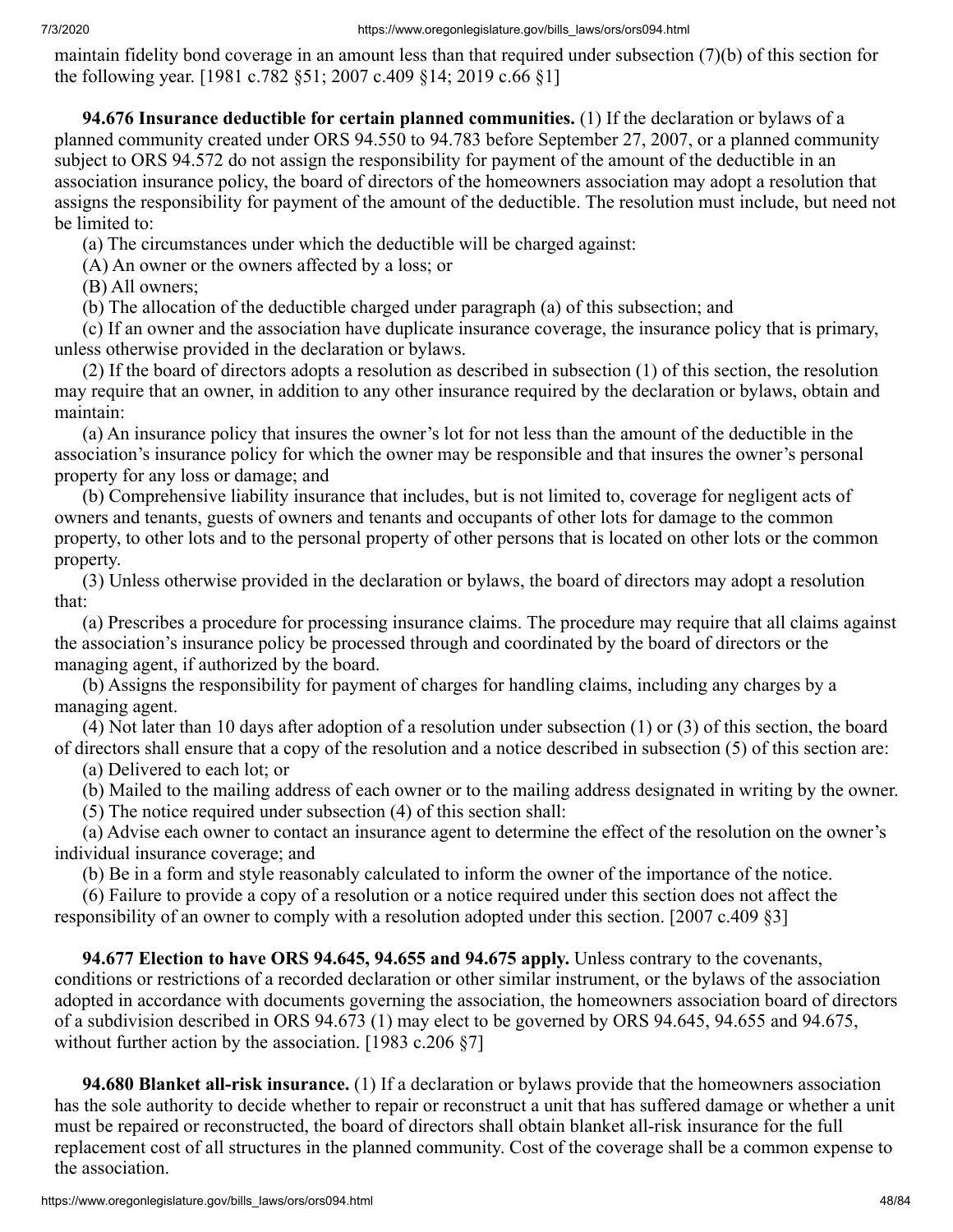#### 7/3/2020 https://www.oregonlegislature.gov/bills\_laws/ors/ors094.html

 (2) If the declaration or bylaws contain a provision described in subsection (1) of this section, the declaration or bylaws also shall provide:

(a) Requirements of or limitations on repairing or reconstructing damaged or destroyed property;

(b) The time within which the repair or reconstruction must begin; and

(c) The actions the board of directors must take if:

(A) Damage or destruction is not repaired or replaced; or

 (B) Insurance proceeds exceed or fall short of the costs of repair or reconstruction. [1981 c.782 §52; 1999 c.677 §22; 2007 c.409 §15]

 **94.685 Specification of insurance for individual lots.** (1) Unless provided in the declaration, the bylaws shall specify:

(a) The insurance an owner must obtain, if any;

(b) The insurance, if any, an individual owner is precluded from obtaining;

(c) The responsibility for payment of the amount of the deductible in an association insurance policy; and

 (d) Whether or not the insurance coverage obtained and maintained by the board of directors may be brought into contribution with insurance bought by owners or their mortgagees.

 (2) The declaration or bylaws may provide that the responsibility for payment of the amount of the deductible may be prescribed by resolution adopted by the board of directors. [1981 c.782 §54; 1999 c.677 §23; 2007 c.409 §16]

 **94.690 Terms of insurance under ORS 94.680.** The board of directors of a homeowners association shall obtain, if reasonably available, terms in insurance policies under ORS 94.680 which provide a waiver of subrogation by the insurer as to any claims against the board of directors of the association, any owner or any guest of an owner. [1981 c.782 §56; 1999 c.677 §24]

 **94.695 Authority to delegate association powers to master association.** A declaration for a planned community may delegate any of the powers of the homeowners association under ORS 94.630 to a master association or provide that the master association may exercise any such power. [1981 c.782 §62]

 **94.700 Duration and termination of initial management agreements and service and employment contracts; exceptions.** (1) Except as provided in subsection (2) of this section, if entered into prior to the meeting called under ORS 94.609, no management agreement, service contract or employment contract which is directly made by or on behalf of the association, the board of directors or the owners as a group shall be in excess of three years.

 (2)(a) Subject to paragraph (b) of this subsection, the limitations under subsection (1) of this section do not apply to:

(A) Performance-based energy or water efficiency contracts; or

 (B) Contracts relating to renewable energy facilities or output serving the planned community, including facilities leased to the association.

(b) A contract described in paragraph (a) of this subsection:

(A) May not have an initial term of more than 20 years; and

(B) Must be recorded with the recording officer in each county in which the planned community is located.

 (c) As used in this subsection, "renewable energy facilities" means facilities generating electricity, heat or cooling by means of:

(A) Solar, wind, ocean, hydropower, biomass or geothermal resources; or

(B) Biofuels or hydrogen derived from renewable resources.

 (3) Any contract or agreement subject to subsection (1) of this section and entered into after July 1, 1982, may terminate without penalty to the declarant, the association or the board of directors elected under ORS 94.616 if the board of directors gives not less than 30 days written notice of termination to the other party not later than 60 days after the meeting called under ORS 94.609. [1981 c.782 §69; 2009 c.641 §14]

(Assessments and Liens Against Lots; Easements)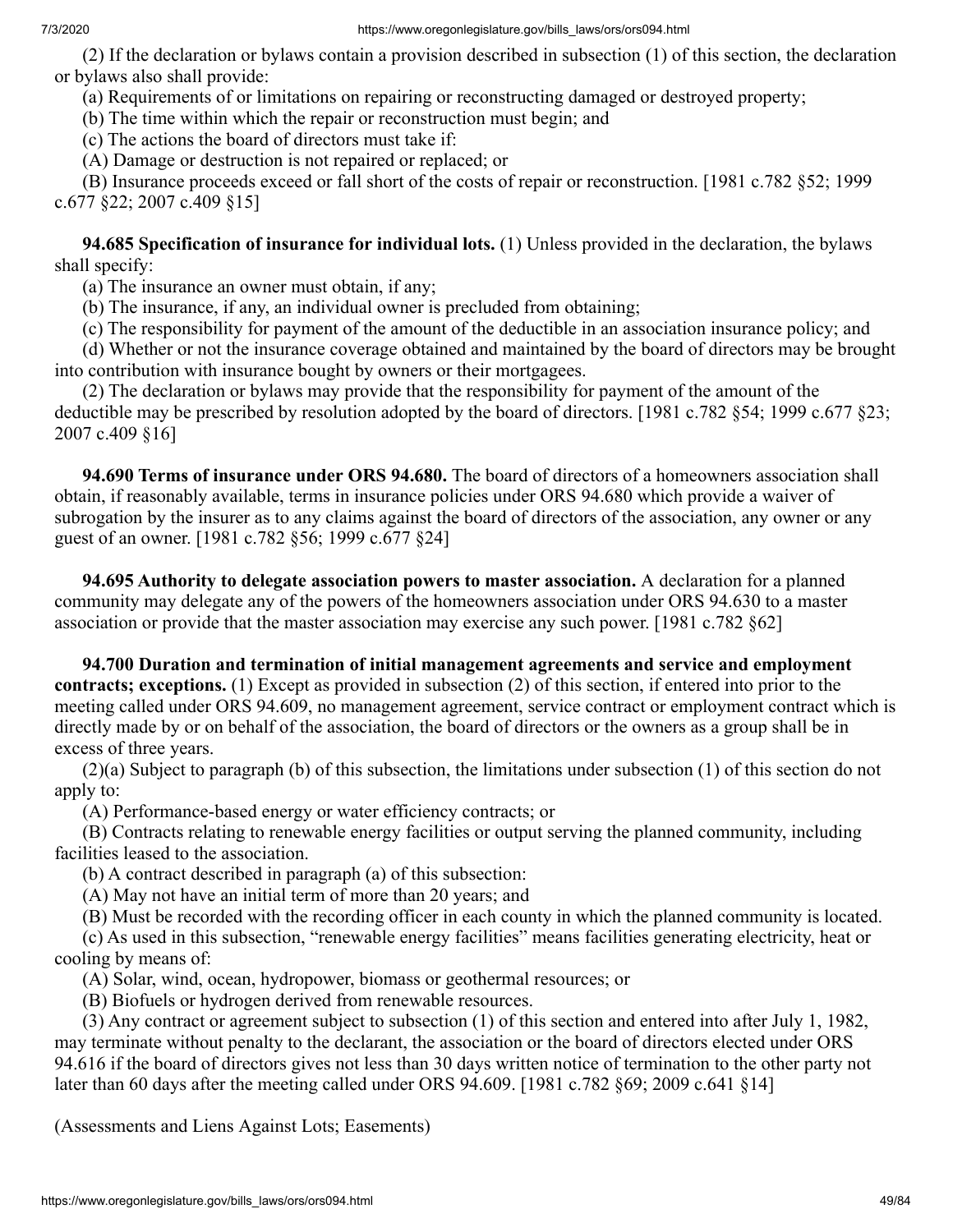**94.704 Assessment and payment of common expenses.** (1) Subject to subsection (2) of this section, the declarant of a planned community shall pay all common expenses of the planned community until the individual lots subject to assessment are assessed for common expenses as specified in the declaration pursuant to ORS 94.580 (2).

 (2) If the declaration expressly authorizes deferment, the declarant may defer payment of accrued assessments for reserves required under ORS 94.595 for a lot subject to assessment until the date the lot is conveyed. However, the declarant may not defer payment of accrued assessments for reserves:

 (a) Beyond the date of the turnover meeting provided for in the bylaws in accordance with ORS 94.635 (3); or

(b) If a turnover meeting is not held, the date the owners assume administrative control of the association.

 (3) Failure of the declarant to deposit the balance due within 30 days after the due date constitutes a violation of ORS 94.777.

 (4) The books and records of the association shall reflect the amount the declarant owes for all reserve account assessments.

 (5)(a) Except for assessments under subsections (6), (7) and (8) of this section, the board of directors shall assess all common expenses against all the lots that are subject to assessment according to the allocations stated in the declaration.

 (b) Any assessment or any installment of the assessment past due shall bear interest at the rate established by resolution of the board of directors.

 (c) Nothing in this section prohibits the board from making compromises on overdue assessments if the compromise benefits the association.

 (6) Unless otherwise provided in the declaration or bylaws, any common expense or any part of a common expense benefiting fewer than all of the lots may be assessed exclusively against the lots or units benefited.

 (7) Unless otherwise provided in the declaration or bylaws, assessments to pay a judgment against the association may be made only against the lots in proportion to their common expense liabilities.

 (8) If the board of directors determines that any loss or cost incurred by the homeowners association is the fault of one or more owners, the homeowners association may assess the loss or cost exclusively against the lots of the responsible owners.

 (9) If the homeowners association reallocates common expense liabilities, any common expense assessment and any installment of the assessment not yet due shall be recalculated according to the reallocated common expense liabilities.

 (10)(a) A lot owner may not claim exemption from liability for contribution toward the common expenses by waiving the use or enjoyment of any of the common property or by abandoning the owner's lot.

 (b) An owner may not claim to offset an assessment for failure of the association to perform the association's obligations.

 (11)(a) During any period of declarant control, any special assessment for capital improvements or additions must be approved by not less than 50 percent of the voting rights, or such greater percentage as may be specified in the declaration, without regard to any weighted right or special voting right in favor of the declarant.

 (b) Nothing in this subsection is intended to prohibit a declarant from reserving a special declarant right to approve any such assessment. [1981 c.782 §43; 1999 c.677 §25; 2001 c.756 §21; 2003 c.569 §16; 2009 c.641 §15]

 **94.705** [Repealed by 1971 c.478 §1]

 **94.709 Liens against lots; priority; duration; record notice of claim of unpaid assessment; foreclosure procedure.** (1) Whenever a homeowners association levies any assessment against a lot, the association shall have a lien upon the individual lot for any unpaid assessments. The lien includes interest, late charges, attorney fees, costs or other amounts imposed under the declaration or bylaws or other recorded governing document. The lien is prior to a homestead exemption and all other liens or encumbrances upon the lot except:

(a) Tax and assessment liens; and

(b) A first mortgage or trust deed of record.

 (2) Recording of the declaration constitutes record notice and perfection of the lien for assessments. No further recording of a claim of lien for assessments or notice of a claim of lien under this section is required to perfect the association's lien. The association shall record a notice of claim of lien for assessments under this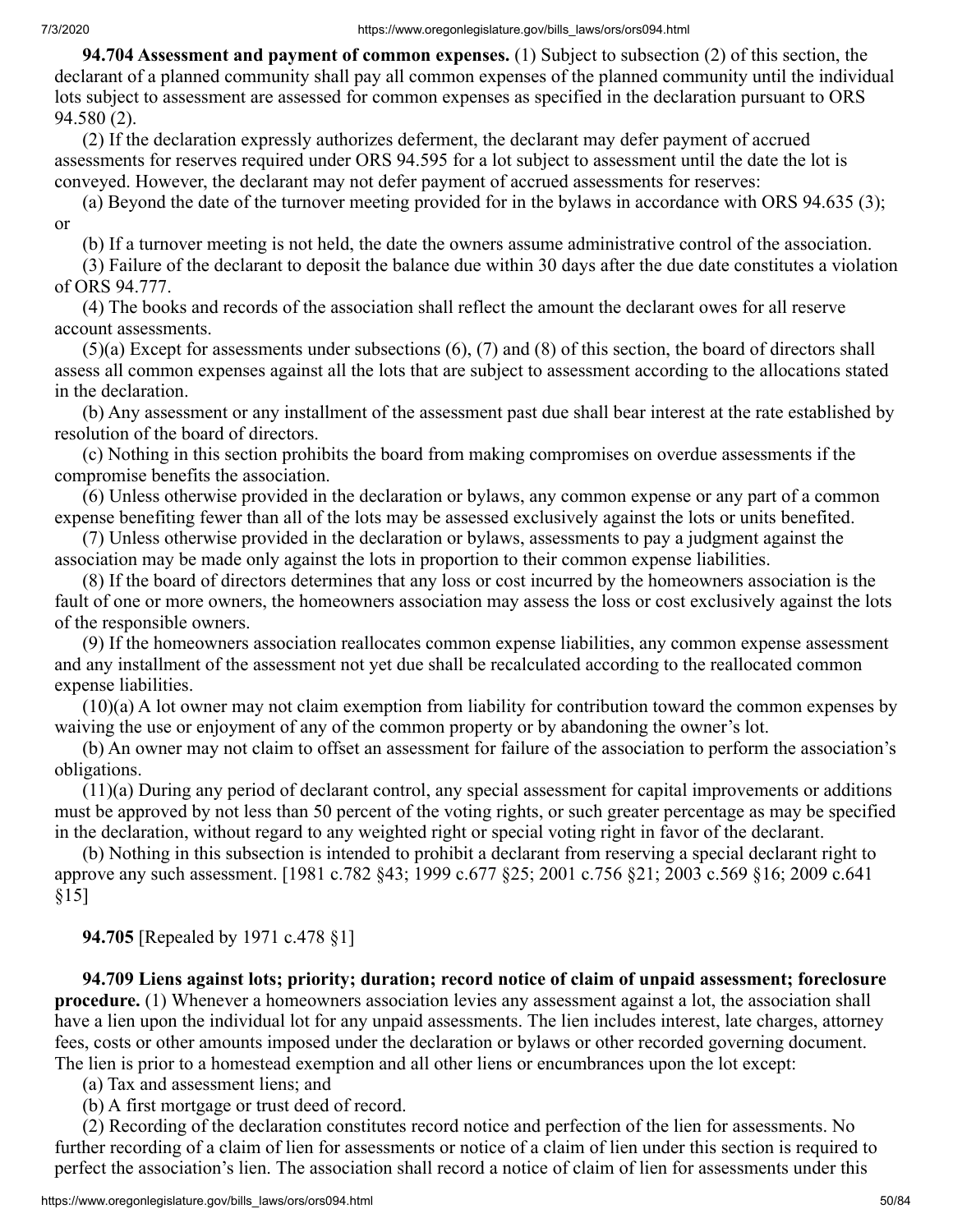section in the deed records of the county in which a lot is located before any suit to foreclose may proceed under subsection (4) of this section. The notice shall contain:

(a) A true statement of the amount due for the unpaid assessments after deducting all just credits and offsets;

(b) The name of the owner of the lot, or reputed owner, if known;

(c) The name of the association;

(d) The description of the lot as provided in ORS 93.600; and

 (e) A statement that if the owner of the lot thereafter fails to pay any assessments when due, as long as the original or any subsequent unpaid assessment remains unpaid, the unpaid amount of assessments automatically continue to accumulate with interest without the necessity of further recording.

 (3) The notice shall be verified by the oath of some person having knowledge of the facts and shall be recorded by the county recording officer. The record shall be indexed as other liens are required by law to be indexed.

 (4)(a) The proceedings to foreclose liens created by this section shall conform as nearly as possible to the proceedings to foreclose liens created by ORS 87.010 except, notwithstanding ORS 87.055, a lien may be continued in force for a period of time not to exceed six years from the date the assessment is due. For the purpose of determining the date the assessment is due in those cases when subsequent unpaid assessments have accumulated under a notice recorded as provided in subsection (2) of this section, the assessment and claim regarding each unpaid assessment shall be deemed to have been levied at the time the unpaid assessment became due.

(b) The lien may be enforced by the board of directors acting on behalf of the association.

 (5) Unless the declaration or bylaws provide otherwise, fees, late charges, fines and interest imposed pursuant to ORS 94.630 (1)(L), (n) and (o) are enforceable as assessments under this section.

 (6) This section does not prohibit an association from pursuing an action to recover sums for which subsection (1) of this section creates a lien or from taking a deed in lieu of foreclosure in satisfaction of the lien.

 (7) An action to recover a money judgment for unpaid assessments may be maintained without foreclosing or waiving the lien for unpaid assessments. A judgment entered on the action does not extinguish the lien. Payment of the judgment operates to satisfy the lien, or a portion of the lien, to the extent of the payment received. [1981 c.782 §44; 1999 c.677 §26; 2003 c.569 §17; 2017 c.110 §1]

 **94.710** [Repealed by 1971 c.478 §1]

 **94.712 Lot owner personally liable for assessment; joint liability of grantor and grantee following conveyance; limitations.** (1) Except as provided in subsection (4) of this section, an owner is personally liable for all assessments imposed on the owner or assessed against the owner's lot by the homeowners association.

 (2)(a) Subject to paragraph (b) of this subsection, in a voluntary conveyance of a lot, the grantee shall be jointly and severally liable with the grantor for all unpaid assessments against the grantor of the lot to the time of the grant or conveyance, without prejudice to the grantee's right to recover from the grantor the amounts paid by the grantee therefor.

 (b) Upon request of an owner or owner's agent, for the benefit of a prospective purchaser, the board of directors shall make and deliver a written statement of the unpaid assessments against the prospective grantor or the lot effective through a date specified in the statement, and the grantee in that case shall not be liable for any unpaid assessments against the grantor not included in the written statement.

 (3) An escrow agent or a title insurance company providing escrow services or issuing title insurance in conjunction with the conveyance:

 (a) May rely on a written statement of unpaid assessments delivered pursuant to subsection (2) of this section; and

 (b) Is not liable for a failure to pay the association at closing any amount in excess of the amount set forth in the written statement.

 (4) During the redemption period that follows an execution sale conducted under ORS 18.860 to 18.993, a certificate holder, as defined in ORS 18.960, is solely liable for all assessments that come due during the redemption period.

 (5) For purposes of ORS 94.550 to 94.783, when the redemption period described in ORS 18.964 ends and the claimant has not redeemed the lot, the certificate holder is deemed the owner of a lot sold by execution sale,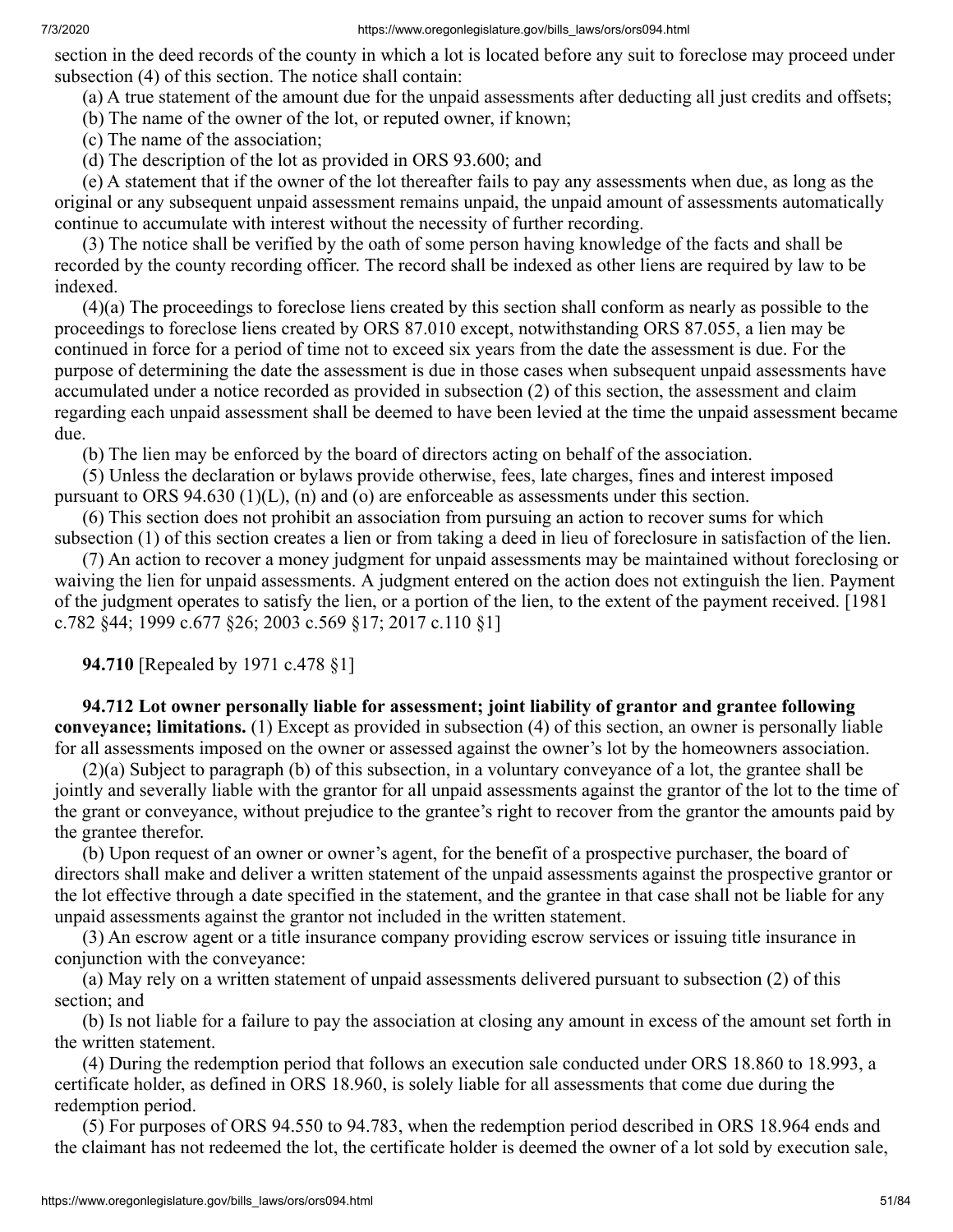without regard to whether the certificate holder has caused the sheriff to execute and deliver a deed under ORS 18.985. [1999 c.677 §32; 2003 c.569 §18; 2015 c.120 §5]

 **94.715** [Repealed by 1971 c.478 §1]

 **94.716 Lien against two or more lots; release.** If a lien against two or more lots of the planned community becomes due, whether the lien is perfected before or after establishment of the planned community, the owner of an affected lot may pay the lienholder the portion of the lien attributable to the lot. Upon receipt of payment, the lienholder promptly shall deliver to the owner a release of the lien as to that lot. The amount of the payment shall be proportionate to the ratio which that owner's common expense liability bears to the common expense liabilities of all owners whose lots are subject to the lien. After payment, the association may not assess or have a lien against that owner's lot for any portion of the common expense liability representing the lien. This section applies to all liens except a mortgage. [1981 c.782 §45]

 **94.719 Lien foreclosure; other legal action by declarant, association or owner; attorney fees.** In any suit or action brought by a homeowners association to foreclose its lien or to collect delinquent assessments or in any suit or action brought by the declarant, the association or any owner or class of owners to enforce compliance with the terms and provisions of ORS 94.550 to 94.783 or the declaration or bylaws, including all amendments and supplements thereto or any rules or regulations adopted by the association, the prevailing party shall be entitled to recover reasonable attorney fees therein and in any appeal therefrom. [1999 c.677 §33; 2001 c.756 §23; 2007 c.409 §17]

 **94.720** [Repealed by 1971 c.478 §1]

 **94.723 Common expenses; liability of first mortgagee.** If a first mortgagee acquires a lot in a planned community by foreclosure or deed in lieu of foreclosure, the mortgagee and subsequent purchaser shall not be liable for any of the common expenses chargeable to the lot which became due before the mortgagee or purchaser acquired title to the lot. The unpaid expenses shall become a common expense of all lot owners including the mortgagee or purchaser. [1981 c.782 §46; 1999 c.677 §27]

 **94.725** [Repealed by 1971 c.478 §1]

 **94.728 Taxation of lots and common property.** (1) Each lot in a planned community constitutes for all purposes a separate parcel of real estate and shall be separately taxed and assessed.

 (2) No separate tax or assessment may be levied against any common property which a declarant has reserved no right to develop into additional lots.

 (3) The declarant alone is liable for payment of taxes or assessments on any portion of the common property of a planned community in which the declarant has reserved the right to develop the property into additional lots, until the right terminates or expires, or is exercised, abandoned or relinquished.

 (4) If the right described under subsection (3) of this section terminates or expires or is abandoned or relinquished before July 1 of any year, no tax or assessment shall be imposed against the portion of the common property so affected for the next tax year beginning on July 1. [1981 c.782 §34]

 **94.730** [Repealed by 1971 c.478 §1]

 **94.733 Easements held by owner of lot and by declarant; homeowners association access to lots.** (1) Subject to ORS 94.665, each owner of a lot has an easement through the common property:

(a) For access to the owner's lot; and

(b) For use of the common property consistent with the declaration and the bylaws.

 (2) Except as provided in the declaration, a declarant has an easement through the common property as may be necessary for discharging the declarant's obligations or exercising any special declarant right.

 (3) If an encroachment results from construction, reconstruction, repair, shifting, settlement or movement of any portion of the planned community, an easement for the encroachment exists to the extent that any lot or common property encroaches on any other lot or common property. An easement continues for maintaining the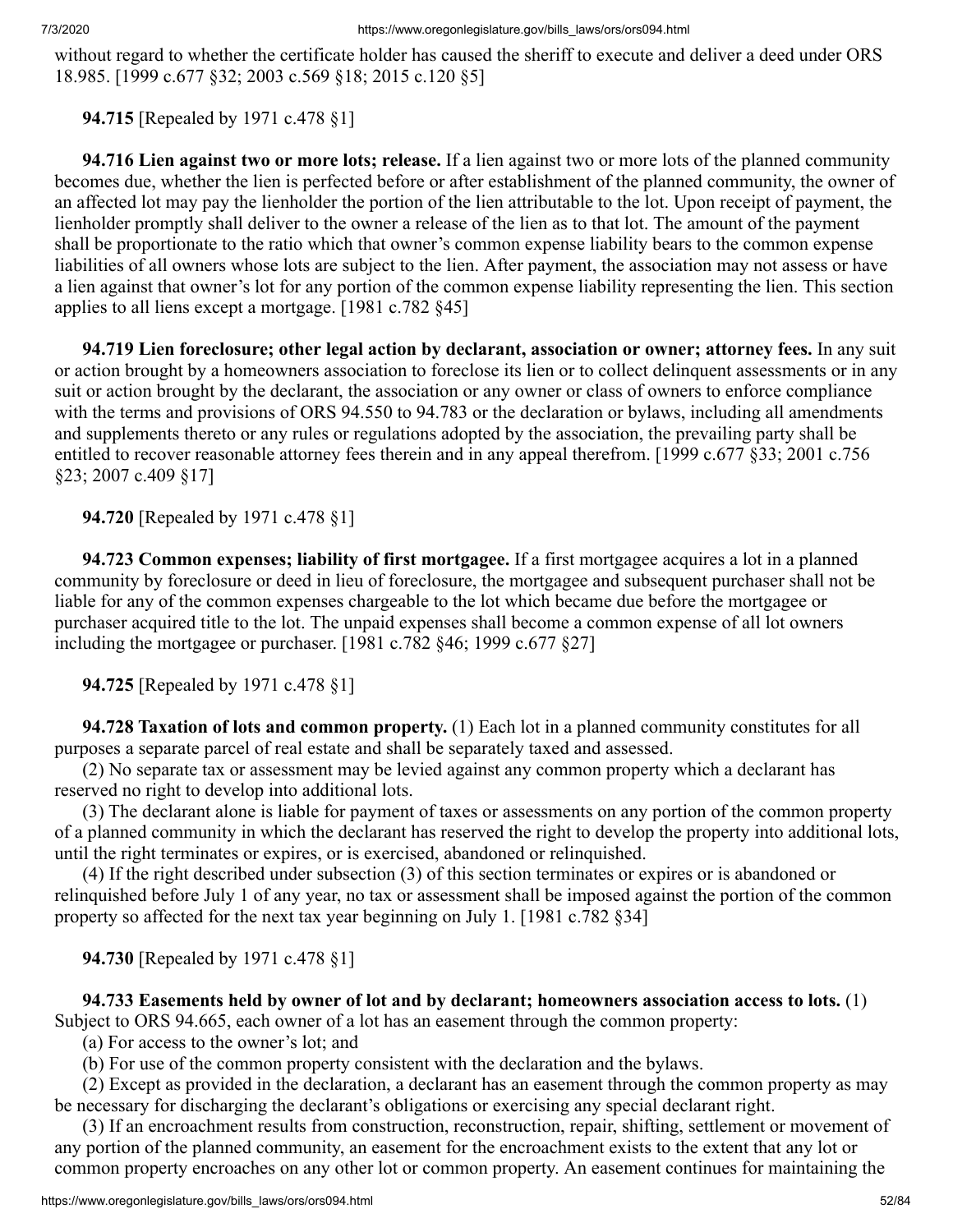encroachment so long as the encroachment exists. Nothing in this section relieves an owner of liability in case of the owner's willful misconduct or relieves a declarant or any other person of liability for failure to adhere to the plat of the planned community.

 (4)(a) Upon request given to the owner and any occupant, any person authorized by a homeowners association may enter a lot:

 (A) To perform necessary maintenance, repair or replacement of any property for which the association has maintenance, repair or replacement responsibility under the declaration or bylaws or ORS 94.550 to 94.783; or

 (B) To make emergency repairs to a lot that are necessary for the public safety or to prevent damage to common property or to another lot.

 (b) Requests for entry under this subsection must be made in advance and for a reasonable time, except in the case of an emergency, when the right of entry is immediate. An emergency entry does not constitute a trespass or otherwise create a right of action in the owner of the lot. [1981 c.782 §33; 2009 c.641 §16]

 **94.740** [1981 c.782 §74; repealed by 1999 c.677 §72]

 **94.745** [1981 c.782 §78; repealed by 1999 c.677 §72]

 **94.750** [1981 c.782 §76; 1983 c.740 §8; repealed by 1999 c.677 §72]

 **94.755** [1981 c.782 §82; repealed by 1999 c.677 §72]

# (Miscellaneous)

 **94.760 Promotional material showing possible improvements.** If a declarant makes no commitment in the declaration to build an improvement or specifically states in the declaration that the declarant makes no commitment either to build or not to build the improvement, no person may display or deliver promotional material to prospective purchasers which describes or portrays the improvement unless the description or portrayal is conspicuously labeled "POSSIBLE Improvement." [1981 c.782 §79]

 **94.761 Legislative findings regarding electric vehicle charging stations.** (1) The Legislative Assembly finds and declares that:

 (a) The purpose of ORS 94.762 is to facilitate the installation of an electric vehicle charging station by an owner in a planned community for the owner's personal residential use.

(b) Oregon courts have identified the following factors in determining whether personal property is a fixture:

(A) Whether the personal property is physically annexed to the real property;

(B) Whether the personal property is specifically adapted to the property; and

 (C) Whether the person attaching the personal property objectively intended the personal property to become part of the real property when attached.

 (c) Oregon courts have identified the objective intent of the annexer, described in paragraph (b)(C) of this subsection, as the most important of the three factors.

 (2) Unless an owner and the homeowners association, or the declarant in lieu of the association, have negotiated a different outcome, an electric vehicle charging station installed under ORS 94.762 on or before June 4, 2015, is deemed to be the personal property of the owner of the lot with which the charging station is associated. [2015 c.249 §2]

 **94.762 Electric vehicle charging stations.** (1) Notwithstanding contrary provisions of a declaration or bylaws of a planned community:

 (a) An owner may submit an application to install an electric vehicle charging station for the personal, noncommercial use of the owner, in compliance with the requirements of this section, in a parking space, on a lot or in any other area subject to the exclusive use of the owner.

 (b) A homeowners association may not prohibit installation or use of a charging station installed and used in compliance with the requirements of this section.

 (2) When the owner complies or agrees to comply with the requirements of this section, a homeowners association, or a declarant in lieu of the association, shall approve a completed application within 60 days after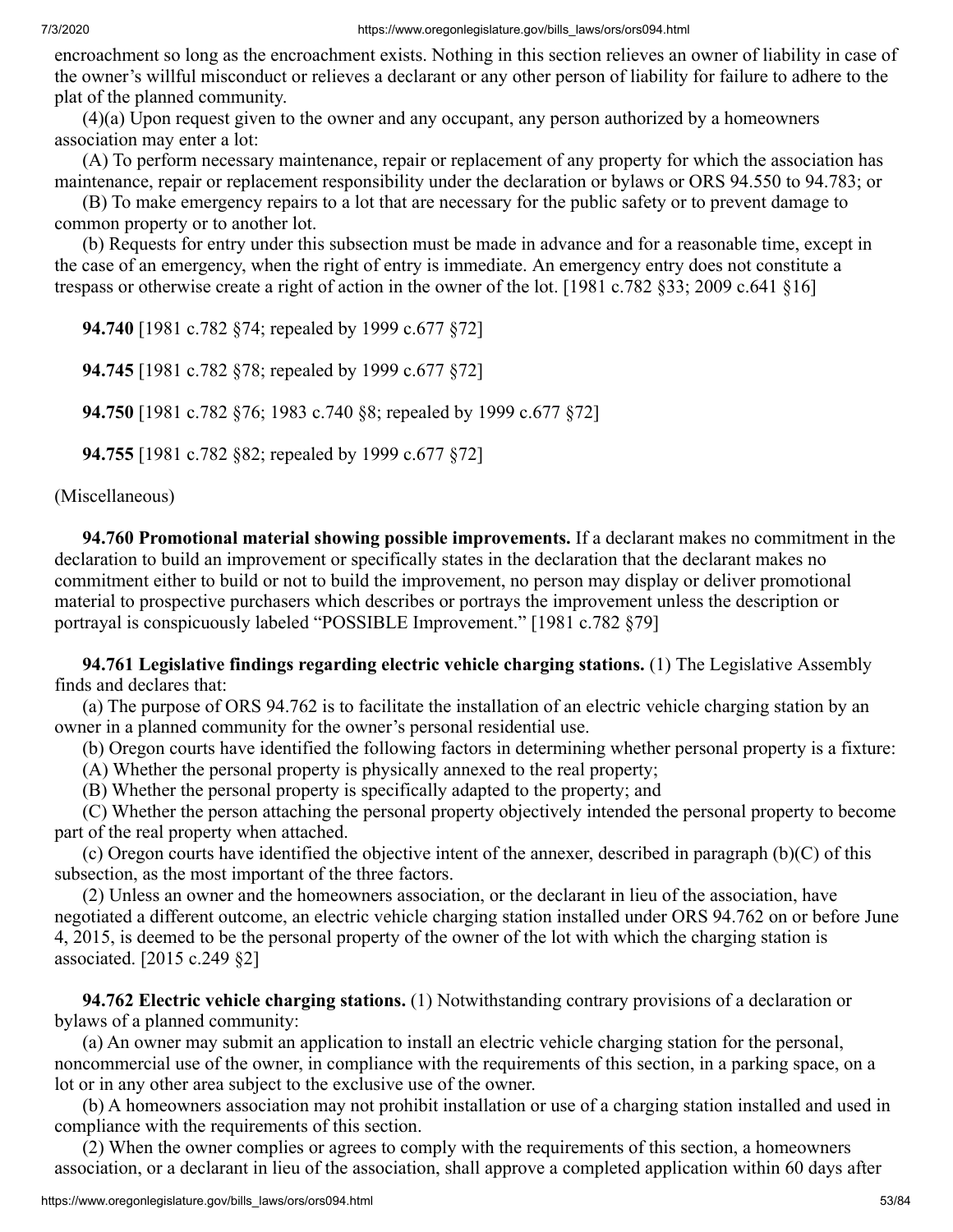#### 7/3/2020 https://www.oregonlegislature.gov/bills\_laws/ors/ors094.html

the owner submits the application unless the delay in approving the application is based on a reasonable request for additional information.

(3) A homeowners association:

(a) May require an owner to submit an application before installing a charging station.

(b) May require the charging station to meet the architectural standards of the planned community.

(c) May impose reasonable charges to recover costs of the review and permitting of a charging station.

(d) May impose reasonable restrictions on the installation and use of the charging station that do not

significantly increase the cost of the charging station or significantly decrease the efficiency or performance of the charging station.

 (4) Notwithstanding ORS 479.540, the charging station must be installed by a person that holds a license, as defined in ORS 479.530, to act, at a minimum, as a journeyman electrician.

(5) The owner is responsible for:

(a) All costs associated with installation and use of the charging station, including:

(A) The cost of electricity associated with the charging station; and

 (B) The cost of damage to common property and to areas subject to the exclusive use of other owners that results from the installation, use, maintenance, repair, removal or replacement of the charging station.

 (b) Disclosure to a prospective buyer of the lot of the existence of the charging station and the related responsibilities of the owner under this section.

 (6) If the homeowners association reasonably determines that the cumulative use of electricity in the planned community attributable to the installation and use of charging stations requires the installation of additional infrastructure improvements to provide the planned community a sufficient supply of electricity, the association may assess the cost of the additional improvements against the lot of each owner that has installed, or will install, a charging station.

 (7) Unless the owner and the homeowners association, or the declarant in lieu of the association, negotiate a different outcome:

 (a) A charging station installed under this section is deemed to be the personal property of the owner of the lot with which the charging station is associated; and

 (b) The owner must remove the charging station and restore the premises to the condition before installation of the charging station before the owner may transfer ownership of the lot, unless the prospective buyer of the lot accepts ownership of the charging station and all rights and responsibilities that apply to the charging station under this section.

 (8)(a) A pedestal, or similar, charging station that is hard-wired into the electrical system must be a certified electrical product, as defined in ORS 479.530.

 (b) If a charging station, other than one described in paragraph (a) of this subsection, is not a certified electrical product, and the owner of the lot owns the charging station, the owner shall:

 (A) Maintain a homeowner liability insurance policy in an amount not less than \$1 million that includes coverage of the charging station; and

 (B) Name the homeowners association as a named additional insured under the policy with a right to notice of cancellation of the policy.

 (9) In any action between an owner and a homeowners association to enforce compliance with this section, the prevailing party is entitled to an award of attorney fees and costs. [2013 c.438 §3; 2015 c.249 §3]

 **94.764 Changes or actions that require approval or consent of mortgagee.** (1) Notwithstanding a contrary provision of a declaration or bylaws of a homeowners association, when a change to the declaration, bylaws or other governing document or another action to be taken by the board of directors, association or owners requires approval or consent of a mortgagee, if the mortgagee receives a request to approve or consent to the change or action, the mortgagee is deemed to have approved or consented to the request unless the mortgagee delivers or posts a negative response to the requesting party within 60 days after receipt of the request.

(2) The request must:

(a) Be in writing.

(b) Name the mortgagor.

 (c) Identify the property securing the mortgage by legal description as required for recordation in ORS 93.600 or by address.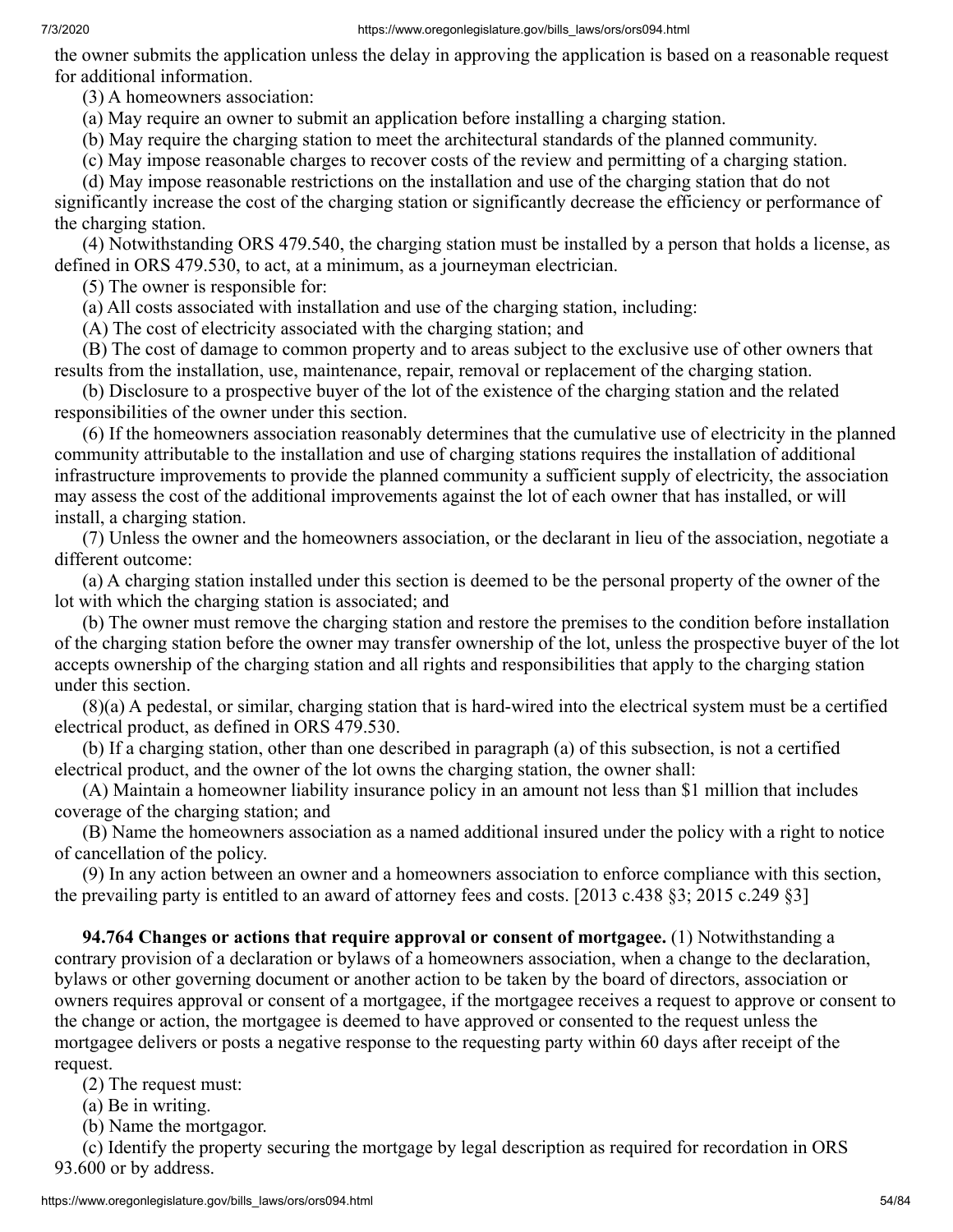(d) Identify the mortgage by loan number or reference to the county recording office and date of recording and recording index numbers of the mortgage.

(e) Be delivered to the mortgagee by certified or registered mail, return receipt requested. [2011 c.532 §6]

 **94.765** [1981 c.782 §81; repealed by 1999 c.677 §72]

 **94.770 Application of rule against perpetuities; conflict between declaration and bylaws; effect on title of declaration's noncompliance with Oregon Planned Community Act; conflict between Oregon Planned Community Act and ORS chapter 65.** (1) The rule against perpetuities may not be applied to defeat any provision of the declaration, or any bylaws or rules adopted under ORS 94.630.

 (2) In the event of a conflict between the declaration and the bylaws of a planned community or between the declaration and the articles of incorporation, the declaration shall prevail except to the extent the declaration is inconsistent with ORS 94.550 to 94.783.

 (3) Title to a unit, lot and common property shall not be rendered unmarketable or otherwise affected by reason of a failure of the declarant or the declaration to comply with ORS 94.550 to 94.783.

 (4) If the provisions of ORS 94.550 to 94.783 and the provisions of ORS chapter 65 apply to an association and the provisions conflict, the provisions of ORS 94.550 to 94.783 control. [1981 c.782 §86; 1999 c.677 §69; 2003 c.569 §19]

 **94.775 Judicial partition prohibited.** (1) Unless the declaration expressly allows the division of lots in a planned community, judicial partition by division of a lot in a planned community is not allowed under ORS 105.205. The lot may be partitioned by sale and division of the proceeds under ORS 105.245.

 (2) The restriction specified in subsection (1) of this section does not apply if the homeowners association has removed the property from the provisions of the declaration. [1981 c.782 §87; 2003 c.569 §20]

 **94.776 Restrictions upon allowable maximum density prohibited.** A provision in a governing document that is adopted or amended on or after August 8, 2019, is void and unenforceable to the extent that the provision would prohibit or have the effect of unreasonably restricting the development of housing that is otherwise allowable under the maximum density of the zoning for the land. [2019 c.639 §12]

 **94.777 Compliance with bylaws and other restrictions required; effect of noncompliance.** Each owner and the declarant shall comply with the bylaws, and with the administrative rules and regulations adopted pursuant thereto, and with the covenants, conditions and restrictions in the declaration or in the deed to the lot. Failure to comply therewith shall be grounds for an action maintainable by the homeowners association or by an aggrieved owner. [1999 c.677 §36]

 **94.778 Prohibition against installation of solar panels void and unenforceable.** (1) Except as provided in subsection (3) of this section, a provision in a declaration or bylaws of a planned community that prohibits an owner of the roof or other exterior portion of a building or improvement on which solar panels may be installed from installing or using solar panels for obtaining solar access, as described in ORS 215.044 and 227.190, is void and unenforceable as a violation of the public policy to protect the public health, safety and welfare of the people of Oregon.

 (2) An owner of record of real property subject to an instrument that contains a provision described in subsection (1) of this section may file a petition to remove the provision in the manner provided in ORS 93.272 for removal of a provision from an instrument conveying or contracting to convey real property.

 (3) A homeowners association may adopt and enforce a provision that imposes reasonable size, placement or aesthetic requirements for the installation or use of solar panels described in subsection (1) of this section. [2017 c.282 §2]

 **94.779 Unenforceability of certain irrigation requirements and restrictions on family child care.** (1) A provision of a planned community's governing document or landscaping or architectural guidelines that imposes irrigation requirements on an owner or the association is void and unenforceable while any of the following is in effect: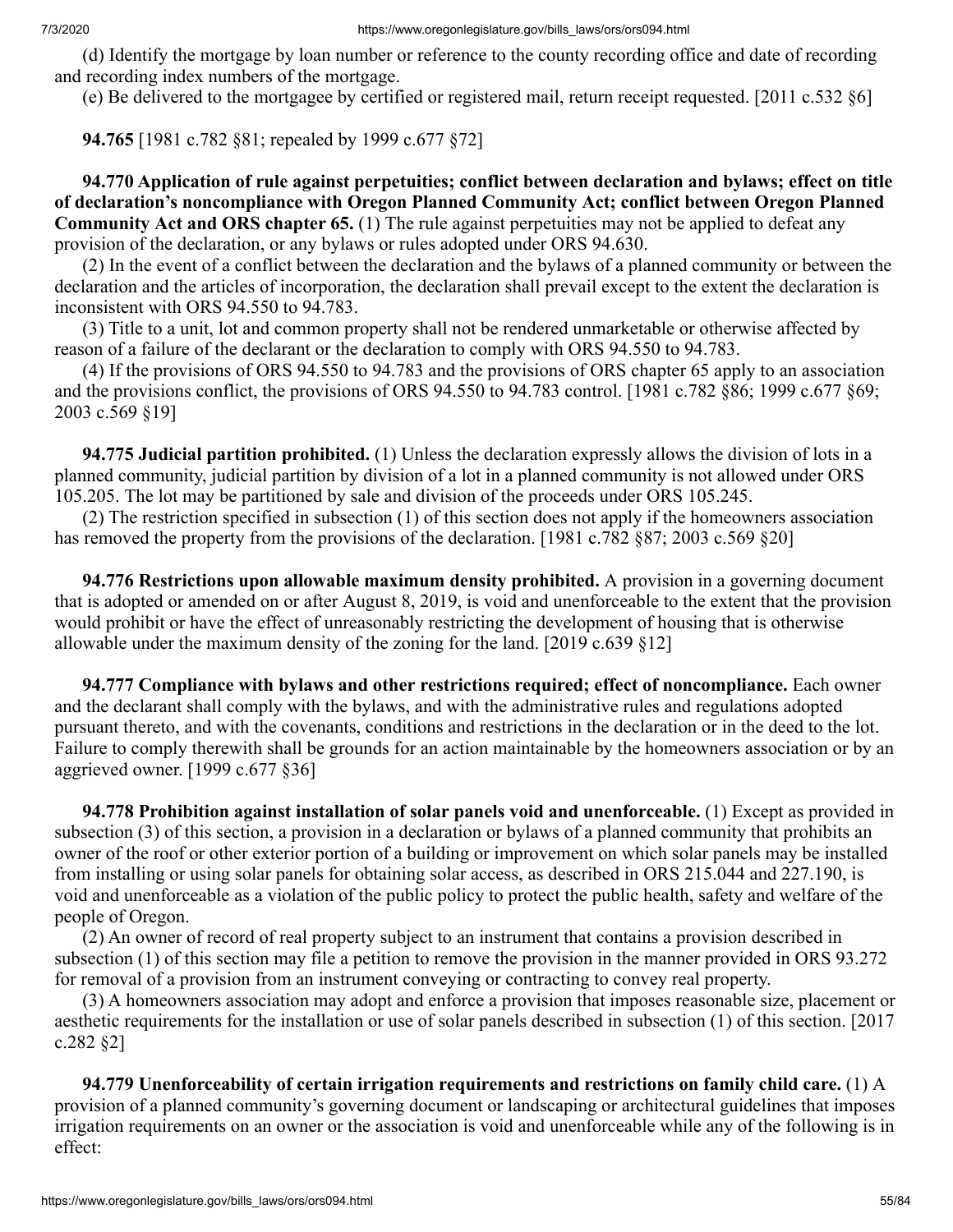(a) A declaration by the Governor that a severe, continuing drought exists or is likely to occur in a political subdivision within which the planned community is located;

 (b) A finding by the Water Resources Commission that a severe, continuing drought exists or is likely to occur in a political subdivision within which the planned community is located;

 (c) An ordinance adopted by the governing body of a political subdivision within which the planned community is located that requires conservation or curtailment of water use; or

 (d) A rule adopted by the association under subsection (2) of this section to reduce or eliminate irrigation water use.

 (2) Notwithstanding any provision of a planned community's governing documents or landscaping or architectural guidelines imposing irrigation requirements on an owner or the association, an association may adopt rules that:

(a) Require the reduction or elimination of irrigation on any portion of the planned community.

 (b) Permit or require the replacement of turf or other landscape vegetation with xeriscape on any portion of the planned community.

 (c) Require prior review and approval by the association or its designee of any plans by an owner or the association to replace turf or other landscape vegetation with xeriscape.

 (d) Require the use of best practices and industry standards to reduce the landscaped areas and minimize irrigation of existing landscaped areas of common property where turf is necessary for the function of the landscaped area.

 (3) Except as provided in subsections (4) and (5) of this section, the following provisions of a planned community's governing document are void and unenforceable:

 (a) A provision that prohibits or restricts the use of the owner's unit or lot as the premises of an exempt family child care provider participating in the subsidy program under ORS 329A.500; or

 (b) If the unit does not share a wall, floor or ceiling surface in common with another unit, a provision that prohibits or restricts the use of the owner's unit or lot as a certified or registered family child care home pursuant to ORS 329A.250 to 329A.450.

 (4) Subsection (3) of this section does not prohibit a homeowners association from adopting or enforcing a provision of the planned community's governing document that regulates parking, noise, odors, nuisance, use of common property or activities that impact the cost of insurance policies held by the planned community, provided the provision:

(a) Is reasonable; and

 (b) Does not have the effect of prohibiting or restricting the use of a unit or lot as the premises of an exempt family child care provider participating in the subsidy program under ORS 329A.500 or as a certified or registered family child care home pursuant to ORS 329A.250 to 329A.450.

 (5)(a) Subsection (3) of this section does not apply to planned communities that provide housing for older persons.

 (b) As used in this subsection, "housing for older persons" has the meaning given that term in ORS 659A.421. [2017 c.423 §7; 2017 c.423 §7b]

 **94.780 Remedies.** (1) Failure of the declarant, association, any association member or any other person subject to ORS 94.550 to 94.783 to comply with applicable sections of ORS 94.550 to 94.785 shall be cause for suit or action to remedy the violation or to recover actual damages. The prevailing party is entitled to reasonable attorney fees and court costs.

 (2) Failure of an association to accept administrative responsibility under ORS 94.616 shall be a defense for the declarant against an action brought under this section.

 (3) A suit or action arising under this section must be commenced within one year after the discovery or identification of the alleged violation. [1981 c.782 §83; 1999 c.677 §67]

 **94.783 When certain administrative provisions apply.** If a subdivision received preliminary plat approval before July 1, 1982, but the subdivision plat or the plat of the first phase is not filed under ORS 92.120 before January 1, 1984, the provisions of ORS 94.595, 94.604, 94.609, 94.616, 94.700, 94.760 and 94.780 shall apply to the planned community. [1983 c.206 §8; 1999 c.677 §68]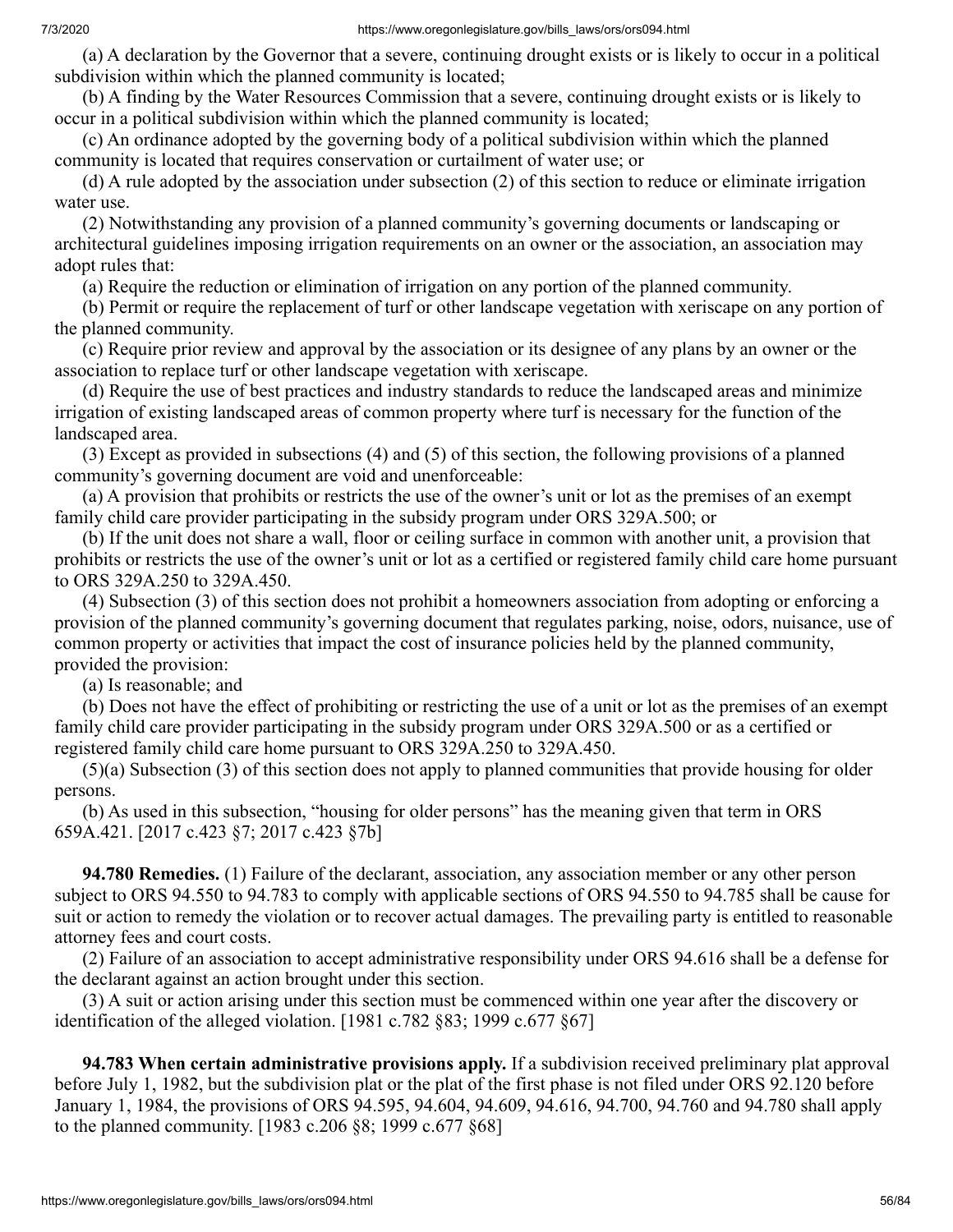### 7/3/2020 https://www.oregonlegislature.gov/bills\_laws/ors/ors094.html

 **94.785 Short title.** ORS 94.550 to 94.783 may be cited as the Oregon Planned Community Act. [1981 c.782 §1]

## TIMESHARE ESTATES

(General Provisions)

 **94.803 Definitions for ORS 94.803 and 94.807 to 94.945.** As used in this section and ORS 94.807 to 94.945:

(1) "Agency" means the Real Estate Agency.

 (2) "Accommodation" means an apartment, condominium unit, cabin, house, lodge, hotel or motel room or other private or commercial structure situated on real property and designed for residential occupancy.

 (3) "Assessment" means the pro rata share assessed from time to time against each owner of a timeshare by the managing entity to pay for common expenses.

 (4) "Blanket encumbrance" means a trust deed or mortgage or any other lien or encumbrance, mechanic's lien or otherwise, securing or evidencing the payment of money and affecting more than one timeshare, or an agreement affecting more than one timeshare by which the developer holds the timeshare property under an option, leasehold, contract to sell or trust agreement.

(5) "Commissioner" means the Real Estate Commissioner.

(6) "Common expenses" means:

 (a) Expenses of administration, maintenance, repair or replacement of the accommodations and facilities of the timeshare plan;

(b) Expenses agreed upon as common by all the timeshare owners in the timeshare plan; and

(c) Expenses declared common by the timeshare instrument or bylaws of the timeshare plan.

(7) "Developer" means a person that:

(a) Creates a timeshare plan;

(b) Succeeds to the interest of a person that creates a timeshare plan; or

 (c) Purchases a timeshare from a person described in paragraph (a) or (b) of this subsection for the primary purpose of resale.

 (8) "Exchange program" means any opportunity for a purchaser to exchange timeshare periods among purchasers in the same or other timeshare plans.

(9) "Facility" means a structure, service, improvement or real property available for the owner's use.

 (10) "Fractional interest" means any undivided fractional ownership of real property which gives each and every fractional owner full rights to unlimited use and possession of the real property subject only to such limitation as the fractional owners may agree to among themselves.

 (11) "Managing entity" means the person designated in the timeshare instrument or selected by the owners' association board or by the owners to manage all or a portion of the timeshare plan.

 (12) "Negotiate" means any activity preliminary to the execution of a binding agreement for the sale of a timeshare, including but not limited to advertising, solicitation and promotion of the sale of the timeshare.

 (13) "Offering" means any advertisement, inducement, solicitation or attempt to encourage a person to acquire a timeshare, other than as a security for an obligation. An advertisement in a newspaper or other periodical of general circulation, or in any broadcast medium to the general public, of a timeshare in property located outside this state is not an offering if the advertisement states that the offering is valid only if made in compliance with the law of the jurisdiction in which the offer is disseminated.

 (14) "Owner" means a person, other than the developer, to whom a timeshare has been conveyed other than as security for an obligation.

 (15) "Project" means real property subject to a timeshare instrument. A project may include accommodations that are not timeshare accommodations.

 (16) "Purchaser" means any person, other than a developer, who by voluntary transfer acquires an interest in a timeshare other than as security for an obligation.

 (17) "Sale" means a transaction that conveys a timeshare other than as security for an obligation, including, but not limited to a lease or assignment.

(18) "Timeshare" means a timeshare estate or a timeshare license.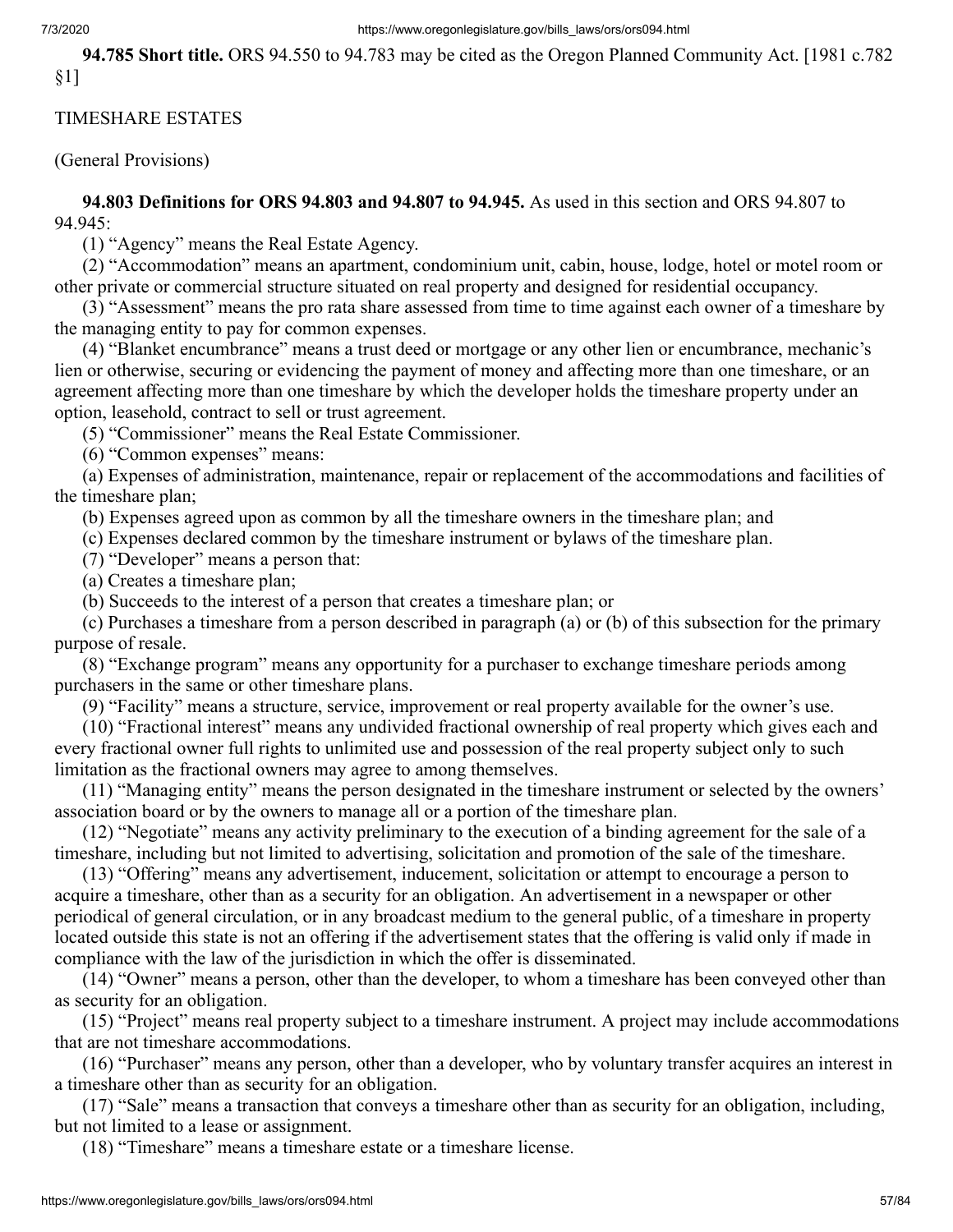(19) "Timeshare agreement" means an agreement conferring the rights and obligations of the timeshare plan on a purchaser including but not limited to a deed, lease and vacation license.

 (20) "Timeshare estate" means a right to occupy an accommodation during five or more separated timeshare periods over a period of at least five years, including renewal options, coupled with a freehold estate or an estate for years in the timeshare property.

(21) "Timeshare instrument" means a document creating or regulating timeshares.

 (22) "Timeshare license" means a right to occupy an accommodation during five or more separated timeshare periods over a period of more than three years, including renewal options, not coupled with a freehold estate or an estate for years.

 (23) "Timeshare period" means the period of time when an owner is entitled to possess and occupy accommodations or facilities of a timeshare plan.

 (24) "Timeshare plan" means an arrangement, whether by membership, agreement, tenancy in common, sale, lease, deed, rental agreement, license, right to use agreement or otherwise, in which an owner receives a timeshare estate or a timeshare license and the right to use accommodations and facilities that are part of the timeshare property. A timeshare plan does not include an exchange program.

 (25) "Timeshare property" means one or more accommodations subject to the same timeshare instrument and any other real estate or rights appurtenant to those accommodations. [1983 c.530 §2; 1987 c.414 §144b; 1991 c.64 §1; 2017 c.354 §1]

 **94.805** [Repealed by 1971 c.478 §1]

 **94.806 Legislative finding.** The Legislative Assembly finds and declares that there is a need to:

 (1) Protect timeshare purchasers by requiring full and adequate disclosure of all pertinent facts about the timeshare plan; and

 (2) Provide reasonable regulation of the timeshare industry while encouraging the growth and development of the industry in Oregon. [1983 c.530 §1]

 **94.807 Application.** ORS 94.803, 94.806, 94.811 to 94.863 and 94.869 to 94.945 do not apply to: (1) Any timeshare plan for which the developer has complied with the requirements of ORS 92.305 to 92.495 or 100.005 to 100.910 before July 28, 1983.

 (2) Any timeshare plan for which the developer has complied with all applicable local regulations and has submitted a completed filing under ORS 92.305 to 92.495 or 100.005 to 100.910 before July 28, 1983.

 (3) Any subsequent phase or stage of a timeshare plan described in subsection (1) or (2) of this section that has complied with the applicable requirements of ORS chapter 92 and this chapter in effect prior to July 28, 1983. However, the developer of the phase or stage must comply with the cancellation provisions of ORS 94.836 and 94.839.

 (4) Subdivided land as defined by ORS 92.305, a planned community as defined by ORS 94.550 and a condominium subject to ORS 100.005 to 100.910 that does not involve a timeshare plan.

 (5) Subdivided land as defined by ORS 92.305, a planned community as defined by ORS 94.550 and a condominium subject to ORS 100.005 to 100.910, that involves a timeshare plan to the extent of the nontimeshare aspects of the development. The developer of such a development must comply with the applicable requirements of ORS chapter 92 and this chapter in addition to ORS 94.803, 94.806 and 94.811 to 94.945.

 (6) Any transaction normal and customary in the hotel and motel business involving the acceptance of advance reservations which are not entered into for the purpose of evading the provisions of ORS 92.325, 94.570, 94.803 to 94.945, 100.005, 100.105, 100.200, 100.450 and 696.490.

 (7) The offering, sale or transfer of a fractional interest or a timeshare in a timeshare plan comprised of 12 timeshares or less unless the Real Estate Commissioner determines that the developer is attempting by a common scheme or course of development to evade the provisions of ORS 92.325, 94.570, 94.803 to 94.945, 100.005, 100.105, 100.200, 100.450 and 696.490.

(8) The transfer of a timeshare by:

- (a) Reason of a foreclosure action;
- (b) Deed in lieu of foreclosure;

(c) Gift;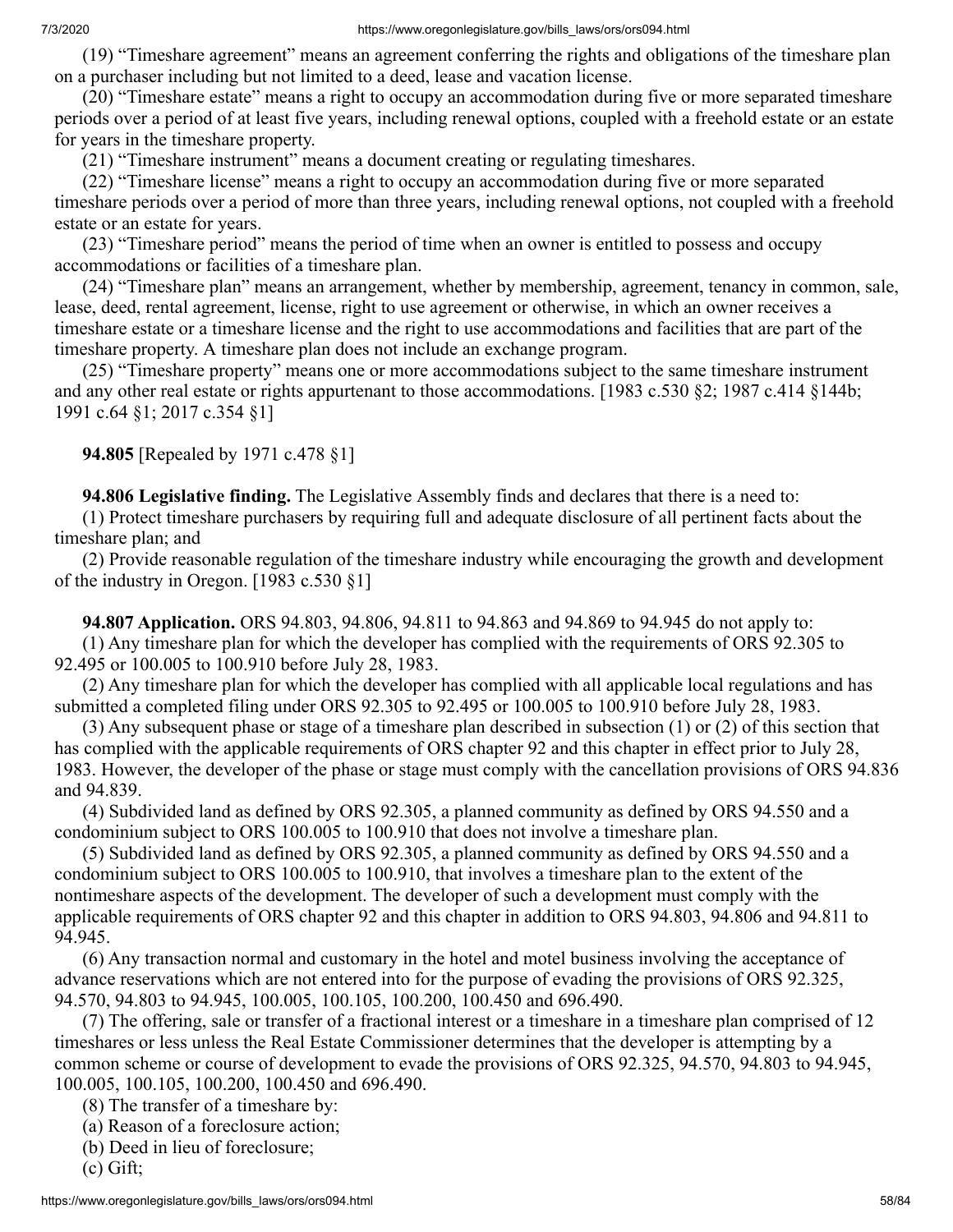(d) Devise, descent or distribution or transfer to an inter vivos trust that is not made to evade ORS 94.803 and 94.807 to 94.945;

 (e) A person, other than a developer, that acquired the timeshare in the manner described in paragraph (a) or (b) of this subsection; or

(f) A person, other than a developer, who previously acquired the timeshare for personal use.

 (9) The offering, sale or transfer of a membership or interest in a recreational vehicle park or campground that provides no right to use or occupy a residential dwelling structure in the project overnight.

 (10) The offering, sale or transfer of a membership or interest entitling the purchaser to a timeshare in personal property, including but not limited to an airplane, boat or recreational vehicle.

 (11) The offering, sale or transfer of a membership or interest entitling the purchaser to use real property and facilities without overnight use for dwelling purposes, including but not limited to commercial office, retail or similar space and golf, tennis or athletic clubs. [1983 c.530 §3; 1985 c.565 §9; 1991 c.64 §2; 1993 c.744 §245; 1999 c.677 §28; 2017 c.354 §2]

 **94.808 Managing entity as taxpayer.** (1) For the purposes of ad valorem taxation, the managing entity responsible for managing the timeshare plan shall be considered the taxpayer, as agent for the owners of the timeshare property.

 (2) All of the timeshare property within each timeshare plan shall be listed on the assessment roll by code area and account number as a single entry stating as one value the real market value and assessed value of the land and improvements, except that recreational facilities shall be separately valued and taxed to the owner thereof, as provided in subsection (1) of this section.

 (3) All rights and privileges afforded property owners by Oregon law as to appealing assessments shall apply only to the managing entity, as agent for the owners of the timeshare property.

 (4) The managing entity, as agent of the timeshare owners, shall remit the taxes assessed on the timeshare property. [1987 c.424 §2; 1991 c.459 §337]

 **94.809 Valuation of timeshare property; exclusions from value.** (1) The real market value of timeshare property shall not include any nonreal property components of timeshares, which nonreal property components include, without limitation, tangible personal property, exchange rights, club memberships, vacation convenience services such as hotel-type services and the management structure of the timeshare plan, and that portion of the legal, accounting, promotion and marketing costs in developing and selling the timeshares allocable to the nonreal property components. The real market value of timeshare property shall not be based upon the aggregate sales prices of timeshares, if such sales prices include nonreal property components.

 (2) The real market value of timeshare property, other than the recreational facilities, shall be determined by taking the value of each individual living unit as if such living unit were owned by a single taxpayer, without having been timeshared, and adjusting such value by an amount necessary to reflect any increase or decrease in such value attributable to the fact that such timeshare property is marketed in increments of time. There shall be a rebuttable presumption that the value of such timeshare property is increased by 20 percent of its value under single ownership by virtue of being marketed in increments of time. If the managing entity or assessor contends that the adjustment due to such ability to market in increments of time is less than or greater than an increase of 20 percent of the single ownership value, then the burden of establishing such adjustment shall be upon the party so contending. [1987 c.424 §3; 1991 c.459 §338]

 **94.810** [Repealed by 1971 c.478 §1]

 **94.811 When owners of planned community, condominium or subdivision may prohibit timeshare plan.** (1) The unit owners in a condominium subject to the Oregon Condominium Act and the owners in a planned community subject to the Oregon Planned Community Act may amend the declaration for the condominium or planned community to prohibit the creation of a timeshare plan involving any portion of the property of the condominium or planned community. Any amendment to a condominium declaration must comply with ORS 100.135 and any amendment to a planned community declaration must comply with ORS 94.590.

 (2) The owners of land in a subdivision may amend the recorded declaration, bylaws or other governing document for the subdivision to prohibit the creation of a timeshare plan involving any portion of the property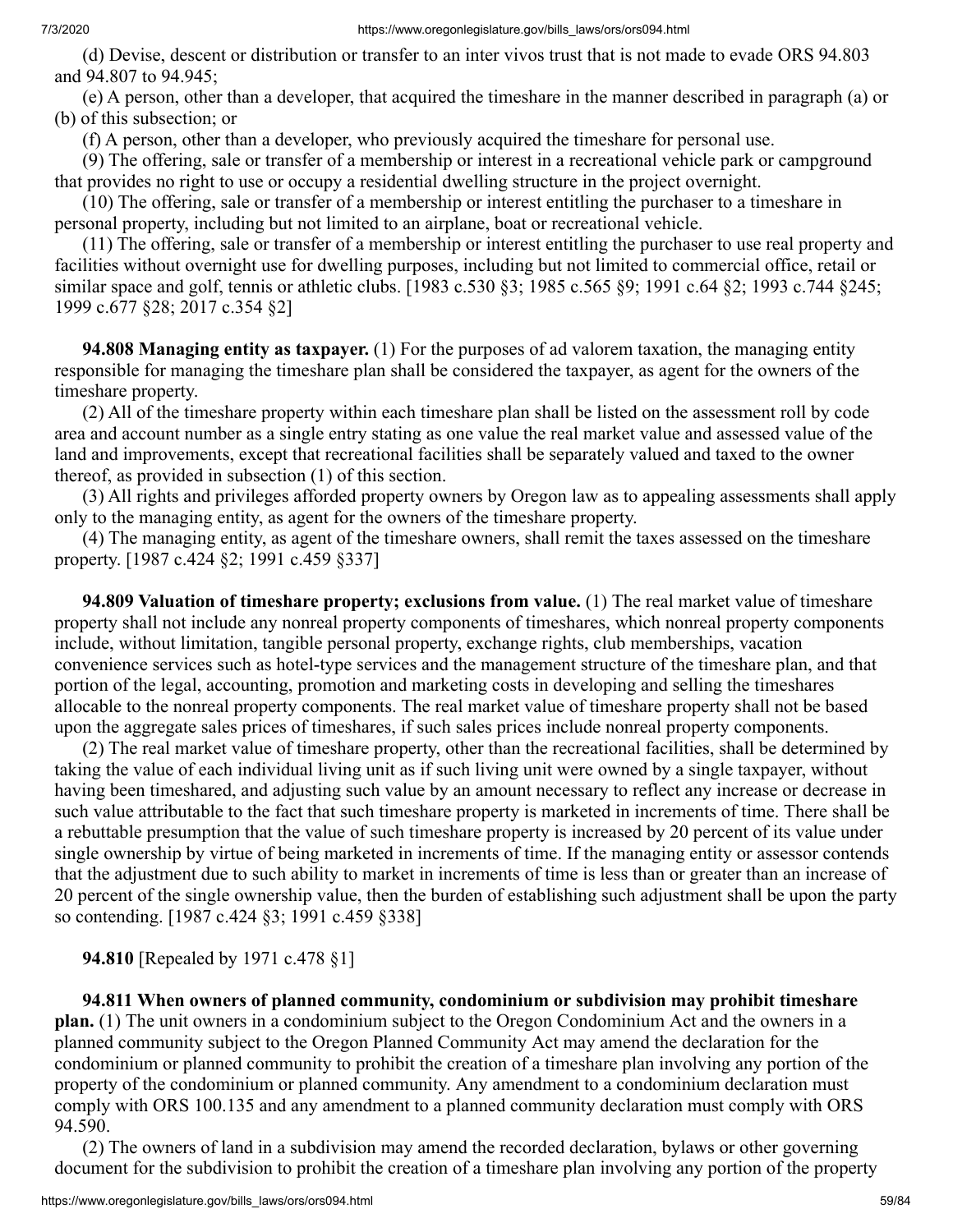within the subdivision. The amendment must be approved by not less than 75 percent of the owners or by any larger percentage specified for the amendment in the recorded declaration, bylaws or other governing document for the subdivision. As used in this subsection, "subdivision" means a subdivision as defined by ORS 92.010, that:

(a) Was approved and for which a plat was recorded under ORS 92.120 before July 28, 1983;

 (b) At the time of the subdivision's creation, would have met the definition of a planned community under ORS 94.550; and

 (c) Is not, because of the time of its creation, a planned community subject to the Oregon Planned Community Act.

 (3) The declaration for a condominium subject to the Oregon Condominium Act and created after July 28, 1983, and the declaration for a planned community, subject to the Oregon Planned Community Act and created after July 28, 1983, may include a provision prohibiting the creation of a timeshare plan involving any portion of the property of the condominium or planned community. [1983 c.530 §4; 1999 c.677 §29]

(Creation of Timeshare Estates)

 **94.813 Character of timeshare estates.** (1) Except as expressly modified by ORS 92.325, 92.425, 94.570, 94.803 to 94.945, 100.005, 100.105, 100.200, 100.450 and 696.490, a timeshare estate is an estate in real property and has the character and incidents of an estate in fee simple at common law or estate for years if a leasehold. A timeshare license is an estate for years having the character and incidents of such an estate at common law.

 (2) A document transferring or encumbering a timeshare may not be rejected for recordation because of the nature or duration of the interest.

 (3) Neither a timeshare plan nor a timeshare, subject to regulation under ORS 94.803 and 94.807 to 94.945 is a "security," as defined in ORS 59.015. [1983 c.530 §§4a,5; 1985 c.349 §29; 1987 c.603 §25]

 **94.815** [Repealed by 1971 c.478 §1]

 **94.816 Partition prohibited; exception.** (1) Except as otherwise provided in this section, no judicial action for partition of a timeshare property may be undertaken as long as the property remains subject to a timeshare plan.

 (2) If any timeshare is owned by two or more persons as tenants in common, as tenants by the entirety or as tenants with rights of survivorship, nothing in this section shall prohibit the judicial sale of the timeshare in lieu of partition as between the cotenants.

 (3) A court of competent jurisdiction, on petition of the developer of a timeshare plan or the developer's successor in interest, may grant a waiver of the prohibition against partition under subsection (1) of this section, if the court is satisfied that:

(a) The developer retains at least 50 percent of the timeshares created in the timeshare plan;

 (b) The timeshare plan has failed and the continuation of the use of timeshare property by timeshare owners is no longer possible in the manner prescribed by the timeshare instruments;

 (c) It is in the best interest of timeshare owners to terminate the timeshare plan and that no reasonable alternative to partition of the timeshare property exists;

 (d) The petition has not been brought by the developer to avoid the developer's responsibilities under the timeshare instrument without good cause; and

(e) The holder of each blanket encumbrance consents to the proceeding under this section.

 (4) Except as otherwise provided in subsection (5) of this section, upon a court declaration of timeshare plan failure under subsection (3) of this section, the court shall proceed to partition the timeshare property as otherwise provided by law.

 (5) In the event of a court-ordered sale in connection with partition, proceeds of the sale shall be applied in the following order:

(a) Costs described in ORS 105.285 (1) and (2);

 (b) Repayment to owners except the developer of down payments and payments of principal and interest paid by such owners for their timeshares less the value, as determined by the court, of the owners' use of their timeshares;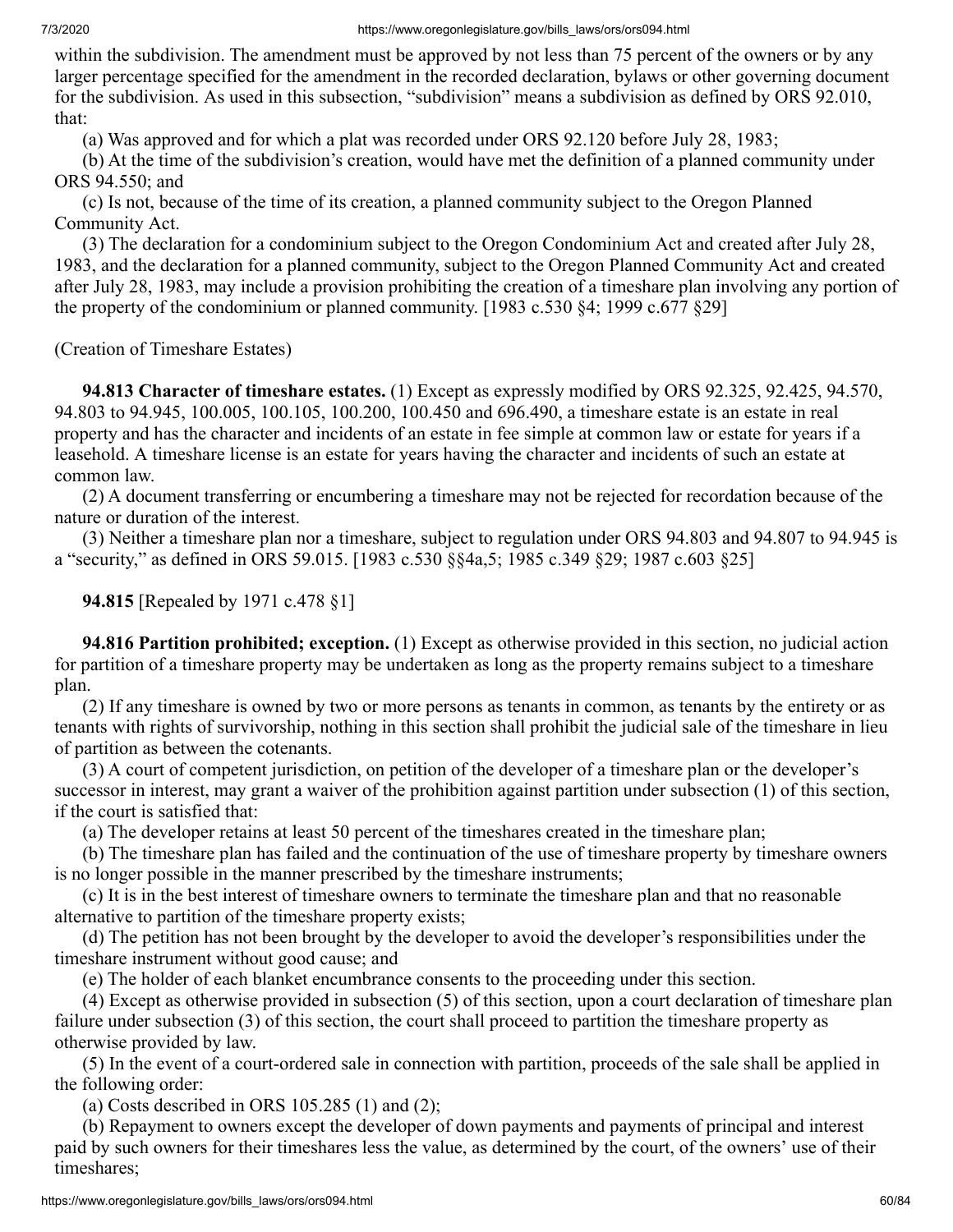(c) Payments to satisfy and discharge the remaining timeshare purchase money obligations of all owners except the developer. If the developer or an entity closely related to the developer holds the beneficial interest in any of such purchase money obligations, funds shall first be applied to discharge the purchase money obligations held by other holders, and then to the credit of the developer and its related entity for purchase money obligations held by the developer or such entity. Funds paid to the developer or the related entity's credit shall be held by the court as proceeds available to lienholders and other claimants in such partition. If there are insufficient funds to fully discharge purchase money obligations of all owners except the developer, the balance of unsatisfied purchase money obligations of all owners except the developer shall be discharged by judgment of the court; and

(d) As otherwise provided by law. [1983 c.530 §6; 2003 c.576 §356]

 **94.818 Recording of timeshare instrument; payments required.** (1) To submit property located within this state to the provisions of ORS 94.803 and 94.807 to 94.945, the developer shall record a timeshare instrument in the office of the recording officer of every county in which the timeshare property is located. To submit property located outside this state to the provisions of ORS 94.803 and 94.807 to 94.945, the developer shall satisfy the requirements of ORS 94.885 for the recording of a notice of timeshare plan. The timeshare instrument shall comply with ORS 94.821 and shall be executed in accordance with subsection (2) of this section and acknowledged in the manner provided for acknowledgment of a deed.

 (2) If the developer is not the fee owner of the property, the fee owner and the vendor under any contract of sale and the lessor under any lease shall also execute the timeshare instrument for the purpose of consenting to the property being submitted to the provisions of ORS 94.803 and 94.807 to 94.945.

 (3) No timeshare instrument shall be recorded unless all taxes, penalties, special assessments, fees and charges that would be required to be paid for subdivisions or partitions under ORS 92.095 have been paid in the same manner as provided in ORS 92.095. [1983 c.530 §7; 1993 c.19 §2]

 **94.820** [Repealed by 1971 c.478 §1]

 **94.821 Content of timeshare instrument.** A timeshare instrument shall include:

(1) A legal description of the timeshare property;

(2) The name or other identification of the project;

 (3) Identification of timeshare periods by letter, name, number or a combination of letters, names and numbers and a description of the timeshare;

(4) Identification of the accommodations;

(5) The method for determining the owner's liability for common expenses and real property taxes;

(6) The method for notice and appeal of property tax values;

 (7) If additional accommodations may become part of the timeshare property or existing accommodations may be deleted from the timeshare property, the method for adding them to or deleting them from the property and the formula for allocation and reallocation of the liabilities for common expenses and of voting rights;

 (8) Any restrictions on the use, occupancy or alteration of a timeshare accommodation and any specified procedure or method for amending existing rules or adopting additional rules and regulations;

(9) Any restriction on the alienation of a timeshare;

 (10) The ownership interest of the owner in personal property and provisions for care and replacement of personal property;

 (11) If the instrument creates timeshare licenses, the period the accommodations affected are committed to timeshare licenses and provisions for disposition of those accommodations at the end of the period, if the period is not infinite;

(12) Any requirement for or restriction on amending the timeshare instrument;

 (13) The nature and duration of the owner's rights in the timeshare plan, the circumstances under which the timeshare plan could be terminated and the procedure for terminating the timeshare plan;

 (14) A description of the form of conveyance or other instrument used by the developer to transfer a timeshare to a purchaser;

 (15) The identity of any person that has the power to grant an easement in the timeshare property or otherwise affect the title to the timeshare property;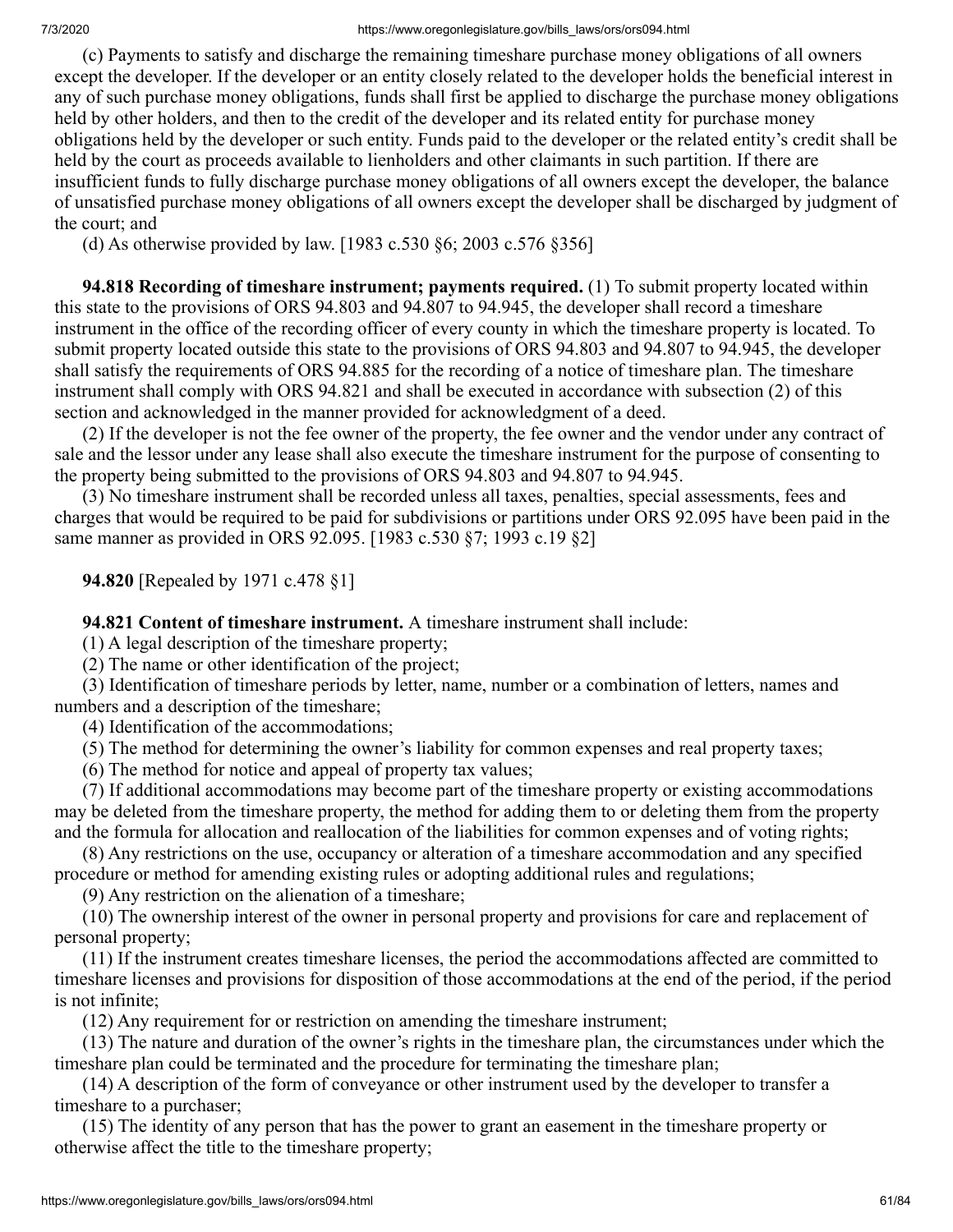(16) How and by whom the timeshare plan will be managed, including but not limited to provisions for selecting a replacement or successor managing entity and provisions for continuity of management throughout the duration of the timeshare plan;

 (17) A description of the voting rights of a timeshare owner and the developer and other participation rights, if any, of a timeshare owner and the method for determining and allocating the voting rights; and

 (18) Provisions for notifying a timeshare owner of any authorized change in the owner's voting or participation rights. [1983 c.530 §8; 1987 c.424 §4]

 **94.823 Notice of intent to sell timeshares; form and content; rules.** A developer shall submit a notice to the Real Estate Commissioner informing the commissioner of the developer's intent to sell timeshares in Oregon. The form and content of the notice shall be established by rule by the commissioner, but shall include at least:

(1) The name and business and residence addresses of:

(a) The developer;

(b) The developer's agent;

(c) The designated managing entity; and

(d) Any person selling the timeshare plan within Oregon.

(2) An explanation of the timeshare form of ownership to be offered under the timeshare plan.

 (3) A general description of the timeshare plan, including the number of timeshares to be offered under the timeshare plan and the number and description of the accommodations and facilities.

 (4) A complete description, including a copy of all necessary implementing documents, of the methods to be used by the developer to comply with the requirements of ORS 92.325, 92.425, 94.570, 94.803 to 94.945, 100.005, 100.105, 100.200, 100.450 and 696.490.

 (5) A title report for the real property underlying the timeshare plan, acceptable to the commissioner and including a statement of any lien, defect, judgment or other encumbrance affecting title to the property.

 (6) A copy of any judgment against the developer or managing entity, the status of any pending suit that is material to the timeshare plan to which the developer or managing entity is a party and the status of any other suit that is material to the timeshare plan of which the developer has actual knowledge.

 (7) A description of any insurance coverage provided for the benefit of a purchaser or a statement that no insurance coverage is provided.

 (8) The name and address of the accommodations and facilities and the schedule for completing any improvements not complete at the time of filing.

(9) The financial obligation of a purchaser, excluding the initial purchase price and including:

 (a) Additional charges and common expenses to which the purchaser may be subject, whether or not in the form of an assessment; and

(b) An estimated operating budget and schedule of estimated common expenses.

(10) A copy of the timeshare instrument or notice of timeshare plan as required under ORS 94.818.

(11) A copy of any contract, lease or timeshare agreement to be signed by the purchaser.

 (12) A copy of the rules, limitations or conditions on the use of accommodations or facilities available to purchasers.

(13) Any restriction on the transfer of any timeshare.

 (14) If any portion of the timeshare property is located outside the state, proof that the developer has recorded the notice of timeshare plan as required under ORS 94.833 (1).

(15) Any other information the commissioner may determine is necessary. [1983 c.530 §19; 2003 c.14 §37]

 **94.825** [Repealed by 1971 c.478 §1]

 **94.826 Information on exchange program; content; rules.** (1) A developer offering an exchange program to a purchaser in conjunction with a timeshare plan shall provide written information to the purchaser about the exchange program.

 (2) The exchange program information to be provided to the purchaser shall be established by rule by the Real Estate Commissioner and shall include at least:

(a) The name and address of the exchange company;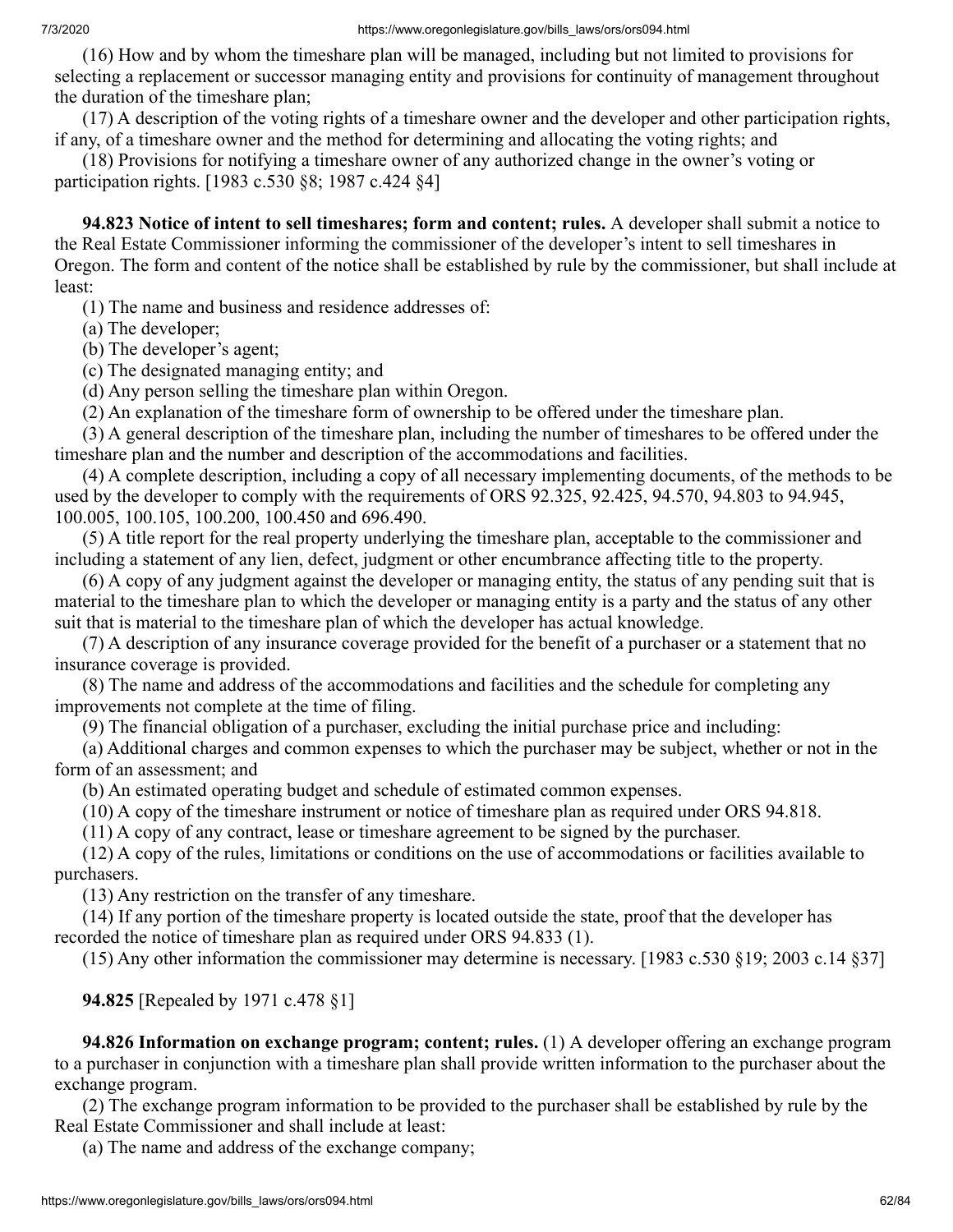(b) Whether or not the purchaser's participation in the exchange program is dependent upon the timeshare plan's continued affiliation with the exchange program;

(c) Whether or not the purchaser's participation in the exchange program is voluntary;

(d) A complete and accurate description of the terms and conditions of the purchaser's contractual

relationship with the exchange program, and the procedure for modifying the exchange program contract;

(e) The procedure to qualify for and effectuate an exchange;

 (f) A description of any limitation, restriction or priority system employed in the operation of the exchange program;

 (g) The circumstances under which a purchaser may lose the use and occupancy of the purchaser's accommodation in any properly applied for exchange through the exchange program;

(h) Any fee for participation in the exchange program; and

 (i) Any other information material to the exchange program which, by omission, tends to make the information otherwise disclosed misleading.

 (3) The exchange program information shall be in addition to the information found in the public report required under ORS 94.828 (1), (2) and (4) and must be provided to the purchaser before a contract may be executed between the purchaser and the company offering the exchange program.

 (4) An exchange company offering an exchange program to purchasers in Oregon shall file the information required in subsection (2) of this section annually with the commissioner.

 (5) Only a timeshare owner and a developer may participate in an exchange program. [1983 c.530 §21; 2017 c.354 §3]

 **94.828 Public report on plan.** (1) After the Real Estate Commissioner receives a completed notice under ORS 94.823 the commissioner shall prepare a public report on the timeshare plan. In lieu of preparing a report, the commissioner may accept a report prepared by the developer and issue the report with any changes the commissioner considers necessary.

 (2) Whether or not the commissioner issues a public report on a timeshare plan the developer shall report to the commissioner any material change in the timeshare plan or in the marketing program for the timeshare plan within 10 days after the change occurs.

 (3) The commissioner may examine a timeshare plan subject to ORS 94.803 and 94.807 to 94.945 to be offered for sale and make a public report of the findings. If a timeshare plan is located within this state and no report is made within 45 days after the commissioner receives a completed timeshare filing, the report shall be considered waived.

(4) As used in this section, "material change" includes, but is not limited to:

(a) The addition or deletion of a timeshare accommodation or facility.

(b) A change in the method of marketing or conveyancing the timeshare plan.

 (c) A change in the purchase money handling procedure previously approved by the commissioner, including but not limited to:

(A) A change in the escrow depository; or

(B) A change in or creation of an encumbrance affecting more than one timeshare.

 (d) A change in the developer or, if the developer is an entity, a change in the name, form of organization or status of the developer.

 (e) A revision of the timeshare plan's annual budget that will require a regular annual assessment against the owners that is more than 25 percent greater than the regular annual assessment indicated in the current public report for the timeshare plan.

 (f) Any legal or physical condition rendering a timeshare accommodation or facility unusable by an owner. [1983 c.530 §§20,39]

 **94.829 Sale not allowed before issuance of public report; distribution and uses of report.** (1) No developer or agent of the developer shall sell a timeshare in a timeshare plan before the issuance of a public report for the timeshare plan, unless the public report has been waived under ORS 94.828 (3).

 (2) A copy of the public report, when issued, shall be given to the prospective purchaser of a timeshare by the developer or agent of the developer prior to the execution of a binding contract or agreement for the sale of the timeshare. The developer or the developer's agent shall take a receipt from the prospective purchaser upon delivery of a copy of the Real Estate Commissioner's public report. Each such receipt shall be kept on file by the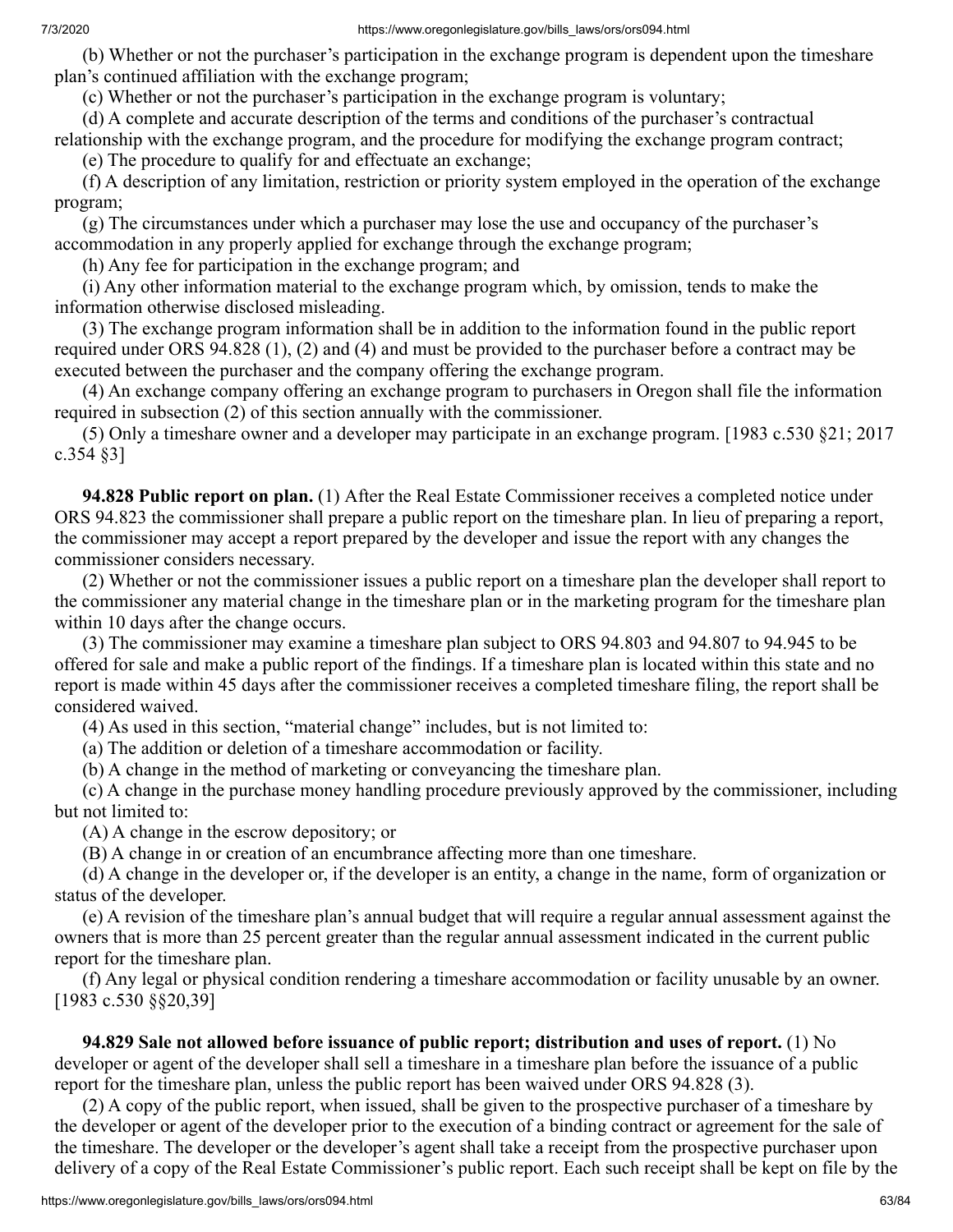developer within this state subject to inspection by the commissioner or the commissioner's authorized representative for a period of three years from the date the receipt is taken.

 (3) The commissioner's public report shall not be used for advertising purposes unless the report is used in its entirety. No portion of the public report shall be underscored, italicized or printed in larger or heavier type than the balance of the public report unless the true copy of the report emphasizes the portion.

(4) The commissioner may furnish, at cost, copies of a public report for the use of a developer.

(5) The requirements of this section extend to timeshares sold by the developer after repossession.

 (6) Remedies and sanctions available for violation of ORS 336.184 and 646.605 to 646.656 are available for violation of this section, in addition to any other remedies or sanctions provided by law. [1985 c.76 §2]

### **94.830** [Repealed by 1971 c.478 §1]

 **94.831 Filing fees; inspection advance payment; disposition of moneys.** (1) The notice required under ORS 94.823 shall be accompanied by a filing fee as follows:

 (a) For a timeshare plan developed in a single phase, \$500 plus \$10 for each timeshare but in no case shall the fee exceed \$3,000.

 (b) For a timeshare plan developed in two or more phases, \$500 plus \$10 for each timeshare in the first phase, and \$5 for each additional timeshare developed in a subsequent phase of the same development, but in no case shall the fee exceed \$3,000 for each phase.

 (2) For a material change notice submitted under ORS 94.828 (1), (2) and (4), the Real Estate Commissioner may charge a fee not to exceed \$100 for each page of the public report that must be revised, but in no case shall the fee for a material change exceed \$500.

 (3) When an examination is to be made of timeshare property located in the State of Oregon, or timeshare property located outside Oregon that will be offered for sale to persons within Oregon, the commissioner, in addition to the filing fee provided in subsections (1) and (2) of this section, may require the developer to advance payment of an amount estimated by the commissioner to be the expense incurred in going to and returning from the timeshare property, and an amount estimated to be necessary to cover the additional expense of the examination not to exceed \$200 a day for each day consumed in the examination of the timeshare property. The amounts estimated by the commissioner under this subsection shall be based upon any applicable limits established and regulated by the Oregon Department of Administrative Services under ORS 292.220.

 (4) The moneys received under subsections (1) to (3) of this section shall be paid into the State Treasury and placed in the General Fund to the credit of the Real Estate Account established under ORS 696.490. [1983 c.530 §§22,23,24]

 **94.833 Sale of timeshare plan located out-of-state.** (1) Before negotiating within this state for the sale of a timeshare in a timeshare plan composed wholly or partially of timeshare property located outside this state, the developer of the timeshare plan must:

(a) Comply with ORS 94.803 and 94.807 to 94.945; and

 (b) Record, in the real property records of each county or other appropriate jurisdiction of each state in which the timeshare property is located for use of a timeshare owner, the notice of timeshare plan, as defined in ORS 94.885 for the timeshare plan. This recording requirement does not apply to timeshare property located in foreign countries.

 (2) Before the sale of a timeshare in a timeshare plan composed wholly of timeshare property located within this state, the developer of the timeshare plan must comply with the applicable provisions of ORS 94.803 and 94.807 to 94.945. [1983 c.530 §18]

### **94.835** [Repealed by 1971 c.478 §1]

(Purchaser's Rights)

 **94.836 Cancellation of purchase within five days.** (1) A purchaser from a developer may cancel, for any reason, any contract, agreement or other evidence of indebtedness associated with the sale of the timeshare within five calendar days from the date the purchaser signs the first written offer or contract to purchase.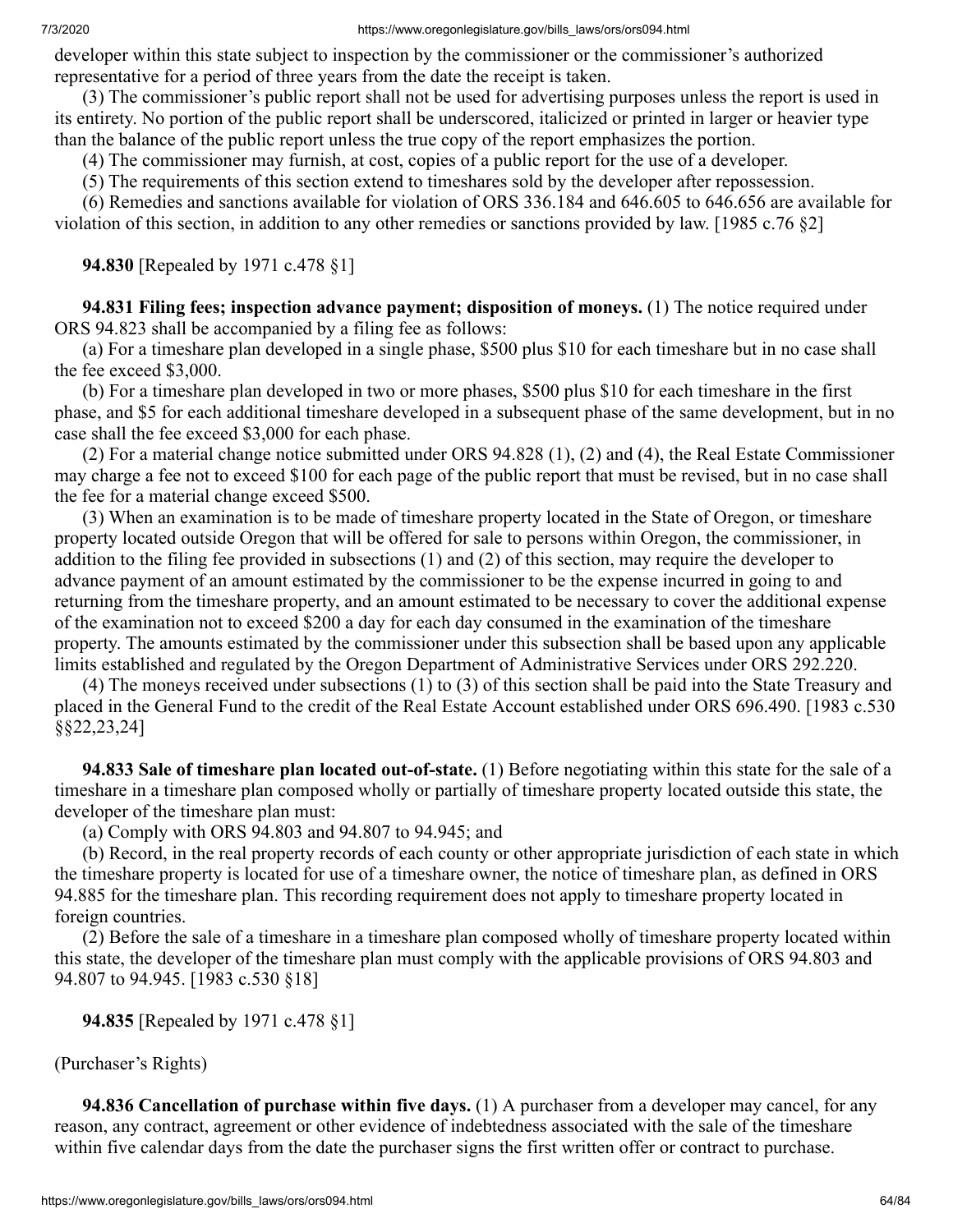(2) Cancellation, under subsection (1) of this section, occurs when the purchaser gives written notice to the developer at the developer's address. The cancellation period in subsection (1) of this section does not begin until the developer provides the purchaser with developer's address for cancellation purposes.

 (3) A notice of cancellation given by a purchaser need not take a particular form and is sufficient if it indicates in writing the purchaser's intent not to be bound by the contract or evidence of indebtedness.

 (4) Notice of cancellation, if given by mail, shall be given by certified mail, return receipt requested, and is effective on the date that the notice is deposited with the United States Postal Service, properly addressed and postage prepaid.

 (5) Upon receipt of a timely notice of cancellation, the developer shall immediately return any payment received from the purchaser. If the payment was made by check, the developer shall not be required to return the payment to the purchaser until the check is finally paid as provided in ORS 74.2130. Upon return of all payments the purchaser shall immediately transfer any rights the purchaser may have acquired in the timeshare to the developer, not subject to any encumbrance created or suffered by the purchaser. In the case of cancellation by a purchaser of any evidence of indebtedness, the purchaser shall return the purchaser's copy of the executed evidence of indebtedness to the developer, and the developer shall cancel the evidence of indebtedness. Any encumbrance against the purchaser's interest in the timeshare arising by operation of law from an obligation of the purchaser existing before transfer of the interest to the purchaser shall be extinguished by the reconveyance.

 (6) No act of a purchaser shall be effective to waive the right of cancellation granted by subsection (1) of this section. After the expiration of the five-day cancellation period, a developer may require a purchaser to execute and deliver to the developer a signed statement disclaiming any notice of cancellation timely and properly made by the purchaser before the five-day cancellation period expired under subsection (1) of this section, that has not been received by the developer. A disclaimer statement executed by the purchaser shall rescind the notice of cancellation. [1983 c.530 §26]

 **94.839 Notice of cancellation right.** (1) The first written agreement for the sale of a timeshare to a purchaser signed by the purchaser shall contain, either upon the first page of the agreement or on a separate sheet attached to the first page, the following notice in at least 8-point type:

 $\_$  , and the contribution of the contribution of the contribution of the contribution of  $\mathcal{L}_\text{max}$ 

 $\_$  , and the contribution of the contribution of the contribution of the contribution of  $\mathcal{L}_\text{max}$  $\_$  , and the contribution of the contribution of the contribution of the contribution of  $\mathcal{L}_\text{max}$  $\_$  , and the contribution of the contribution of the contribution of the contribution of  $\mathcal{L}_\text{max}$  $\_$  , and the contribution of the contribution of the contribution of the contribution of  $\mathcal{L}_\text{max}$  $\_$  , and the contribution of the contribution of the contribution of the contribution of  $\mathcal{L}_\text{max}$ 

 $\_$  , and the contribution of the contribution of the contribution of the contribution of  $\mathcal{L}_\text{max}$ 

## NOTICE TO PURCHASER

 BY SIGNING THIS AGREEMENT YOU ARE INCURRING A CONTRACTUAL OBLIGATION TO PURCHASE A TIMESHARE. HOWEVER, YOU HAVE FIVE CALENDAR DAYS AFTER SIGNING THIS AGREEMENT TO CANCEL THE AGREEMENT BY WRITTEN NOTICE TO THE DEVELOPER OR THE DEVELOPER'S AGENT AT THE FOLLOWING ADDRESS:

## BEFORE EXECUTING THIS AGREEMENT, OR BEFORE THE FIVE-DAY CANCELLATION PERIOD ENDS, YOU SHOULD CAREFULLY EXAMINE THE PUBLIC REPORT ON THE TIMESHARE PLAN AND ANY ACCOMPANYING INFORMATION DELIVERED BY THE DEVELOPER.

 (2) A copy of the notice set forth in subsection (1) of this section shall be given to each purchaser under an agreement described in subsection (1) of this section at the time or immediately after the purchaser signs the agreement. [1983 c.530 §27]

 **94.840** [Repealed by 1971 c.478 §1]

 **94.841 Waiver of rights void.** Any condition, stipulation or provision in a sales agreement, lease or other legal document, that binds a purchaser to waive legal rights granted to the purchaser under ORS 94.803 and 94.807 to 94.945 against the developer shall be considered to be contrary to public policy and void. [1983 c.530 §28]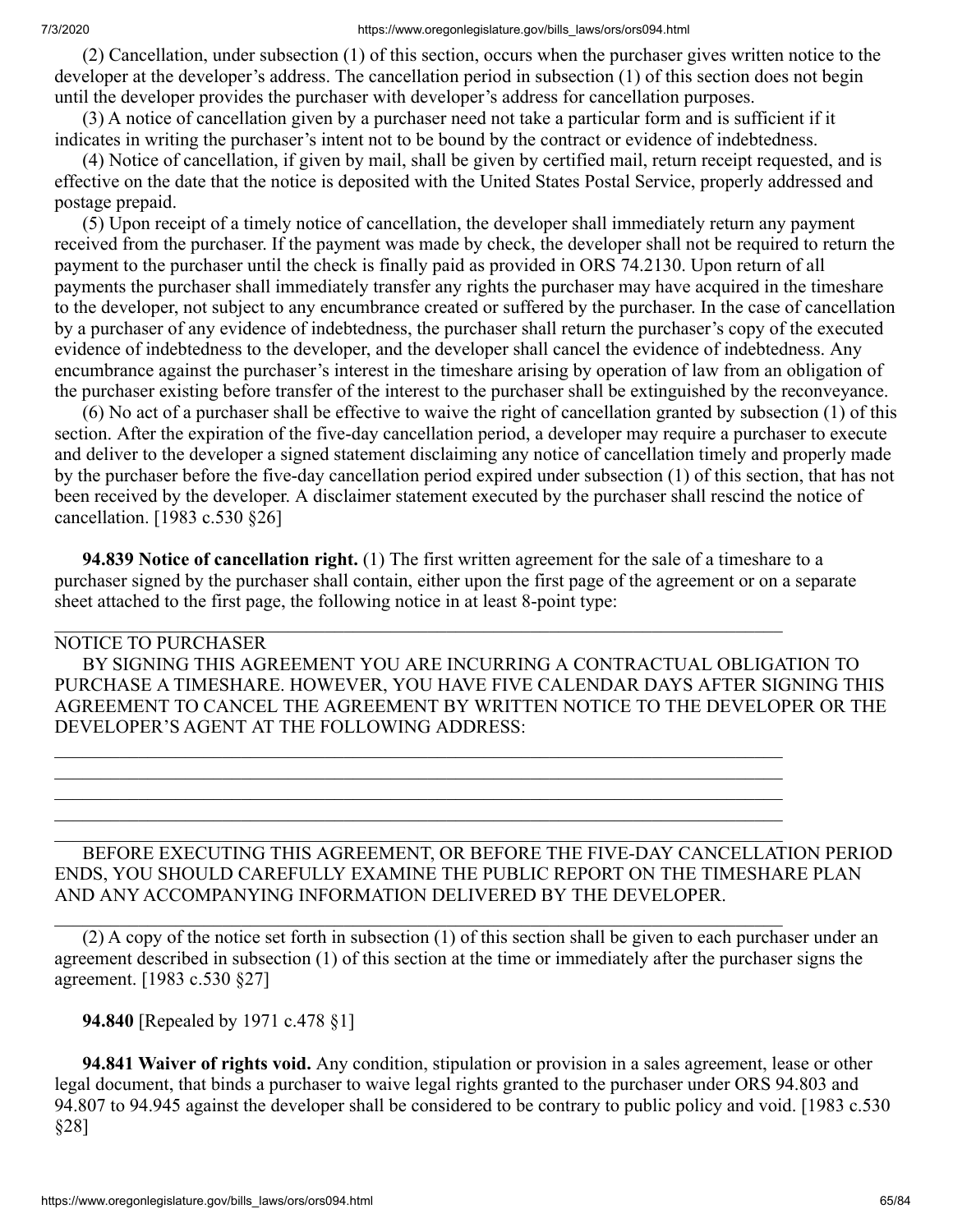**94.843 Limits on developer right to transfer.** (1) A developer may not transfer the developer's interest in accommodations or facilities of a timeshare plan unless the transferee, as to each owner whose interest is involved in the transfer, agrees to:

(a) Honor the right of each owner to occupy and use the accommodations and facilities;

 (b) Honor the right of a purchaser to cancel a contract and receive an appropriate refund, as provided in ORS 94.836;

 (c) Comply with ORS 94.803 and 94.807 to 94.945 as long as the transferee continues to sell the timeshare plan, or as long as the owner is entitled to occupy the accommodations or use the facilities; and

(d) Assume all of the developer's obligations to the owners under the timeshare instrument.

 (2) Within 30 days after the transfer of the developer's interest, notice of the transfer shall be mailed to each owner.

 (3) A person holding a blanket encumbrance on the property constituting timeshare property is not a transferee for purposes of this section, if the person has executed and recorded a nondisturbance agreement in accordance with ORS 94.885. [1983 c.530 §17]

 **94.845** [Repealed by 1971 c.478 §1]

(Association of Owners; Management)

 **94.846 Designation of managing entity; duties and powers of entity.** (1) Before the closing of the first timeshare sale the developer shall designate a managing entity, which may be the developer, the owners' association, a trust, a management firm or an individual.

(2) The managing entity shall act as a fiduciary to each timeshare owner.

(3) The managing entity shall be responsible for:

(a) Managing and maintaining all accommodations and facilities of the timeshare plan.

(b) Collecting any assessment for common expenses.

(c) Providing each owner with an itemized annual budget including all receipts and expenditures.

 (d) Maintaining all books and records concerning the timeshare plan on the timeshare property and making the books and records available for inspection by an owner.

(e) Making the books and records of the timeshare plan available for inspection by the Real Estate Agency.

 (f) Scheduling occupancy of accommodations if each owner does not acquire a specific timeshare period so that each owner receives the use of the timeshare plan's accommodations and facilities to which the owner is entitled.

 (g) Performing all other duties necessary to maintain the accommodations or facilities as provided in any management contract or other agreement.

 (h) Acting as agent for the owners for purposes of real property taxation, including collection and payment of real property taxes.

 (i) Hiring and supervising an employee or agent to perform a function described in paragraphs (a) to (h) of this subsection.

 (4) After giving the managing entity reasonable notice, a timeshare owner may require the managing entity to provide the names and addresses of all other timeshare owners in the timeshare plan. The managing entity may require the payment of a reasonable fee for reproduction costs.

 (5) Unless expressly prohibited by the timeshare instrument, the managing entity shall have the authority to execute, acknowledge, deliver and record on behalf of the timeshare owners, an easement, right of way, license and any other similar interest affecting the timeshare property if the interest is beneficial and not materially detrimental to the timeshare plan.

 (6) The instrument granting an interest under subsection (5) of this section shall be executed by the managing entity and acknowledged in the manner provided for acknowledgment of deeds under ORS 93.410.

 (7) For the purpose of transferring or otherwise disposing of all or any portion of the accommodations and facilities in the timeshare plan upon termination of the plan, the managing entity shall be the attorney-in-fact for each owner. Any transfer or disposition will be effective if the managing entity executes and acknowledges the written transfer instrument. [1983 c.530 §9; 1987 c.424 §5; 2003 c.14 §38]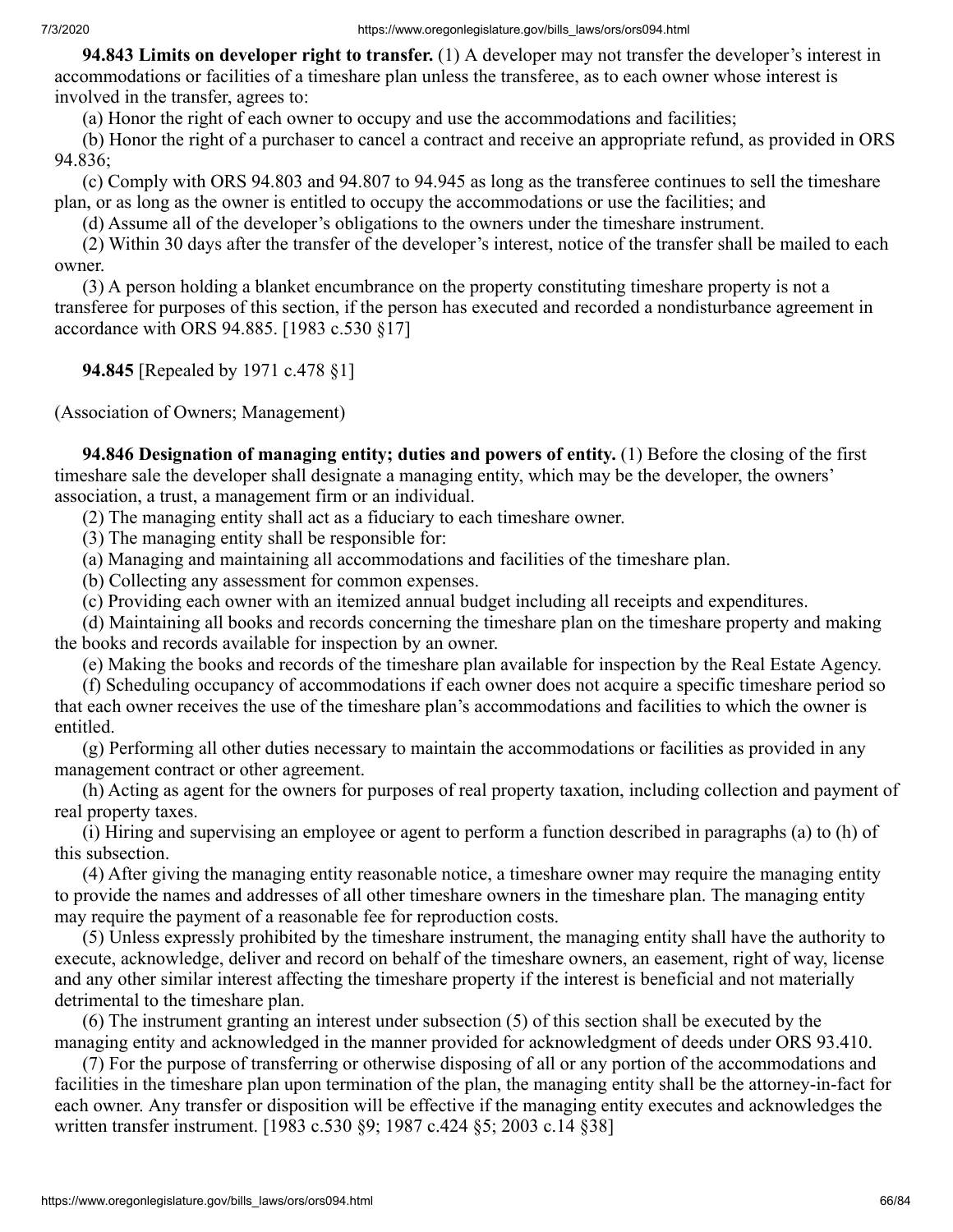**94.848 How managing entity of developer terminated.** A timeshare instrument that provides for the developer or an agent selected by the developer to manage the timeshare property until an owners' association, a trust or the owners assume the role of managing entity shall include provisions for:

 (1) Termination of developer management or developer selected management by the association, trust or owners;

 (2) Termination of contracts for goods and services for the timeshare property entered into during the period the developer served as the managing entity;

 (3) A regular accounting at least annually by the developer to the association, trust or owners as to all matters affecting the timeshare property; and

 (4) Immediate termination of the developer as managing entity by the association, trust or owners and assumption of management functions by an association or trust in the case of abandonment or substantial breakdown of management services for the timeshare plan. [1983 c.530 §10]

 **94.850** [Repealed by 1971 c.478 §1]

 **94.853 Payment of common expenses.** (1) Until the closing of the first timeshare sale the developer shall pay all common expenses.

 (2) After the closing of the first timeshare sale, the managing entity shall charge an annual assessment for the payment of common expenses based on the projected annual budget. The assessment shall be against:

 (a) Each owner in the proportion specified in the timeshare instrument and the developer for the share allocated to all timeshare periods still owned by the developer at the time the assessment is made;

 (b) As provided in paragraph (a) of this subsection, except that the developer shall also pay that portion of the total assessment not paid by any owner, if the developer guarantees payment of all common expenses of the timeshare plan under the provisions of the timeshare instrument; or

 (c) The developer for the total assessment if the developer agrees to pay all common expenses of the timeshare plan under the provisions of the timeshare instrument.

 (3) Unless otherwise specified in the timeshare instrument, past due assessments shall bear interest at the legal rate. [1983 c.530 §11; 2003 c.14 §39]

 **94.855** [Repealed by 1971 c.478 §1]

 **94.856 Assessment of common expenses as lien; recording; foreclosure; fees; remedies; exception.** (1) Whenever a managing entity levies an assessment for common expenses against a timeshare estate, the managing entity, upon complying with subsection (2) of this section, shall have a lien upon the timeshare estate for the reasonable value of the expenses, for any unpaid assessment and interest as provided in subsection (2)(b) of this section and for any late charges, fines and costs of collection, including but not limited to attorney fees and court costs. The lien shall be prior to any other lien or encumbrance upon the timeshare estate except:

(a) Blanket encumbrances of record;

(b) Tax and assessment liens; and

 (c) A purchase money mortgage of record, a purchase money trust deed of record or a purchase agreement of record.

 (2)(a) A managing entity claiming a lien under subsection (1) of this section shall record in the county in which the timeshare estate or some part thereof is located a claim containing:

(A) A true statement of the account due for common expenses after deducting all just credits and offsets;

(B) The name of the owner of the timeshare estate, or reputed owner, if known; and

(C) The designation of the timeshare estate, sufficient for identification.

 (b) If a claim is filed and recorded under this section and the owner of the timeshare estate subject to the claim thereafter fails to pay any assessment chargeable to the timeshare estate, then so long as the original or any subsequent unpaid assessment remains unpaid the claim shall automatically accumulate the subsequent unpaid assessment and interest thereon without the necessity of further filings under this section.

 (3) The claim shall be verified by the oath of a person having knowledge of the facts and shall be filed with and recorded by the recording officer in the book kept for the purpose of recording liens filed under ORS 87.035. The record shall be indexed in the same manner that a deed or other conveyance is required by ORS 93.630 to be indexed.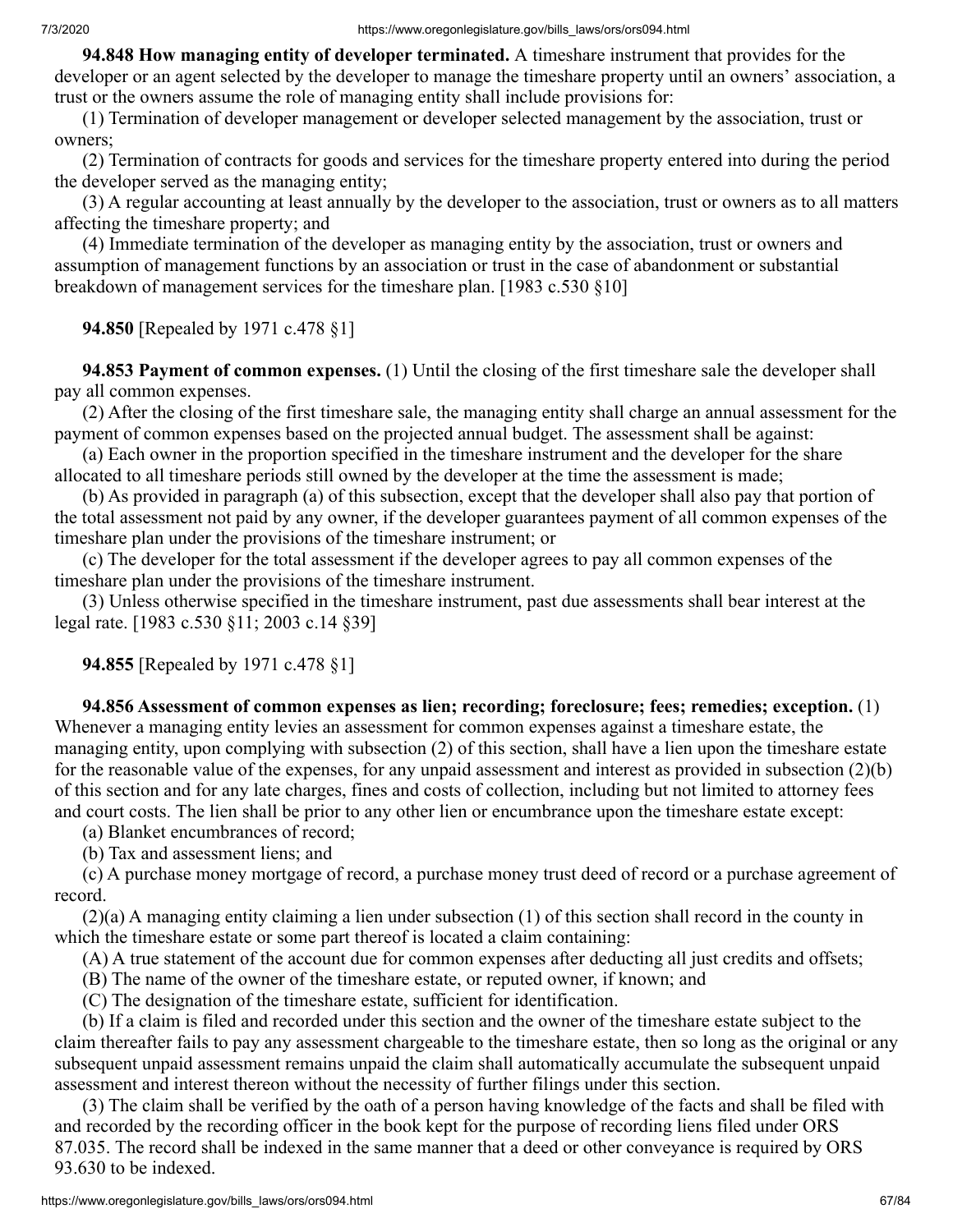(4) The proceeding to foreclose a lien created by this section shall conform as nearly as possible to the proceeding to foreclose a lien created by ORS 87.010, except that notwithstanding ORS 87.055, a lien may be continued in force for a period of time not to exceed six years from the date the claim is filed under subsection (3) of this section. For the purpose of determining the date the claim is filed in those cases where subsequent unpaid assessments have accumulated under the claim as provided in subsection (2)(b) of this section, the claim regarding each unpaid assessment shall be considered to have been filed at the time the unpaid assessment became due. The lien may be enforced by the managing entity. An action to recover a money judgment for unpaid common expenses may be maintained without foreclosing or waiving the lien securing the claim for common expenses.

 (5) Unless the timeshare instrument provides otherwise, a fee, late charge, fine and interest imposed under ORS 94.858 (4)(i) is enforceable as an assessment under this section.

 (6) In addition to seeking a money judgment for the unpaid assessment if the timeshare plan conveys only a timeshare license, the managing entity may bring an action for breach of contract.

 (7) A construction lien under ORS 87.001 to 87.093 for labor performed or materials furnished to timeshare property, if properly incurred by the association or managing entity for the benefit of all timeshare owners with interests in the timeshare property shall, if effective, attach to each timeshare with interests in the timeshare property. The owner of a timeshare subject to the lien shall have the right to have the timeshare released from the lien by payment of the amount of the lien attributable to the timeshare. The amount of the lien attributable to the timeshare and the payment required to satisfy the lien, in the absence of agreement, shall be determined by application of the allocation of common expenses established in the timeshare instrument.

 (8) Except as provided in subsection (7) of this section, a construction lien under ORS 87.001 to 87.093 for labor performed or materials furnished to a unit shall not be filed against the timeshare of any timeshare owner who did not expressly consent to or request the labor or materials. Consent shall be considered given under this subsection by the owner of a timeshare in the case of emergency repairs to the timeshare property done with the consent or at the request of the managing entity. [1983 c.530 §12]

 **94.858 Owners' association; powers and duties.** (1) The timeshare instrument may provide that an association of timeshare owners be organized to serve as a means through which the timeshare owners may take action with regard to the administration, management and operation of the timeshare plan and the timeshare property. The association shall be organized as a corporation for profit or nonprofit corporation. The name of the association shall include the complete name of the timeshare plan.

(2) Membership in the association shall be limited to timeshare owners.

 (3) The affairs of the association shall be governed by a board of directors or other governing body as provided for in the bylaws adopted under the applicable incorporation requirements.

(4) Subject to the provisions of the timeshare instrument and bylaws, the association may:

(a) Assume the role of managing entity;

(b) Adopt and amend bylaws, rules and regulations;

 (c) Adopt and amend budgets for revenues, expenditures and reserves and levy and collect assessments for common expenses from timeshare owners;

(d) Hire and terminate a managing agent, other employees, agents and independent contractors;

 (e) Institute, defend or intervene in litigation or an administrative proceeding in the association's own name on behalf of the association or on behalf of two or more timeshare owners on any matter affecting the timeshare property;

(f) Make contracts and incur liabilities;

(g) Regulate the use, maintenance, repair, replacement and modification of timeshare property;

 (h) Acquire by purchase, lease, devise, gift or voluntary grant real property or any interest therein and take, hold, possess and convey real property or any interest therein;

 (i) Impose a charge for the late payment of an assessment and, after giving notice and an opportunity to be heard, levy a reasonable fine for violation of the timeshare instrument, bylaws and rules and regulations of the association;

 (j) Provide for the indemnification of the association's officers and governing board and maintain adequate liability insurance for the association's officers and governing board;

(k) Exercise any other power conferred by a timeshare instrument or bylaws; and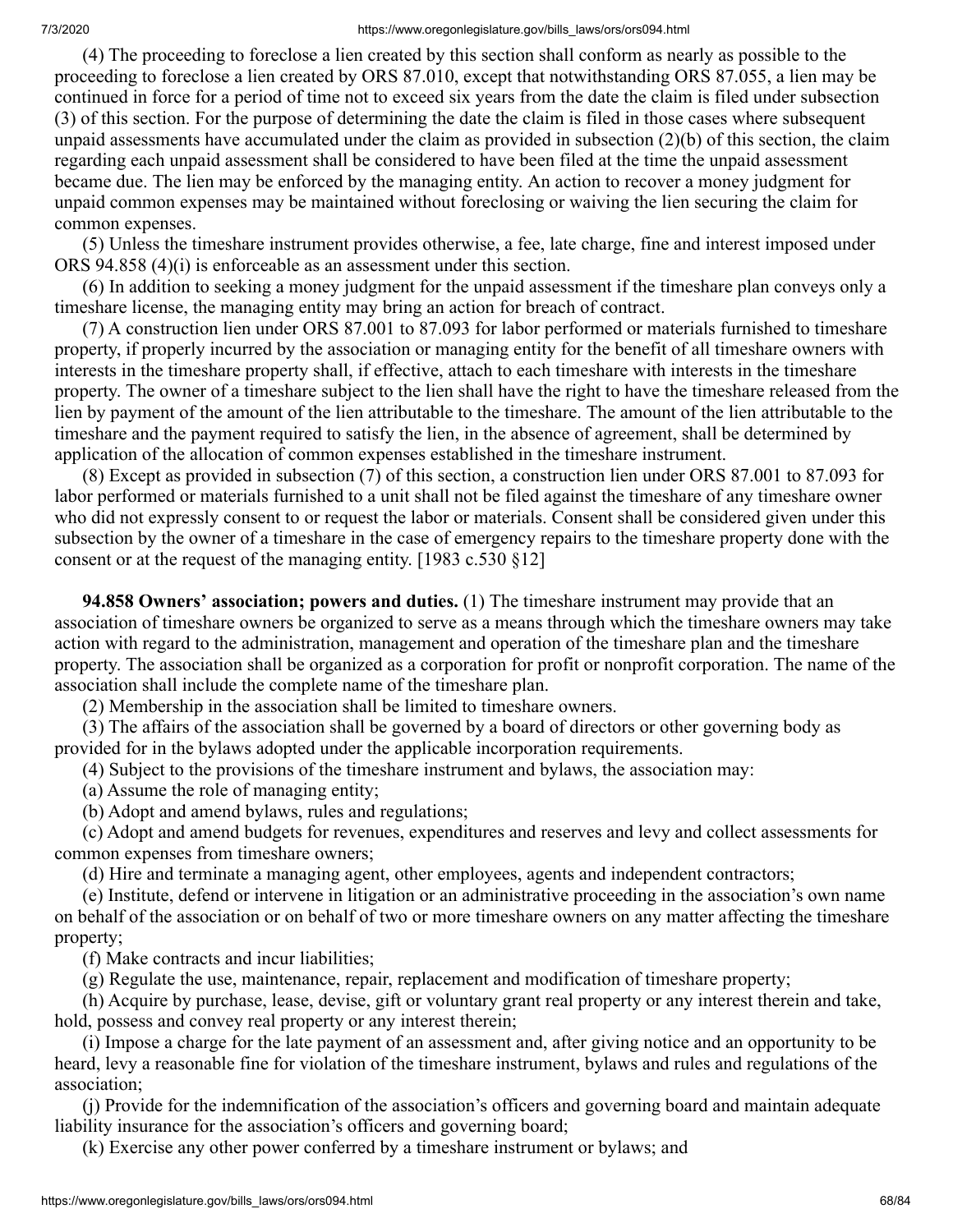(L) Exercise any other power determined by the association to be necessary and proper for the governance and operation of the association.

 (5) If an association of timeshare owners is formed under this section, the public report issued for the timeshare plan under ORS 94.828 (1), (2) and (4) shall include a disclosure of the powers of the association and the manner in which the association will be governed. [1983 c.530 §13; 2007 c.410 §21]

 **94.863 Developer's duty to managing entity.** The developer shall deliver to the designated managing entity before the closing of the first timeshare sale, the following:

 (1) The original or a photocopy of the recorded timeshare instrument for the timeshare plan and any supplements and amendments thereto.

(2) A copy of any other document creating the managing entity.

(3) Any rules and regulations that have been promulgated.

 (4) A report of the present financial condition of the timeshare plan. The report shall consist of a balance sheet and an income and expense statement for the preceding 12-month period or the period following the recording of the timeshare instrument whichever period is less.

(5) All funds of the timeshare plan, or control thereof, including, but not limited to, any bank signature card.

 (6) All tangible personal property that is the property of the timeshare plan and an inventory of such property.

(7) A copy of the following, if available:

(a) The as-built architectural, structural, engineering, mechanical, electrical and plumbing plans.

(b) The original specifications indicating all material changes.

(c) The plans for any underground site service, site grading, drainage and landscaping.

(d) Any other plans and information relevant to future repair or maintenance of the timeshare property.

(8) Insurance policies.

 (9) A roster of timeshare owners and their addresses and telephone numbers, if known, as shown on the developer's records.

 (10) Leases of the timeshare facilities and accommodations and any other leases to which the managing entity is a party.

 (11) Any employment or service contract to which the managing entity is a party and any service contract under which the managing entity has an obligation or responsibility, directly or indirectly, to pay some or all of the fee or charge of the person performing the service.

(12) Any other contract to which the managing entity is a party. [1983 c.530 §14]

 **94.867 Judicial declaration of failure in management.** (1) A court of competent jurisdiction, upon petition by timeshare owners constituting at least 10 percent of the total number of timeshare owners in a timeshare plan, may declare a failure in the management of the timeshare plan and timeshare property and appoint a trustee to assume the duties of a managing entity for the timeshare plan, if the court finds that:

 (a) The management of the timeshare plan and timeshare property has failed to carry out the duties of a managing entity under the timeshare instrument and ORS 94.846 to 94.858;

 (b) The rights of the timeshare owners under the timeshare instrument will be substantially impaired if a trustee is not appointed; and

(c) No reasonable alternative exists to appointment of a trustee to perform the functions of a managing entity.

 (2) The court may attach such conditions and terms to its appointment of a trustee under subsection (1) of this section as the court considers necessary to protect the rights of timeshare owners under the timeshare instrument.

 (3) The trustee shall send a copy of the court's decision to the Real Estate Commissioner. [1983 c.530 §15; 1991 c.64 §3]

 **94.869 Insurance coverage.** (1) If the managing entity has the sole authority to decide whether to repair or reconstruct an accommodation or facility that has suffered damage or that an accommodation or facility must be repaired or reconstructed, the managing entity shall obtain and maintain at all times and shall pay for out of the funds for payment of common expenses, insurance covering the accommodations and facilities which may include reasonable deductible amounts reflecting self-insurance by the owners as a common expense and which shall include: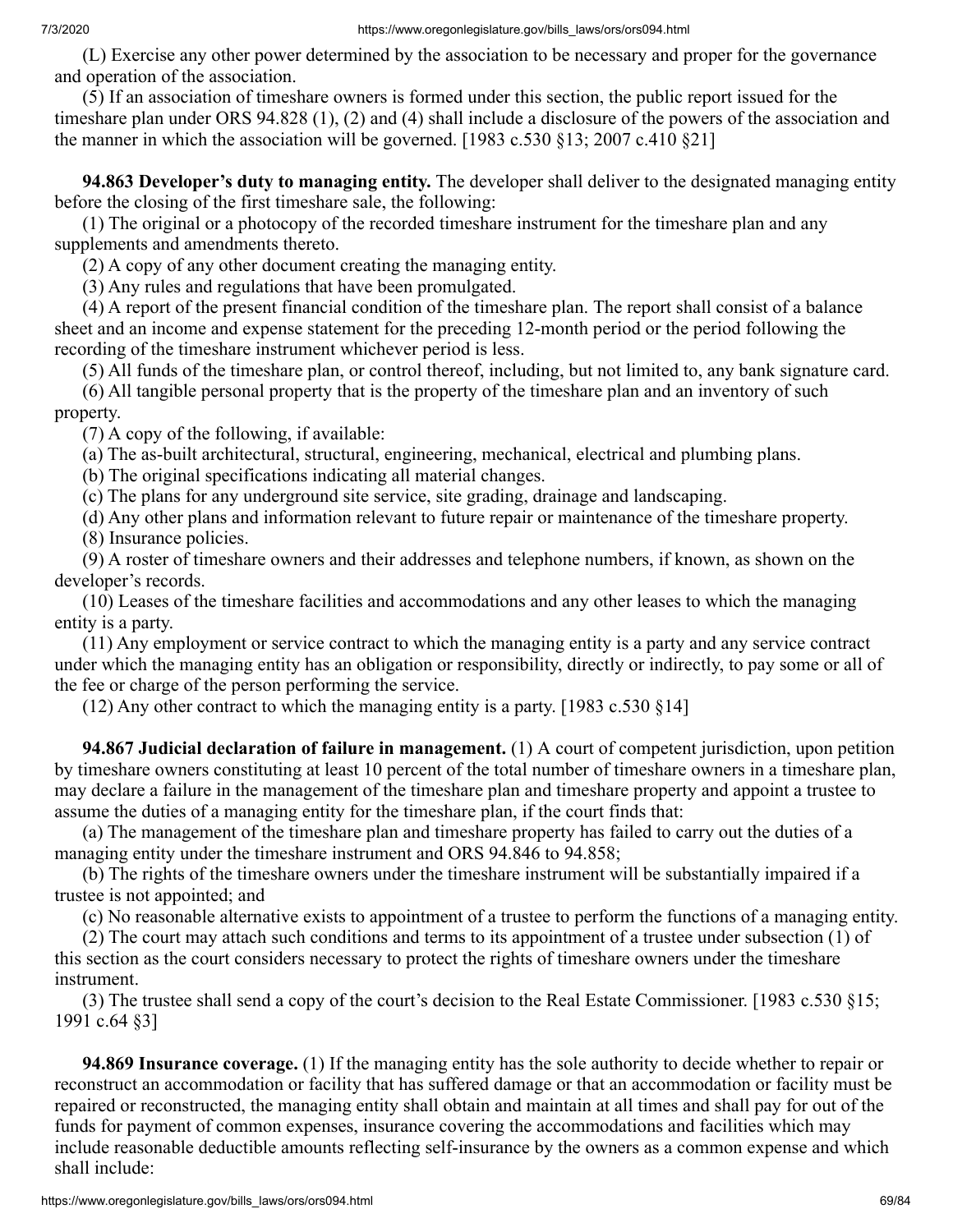(a) Insurance for all insurable improvements in the timeshare property against loss or damage by fire or other hazards, including extended coverage, vandalism and malicious mischief. The insurance shall cover the full replacement costs of any repair or reconstruction in the event of damage or destruction from any such hazard if the insurance is available at reasonable cost; and

 (b) Insurance covering the legal liability of the association, the timeshare owners individually and the managing entity including, but not limited to, the board of directors, to the public and to the timeshare owners and their invitees or tenants, incident to ownership, supervision, control or use of the property. There may be excluded from the policy required under this paragraph, coverage of a timeshare owner, other than coverage as a member of an association or board of directors, for liability arising out of acts or omissions of that owner and liability incident to the ownership or use of the part of the property as to which that owner has the exclusive use or occupancy. Liability insurance required under this paragraph shall be issued on a comprehensive liability basis.

 (2) If an individual timeshare owner is required to obtain insurance for the owner's individual legal liability, the association or managing entity shall obtain insurance covering the accommodations and facilities which may include reasonable deductible amounts reflecting self-insurance by the owners as a common expense and which shall include:

 (a) Insurance for all insurable improvements in the timeshare property against loss or damage by fire or other hazards, including extended coverage, vandalism and malicious mischief. The insurance shall cover the full replacement costs of any repair or reconstruction in the event of damage or destruction from any such hazard if the insurance is available at reasonable cost; and

 (b) Insurance covering the legal liability of the association and the managing entity including, but not limited to, the board of directors, to the public or the timeshare owners and their invitees or tenants, incident to supervision, control or use of the property. [1983 c.530 §16]

## (Escrow)

 **94.871 When purchase money agreement prohibited; escrow requirements.** (1) Unless a lien payment trust is established under ORS 94.890, no timeshare estate shall be sold by a developer by means of a purchase money agreement as defined in ORS 94.890 unless a collection escrow is established within this state with a person or firm authorized to receive escrows under the laws of this state and all of the following are deposited in the escrow:

(a) A copy of the title report or abstract, as it relates to the timeshare estate being sold.

 (b) The original or an executed copy of the sales document relating to the purchase of the timeshare estate clearly setting forth the legal description of the interest being purchased, the principal amount of any blanket encumbrance outstanding on the date of the sales document and the terms of the sales document.

 (c) A commitment in a form satisfactory to the Real Estate Commissioner to give a partial release for the interest being sold from the terms and provisions of any blanket encumbrance on or before full payment of the purchase price by the purchaser.

 (d) A commitment in a form satisfactory to the commissioner to give a release of any other lien or encumbrance existing against the timeshare estate being sold.

 (e) A warranty or bargain and sale deed in good and sufficient form conveying to the purchaser merchantable and marketable title to the timeshare estate.

 (2) The developer shall submit written authorization allowing the commissioner to inspect any escrow deposit established under subsection (1) of this section.

 (3) In lieu of the procedures provided in subsection (1) of this section, the developer shall conform to an alternative requirement or method if the commissioner finds that the alternative requirement or method carries out the intent and provisions of this section. [1983 c.530 §25]

 **94.873 Escrow account; closing; release.** (1) All funds, negotiable instruments, purchase money agreements and credit card authorizations and proceeds thereof received in this state by a developer from or on behalf of a purchaser or prospective purchaser in connection with the purchase or reservation of a timeshare must be placed in an escrow account with an escrow agent authorized under ORS 94.881 or the trustee of a lien payment trust established under ORS 94.890.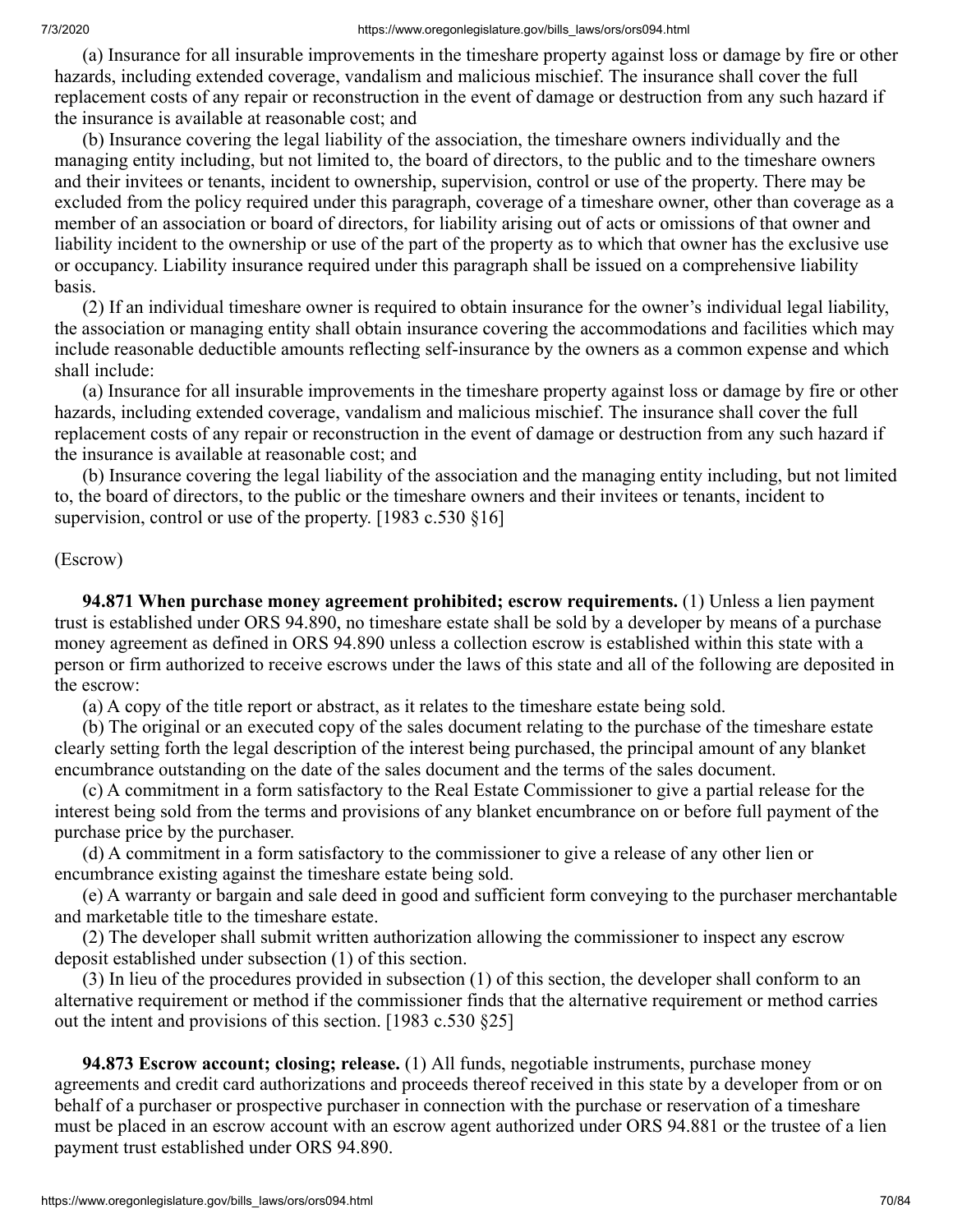(2) The establishment of an escrow account under subsection (1) of this section shall be by written agreement between the developer and the escrow agent. The escrow agreement must provide for the handling of a purchaser's funds, negotiable instruments, purchase money agreements and credit card authorizations and proceeds as required by ORS 94.873 to 94.905.

 (3) A purchaser's funds, negotiable instruments, purchase money agreements, credit card authorizations and any proceeds may be released from escrow without a closing only as follows:

 (a) If the purchaser gives a valid notice of cancellation under ORS 94.836, to the purchaser within 15 days after the notice of cancellation is received.

 (b) If the purchaser or developer properly terminates a sales agreement under its terms or terminates a reservation agreement, to the purchaser or developer according to the terms of the sales agreement or reservation agreement.

 (c) If the purchaser or developer defaults in performing an obligation under the sales agreement, to the purchaser or developer according to the terms of the sales agreement.

 (4) After an escrow closing for the sale of a timeshare, a purchaser's funds, negotiable instruments, purchase money agreements and credit card authorizations and proceeds shall be delivered by the escrow agent:

 (a) To the trustee of a lien payment trust established under ORS 94.890 to protect the purchaser from any blanket encumbrance.

 (b) As provided by an alternative arrangement approved by the Real Estate Commissioner under ORS 94.900.

 (c) To the developer if the timeshare is conveyed to the purchaser free and clear of any blanket encumbrance or as provided in ORS 94.876.

 (5) Under no circumstances may the escrow agent release a purchaser's funds, negotiable instruments, purchase money agreements or credit card authorizations or proceeds from the escrow account to anyone except the purchaser until:

 (a) The five-day cancellation period under ORS 94.836 expires as to the purchaser whose funds, instruments, agreements, authorizations or proceeds are being released;

 (b) The escrow agent receives a written statement from the developer that no valid cancellation notice under ORS 94.836 has been received from the purchaser involved or from the purchaser that the purchaser has not given such a notice; and

 (c) The escrow agent receives a written statement from the developer that no other cancellation notice was received during the five-day cancellation period from the purchaser involved.

 (6) The purpose of any escrow established under this section shall be to protect a purchaser's right to a refund if the purchaser cancels the timeshare sales agreement during the five-day cancellation period under ORS 94.836, or if a prospective purchaser cancels a reservation agreement for the purchase of a timeshare.

 (7) As used in this section "reservation agreement" means an agreement relating to the future sale of a timeshare that is not binding on the purchaser which grants the purchaser the right to cancel the agreement for any reason without penalty and to obtain a refund of any funds deposited at any time until the purchaser executes a timeshare sales agreement. [1983 c.530 §29; 2017 c.354 §4]

 **94.876 Requirements for closing escrow.** (1) Subject to the requirements of ORS 94.871 and 94.873, an escrow for the sale of a timeshare estate may close only if one of the following alternatives for protecting the purchaser is satisfied:

(a) The timeshare estate is conveyed to the purchaser free and clear of any blanket encumbrance;

 (b) The timeshare property in which the timeshare estate is granted is conveyed to a trustee under a lien payment trust established under ORS 94.890 and every person holding an interest in a blanket encumbrance against the timeshare property executes and records a nondisturbance agreement;

 (c) The timeshare estate is conveyed to the purchaser subject only to a blanket encumbrance in which every person holding an interest in the blanket encumbrance executes and records a nondisturbance agreement or the Real Estate Commissioner accepts a surety bond as an alternative arrangement under ORS 94.900 in an amount that is sufficient to satisfy the blanket encumbrance; or

 (d) All requirements of an alternative arrangement approved by the commissioner under ORS 94.900 are satisfied.

 (2) Subject to the requirements of ORS 94.873, an escrow for the sale of a timeshare license may close only if one of the following alternatives for protecting the purchaser is satisfied: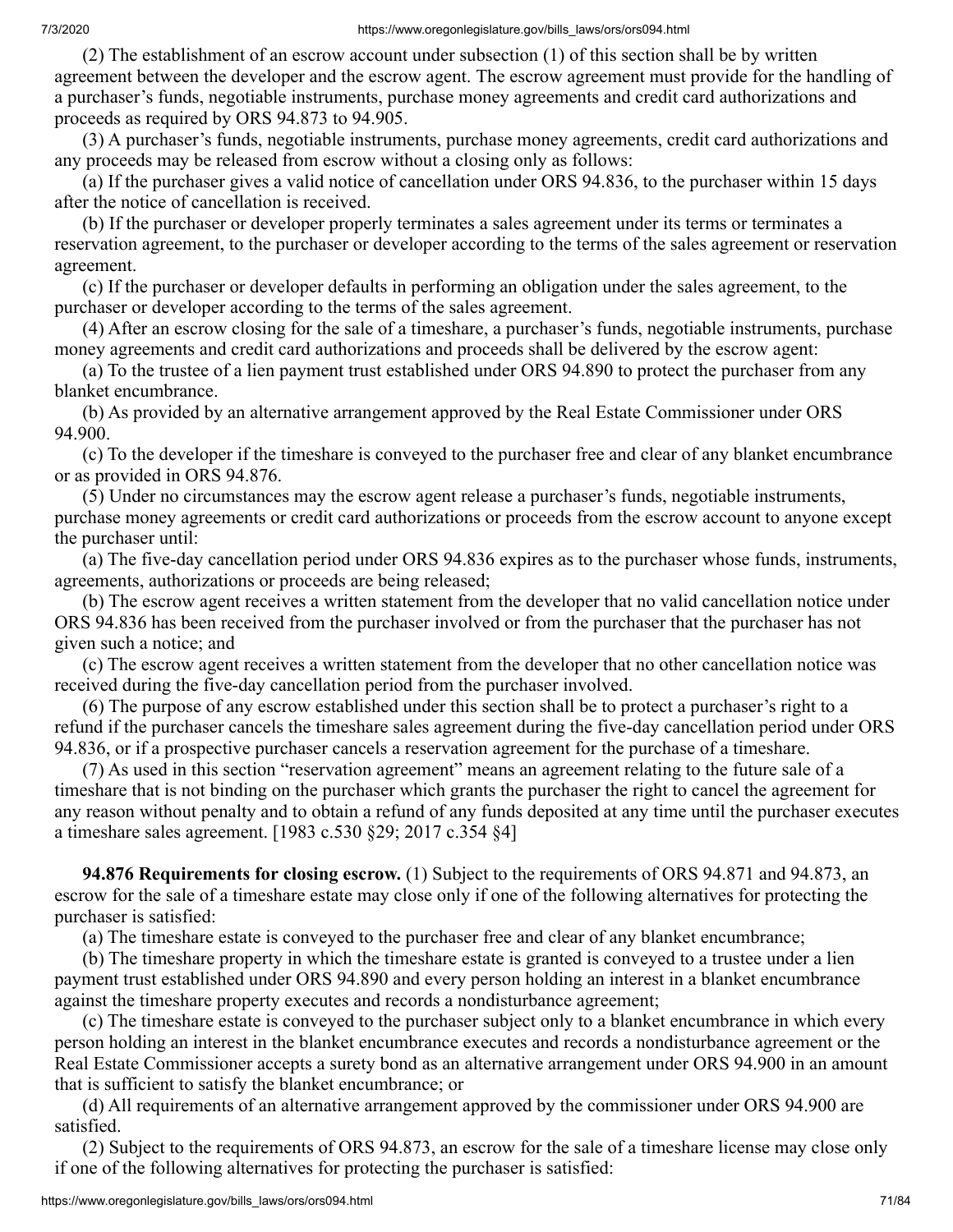(a) The timeshare property is conveyed to a trustee free and clear of any blanket encumbrance;

 (b) The timeshare property is conveyed to a trustee under a lien payment trust established under ORS 94.890 and every person holding an interest in a blanket encumbrance against the timeshare property executes and records a nondisturbance agreement;

 (c) Every person holding an interest in a blanket encumbrance against the timeshare property executes and records a nondisturbance agreement and the commissioner accepts a recorded surety bond in an amount that is sufficient to satisfy the blanket encumbrance; or

 (d) The requirements of an alternative arrangement approved by the commissioner under ORS 94.900 are satisfied. [1983 c.530 §30]

# **94.878 Duties of escrow agent.** An escrow agent holding funds under ORS 94.873:

 (1) May invest the escrowed funds in securities of the federal government or any agency thereof or in savings or time deposits in institutions insured by an agency of the federal government according to the terms of the agreement between the escrow agent and the developer.

 (2) Shall maintain separate books and records for each timeshare plan in accordance with generally accepted accounting methods. [1983 c.530 §36]

 **94.881 Who may serve as escrow agent.** (1) Funds placed into escrow under ORS 94.873 shall be placed into an escrow account established solely for that purpose with one of the following acting as an escrow agent: (a) An attorney who is a member of the Oregon State Bar;

(b) An insured institution, as defined in ORS 706.008, that is authorized to accept deposits in this state;

(c) A trust company, as defined in ORS 706.008, that is authorized to transact trust business in this state; or

(d) An escrow agent licensed under ORS 696.505 to 696.590.

 (2) In connection with sales of timeshares made outside of this state for the use of timeshare property located within this state, the escrow agent required under ORS 94.871 and 94.873 may be located in and the purchasers' funds, negotiable instruments, purchase money contracts and credit card authorizations may be held by the outof-state escrow agent, if the law of the state in which the sales are made requires impoundment in that state and the out-of-state escrow agent is approved by the Real Estate Commissioner. [1983 c.530 §37; 1997 c.631 §393]

(Lien Payment)

 **94.885 Rights of lienholder.** (1) When a nondisturbance agreement has been executed by the lienholder and recorded, the lienholder, its successors and anyone who acquires the property through foreclosure, by deed, assignment or transfer in lieu of foreclosure, shall take the property subject to the rights of the owners under the timeshare plan.

 (2) When a notice of timeshare plan is recorded, any claim by the developer's creditors and any claim upon or by a successor to the interest of the titleholder who executed the notice shall be subordinate to the interest of the timeshare owners if the sale is closed after the notice is recorded. The recording of notice shall not affect:

(a) The rights or lien of a lienholder whose lien was recorded before the notice of timeshare plan;

 (b) The rights of a person holding an option in the timeshare property if the option was recorded before the notice of timeshare plan; and

 (c) The rights or lien of a lienholder having a recorded purchase money mortgage, recorded purchase money trust deed or recorded purchase agreement on the timeshare.

(3) As used in ORS 94.873, 94.876 and 94.885 to 94.905:

 (a) "Nondisturbance agreement" means an instrument by which the holder of a blanket encumbrance agrees that the holder's rights in the timeshare property shall be subordinate to the rights of any timeshare owner. Every nondisturbance agreement shall contain a covenant by the lienholder that the lienholder, its successors, and anyone who acquires the timeshare property through the blanket lien shall not use, or cause or permit the property to be used in a manner that prevents a timeshare owner from using the timeshare property in the manner contemplated by the timeshare plan. The lienholder's agreement not to disturb an owner may require as a continuing condition that the owner perform all obligations and make all payments due under any purchase money agreement for the owner's timeshare and, if the timeshare is held as a leasehold, under the lease for the owner's timeshare.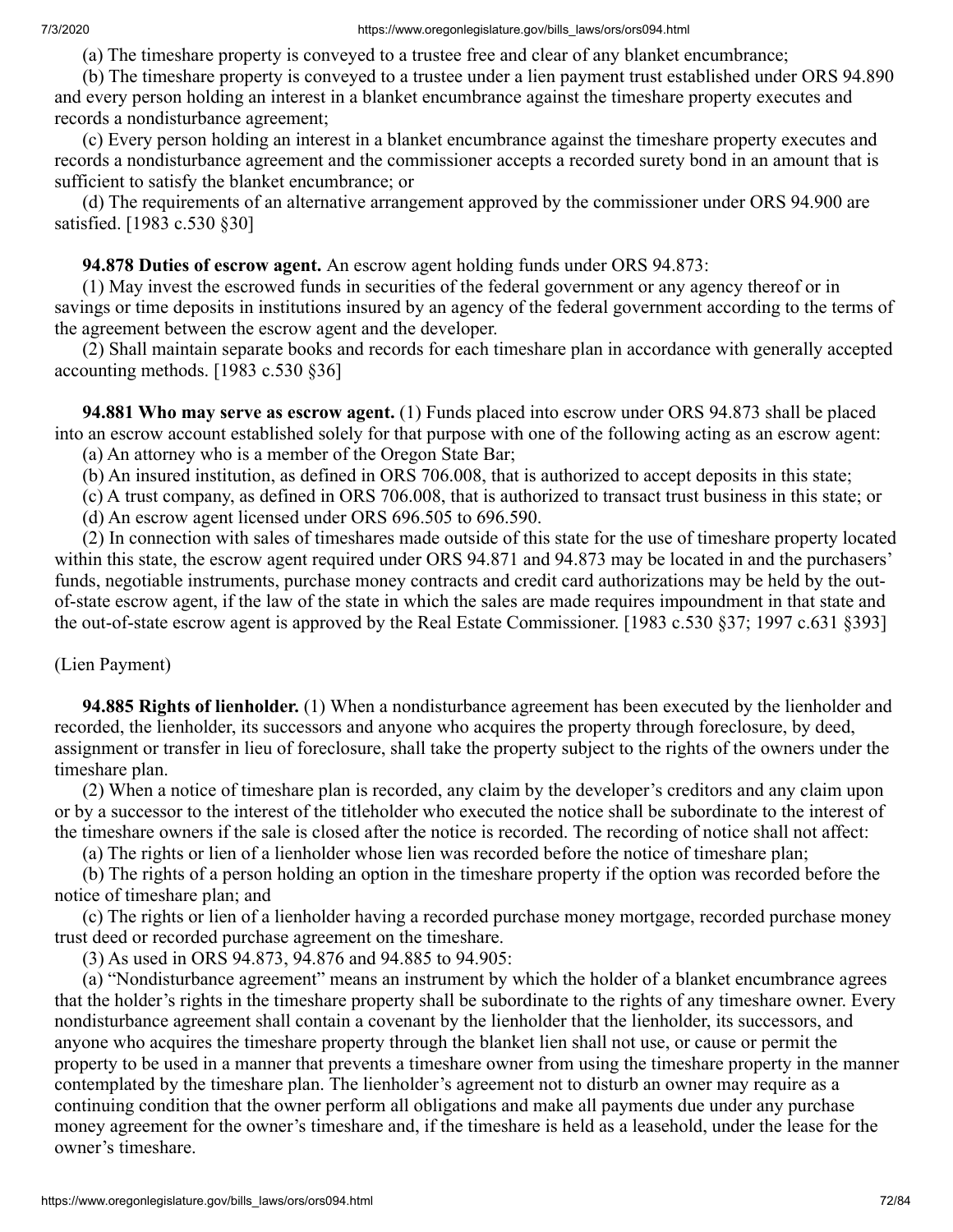(b) "Notice of timeshare plan" means an instrument executed by the holder of the legal and equitable title to the fee or long-term leasehold interest in a timeshare property which provides notice of the existence of the timeshare plan and of the rights of timeshare owners. The notice of timeshare plan must identify the timeshare period for each timeshare. For a timeshare property located wholly within this state, recording of the timeshare instrument for the property under ORS 94.818 shall be considered the recording of a notice of timeshare plan for the property. If the timeshare property is located outside the state, the notice may be contained in a declaration of covenants, conditions and restrictions that provides that as a matter of covenant, the notice shall have the effects described in subsection (2) of this section. The notice must be prepared to constitute a covenant running with an equitable servitude upon the timeshare property for the duration of the timeshare plan and to have the effects described in subsection (2) of this section.

 (4) If the developer proposes use of a nondisturbance agreement, the public report issued for the timeshare plan under ORS 94.828 (1), (2) and (4) shall include disclosure of the nature and limitations of nondisturbance agreements, the nature and amount of outstanding blanket encumbrances and the potential impact upon timeshare purchasers of failure to pay off the outstanding blanket encumbrances. [1983 c.530 §31]

 **94.890 Lien payment trust; payments; delinquencies.** (1) A lien payment trust may be established with a trust company as defined in ORS 706.008 that is authorized to transact trust business in this state, for the conveyance of timeshare property to the trustee under ORS 94.876 if the trust instrument provides for at least the following:

 (a) Title to the timeshare property must be transferred to the trustee before the purchaser's funds, negotiable instruments, purchase money agreements or credit card authorizations or proceeds are disbursed by the escrow agent.

 (b) The trustee shall not convey or transfer all or any portion of the timeshare property except for an accommodation in which no owner has any further right of occupancy or as permitted at termination of the trust.

 (c) The trustee shall not encumber the timeshare property without the consent of the Real Estate Commissioner.

(d) The association, if any, and all timeshare owners are made third party beneficiaries of the trust.

 (e) Notice of the trustee's intention to resign must be given to the commissioner at least 90 days before the resignation takes effect.

 (f) The trust instrument may not be amended to adversely affect the interests or rights of a timeshare owner without the written approval of the association or, if no association, a majority of the timeshare owners.

 (g) Require the deposit into trust of a lien payment deposit, as required by subsection (3) of this section, before the closing of the first timeshare sale.

 (h) Require the deposit into trust before closing the first timeshare sale, and the intention to maintain for the duration of the trust, an installment payment reserve consisting of funds in an amount sufficient at all times:

 (A) To pay the total of three successive monthly installments of debt service on each blanket encumbrance or, if installments of debt services are not payable monthly or in equal installments, such funds as the commissioner determines reasonably necessary to assure that the trustee will have sufficient cash to make any payment under the blanket encumbrances when due; and

 (B) To create a sinking fund to extinguish the debt at its maturity if the blanket encumbrance against the trust property is an interest only loan, contains a balloon payment provision or is otherwise not fully amortized under the terms for repayment.

 (i) Authorize the trustee to sell, transfer, hypothecate, encumber, or otherwise dispose of the purchase money agreement or any other asset composing the lien payment deposit or any portion thereof if, in the trustee's judgment, such action is necessary to enable the trustee to make all payments required under the blanket encumbrances to prevent foreclosure of the blanket encumbrance.

 (j) Require the developer to replenish the funds and assets in the trust whenever the lien payment deposit or the funds in the installment payment reserve fail to meet the requirements set forth in this subsection.

 (k) Provide that the trustee periodically shall disburse funds in the trust as follows: First, to pay real property taxes, governmental assessments, and lease rent, if any; second, to pay current payments due on the blanket encumbrances, in their order of priority; third, to any sinking fund established for the payment of blanket encumbrances, including any prepayment penalties and release prices; fourth, to pay any service charge and cost payable to the trustee and its collection agent, if any, under the trust instrument; and fifth, to the developer or as directed by the developer.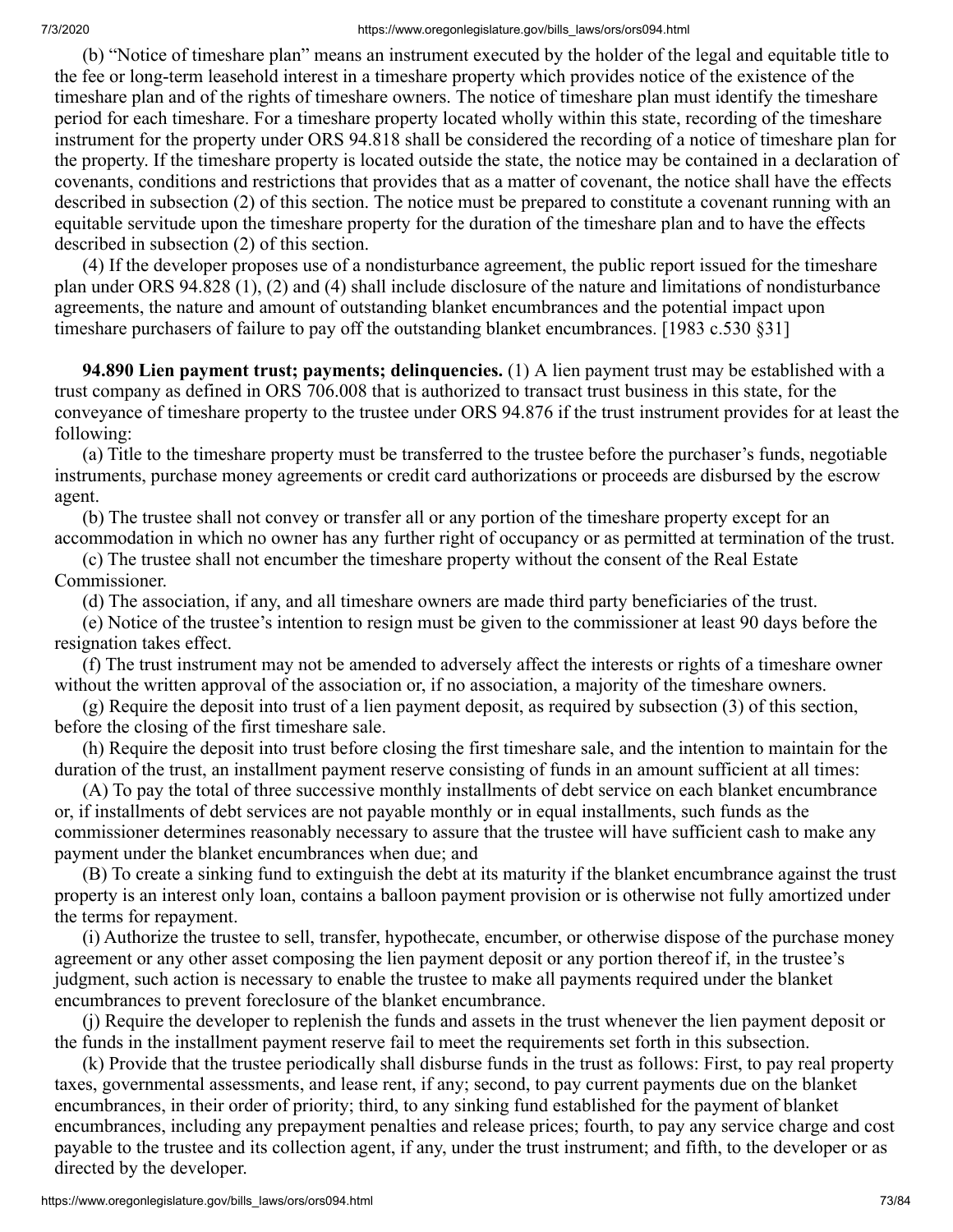(L) Contain any other provisions required by the commissioner under rules adopted under ORS 94.915 (2) and (3).

 (2) Every purchase money agreement delivered to the trustee of a lien payment trust must contain a notice to the holder that the trustee may make demand of the holder to deliver to the trustee all payments made by the owner after the trustee mails notice that the funds and other assets in the trust are inadequate to meet the lien payment deposit requirements. Following such demand, the holder must immediately deliver all subsequent payments of the owner to the trustee and continue to deliver the payments until the lien payment deposit is replenished.

 (3)(a) The lien payment deposit shall consist of either nondelinquent purchase money agreements from timeshare owners in the timeshare plan or other assets deposited into the trust by the developer and approved by the commissioner. The purchase money agreements must have an aggregate remaining principal balance of not less than, and any other assets deposited must have a liquidated value of not less than, 110 percent of the difference between the aggregate remaining balance owing under blanket encumbrances against the timeshare property, including any prepayment penalties, release prices or similar charges, and the amount of money or its equivalent in the trust and available at any time to be applied to the reduction of the principal balance of the blanket encumbrance. The developer shall have the burden of establishing the liquidated value of assets other than purchase money agreements from timeshare owners in the timeshare plan.

 (b) If the blanket encumbrance payment deposit consists of purchase money agreements, the payments required to be made by owners under the agreements shall:

(A) Be due on or before the date payments become due on the blanket encumbrances;

 (B) If paid when due as provided in subsection (4) of this section, be equal to at least 110 percent of the amount required to be paid on the blanket encumbrances on such date; and

 (C) Be sufficient to pay, in full, during the term of the purchase money agreements all amounts secured by the blanket encumbrances, including prepayment penalties and release prices, if any, and all service charges payable to the trustee, any collection agent, and any other servicing agent under the trust agreement.

 (c) If the developer proposes to deposit into trust assets other than purchase money agreements, the assets must be sufficient to pay debt service installments on the blanket encumbrance as they become due and to create a sinking fund or other arrangement adequate to extinguish the debt secured by the blanket encumbrance at its maturity.

 (4) For the purposes of this section, "purchase money agreement" means and includes a purchase money mortgage, a purchase money trust deed and a purchase contract.

 (5) For the purpose of this section, a purchase money agreement is considered delinquent when an installment payment is more than 59 days past due. [1983 c.530 §32; 1997 c.631 §394]

 **94.895 Trust irrevocable without alternative arrangement.** (1) Except as provided in subsection (2) of this section:

 (a) If a trust is established for timeshare property subject to timeshare licenses, the trust for the timeshare property shall be irrevocable during the time that any purchaser of a timeshare license has a right to the use of the timeshare property.

 (b) If a trust is established for timeshare property subject to timeshare estates, the trust for the timeshare property shall be irrevocable until all blanket encumbrances are extinguished.

 (2) The Real Estate Commissioner may approve an alternative arrangement that permits termination of the trust. [1983 c.530 §33]

 **94.900 Alternative to lien payment trust.** (1) If it is impossible or impractical for a developer to satisfy any of the requirements of ORS 94.890 because of factors over which the developer has little or no control, the Real Estate Commissioner may accept arrangements other than those prescribed by ORS 94.890 which in the commissioner's judgment will give rights and remedies affording equivalent benefits and protection to timeshare owners and which are at least comparable in scope though not necessarily in nature to those afforded by ORS 94.890.

 (2) If the commissioner is asked to accept alternative arrangements under this section, the commissioner may contract with an attorney and with any other private consultant the commissioner considers necessary or advisable, in connection with the review of the proposed arrangements for protecting purchasers. The attorney shall thoroughly review the timeshare plan for the purpose of examining the purchaser protections, including the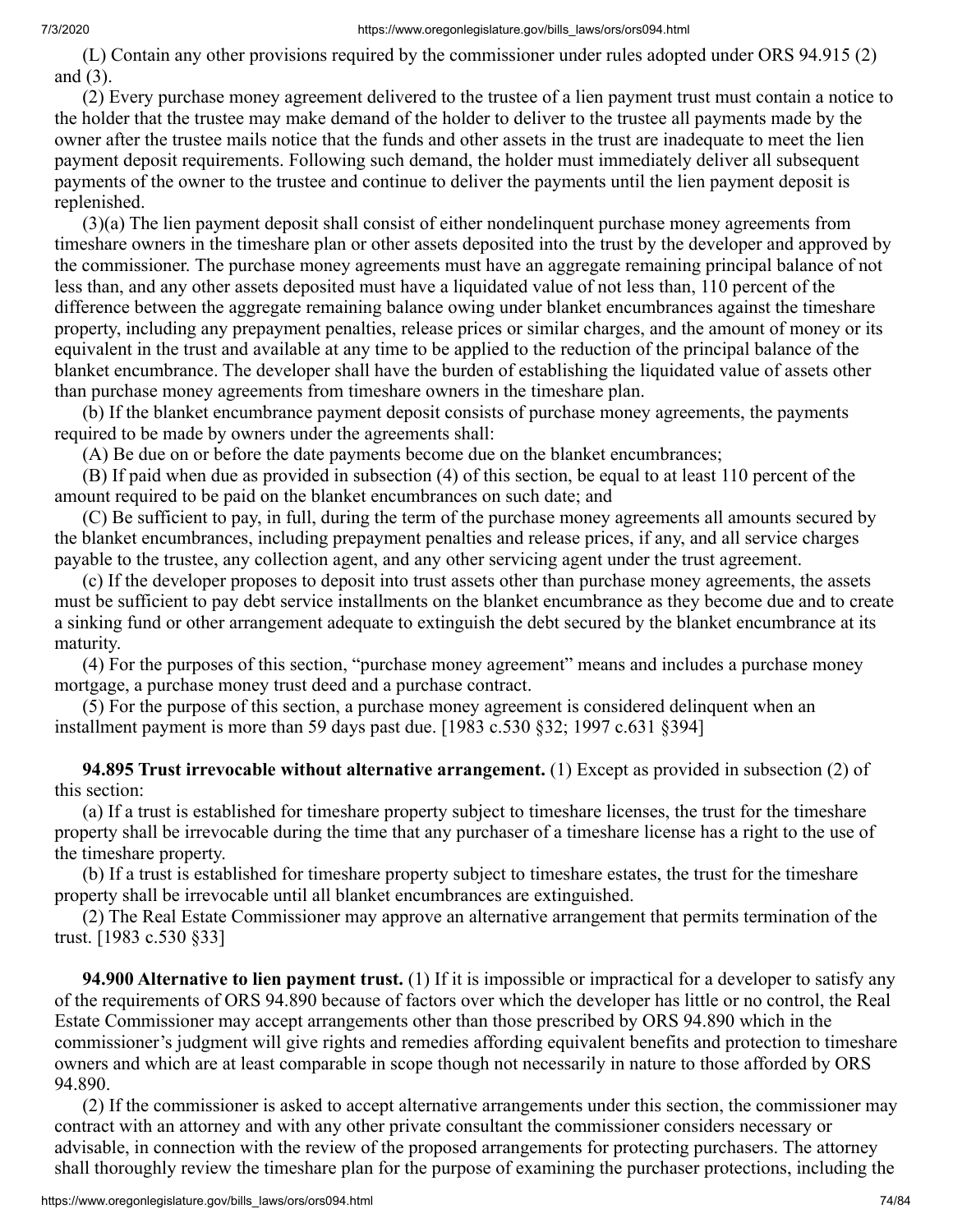documentation used in the timeshare plan and the disclosure thereof in the developer's public report. After completing the review the attorney shall provide a written analysis of the nature and extent of the protection that the proposal affords a purchaser against blanket encumbrances. The cost of retaining the attorneys and other consultants shall be paid by the developer. [1983 c.530 §34]

 **94.905 Surety bond.** Any surety bond furnished to the Real Estate Commissioner under ORS 94.890 must be in an amount which is not less than 110 percent of the remaining principal balance of every indebtedness secured by a blanket encumbrance affecting the timeshare property. The surety bond must be issued by a surety authorized to do business in Oregon and having sufficient net worth to be acceptable to the commissioner. The bond shall provide for payment, up to the limit of the bond, of all amounts secured by the blanket encumbrance, including costs, expenses and legal fees of the lienholder, if for any reason the blanket encumbrance is enforced. The obligee of the surety bond shall be the commissioner on behalf of the timeshare owners. The bond may be reduced periodically in proportion to the reduction of the remaining principal balance of the indebtedness secured by the blanket encumbrances. Upon being furnished with a surety bond satisfying the foregoing requirements, the developer shall prepare and the commissioner shall execute and acknowledge a document in recordable form accepting the surety bond and identifying the timeshare property to which it applies. [1983 c.530 §35]

## (Enforcement)

 **94.915 Inspection of records; rules; uniform standards.** (1) Records of the sale of timeshares in a timeshare plan shall be subject to inspection by the Real Estate Commissioner.

(2) The Real Estate Agency shall adopt rules necessary to carry out ORS 94.803 and 94.807 to 94.945.

 (3) The agency may cooperate with agencies performing similar functions in other jurisdictions to develop uniform filing procedures, forms, disclosure standards and administrative practices. [1983 c.530 §§38,40]

 **94.920 Consent to service by out-of-state developer.** (1) Every nonresident developer, at the time of filing the notice required by ORS 94.823, also shall file with the Real Estate Commissioner an irrevocable consent that if, in any suit or action commenced against the nonresident developer in this state arising out of a violation of ORS 94.803 and 94.807 to 94.945, personal service of summons or process cannot be made upon the developer in this state after the exercise of due diligence, a valid service may be made upon the developer by service on the commissioner.

 (2) The consent required under subsection (1) of this section shall be in writing executed and verified by an officer of a corporation or association, a general partner of a partnership or by a developer and shall set forth:

(a) The name of the developer.

(b) The address to which documents served upon the commissioner are to be forwarded.

 (c) If the developer is a corporation or unincorporated association, that the officer exercising the consent was authorized by resolution duly adopted by the board of directors.

 (3) The address for forwarding documents served under this section may be changed by filing a new consent in the form prescribed in subsection (2) of this section.

 (4) Service of process on the commissioner under this section shall be made by delivering to the commissioner or a clerk on duty in any office of the commissioner, duplicate copies of the process, with duplicate copies of any papers required by law to be delivered in connection with the service.

 (5) When the commissioner is served with process under the provisions of this section, the commissioner shall immediately forward by registered mail or by certified mail with return receipt one of the copies with any accompanying papers, to the developer at the address set forth in the consent.

 (6) The commissioner shall keep a record of each process, notice and demand served under this section, and shall record the time of each service and the action taken by the commissioner on each service. [1983 c.530 §43; 1991 c.249 §10]

 **94.925 Civil penalty.** (1) In addition to any other penalty provided by law, the Real Estate Commissioner may impose a civil penalty for violation of the provisions of ORS 94.803 and 94.807 to 94.945. No civil penalty shall exceed \$1,000 per violation.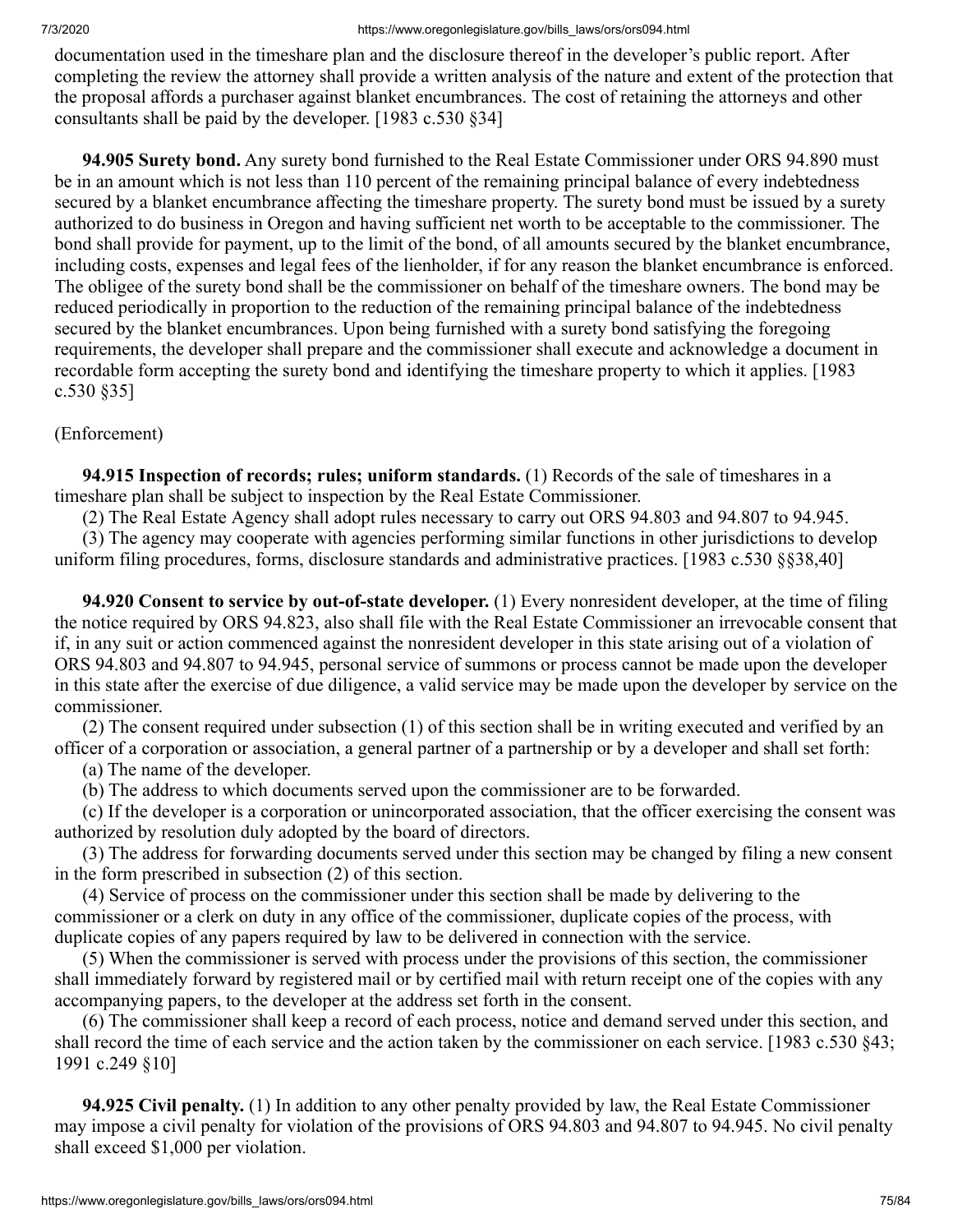(2) Civil penalties under this section shall be imposed as provided in ORS 183.745. [1983 c.530 §44; 1989 c.706 §8; 1991 c.734 §5]

 **94.930 Commissioner order; injunctive relief.** (1) If the Real Estate Commissioner finds that an owner, developer or other person is violating any of the provisions of ORS 94.803 and 94.807 to 94.945, the commissioner may order the person to desist and refrain from violating the provisions or requirements, or from the further sale of interests in the timeshare plan.

 (2) If the commissioner finds that a developer or other person is violating, has violated or is about to violate, any of the provisions of ORS 94.803 and 94.807 to 94.945, the commissioner may bring an action in the circuit court of the county where the violation or threatened violation has occurred or is about to occur, or in the county where the person resides or carries on business, in the name of and on behalf of the people of the State of Oregon against the person participating in the violation, to enjoin the person from continuing or engaging in the violation or doing any act in furtherance of the violation, and to apply for the appointment of a receiver or conservator of the assets of the defendant if appropriate. [1983 c.530 §45]

## (Prohibited Practices)

 **94.940 False practices prohibited.** No person shall, in connection with an offering, sale or lease of an interest in a timeshare plan:

(1) Employ any device, scheme or artifice to defraud;

(2) Make any untrue statement of a material fact;

(3) Fail to state a material fact necessary to make a statement clear;

 (4) Issue, circulate or publish any prospectus, circular, advertisement, printed matter, document, pamphlet, leaflet or other literature containing an untrue statement of a material fact or that fails to state a material fact necessary to make the statements made in the literature not misleading;

 (5) Issue, circulate or publish any advertising matter or make any written representation, unless the name of the person issuing, circulating or publishing the matter or making the representation is clearly indicated; or

 (6) Make any statement or representation, or issue, circulate or publish any advertising matter containing any statement that the timeshare plan has been in any way approved or indorsed by the Real Estate Commissioner except in conjunction with a public report issued by the commissioner under ORS 94.828 (1), (2) and (4). [1983 c.530 §41]

 **94.945 Advertising regulation.** It shall be unlawful for any developer or the agent or employee of a developer with intent to sell or lease a timeshare in a timeshare plan, to authorize, use, direct or aid in the publication, distribution or circularization of any advertisement, radio broadcast or telecast concerning a timeshare plan, that contains any false or misleading statement, pictorial representation or sketch. Nothing in this section shall be construed to hold the publisher or employee of any newspaper, any job printer, broadcaster or telecaster liable for any publication referred to in ORS 94.940 unless the publisher, employee, printer, broadcaster or telecaster has actual knowledge that the material is false or has an interest in the timeshare plan advertised. [1983 c.530 §42]

## MEMBERSHIP CAMPGROUNDS

 **94.953 Definitions for ORS 94.953 to 94.989.** As used in ORS 94.953 to 94.989:

 (1) "Blanket encumbrance" means any mortgage, deed of trust, option to purchase, vendor's lien or interest under a contract or agreement of sale, or other material financing lien or encumbrance which secures or evidences the obligation to pay money or to sell or convey on any campgrounds offered for sale, made available to purchasers by the membership camping operator or any portion thereof, and which authorizes, permits or requires the foreclosure or other disposition of the campground affected.

 (2) "Campground" means real property owned or operated by a membership camping operator which is available for camping by purchasers of membership camping contracts.

(3) "Camping site" means a space:

 (a) Designed and promoted for the purpose of locating a trailer, tent, tent trailer, recreational vehicle, pickup camper or other similar device used for camping; and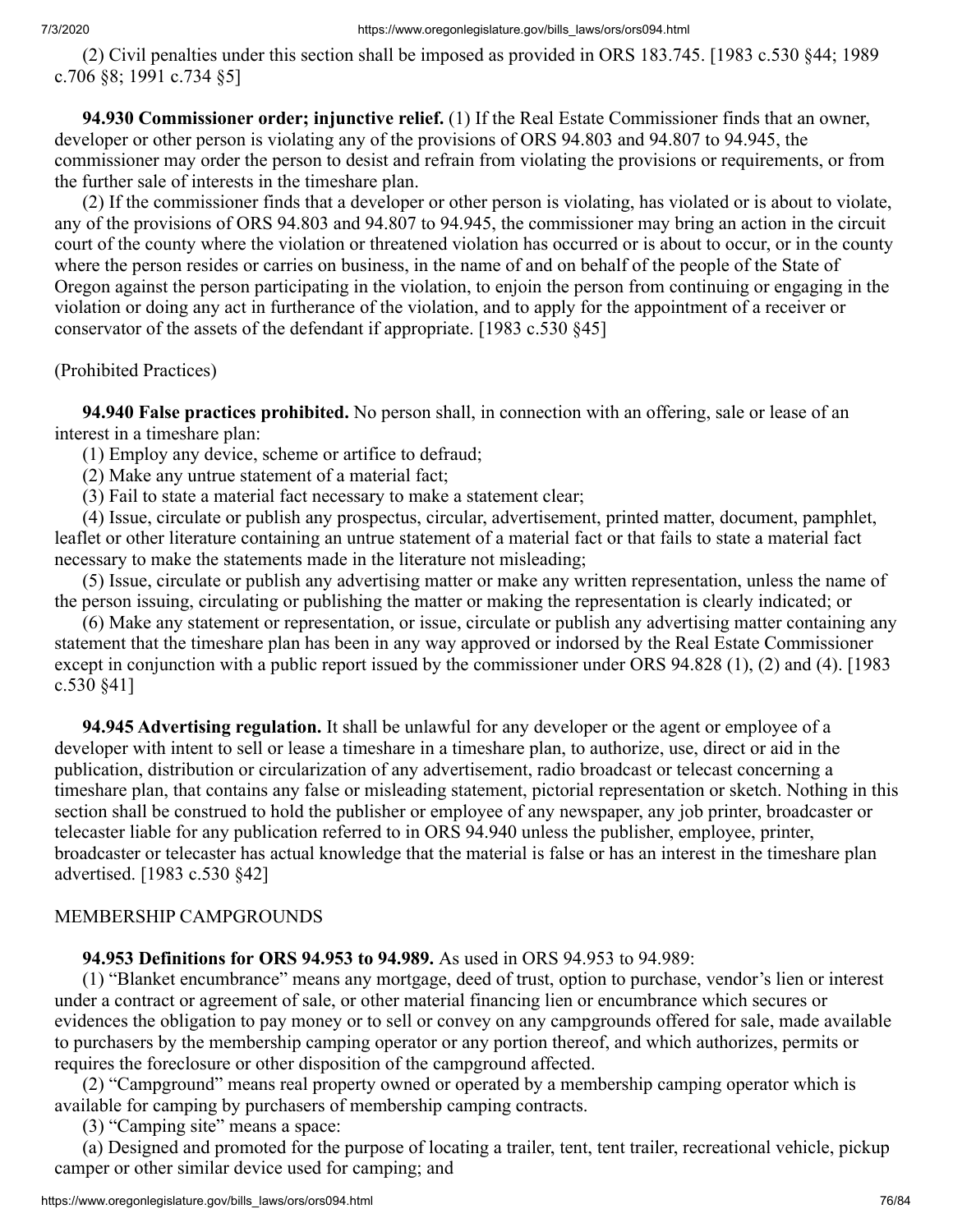(b) With no permanent dwelling on it.

(4) "Commissioner" means the Real Estate Commissioner.

 (5) "Facilities" means any of the following amenities provided and located on property owned or operated by a membership camping operator: Camping sites, rental trailers, swimming pools, sport courts, recreation buildings and trading posts or grocery stores.

 (6) "Membership camping contract" means an agreement offered or sold within this state granting the purchaser the right or license to use for more than 30 days the campgrounds and facilities of a membership camping operator and includes a membership which provides for such use.

 (7) "Membership camping contract broker" means a person who resells a membership camping contract to a new purchaser on behalf of the prior purchaser, but does not include a membership camping operator or its agents.

 (8) "Membership camping operator" means any person, other than an entity that is tax exempt under section 501(c)(3) of the Internal Revenue Code of 1954, as amended, that solicits membership camping contracts paid for by a fee or periodic payments and has as one purpose camping or outdoor recreation, including use of camping sites primarily by purchasers. "Membership camping operator" does not include:

 (a) Mobile home and manufactured dwelling parks or camping or recreational vehicle parks which are open to the general public and do not solicit purchases of membership camping contracts, but rather contain only camping sites rented for per use fee; or

 (b) Any person who engages in the business of arranging and selling reciprocal programs and who does not own campgrounds and facilities.

 (9) "Offer" means any solicitation reasonably designed to result in the entering into of a membership camping contract.

 (10) "Purchaser" means a person who enters into a membership camping contract and obtains the right to use campgrounds and outdoor facilities of a membership camping operator.

 (11) "Sale" or "sell" means entering into, or other disposition of, a membership camping contract for value; however, the term "value" does not include a fee to offset the reasonable costs of transfer of a membership camping contract.

 (12) "Salesperson" means any individual, other than a membership camping operator, who offers to sell or sells membership camping contracts by making a direct sales presentation to prospective purchasers, but does not include individuals engaged in the referral of persons without making any representations about the camping program or a direct sales presentation to prospective purchasers. "Salesperson" does not include a campground manager who is authorized in writing to act on behalf of a membership camping operator in the operation of a campground and in the supervision of campground employees and salespersons and who does not offer to sell or sell membership camping contracts by making a direct sales presentation to prospective purchasers. [1985 c.639 §1; 1991 c.377 §6]

 **94.956 Registration required to sell membership camping contract.** Except as provided in ORS 94.959, and except for transactions pursuant to ORS 94.962, no person shall offer to sell or sell a membership camping contract in this state unless the membership camping contract is registered under ORS 94.953 to 94.989. [1985 c.639 §2]

 **94.959 Application for registration.** (1) A membership camping operator wishing to offer to sell or sell a membership camping contract in this state shall register the contract with the Real Estate Commissioner. The application for registration shall include all of the following if it is applicable to the membership camping operator:

 (a) Written disclosures, in any format the commissioner is satisfied accurately and clearly communicates the required information, which include:

 (A) The name and address of the membership camping operator and any person who, directly or indirectly, through one or more intermediaries, controls, is controlled by or is under common control with the membership camping operator;

(B) A brief description of the membership camping operator's experience in the camping club business;

(C) A brief description of the nature of the purchaser's right or license to use the campground or facilities;

 (D) The location and a brief description of the significant facilities and recreation services then available for use by purchasers and those which are represented to purchasers as being planned, together with a brief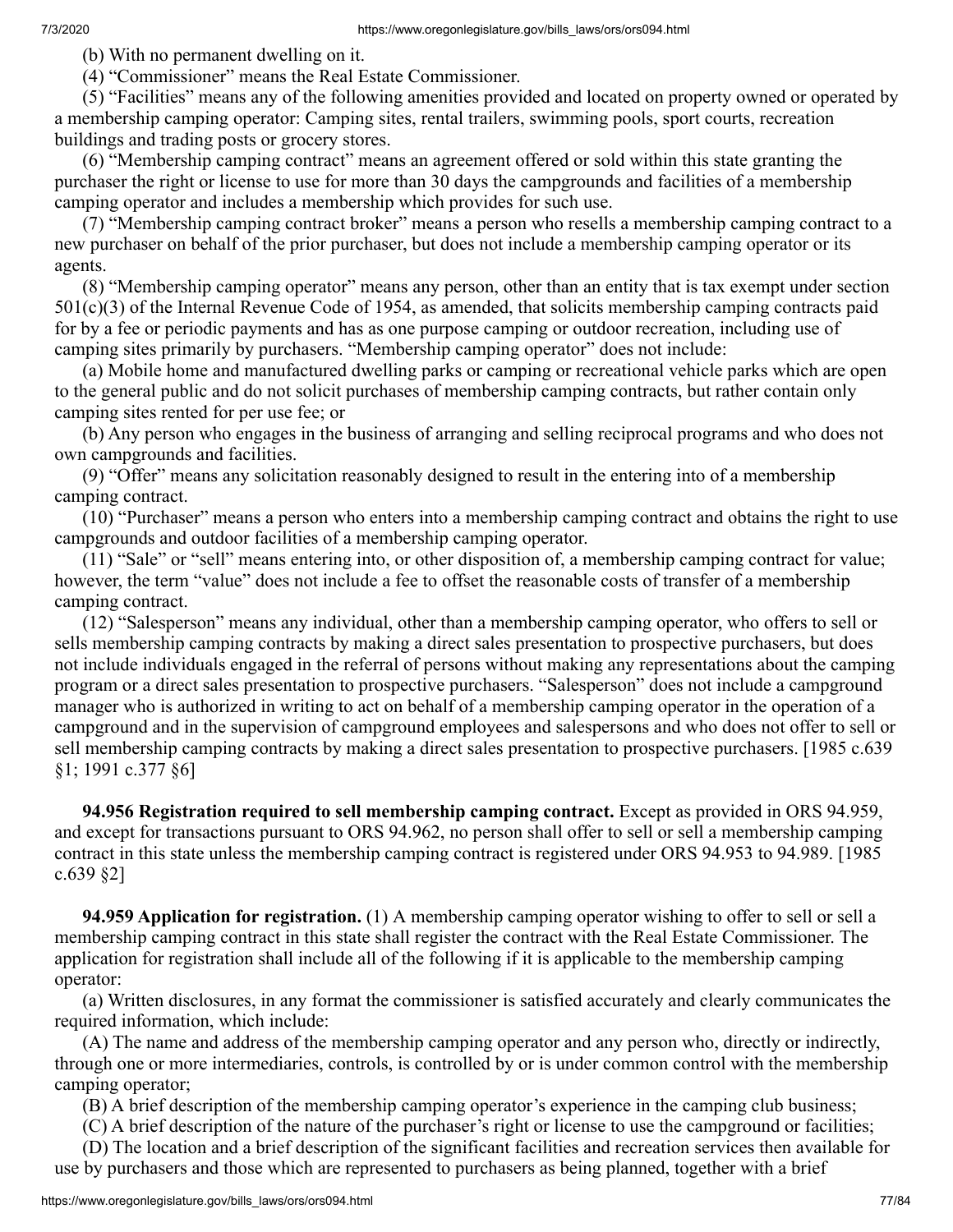description of any significant facilities or recreation services that are or will be available to nonpurchasers and the price to nonpurchasers therefor;

 (E) A brief description of the membership camping operator's ownership of or other right to use the campground facilities represented to be available for use by purchasers, together with a brief description of the duration of any lease, real estate contract, license franchise or other agreement entitling the membership camping operator to use the property, and any material provisions of the agreements which restrict a purchaser's use;

 (F) A brief description of any material encumbrance, including any mortgage, deed of trust, option to purchase, vendor's lien or interest under a contract or agreement of sale, or other material financing lien or encumbrance that secures or evidences the obligation to pay money or to sell or convey, or which authorizes or requires the foreclosure or other disposition of the campground affected;

 (G) A brief description of any reciprocal agreement allowing purchasers to use camping sites, facilities or other properties owned or operated by any person other than the membership camping operator with whom the purchaser has entered into a membership camping contract;

 (H) A summary or copy of the articles, bylaws, rules, restrictions or covenants regulating the purchaser's use of each campground, the facilities located on each property, and any recreation services provided, including a statement of whether and how the articles, bylaws, rules, restrictions or covenants may be changed;

 (I) A brief description of all payments of a purchaser under a membership camping contract, including initial fees and any further fees, charges or assessments, together with any provisions for changing the payments;

(J) A description of any restraints on the transfer of membership camping contracts;

 (K) A brief description of the policies relating to the availability of camping sites and whether reservations are required;

 (L) A brief description of the membership camping operator's right to change or withdraw from use all or a portion of the campgrounds or facilities and the extent to which the membership camping operator is obliged to replace facilities or campgrounds withdrawn;

(M) A brief description of any grounds for forfeiture of a purchaser's membership camping contract; and

(N) A copy of the membership camping contract form;

 (b) A statement of the total number of membership camping contracts then in effect, both within and without this state; and a statement of the total number of membership camping contracts intended to be sold, both within and without this state, together with a commitment that the total number will not be exceeded unless disclosed by amendment to the registration;

 (c) If the campground or campgrounds owned or being purchased by the membership camping operator at the time of registration are campgrounds on which the membership camping operator or another membership camping operator previously registered a membership camping contract with the State of Oregon and sold memberships under the registered contract and thereafter went out of business or filed for bankruptcy, the new membership camping operator shall file with the commissioner at the time of registration a detailed plan whereunder all membership purchasers from the prior membership camping operator or operators for the campground or campgrounds will be offered memberships by the new membership camping operator despite any rejection or cancellation of the previous contracts during bankruptcy proceedings of the prior membership camping operator or operators. Procedures for written notice to the purchasers and the material terms and conditions of membership offered by the new campground operator shall be included in the detailed plan filed with the commissioner. The material terms and conditions including but not limited to price and terms of payment offered by the new campground operator or operators shall not be materially less favorable than the material terms and conditions offered to new purchasers; and

 (d) Any other material information the commissioner may, by rule or order, require for the protection of the purchasers.

 (2) The application shall be signed by the membership camping operator, an officer or general partner of the membership camping operator or by another person holding a power of attorney for such purpose from the membership camping operator. If the application is signed pursuant to a power of attorney, a copy of the power of attorney shall be included with the application.

(3) The application shall be submitted with the registration fee.

 (4) An application for registration to offer or sell membership camping contracts shall be amended when a material change from the information previously filed occurs. Such amendment shall be filed with the commissioner within 10 days after the membership camping operator knows of such change.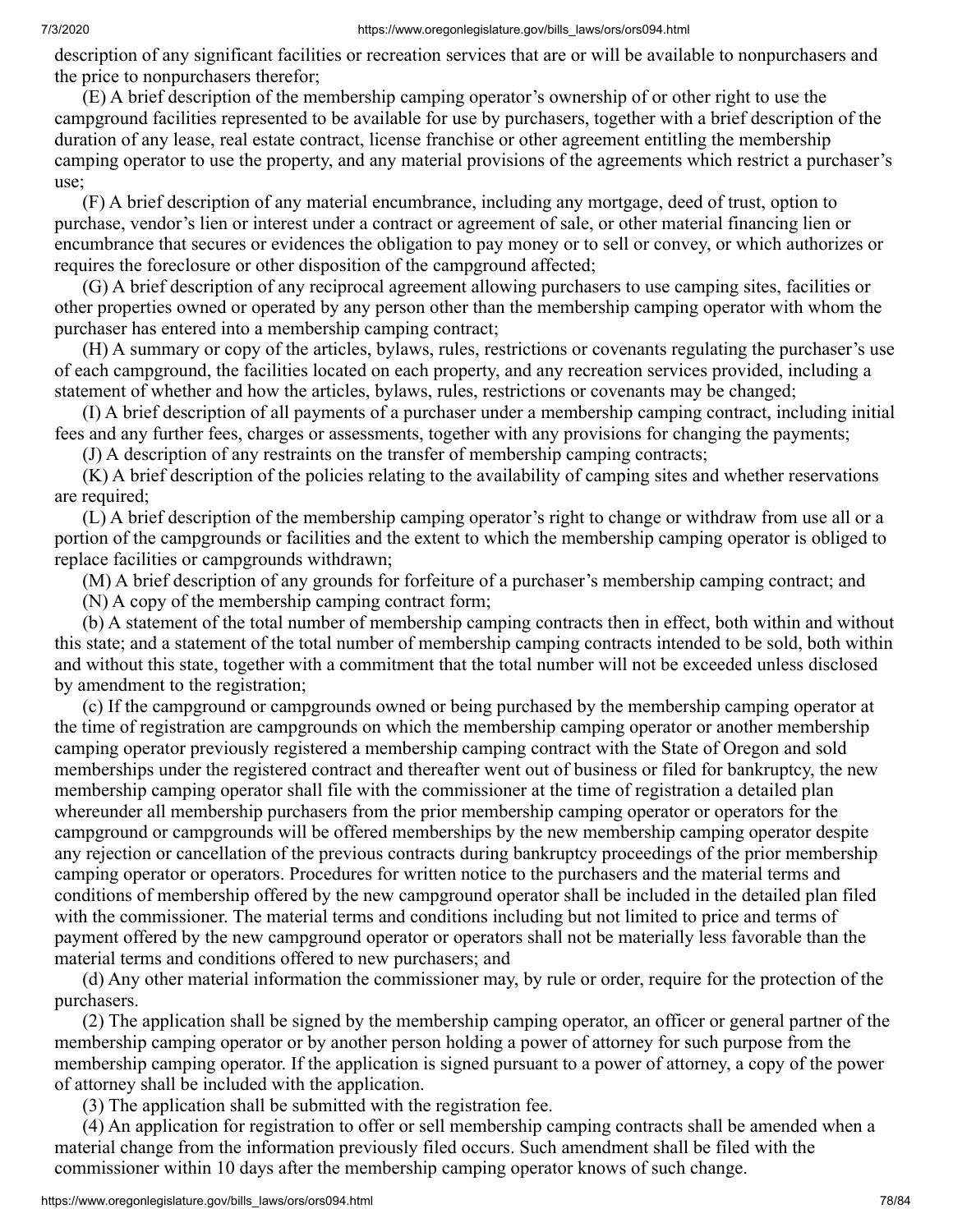(5) In place of the disclosures required with the application for registration, the commissioner may accept a public report or other disclosure from another state in which the membership camping operator has registered. [1985 c.639 §3; 1991 c.377 §7]

 **94.962 Exemptions from registration.** The following transactions are exempt from registration:

 (1) An offer, sale or transfer by any one person of not more than one membership camping contract for any membership camping operator in any 12-month period, unless the person receives a commission or similar payment for the sale or transfer.

(2) An offer or sale by a government, government agency or other subdivision of a government.

(3) Granting a security interest in a membership camping contract.

 (4) An offer, sale or transfer by a membership camping operator of a membership camping contract previously registered by the operator if the offer, sale or transfer constitutes a resale to another owner. [1985 c.639 §4]

 **94.965 Effective date of registration.** The application for registration shall automatically become effective upon the expiration of 45 calendar days following filing of a completed application with the Real Estate Commissioner unless:

(1) The application for registration is denied under ORS 94.968;

(2) The commissioner grants the registration effective as of an earlier date; or

(3) The applicant consents to a delay of the effective date. [1985 c.639 §5]

 **94.968 Denial, suspension and revocation of registration; other sanctions.** (1) The Real Estate Commissioner may order that a registration of an offer or sale of membership camping contracts be denied, suspended or revoked if the commissioner makes findings pursuant to ORS 183.430 that any of the following is true:

 (a) The membership camping operator has failed to comply with any provisions of ORS 94.953 to 94.989 which materially affect the rights of purchasers or prospective purchasers of membership camping contracts.

 (b) The membership camping operator is representing to purchasers in connection with the offer or sale of a membership camping contract that any campground or facilities are planned without reasonable grounds to believe that the campground or facilities will be completed within a reasonable time.

 (c) The membership camping operator's offering of membership camping contracts works a fraud on purchasers or owners of membership camping contracts.

(2) Proceedings for suspending, revoking or denying a registration shall be governed by ORS chapter 183.

 (3) If the commissioner finds that immediate suspension of a registration is necessary to protect purchasers or owners from fraud, the commissioner may order any person subject to ORS 94.953 to 94.989 to desist from such conduct and may suspend the registration immediately. Affected persons shall be entitled to a hearing as in the case of license suspension under ORS 183.430.

 (4) If the commissioner finds that a membership camping operator or other person is violating any of the provisions of ORS 94.953 to 94.989, the commissioner may order the person to desist and refrain from violating the provisions and from the further offering and sale of membership camping contracts.

 (5) If the commissioner finds that a membership camping operator or other person is violating, has violated or is about to violate, any of the provisions of ORS 94.953 to 94.989, the commissioner may bring an action in the circuit court of the county where the violation or threatened violation has occurred or is about to occur, or in the county where the person resides or carries on business, in the name of and on behalf of the people of the State of Oregon against the person participating in the violation, to enjoin the person from continuing or engaging in the violation or doing any act in furtherance of the violation, and to apply for the appointment of a receiver or conservator of the assets of the defendant if appropriate. [1985 c.639 §6; 1991 c.377 §8]

 **94.971 Fee for registration or amendment of an offer or sale of membership camping contract.** (1) The fee for registration or amendment of an offer or sale of a membership camping contract shall be an amount sufficient to recover any administrative expenses in staff review and action upon the registration or amendment. The fee is subject to the review of the Oregon Department of Administrative Services. The Real Estate Commissioner shall set an estimated fee to be paid with the application. The final fee shall be paid before final registration becomes effective.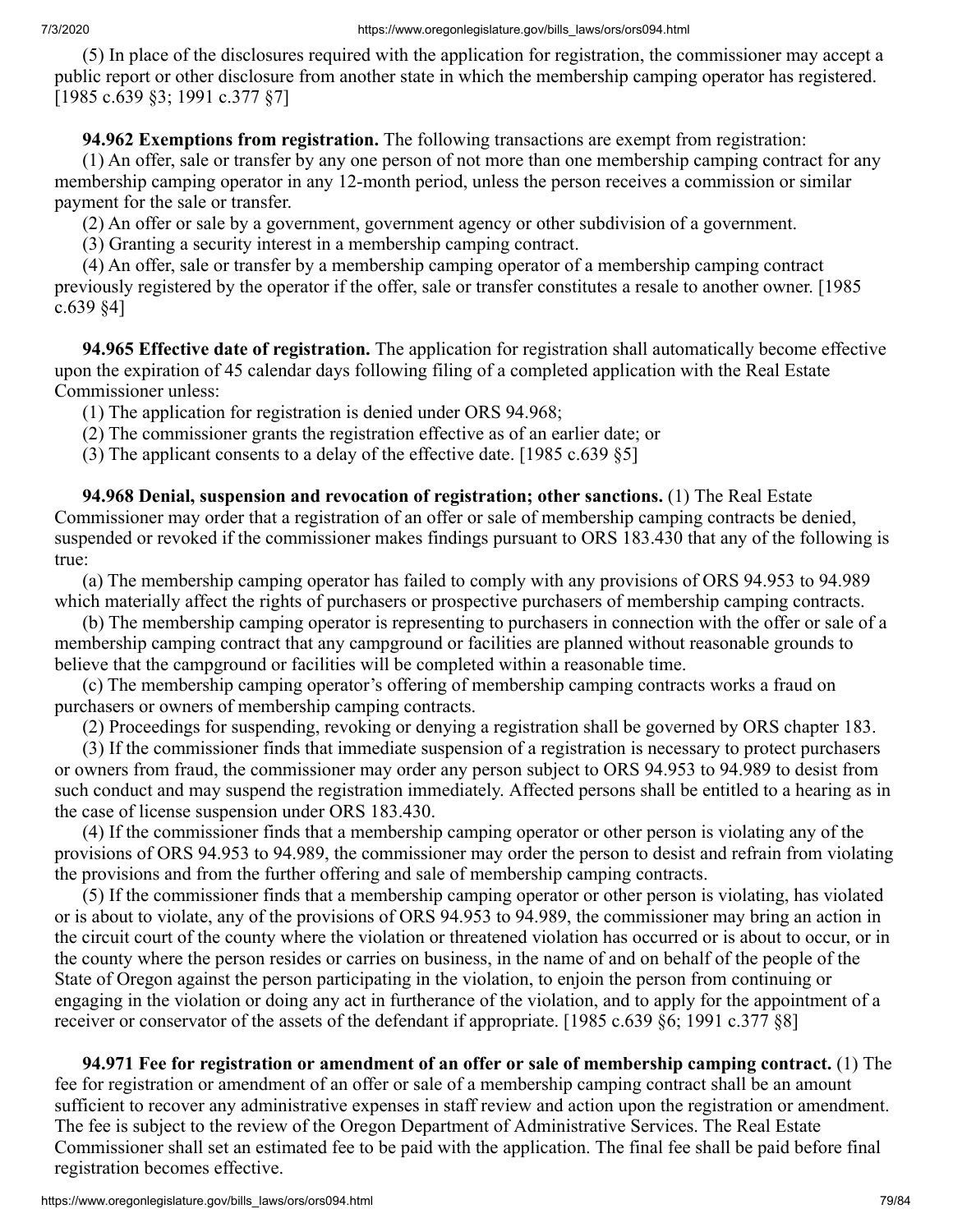(2) No fee shall be required for an amendment unless additional work is required by Real Estate Agency staff on disclosures.

 (3) The fee for registration or renewal of an existing registration of a broker or salesperson is \$50. [1985 c.639 §7; 1991 c.377 §9; 1993 c.18 §18]

 **94.974 Written disclosures required; procedures; inspection of records.** (1) Except in a transaction exempt under ORS 94.962, any person who sells a membership camping contract shall provide the prospective purchaser with those written disclosures required under ORS 94.959. Disclosures shall be substantially accurate and complete and made to a prospective purchaser before the prospective purchaser signs a membership camping contract or gives any consideration for the purchase of such contract. The person shall take a receipt from the prospective purchaser upon delivery of the disclosures. Each receipt shall be kept on file by the membership camping operator within this state subject to inspection by the Real Estate Commissioner or the commissioner's authorized representative for a period of three years from the date the receipt is taken.

 (2) Records of the sale of membership camping contracts shall be subject to inspection by the commissioner or the commissioner's authorized representative. Any list identifying campground members obtained by the commissioner or the commissioner's authorized representative shall be exempt from disclosure, as trade secrets, to any person, public body or state agency, under ORS 192.345. [1985 c.639 §8; 1991 c.377 §10]

 **94.975 False practices prohibited.** No person shall, in connection with an offering or sale of a membership camping contract:

(1) Employ any device, scheme or artifice to defraud;

(2) Make any untrue statement of a material fact;

(3) Fail to state a material fact necessary to make a statement clear;

 (4) Issue, circulate or publish any prospectus, circular, advertisement, printed matter, document, pamphlet, leaflet or other literature containing an untrue statement of a material fact or that fails to state a material fact necessary to make the statements made in the literature not misleading;

 (5) Issue, circulate or publish any advertising matter or make any written representation, unless the name of the person issuing, circulating or publishing the matter or making the representation is clearly indicated; or

 (6) Make any statement or representation, or issue, circulate or publish any advertising matter containing any statement that the membership camping contract has been in any way approved or indorsed by the Real Estate Commissioner. [1991 c.377 §2]

 **Note:** 94.975 and 94.976 were added to and made a part of 94.953 to 94.989 by legislative action but were not added to any other series. See Preface to Oregon Revised Statutes for further explanation.

 **94.976 Advertising regulation.** It shall be unlawful for any membership camping operator or the agent or employee of any membership camping operator with intent to sell a membership camping contract, to authorize, use, direct or aid in the publication, distribution or circularization of any advertisement, radio broadcast or telecast concerning a membership camping contract, that contains any materially false or misleading statement, pictorial representation or sketch. Nothing in this section shall be construed to hold the publisher or employee of any newspaper, any job printer, broadcaster or telecaster liable for any publication referred to in this chapter, unless the publisher, employee, printer, broadcaster or telecaster has actual knowledge that the material is false or has an interest in the membership camping contract being advertised. [1991 c.377 §3]

 **Note:** See note under 94.975.

 **94.977 Registration as salesperson or broker.** (1) Unless the transaction is exempt under ORS 94.962, it is unlawful for any person to act as a salesperson or membership camping contract broker in this state without first registering as a salesperson or membership camping contract broker as provided in ORS 94.980. Individuals licensed as real estate brokers or principal real estate brokers under ORS chapter 696 are exempt from registration under this section.

(2) A violation of this section is a Class A misdemeanor. [1985 c.639 §9; 2001 c.300 §54; 2007 c.319 §26]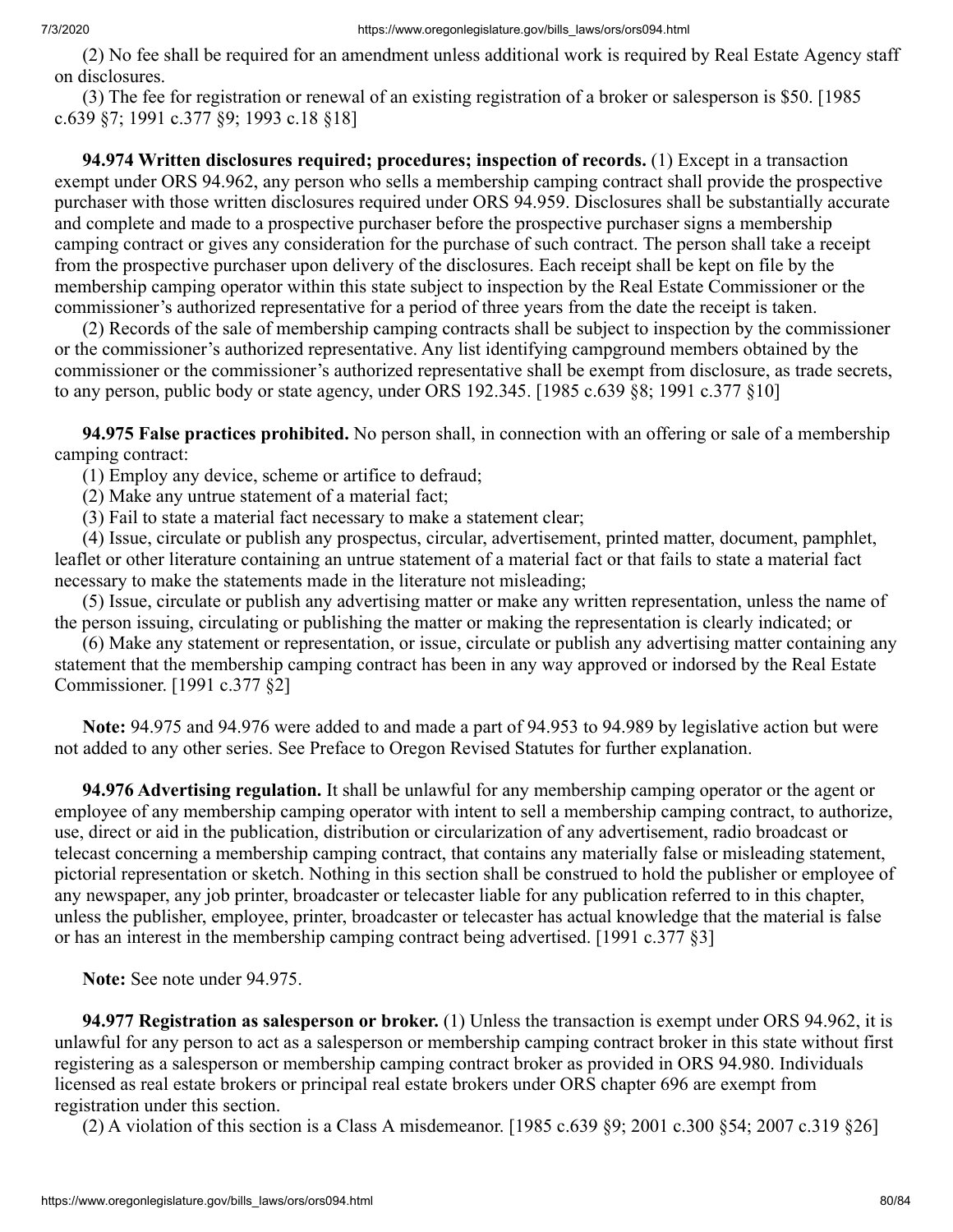**94.980 Application for registration; fee.** (1) A salesperson or membership camping contract broker may apply for registration by filing with the Real Estate Commissioner an application which includes the following information:

 (a) A statement whether or not the applicant has been convicted of any misdemeanor or felony involving theft, fraud or dishonesty or whether or not the applicant has been enjoined from, had any civil penalty assessed for, or been found to have engaged in any violation of any act designed to protect consumers; and

 (b) A statement describing the applicant's employment history for the past five years and whether or not any termination of employment during the last five years was occasioned by any theft, fraud or act of dishonesty.

 (2) Each applicant for initial registration shall submit to fingerprinting and provide to the commissioner as part of the application a recent photograph of the applicant. The registration must be accompanied by a written acceptance of the applicant as a salesperson signed by the membership camping operator with whom the salesperson will be associated.

 (3) The commissioner may deny, suspend or revoke a salesperson's or membership camping contract broker's application for registration or the salesperson's or membership camping contract broker's registration if the commissioner finds that the order is necessary for the protection of purchasers or owners of membership camping contracts and that the applicant or registrant:

 (a) Has been convicted of any misdemeanor or felony or has been enjoined from, had any civil penalty assessed for, or been found to have engaged in any violation of any act designed to protect consumers;

(b) Has violated any material provision of ORS 94.925 to 94.983; or

(c) Has engaged in fraudulent or deceitful practices in any industry involving sales to consumers.

 (4) Registration shall be effective for a period of one year. Registration shall be renewed annually by the filing of a form prescribed by the commissioner for that purpose. The completed application for registration or renewal shall automatically become effective upon the expiration of 30 business days following filing with the commissioner, unless:

(a) The application has been denied under subsection (3) of this section;

(b) The commissioner grants the registration effective as of an earlier date; or

(c) The applicant or registrant consents to delay of the effective date.

 (5) During the effective period of a salesperson's registration, the salesperson may transfer to a new membership camping operator by requesting the operator to return the salesperson's registration to the commissioner and filing with the commissioner a written acceptance of the salesperson's transfer signed by the membership camping operator with whom the salesperson will be associated following the transfer. Upon receipt of the salesperson's registration and payment to the commissioner of a \$10 transfer fee, the commissioner may issue a registration for the salesperson to the new membership camping operator. Upon the request of a salesperson, a membership camping operator shall promptly return the registration of the salesperson to the commissioner.

 (6) A salesperson's registration granted under this section shall be issued to a membership camping operator who signed the written acceptance accompanying the initial registration application or transfer request. A salesperson's registration entitles the salesperson to sell membership camping contracts only for any campground operated by the membership camping operator under the supervision of the operator. If the salesperson terminates sales activity for any reason, the membership camping operator shall return the registration of the salesperson to the commissioner without delay.

 (7) If an applicant for registration has an active real estate license outstanding, the applicant must place the real estate license on inactive status before issuance of the registration by the commissioner. A salesperson or membership camping contract broker may not reactivate an inactive real estate license during any term of registration as a salesperson or membership camping contract broker. [1985 c.639 §10; 1991 c.377 §11]

 **94.983 Cancellation of contract by purchaser; notice of right to cancel.** (1) Any membership camping contract may be canceled at the option of the purchaser, if:

 (a) The purchaser sends notice of the cancellation by certified mail, return receipt requested, to the membership camping operator; and

 (b) The notice is posted not later than midnight of the third business day following the day on which the membership camping contract is signed.

 (2) In addition to the cancellation right established in subsection (1) of this section, any purchaser who signs a membership camping contract without inspecting a campground or facility with camping sites or proposed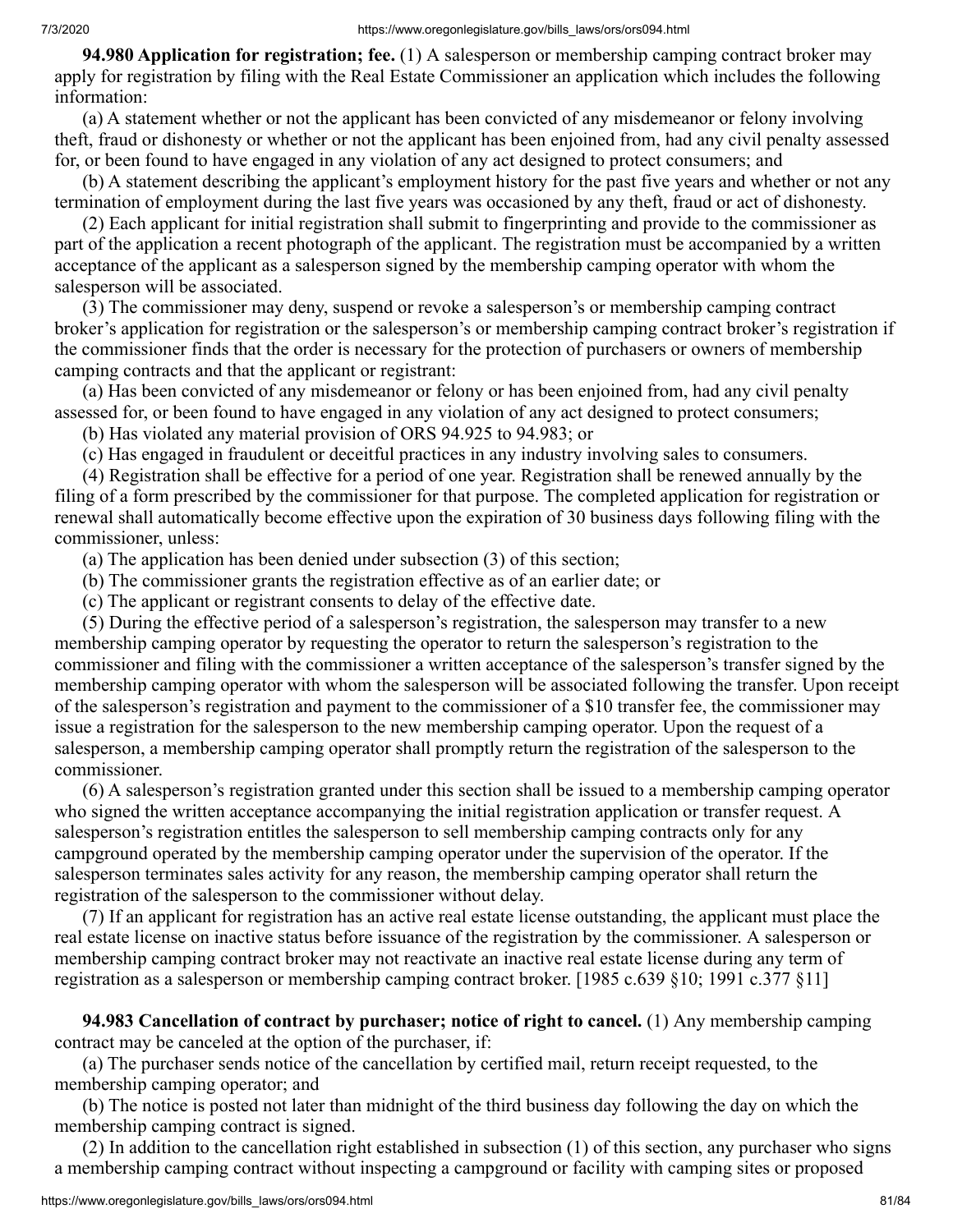camping sites may, after making an inspection, cancel the membership camping contract by posting a notice by certified mail, return receipt requested, not later than midnight of the sixth business day following the day on which the membership camping contract is signed. In computing the number of business days, the day on which the membership camping contract was signed, Saturdays, Sundays and legal holidays shall not be included as a "business day." The membership camping operator shall promptly refund any money or other consideration paid by the purchaser upon receipt of timely notice of cancellation by the purchaser.

 (3) Every membership camping contract shall include the following statement in at least 10-point type immediately before the space for the purchaser's signature:

 $\_$  , and the contribution of the contribution of the contribution of the contribution of  $\mathcal{L}_\text{max}$ 

 $\_$  , and the contribution of the contribution of the contribution of the contribution of  $\mathcal{L}_\text{max}$ 

 $\_$  , and the contribution of the contribution of the contribution of the contribution of  $\mathcal{L}_\text{max}$ 

 $\_$  , and the contribution of the contribution of the contribution of the contribution of  $\mathcal{L}_\text{max}$ 

Purchaser's Right To Cancel: You may cancel this membership camping contract without any cancellation fee or other penalty by sending notice of cancellation by certified mail, return receipt requested, to \_\_\_\_\_ (insert name and mailing address of membership camping operator). The notice must be postmarked by midnight of the third business day following the day on which the membership camping contract is signed. In computing the three business days, the day on which the membership camping contract is signed shall not be included as a "business day," nor shall Saturday, Sunday or legal holidays be included.

 (4) If the purchaser has not inspected a campground or facility at which camping sites are located or planned, the notice must contain the following additional language:

If you sign this membership camping contract without having first inspected the property at which camping sites are located or planned, you may also cancel this membership camping contract by giving this notice within six business days following the day on which you signed if you inspect such a property prior to sending the notice.

 (5) No act of a purchaser shall be effective to waive the right of cancellation granted by subsection (1) or (2) of this section. [1985 c.639 §11]

 **94.986 Requirements for sale of membership camping contract; nondisturbance agreements.** With respect to any campground offered for sale in this state and acquired and put into operation by a membership camping operator after September 1, 1985, the membership camping operator shall not sell membership camping contracts in this state granting the right to use such campground until one of the following requirements has been satisfied:

 (1) Each person holding an interest in a blanket encumbrance executes and delivers to the Real Estate Commissioner a nondisturbance agreement and records such agreement in the real estate records of the county in which the campground is located. "Nondisturbance agreement" means an instrument by which the holder of a blanket encumbrance agrees that the holder's rights in the campground shall be subordinate to the rights of any membership camping contract purchaser. Every nondisturbance agreement must contain a covenant by the lienholder that the lienholder, its successors, and anyone who acquires the campground property through the blanket lien shall not use, or cause or permit the property to be used in a manner that prevents a membership camping contract purchaser from using, the campground property in the manner contemplated by the membership camping contract. The lienholder's agreement not to disturb a membership camping contract purchaser may require as a continuing condition that the purchaser perform all obligations and make all payments due under any membership camping contract for the purchaser's campground interest and, if the membership camping contract is held as a leasehold, under the lease for the purchaser's campground interest. The nondisturbance agreement shall also contain provisions setting forth each of the following:

 (a) The nondisturbance agreement may be enforced by purchasers of membership camping contracts. If the membership camping operator is not in default under its obligations to the holder of the blanket encumbrance, the agreement may be enforced by both the membership camping operator and the purchasers.

 (b) The nondisturbance agreement is effective as between each purchaser and the holder of the blanket encumbrance despite any rejection or cancellation of the purchaser's contract during bankruptcy proceedings of the membership camping operator.

 (c) The agreement is binding upon the successors in interest of both the membership camping operator and the holder of the blanket encumbrance.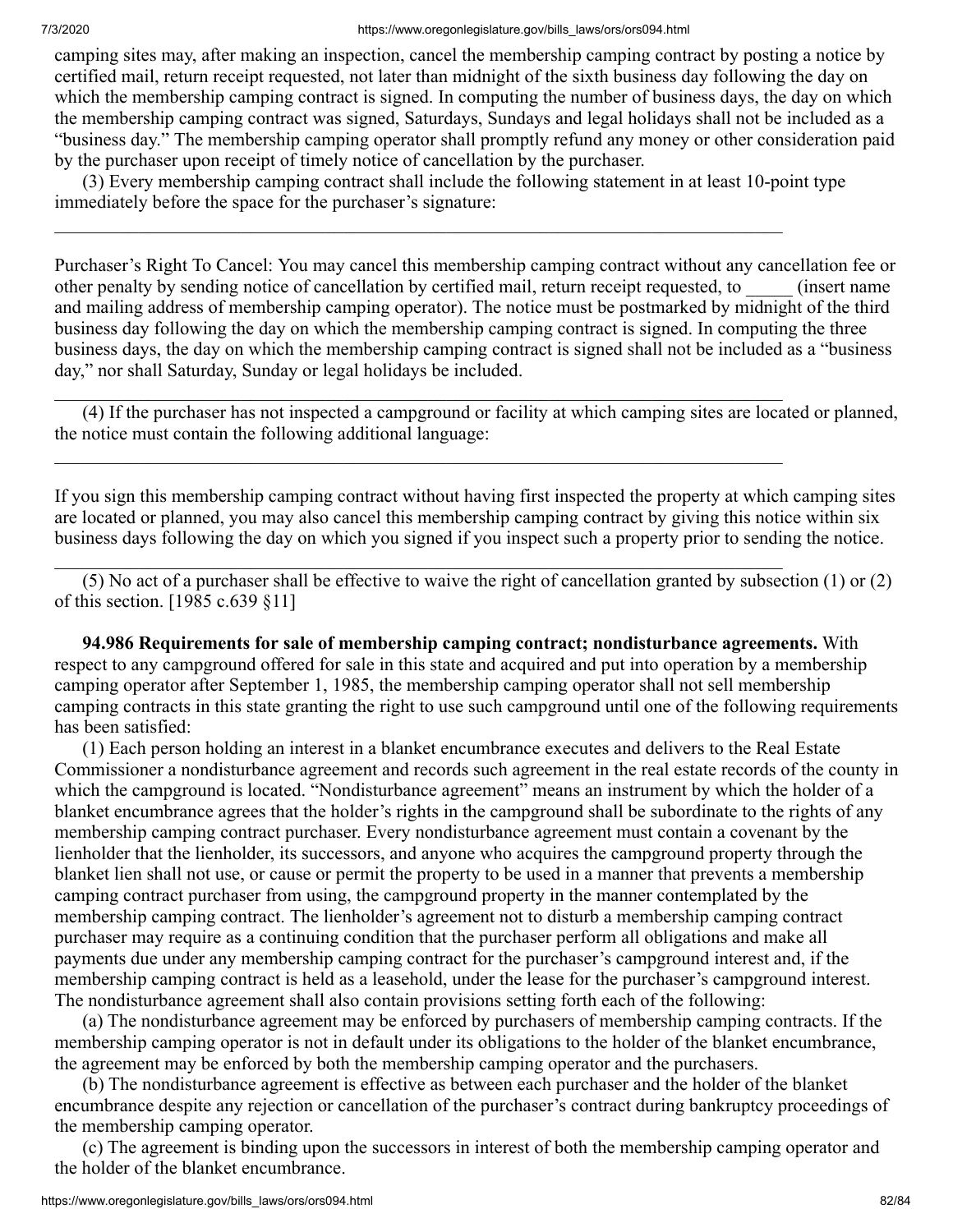(d) A holder of the blanket encumbrance who obtains title or possession, or who causes a change in title or possession in a campground by foreclosure or otherwise, and who does not continue to operate the campground upon conditions no less favorable to members than existed prior to the change of title or possession shall:

 (A) Offer the title or possession of the campground to an association of members to operate the campground; or

 (B) Obtain a commitment from another entity that obtains title or possession to undertake the responsibility for operation of the campground.

 (2) If a financial institution, acting as hypothecation lender and providing the major hypothecation loan to the membership camping operator, has a lien on, or security interest in, the membership camping operator's interest in the campground, the financial institution shall execute and deliver to the commissioner a nondisturbance agreement and record such agreement in the real estate records of the county in which the campground is located. In addition, each person holding an interest in any blanket encumbrance superior to the interest held by the financial institution shall execute, deliver and record an instrument stating that such person shall give the financial institution notice of, and at least 30 days to cure, any default under the blanket encumbrance before such person commences any foreclosure action affecting the campground. For the purposes of this provision, a major hypothecation loan to a membership camping operator is a loan or line of credit secured by substantially all of the contracts receivable arising from the membership camping operator's sale of membership camping contracts.

 (3) There shall have been delivered to and accepted by the commissioner a surety bond or letter of credit with the commissioner as obligee for the benefit of purchasers. The bond or letter of credit must be in an amount which is not less than 105 percent of the remaining principal balance of every indebtedness secured by the blanket encumbrance affecting the campground. Any such bond must be issued by a surety authorized to do business in this state and having sufficient net worth to satisfy the indebtedness. Any such letter of credit must be irrevocable and must be drawn upon a bank, savings and loan association or other financial institution acceptable to the commissioner. The bond or letter of credit shall provide for payment of all amounts secured by the blanket encumbrance, including costs, expenses and legal fees of the lienholder, if for any reason the blanket encumbrance is enforced. The bond or letter of credit may be reduced periodically in proportion to the reduction of the amounts secured by the blanket encumbrance.

 (4) There have been delivered to and accepted by the commissioner other financial assurances which the commissioner finds are acceptable to carry into effect the intent and provisions of this section. [1985 c.639 §11a; 1991 c.377 §5]

 **94.987 Judicial declaration of failure in management.** (1)(a) Upon petition by the Real Estate Commissioner or a majority of active purchasers not then in default under their membership camping contracts, a court of competent jurisdiction may declare a failure of management of the membership camping operator and appoint a trustee to assume the membership camping operator's duties under the membership camping contracts, if the court finds that:

(A) Irreparable injury to the rights of the purchasers is likely to occur unless a trustee is appointed; and

(B) There is no reasonable alternative to appointment of a trustee.

 (b) For purposes of this subsection, "active purchaser" means a current, dues-paying member of the membership camping operator.

 (2) The court may attach such conditions and terms to its appointment of a trustee under subsection (1) of this section as the court considers necessary to protect the rights of the purchasers under the membership camping contract. The trustee shall provide a copy of the court's decision in such a case to the commissioner.

 (3) If the court petitioned under subsection (1) of this section finds that there is a reasonable alternative to the appointment of a trustee, the court may order the membership camping operator to carry out the reasonable alternative and may attach to its order such terms and conditions as it considers necessary to protect the rights of the purchasers under the membership camping contracts. [1991 c.377 §4]

## **94.989 Interpretation of membership camping contracts; application of Unlawful Trade Practices Act.**

(1) Membership camping contracts, campgrounds and facilities are not subdivisions or series partitions under ORS chapter 92, are not condominiums under ORS chapter 100, are not timeshare properties under ORS chapter 94, and are not securities under ORS 59.005 to 59.505, 59.710 to 59.830, 59.991 and 59.995.